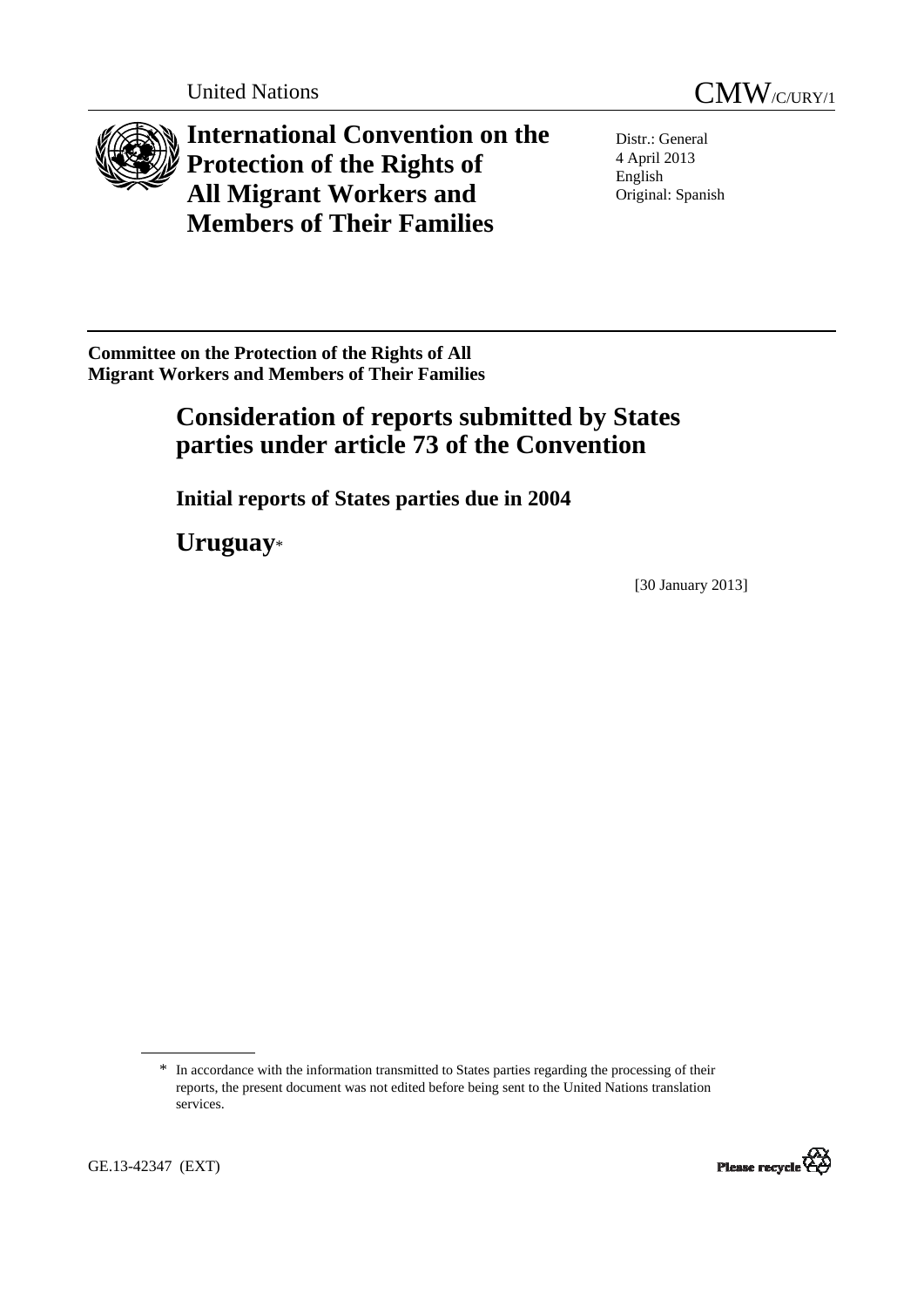# Contents

|           |                                                                                                                                                |                                                                                                                                                 | Paragraphs  | Page           |  |  |  |  |  |
|-----------|------------------------------------------------------------------------------------------------------------------------------------------------|-------------------------------------------------------------------------------------------------------------------------------------------------|-------------|----------------|--|--|--|--|--|
| I.        |                                                                                                                                                |                                                                                                                                                 | $1 - 10$    | 3              |  |  |  |  |  |
| П.        |                                                                                                                                                |                                                                                                                                                 | $11 - 111$  | 4              |  |  |  |  |  |
|           | A.                                                                                                                                             |                                                                                                                                                 | $11 - 28$   | $\overline{4}$ |  |  |  |  |  |
|           | <b>B.</b>                                                                                                                                      |                                                                                                                                                 | $29 - 36$   | 6              |  |  |  |  |  |
|           | $\mathcal{C}$ .                                                                                                                                |                                                                                                                                                 | $37 - 52$   | 7              |  |  |  |  |  |
|           | D.                                                                                                                                             |                                                                                                                                                 | $53 - 65$   | 9              |  |  |  |  |  |
|           | Ε.                                                                                                                                             |                                                                                                                                                 | 66-68       | 11             |  |  |  |  |  |
|           | $F_{\cdot}$                                                                                                                                    |                                                                                                                                                 | $69 - 111$  | 11             |  |  |  |  |  |
| III.      |                                                                                                                                                |                                                                                                                                                 | 112-483     | 23             |  |  |  |  |  |
|           | A.                                                                                                                                             |                                                                                                                                                 | $112 - 151$ | 23             |  |  |  |  |  |
|           | <b>B.</b>                                                                                                                                      | Part III of the Convention: Human rights of all migrant workers and                                                                             | 152–342     | 27             |  |  |  |  |  |
|           | $\mathcal{C}$ .                                                                                                                                | Part IV of the Convention: Other rights of migrant workers and their                                                                            | 343-400     | 58             |  |  |  |  |  |
|           | D.                                                                                                                                             | Part V of the Convention: Provisions applicable to particular<br>categories of migrant workers indicated in articles 57 to 63 of the            | $401 - 429$ | 68             |  |  |  |  |  |
|           | Ε.                                                                                                                                             | Part VI of the Convention: Promotion of sound, equitable, humane and<br>lawful conditions in connection with international migration of workers | 430-483     | 72             |  |  |  |  |  |
| Annexes** |                                                                                                                                                |                                                                                                                                                 |             |                |  |  |  |  |  |
| I.        | Act No. 18250 on Migration                                                                                                                     |                                                                                                                                                 |             |                |  |  |  |  |  |
| Π.        | Decree No. 357/008, Ministry of Foreign Affairs, Directorate-General for<br>Consular Affairs, Return and Welcome Office. Establishment. Status |                                                                                                                                                 |             |                |  |  |  |  |  |
| Ш.        | Decrees Nos. 171787, 172975, 178583 and 194011, Ministry of Foreign Affairs                                                                    |                                                                                                                                                 |             |                |  |  |  |  |  |

IV. Act No. 18065 on Domestic Work

<sup>\*\*</sup> The annexes may be consulted in the files of the Secretariat.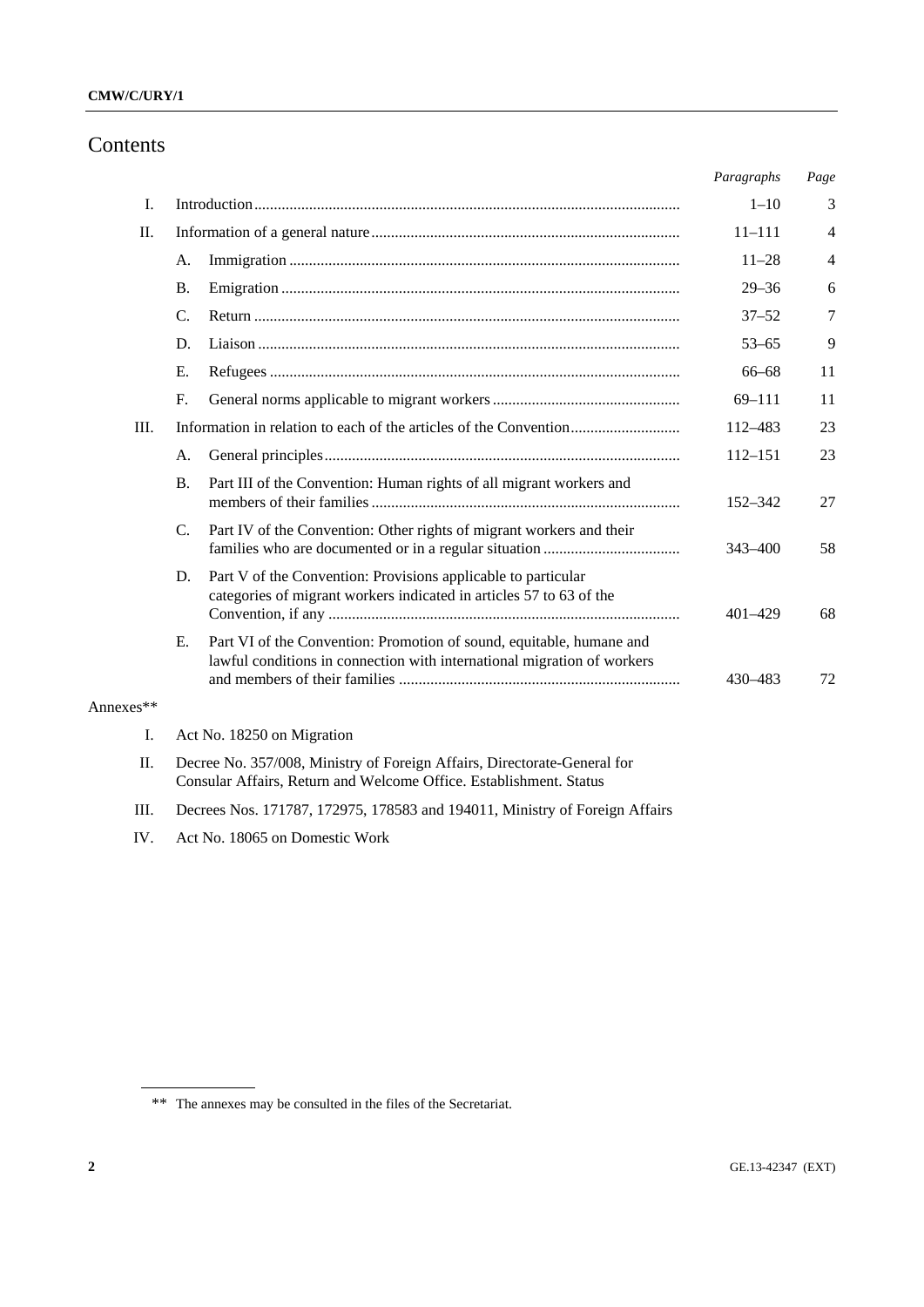# **I. Introduction**

1. The initial report of Uruguay to the Committee on the Protection of the Rights of All Migrant Workers and Members of their Families on the measures taken by the State of Uruguay to comply with the obligations it has assumed under the International Convention on the Protection of the Rights of All Migrant Workers and Members of Their Families is hereby submitted in accordance with article 73 of the Convention.

2. This national report was prepared and structured in accordance with the Provisional Guidelines regarding the form and content of reports to be submitted by States parties under article 73 of the Convention (HRI/GEN/2/Rev.2/Add.1).

3. The preparation of the report was coordinated by the Human Rights and Humanitarian Law Department of the Ministry of Foreign Affairs of Uruguay. The Department's work involved the interlinking, coordination and systematic ordering of information submitted by various competent national bodies.

4. The report was produced in close collaboration with the Directorate-General for Consular Affairs and Liaison of the Ministry of Foreign Affairs of Uruguay.

5. A wide-ranging consultation process was conducted with various State bodies involved in this area, particularly the Human Rights Directorate of the Ministry of Education and Culture, the National Migration Directorate of the Ministry of the Interior, the Ministry of Labour and Social Security, the Ministry of Social Development, the Ministry of Public Health, the judiciary and the legislature, the Social Insurance Bank, the Sectoral Commission on Population of the Planning and Budget Office, and the National Human Rights Institution and Ombudsman's Office.

6. In addition, open consultations were held with NGOs and other civil society stakeholders that are active in the area of human rights protection.

7. Uruguay acknowledges the delay in submitting this national report.

8. A number of factors have prevented Uruguay from adhering to the required deadlines for submission of this information to the Committee.

9. However, Uruguay wishes to emphasize the determination of its Government in general and of the Ministry of Foreign Affairs in particular to update all national reports to the human rights treaty bodies.

10. This aim has been achieved through the recent submission of reports to the Committee on Economic, Social and Political Rights, the Committee on the Elimination of Racial Discrimination, the Committee on Enforced Disappearances, the Committee against Torture, the Committee on the Rights of the Child, the Human Rights Committee, the Committee on the Rights of persons with Disabilities and, in the case of the present report, the Committee on the Protection of the Rights of All Migrant Workers and Members of Their Families.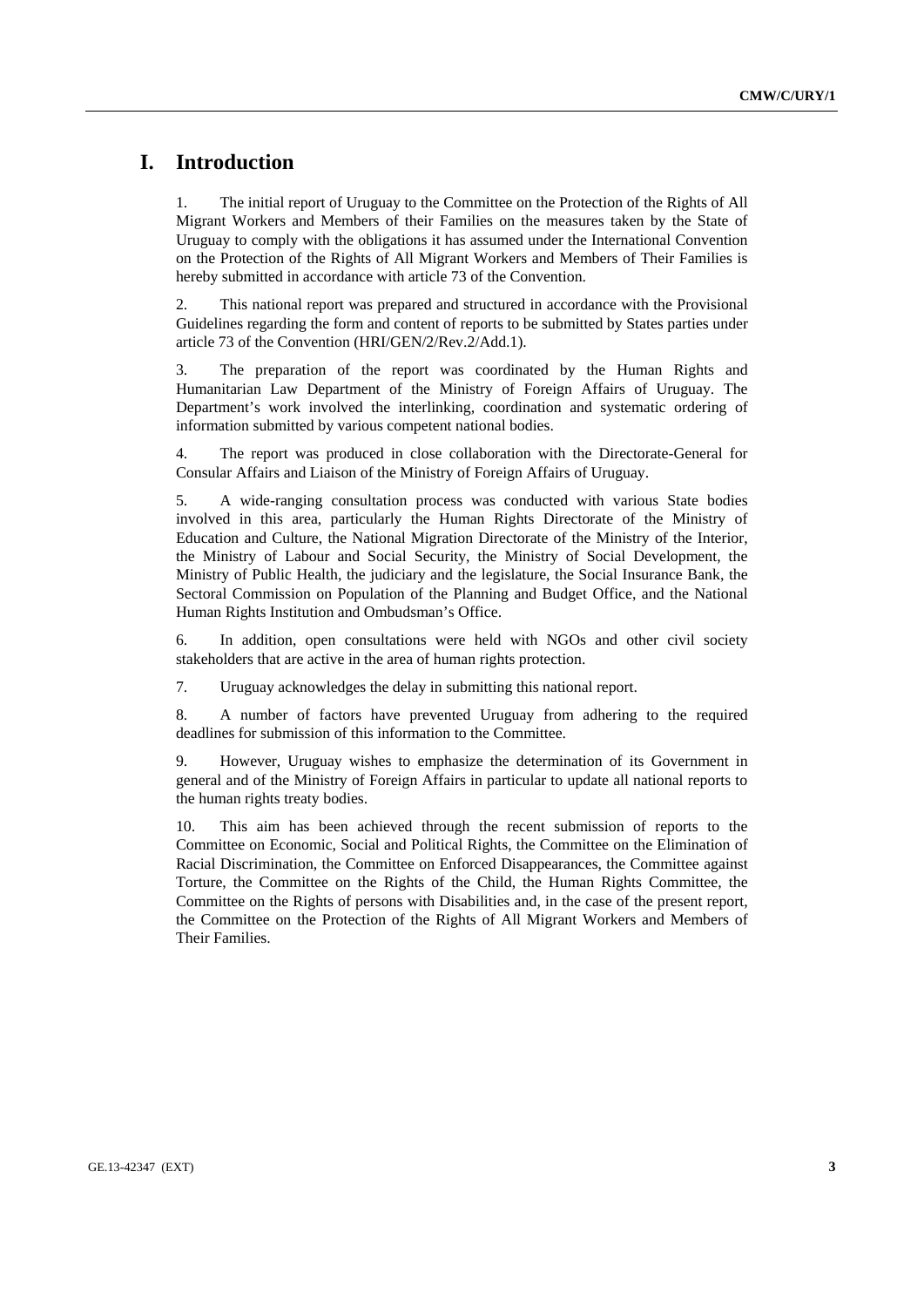# **II. Information of a general nature**

# **A. Immigration**

11. Migration has been a consistent feature of Uruguayan society since independence. With regard to the historical development of this phenomenon, it may be noted that during the years following the consolidation of the Republic in 1830 or thereabouts, immigration was adopted by the first governments as a core policy aim.

12. Immigration from Europe recorded a marked increase in relation to the population of the country at the time. It was accompanied by immigration from Brazil and Argentina: the Brazilians settled on the north-eastern frontier and the Argentines on the country's western and southern coastline.

13. European immigration accounted for a large proportion of population growth until the 1930s. It came to a halt in the aftermath of the 1929 crisis and during the Second World War, resumed to some extent after the war, including during the 1950s, and then died out completely, as in the case of most American countries.

14. During the 1960s a pronounced change was recorded in the trend of migration in Uruguay. The country ceased to be a recipient of migrants – especially those of European origin – and began instead to record an outflow of population and a negative migration balance. Uruguayan emigrants headed for the most part to countries of the region as well as to Europe and the United States.

15. A major population outflow was recorded during the 1970s, especially in 1974 and 1975, in response to the economic crisis and the repression and violence that followed the establishment in 1973 of the dictatorship which lasted until 1985.

16. In recent years, there have been signs of increased immigration and the accelerated return of Uruguayan emigrants at a time of strong economic growth accompanied by a very low unemployment rate (5.4 per cent in February 2011). This recent trend is reflected in the increasing number of residence permits granted by the National Migration Directorate (DNM): an increase from 1,219 residence permits in 1998 to 3,825 in 2009, a subject that will be addressed later in this report.

17. The same applies to the following data for 2011 and 2012: 1,071 residence permits were granted in 2011, while a total of 2,101 permits were granted in 2012.

18. It is possible to distinguish immigrants who arrived before 2000 from those who arrived between 2000 and 2008 by consulting the 2008 Continuous Household Survey. Immigrants from the region, primarily from the border countries Argentina and Brazil, as well as a group of countries including the "rest of America", have been predominant in the recent period. Those who arrived before 2000 include a considerable number of Europeans (especially Spaniards and Italians), although they are still outnumbered by Argentines and Brazilians.

19. The present population of Uruguay is 3,286,314. According to data from the 2011 Census concerning geographical location, persons recently resident in Uruguay (2000– 2011) who were born abroad account for 2.4 per cent of the population. In the capital city, they account for 3.6 per cent of the total population, a figure that is exceeded only in the border Department of Rivera (3.8 per cent). The following departments are those, in descending order, with the highest percentage of foreign residents: Maldonado (2.7 per cent), Canelones (2.1 per cent) and Colonia (2.0 per cent).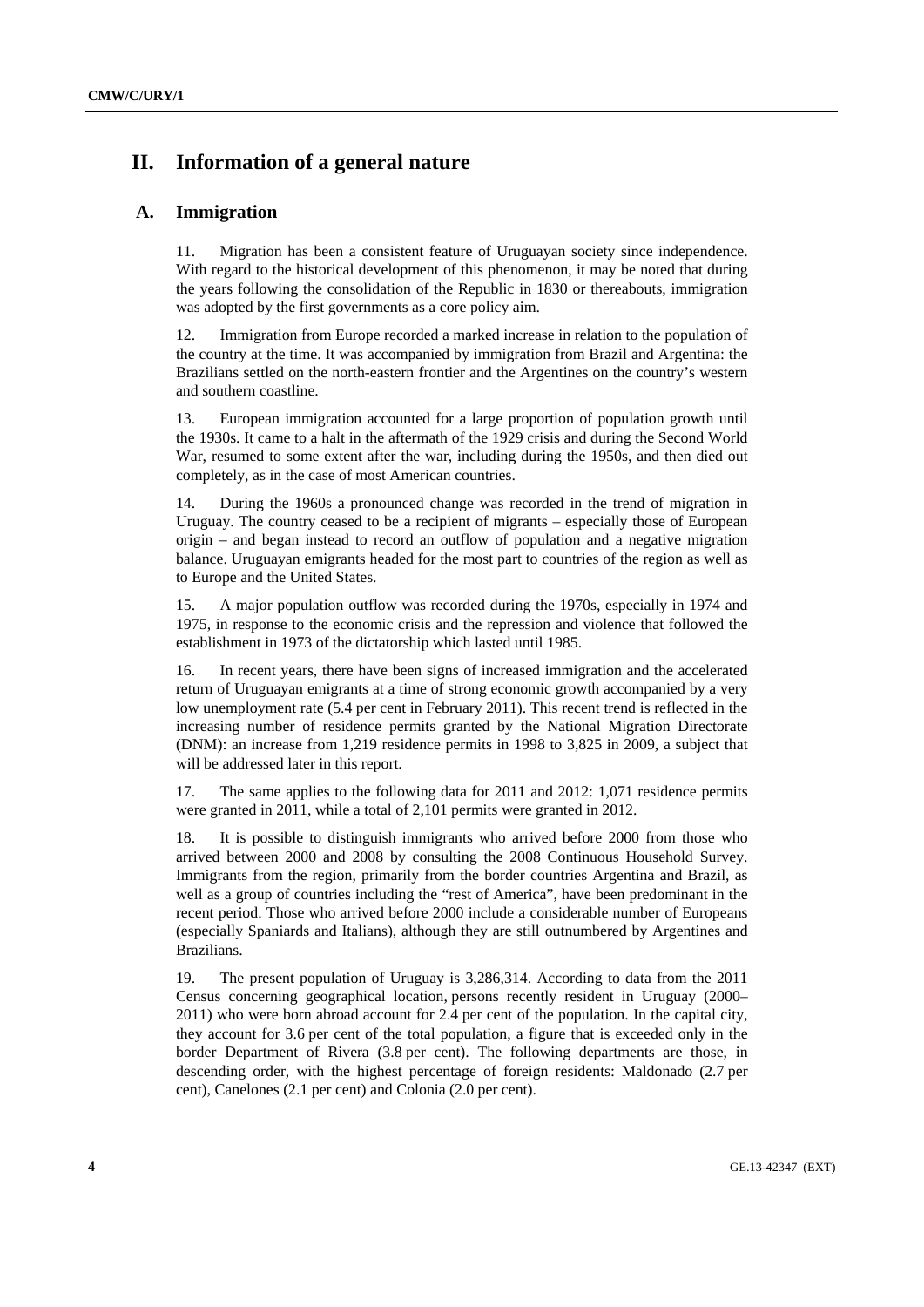20. The 2011 Census provides the following data regarding their countries or regions of origin: 35 per cent come from Argentina, 17.3 per cent from Brazil, 9 per cent from the United States, 7.7 per cent from Spain, 4.1 per cent from Peru, 2.8 per cent from Paraguay and 2.7 per cent from Chile. A figure of 5.4 per cent was recorded for the remaining South American countries.

21. With regard to departments of residence, persons of Brazilian and Argentine origin are concentrated in the border departments. The proportions are as follows for residents from Brazil: 87.3 per cent in Rivera, followed by 75.5 per cent in Artigas and 73.8 per cent in Cerro Largo.

22. Persons of Argentine nationality are concentrated in three coastal departments: Soriano (66.6 per cent), Colonia (64.5 per cent) and Río Negro (62.4 per cent).

23. According to the Census, the departmental distribution of nationals of the remaining South American countries are as follows: 20.7 per cent in Montevideo, 16.7 per cent in Treinta y Tres, 16.0 per cent in Durazno, 14.9 per cent in Florida, 14.3 per cent in Lavalleja, 14.0 per cent in Flores, 13.2 per cent in Canelones and 10.6 per cent in Maldonado.

24. According to the descriptive data, most Argentines – middle and upper-middle class – live in coastal departments (Colonia, Soriano, Río Negro), in San José and in Maldonado (Punta del Este). The Brazilians live in departments on the border with Brazil. Some are wage-earning rural workers and others are students. There are also seasonal construction workers in the eastern health resorts.

25. The *Perfil Migratorio de Uruguay* (Migration Profile of Uruguay) published by the International Organization for Migration (IOM) in 2011 notes an incipient inflow of Peruvian workers who are employed in the following areas: fishing in the case of men and domestic work in the case of women. The arrival of Peruvians in Uruguay dates from the 1990s.

26. To sum up, according to the Census data, 24,512 persons of foreign origin arrived in Uruguay between 2000 and 2011. The migrant population was composed predominantly of people from the region, especially Argentina and Brazil, and an additional group of nationalities termed "the rest of America". Argentina and Brazil were the countries of origin of almost 53 per cent of the immigrants.

27. As far as gender distribution is concerned, the following may be noted for the South American countries. In the case of Argentina, the percentage of females is slightly higher (51.2 per cent) than that of males (48.8 per cent). The proportion of females in the case of Brazil (53.8 per cent) is also somewhat higher than that of males (46.2 per cent). In the case of Peru and Paraguay, however, there is a marked preponderance of females. Thus, between 2000 and 2011, 58.4 per cent of the total number of Peruvians were women and 41.6 per cent were men. During the same period, 60.2 per cent of the total number of Paraguayans were women and 39.8 per cent were men.

28. With regard to figures for irregular immigration, it should be noted that there is no conclusive information available on this phenomenon. There have been indications of the existence of rural workers, employed for the most part in forestry, whose situation is irregular, but there is no official information and there have been no studies of the issue. The "Migration Profile of Uruguay" refers to approximately 1,000 migrant persons in an irregular situation. These are persons who live on the border with Brazil and spend their lives in a binational environment.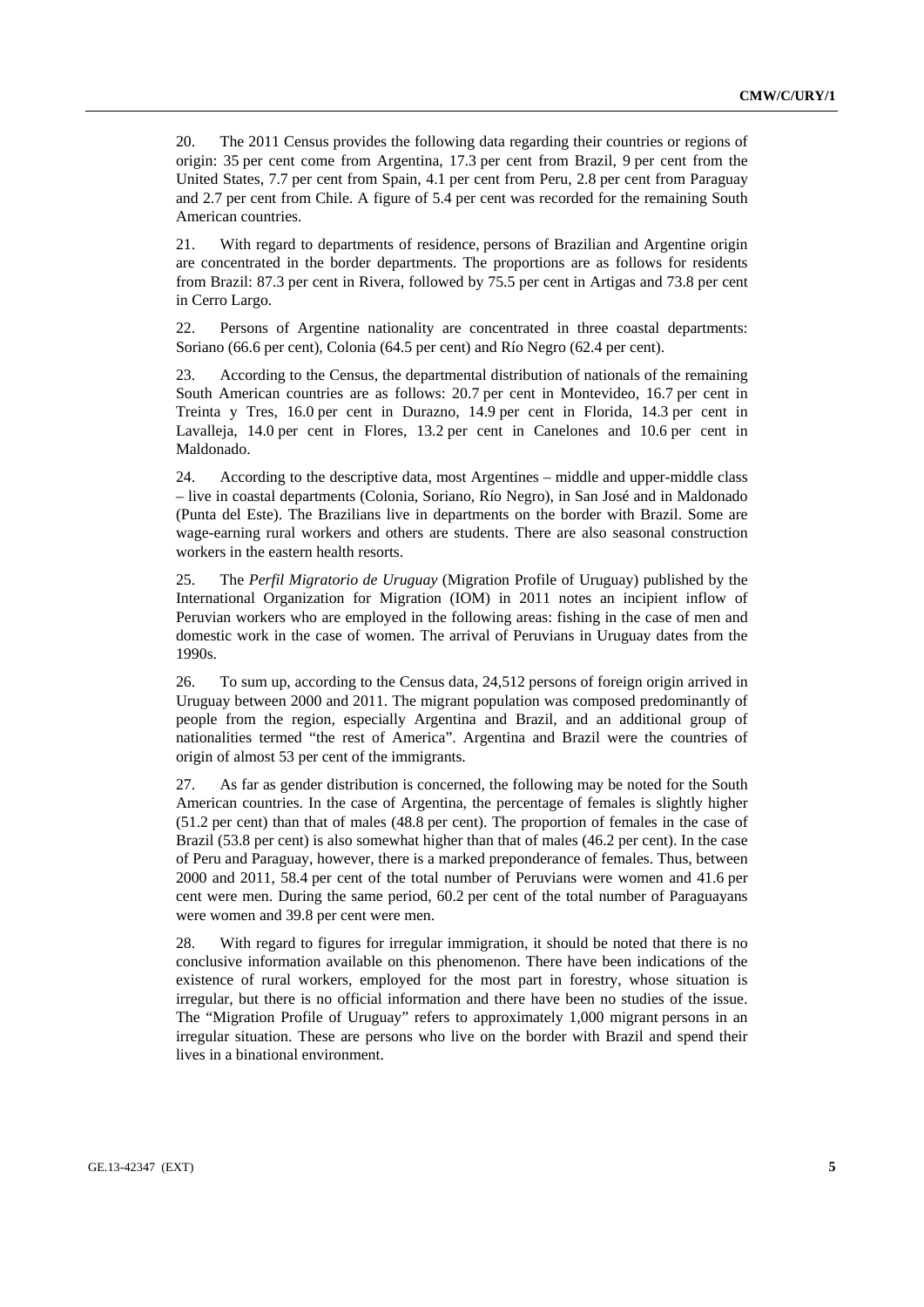# **B. Emigration**

29. Uruguayan emigration has also existed since the establishment of the country. For lengthy periods in the past, the population used to leave the territory for border regions. According to the Argentine census for 1914, the Uruguayan population in Argentina was equivalent to more than 7 per cent of that resident in Uruguay. While the Uruguayan presence declined over the following decades, it expanded once again in the 1960s.

30. As has already been noted, a shift in the Uruguayan migration balance from positive to negative was recorded during the 1960s and this situation predominated for the remainder of the twentieth century. The balances can be estimated from the censuses for the period, which show persistent emigration. During the 1960s and 1970s, a substantial outflow of population was recorded (218,000 personas, representing 8 per cent of the Uruguayan population according to the 1963 census, emigrated between 1960 and 1975).

31. The border countries were the destinations of those emigrating during this period (accounting for almost 60 per cent of the total). There were also incipient outflows to the United States and Canada, some European countries and other Latin American countries, predominantly Mexico and Venezuela.

32. The motives for this migration were economic and political. The outflows to various destinations led to the establishment of Uruguayan communities, which gradually built solid roots and created liaison networks between the emigrants and their relatives and friends who were still resident in the country. Thanks to these networks, candidates for migration in later years had access to information and support for their migration plans.

33. In the early years of the present century (basically in 2002), Uruguay suffered a severe economic crisis which had a major impact on emigration: the number of persons lost to emigration in just a few years was estimated at 3.5 per cent of the total population. As a result, a negative population growth rate was recorded for several years.

34. Comparative academic studies have demonstrated that 443,208 Uruguayans were living abroad in 2004 (a figure that does not include their descendants born outside Uruguay), which is equivalent to 13.6 per cent of the population residing in Uruguay (J. Taks. 2006).

35. Some characteristics of this recent emigration differ from those of previous outflows: the emigrants' destinations were mostly developed countries, particularly the United States and Spain (which jointly accounted for 70 per cent of the total); only 11.9 per cent headed to Argentina and 4.7 per cent to Brazil. Furthermore, recent emigration tends to have a younger profile: 55 per cent of emigrants from Uruguay between 2000 and 2006 were between 20 and 30 years of age. As in the case of previous waves of emigration, the number of men exceeded that of women in all of the countries reviewed. Moreover, the prevalence of males among recent emigrants is greater than that recorded during previous periods, although the migration of women has increased in most parts of the world. The persons involved in the current flow of emigrants have a higher level of education than the population residing in Uruguay; this is true of those heading both to developed countries and to Latin American countries, except for Argentina, in respect of which the level is similar to the average for the population residing in the country.

36. As noted in the "Migration Profile of Uruguay", Uruguayan emigration is selective in terms of employment structure and marked differences by country of destination have been recorded during all periods. In the case of Uruguay, emigrant workers may be broadly divided into three groups, although the data are insufficiently detailed to permit the level and volume of each group to be precisely identified. The first comprises skilled professionals, scientists, academics or senior managers. The second group, which is large in terms of volume (70 per cent), comprises workers with intermediate-level training or with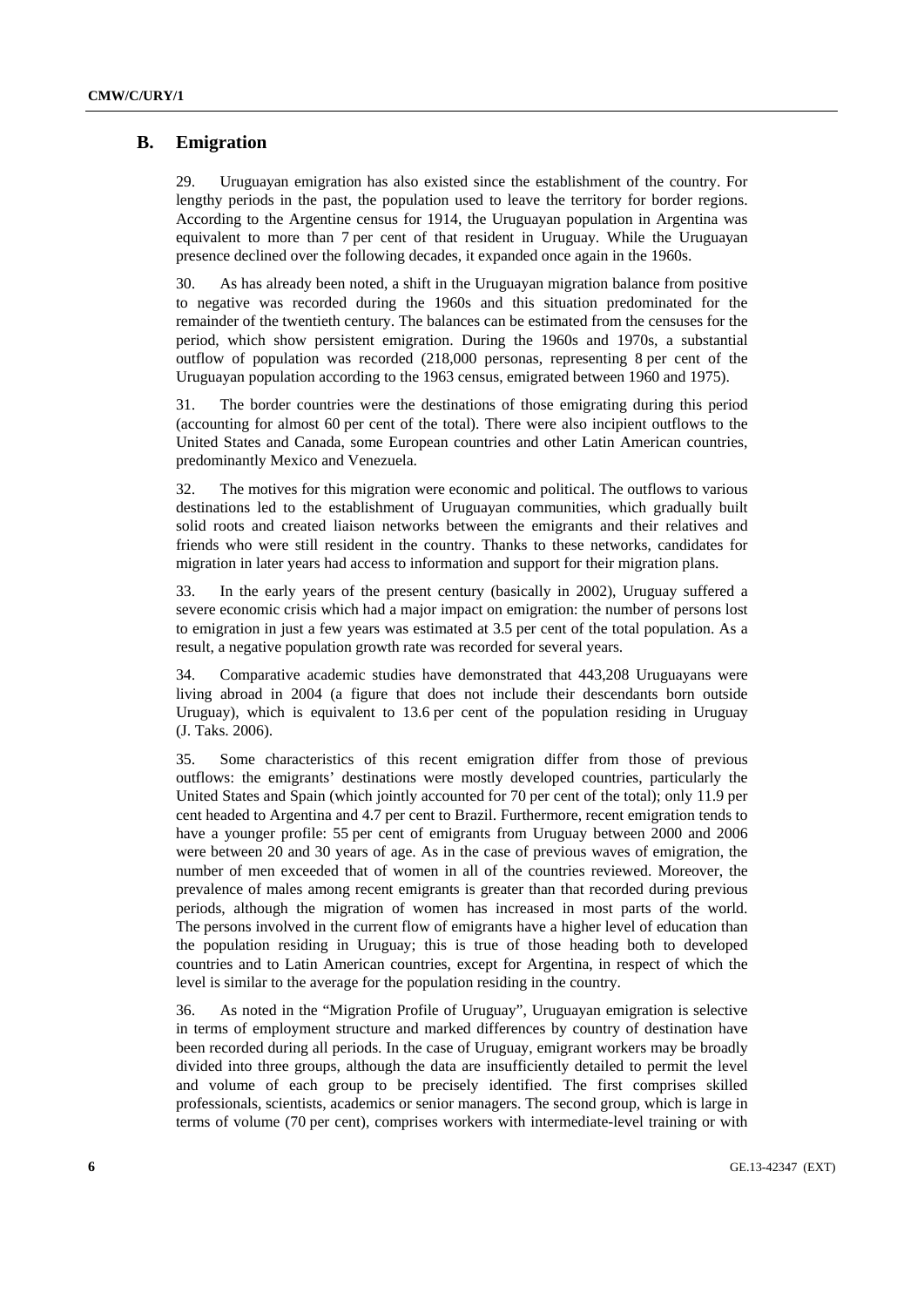experience in industry, trade or services. These are the people who define the general profile of Uruguayan emigration. The majority of emigrants are employed in occupations of this kind: they possess a heterogeneous range of qualifications, skills and experience. Lastly, a third group, comprising 12 per cent of emigrants, are employed in unskilled occupations; this percentage is somewhat lower than that for the economically active population residing in Uruguay, which is 20 per cent (Pellegrino, 2008).

# **C. Return**

37. At the end of the dictatorship (1985) a slight increase was recorded in the rate of return. The return of exiles and opponents of the dictatorship was supported by the Government and international organizations (IOM and the United Nations Development Programme (UNDP)). Nevertheless, the 1985–1996 intercensal balance remained negative, indicating that emigration did not cease during that period, although a slowdown was recorded.

38. Measures to stimulate return began to be implemented towards the end of the dictatorship through the establishment of the National Repatriation Commission (1985) which was tasked with coordinating action by public bodies and civil society aimed at reintegrating Uruguayans who returned to the country in the aftermath of the dictatorship; the return of some 20,000 nationals was achieved. The National Repatriation Programme was implemented from 1985 to 1990.

39. The return of Uruguayans has become an increasingly significant and extensively studied phenomenon. It should be noted that the lack of studies of the Uruguayan case in previous years was due to the poor quality of Uruguayan migration statistics and the fact that few statistics were available made it difficult to calculate the number of returnees and to identify the nature and characteristics of the trend.

40. From 2005 onward, return became a key component of the Uruguayan political agenda. The Government of Uruguay began to develop and expand its policy concerning relations and liaison with Uruguayan nationals living abroad. A liaison programme for Uruguayans abroad involving bureaucratic and administrative changes was promoted through the Ministry of Foreign Affairs and led to the establishment of the Directorate-General for Consular Affairs and Liaison. This new situation acknowledges the fact that compatriots resident abroad form part of Uruguayan society and that the country is determined that they should remain so.

41. Official indicators of flows and profiles of returnees are now available. In addition, institutional structures have been established to cater for this sector of the population. The creation of specific bodies tasked with facilitating the return of Uruguayan citizens in both the Ministry of Foreign Affairs and the Ministry of Labour and Social Security will be discussed below.

42. It should be noted that the returning immigrants who arrived after 2000 came in virtually equal proportions from Argentina, the United States and Spain, while more than half of the returnees who arrived before 2000 came from Argentina (55 per cent), followed at a great distance by Brazil (10 per cent) and other regional destinations (13 per cent).

43. With a view to the systematic ordering of concrete and accurate data, the Return and Welcome Office attached to the Directorate-General for Consular Affairs and Liaison has been using computer software since 2011 that enables it to record the most prominent characteristics of persons who return and decide, on a voluntary basis, to get in touch with the Office. Records of this kind help to compile more reliable information, which contributes in turn to the formulation of better targeted policies. The webpage of the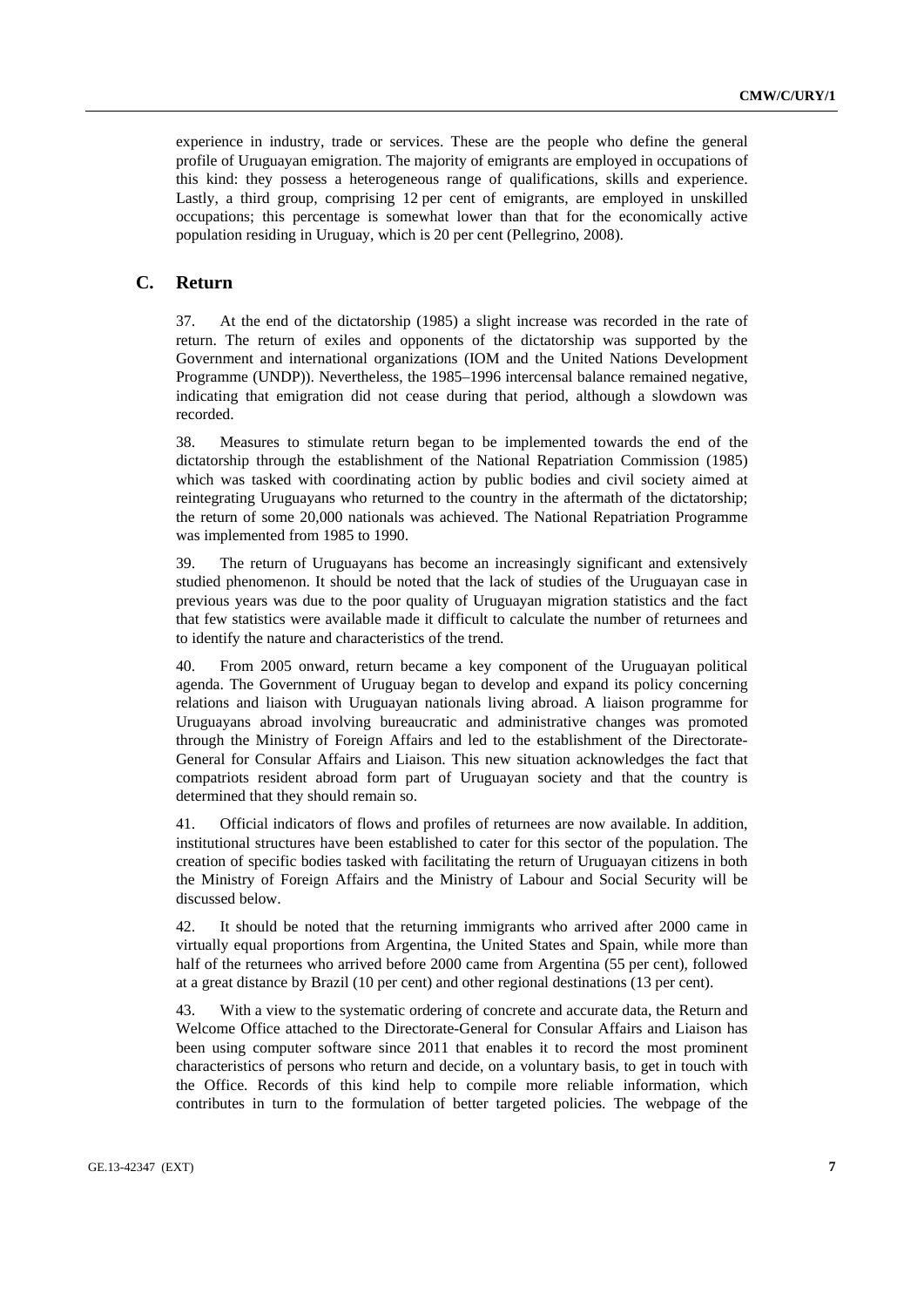Ministry of Foreign Affairs contains four-monthly reports including profiles (www.mrree.gub.uy).

44. Two types of return feature in all reports: voluntary return, where the individual and/or family returns voluntarily; and forced return or so-called repatriation, in which case the State provides assistance to a national and his or her family in situations of poverty and social vulnerability.

45. According to the reports produced by the Office of Return and Welcome, a total of 3,541 personas returned to the country in 2011, of whom 3,456 returned voluntarily and 85 with State assistance (repatriation).

46. Fifty-four per cent of the returnees came from Spain, 23 per cent from the United States and the remaining 23 per cent from various countries within and outside the region. The records show that the number of men exceeded that of women, 62 per cent compared with 38 per cent; however, if the figures are broken down into those who return voluntarily and so-called repatriates (those assisted by the State), the number of men is still greater, but there is a notable increase in the number of women: 56.5 per cent compared with 43.5 per cent.

47. With regard to age, the largest proportion of returnees were in the 20 to 40 age group (42 per cent) and the 40 to 60 age group (31 per cent). It should be noted that, in the case of repatriates, the largest proportion, 41 per cent, were children and young people in the 0 to 20 age group. With regard to levels of education, an extremely high percentage of returnees passing through the Return and Welcome Office had been enrolled in secondary education (63 per cent), although many of them had not completed the final stage. A relatively small proportion of returnees had university education (8 per cent) and 18 per cent had been enrolled in tertiary education. The principal motive for return was the economic crisis (66.5 per cent); 10 per cent attributed their return to identity-related reason; 8.5 per cent returned on account of family or health problems and 15 per cent on account of their irregular situation in the country of residence.

48. With regard to the data recorded for the first two four-monthly periods of 2012, it may be noted that, compared with the corresponding periods of 2011 (when assistance was provided to 1,719 persons), there was a significant increase in the number of compatriots visiting the Office (1,990 persons).

49. With regard to the countries from which Uruguayan nationals returned in 2012, 65 per cent returned from Spain, followed by 21 per cent from the United States. The remaining 14 per cent came from various countries of the region and elsewhere. There was thus an increase in the percentage of compatriots returning from Spain compared with the previous year. The records indicate that the number of men (59.70 per cent) exceeded that of women (40.3 per cent). With regard to age groups, 32 per cent of the returnees were in the 40 to 50 age group, 19 per cent in the 30 to 40 age group, and 16 per cent in the 50 to 60 age group. With respect to levels of education, the records show that 62 per cent had been enrolled in secondary education, although many had not completed the final stage. A relatively small proportion of returnees seeking the Office's assistance had university or tertiary education, namely 6 and 10 per cent respectively of the total number of returnees.

50. Eighty-eight per cent of returnees attributed their return to economic motives, which is a higher percentage than in the previous year. It should also be noted that a greater number of compatriots (194) received State assistance in 2012 compared with the previous year (85). The principal motive for repatriation was economic vulnerability (39 per cent) and the second motive was poverty (37 per cent); many other motives were cited, including domestic violence, health problems and family problems (24 per cent). It should be noted that the regulations applicable to repatriation are being updated. The grounds are being specified clearly and unrestrictedly, in accordance with the international norms in force in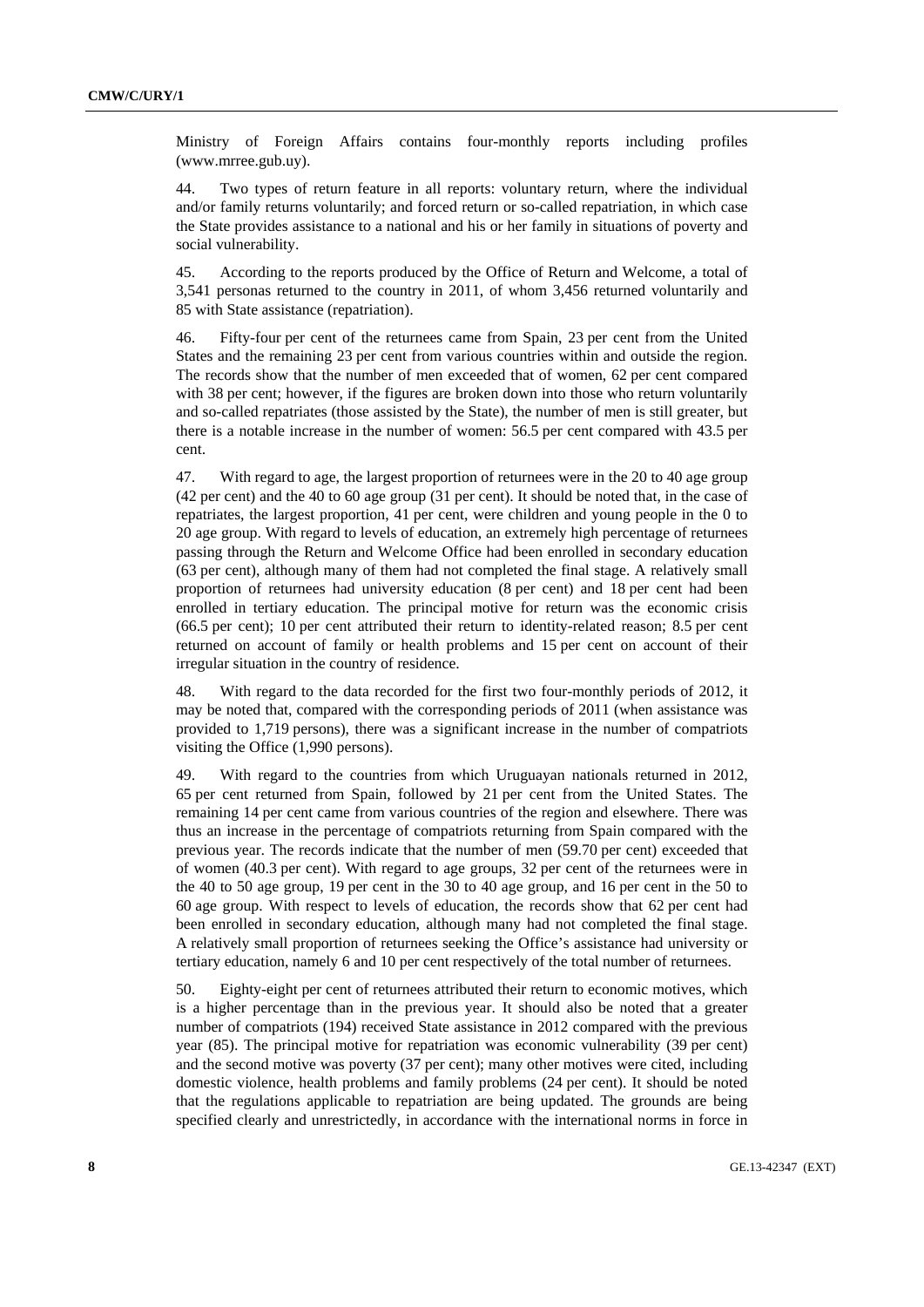Uruguay, such as gender-based violence, including victims of domestic violence and human trafficking. It should further be noted that this procedure covers, on request, not only the person to be repatriated but also his or her family members – irrespective of whether they are Uruguayan nationals. The updated regulations will also include for the first time procedures for the repatriation of human remains to Uruguay, when the family or relatives of the deceased cannot afford to have the remains transported themselves.

51. With regard to age, the records show that repatriated persons are younger than returnees, with 12 per cent belonging to the 0 to 10 age group.

52. According to estimates and in light of the economic crisis in the countries where a large number of compatriots reside (Spain and the United States), the number of returnees is expected to increase during the current year (2013).

# **D. Liaison**

53. A liaison programme targeted at highly qualified emigrants was established in 2001 with a view to involving emigrants in the development of the country. Moreover, steps were taken from 2005 onward to institutionalize liaison policies, enhancing their effectiveness and giving them greater weight.

54. The Liaison Programme with Highly Qualified Uruguayans Living Abroad was promoted by the University of the Republic, the Ministry of Foreign Affairs, IMO, UNPD and the United Nations Population Fund (UNFPA).

55. The National Commission for Liaison with Uruguayans Living Abroad was established by decree that year (2001) as well as an Advisory Committee to assist the Commission, and a parliamentary committee began to study legislative solutions for emigration.

56. In 2002 the members of the Advisory Committee were appointed and the first meetings were held with migrants, who proposed that the Liaison Programme should not be confined to those who were "highly qualified".

57. The Liaison Programme was implemented between 2001 and 2004 by means of a website, a database containing 3,000 entries submitted on a voluntary basis, a newsletter and the organization of annual workshops and meetings in Uruguay.

58. In 2003, the Advisory Committee submitted a report containing an assessment and recommendations to the National Commission. It provided for more than 40 actions designed to promote the formulation of a State policy in support of liaison with Uruguayans living abroad.

59. As already mentioned, the Directorate-General for Consular Affairs and Liaison with Uruguayans Abroad was created in 2005 (the Commission having been disbanded) in the Ministry of Foreign Affairs as an institution tasked with coordinating activities relating to Uruguayan migrants abroad throughout the State.

60. The Directorate-General for Consular Affairs and Liaison is responsible for coordinating the national liaison and return policy with Uruguayan emigrants.

61. The Government gives high priority to the forging of links with all compatriots living abroad. Finding ways to involve the migrant population in Uruguayan affairs and events is of vital importance in building the country's future. Territorial frontiers should not impede initiatives by nationals living abroad aimed at strengthening their links with the country of origin. A liaison policy is therefore being planned, programmed and implemented by the Directorate-General through the Foreign Service of the Republic.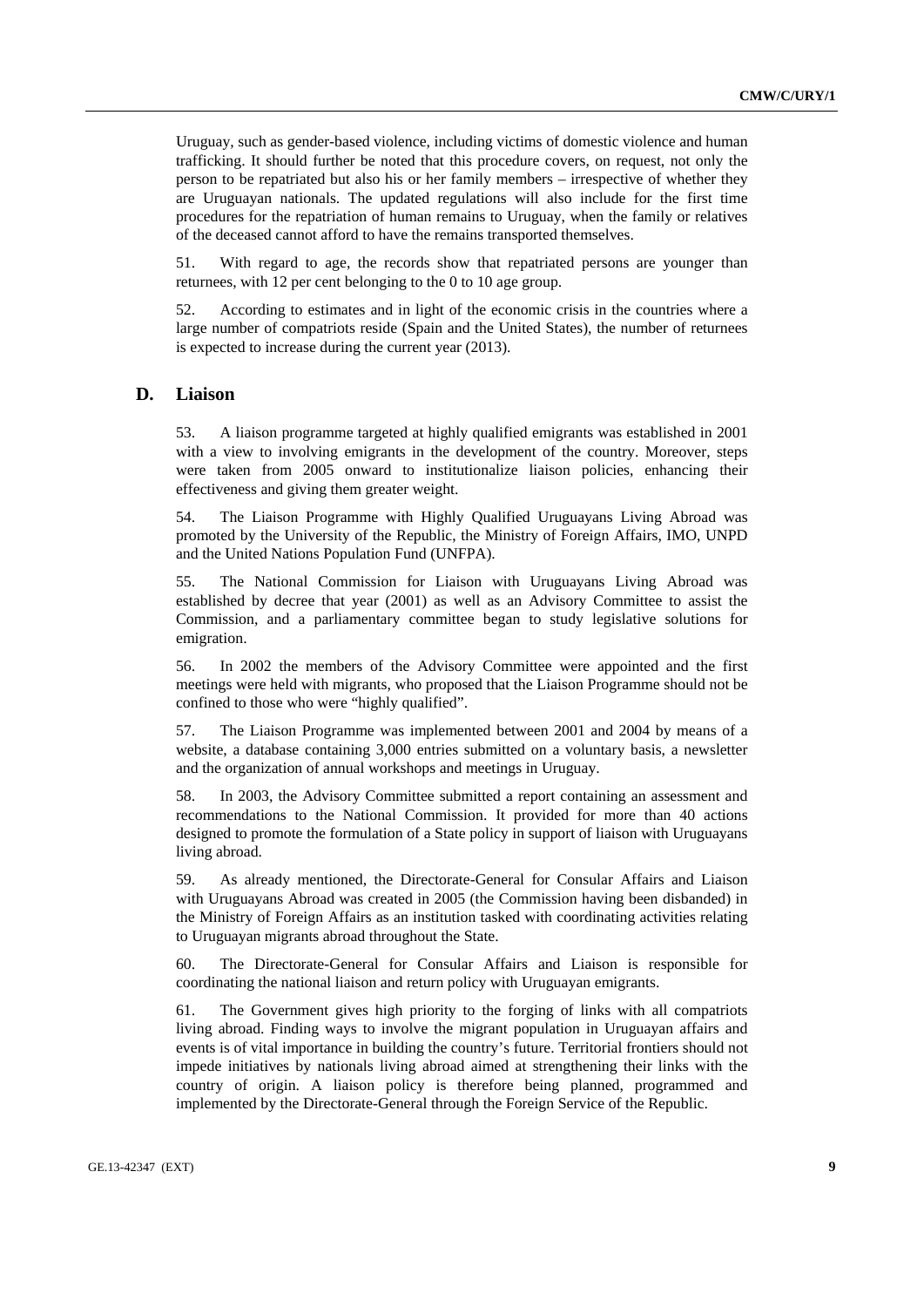62. Since the establishment of the Directorate-General for Consular Affairs and Liaison, four global meetings with Uruguayans living abroad have been held.

63. As already mentioned, advisory boards were created to promote liaison activities. The boards are organizations representing Uruguayans living abroad and their primary function is to forge links between Uruguayans living abroad and their home country in a wide range of areas. It should be noted that the participation as citizens of all nationals living abroad is recognized as a key factor when it comes to the formulation of new public policies.

64. This type of citizen participation promotes and gives concrete shape to the democratic principles of participation, transparency, pluralism, respect for diversity and inclusiveness of all citizens.

65. The following is a list of activities that are being undertaken to promote interaction / to foster a closer relationship with Uruguayans living abroad:

 (a) Accession to the Hague Apostille Convention, which assists persons living outside their home country by streamlining the requirements concerning official documents that must be submitted in either their country of residence or their country of origin;

Implementation of the new electronic passport system in the 15 Consulates-General in the countries where most compatriots reside; it is planned to implement the system in all Consulates-General of the Republic by the end of 2014;

 (c) Coordinated work with the *Uruguayos por el Mundo* (Uruguayans Throughout the World) Programme of the Secondary Education Board, which enables people to sit secondary education examinations abroad;

Uruguay has signed and ratified the Ibero-American Social Security Agreement, which enables many compatriots who are living abroad to have their years of employment transferred and recognized both in the country of residence and in the country of origin;

 (e) An agreement with the Directorate-General for Civil Status Records and the Departmental Council of Montevideo pursuant to which civil status certificates may be requested free of charge through the Foreign Service of Uruguay;

 (f) A project is being developed jointly by the Ministry of the Interior and the Ministry of Foreign Affairs with a view to having identity documents processed abroad;

 (g) As culture plays a crucial role in forging stronger links, support has been provided for a variety of cultural events organized by Uruguayans abroad;

 (h) As mentioned above, four global meetings of advisory boards have been held, resulting in an ongoing dialogue and a more effective approach to the formulation of public policies;

 (i) A Compatriot Assistance Office in the Directorate-General for Consular Affairs and Liaison collaborates on a permanent and coordinated basis with the State's consular offices and institutions in order to address the various problems encountered by compatriots living abroad, such as: provision of humanitarian assistance for the repatriation of persons or human remains; requests from persons wishing to meet their relatives; support for detained compatriots and their relatives in Uruguay; provision of medicinal products; support for our consular offices; action to address situations involving minors abandoned abroad, domestic violence or human trafficking and smuggling; and other situations;

 (j) Applications from abroad, through Uruguayan consular offices, to invoke the laws providing for full reparations and pension rights in respect of injuries sustained during the civil-military dictatorship (Acts Nos. 18596 and 18033);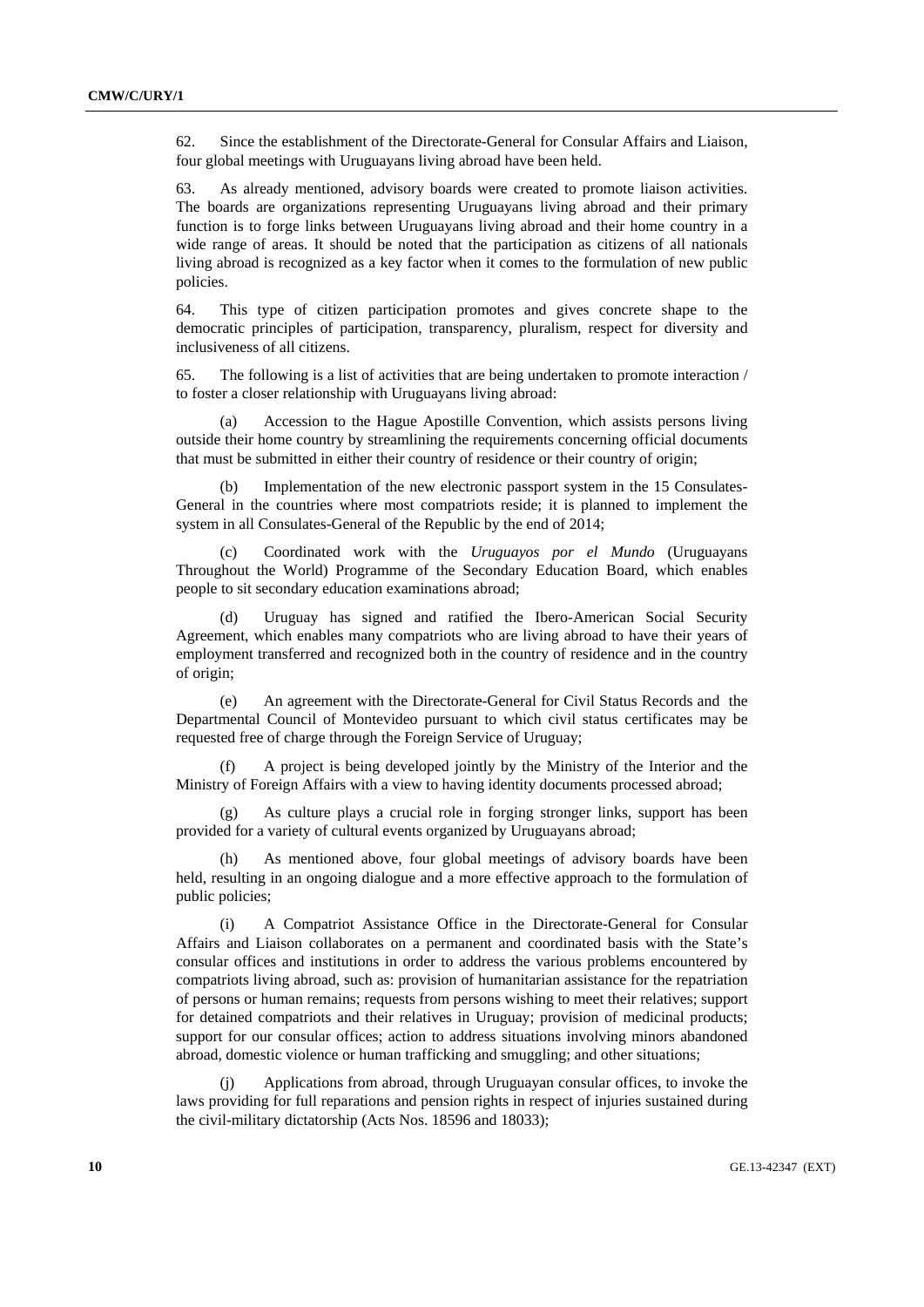(k) A request for the establishment of a reciprocity arrangement under which Uruguayan driving licences could be exchanged for national licences in Spain and Italy;

In the consular field, the following are some of the functions related to the Hague Convention that consular offices perform on behalf of compatriots: issuance and renewal of passports; issuance of travel documents; issuance of nationality certificates; requests for record certificates; permits for minors; ensuring the welfare of compatriots detained in prisons and maintaining contact with their relatives through the Directorate-General for Consular Affairs and Liaison in Uruguay; commencement of repatriation procedures for persons and human remains; and catering for the interests of minors and other persons without full capacity;

 (m) The Ministry of Foreign Affairs and the Banco de la Republic Oriental del Uruguay are taking steps to introduce a "distance account" option so that compatriots living abroad can open a savings account from abroad without needing to return to the country.

## **E. Refugees**

66. With regard to this population group as a component of the inflow of migrants, it should be noted that Uruguay, as a State party to all United Nations treaties concerning the rights of refugees, has implemented a policy and legislation that ensure full respect for and protection of refugees.

67. In adopting Acts Nos. 18076 and 18382, the Uruguayan State fully incorporated the standards and principles set forth in those treaties, which prohibit the expulsion and refoulement of asylum seekers and refugees where their life or freedom would be threatened on account of their race, gender, religion, nationality, membership of a particular social group or political opinion.

68. Act No. 18076 created the Commission for Refugees, a body mandated to study and ascertain refugee status. To date there are 181 recognized refugees in Uruguay and 67 applicants; most of them are of Colombian origin.

# **F. General norms applicable to migrant workers**

#### **1. International instruments ratified by Uruguay**

69. In the Uruguayan legal system, international law becomes enforceable when an international instrument is signed by the State and subsequently ratified by the legislature. As soon as a national law endorsing the international instrument has been enacted and promulgated, the instrument enters into force in the domestic legal system.

70. The national Constitution establishes the procedure for validating and incorporating international norms into the domestic legal system. The recognized international norm becomes a norm applicable internally as an integral component of the domestic legal system, acquiring binding and obligatory status for all corporate bodies and individuals in the Uruguayan State.

71. Uruguay is a State party to all international human rights instruments.

72. The following are of special relevance to the subject matter of the present report:

 (a) The Slavery Convention and the Supplementary Convention on the Abolition of Slavery, the Slave Trade, and Institutions and Practices Similar to Slavery;

The International Convention on the Protection of the Rights of All Migrant Workers and Members of Their Families: ratified by Uruguay in 1999 by Act No. 17107.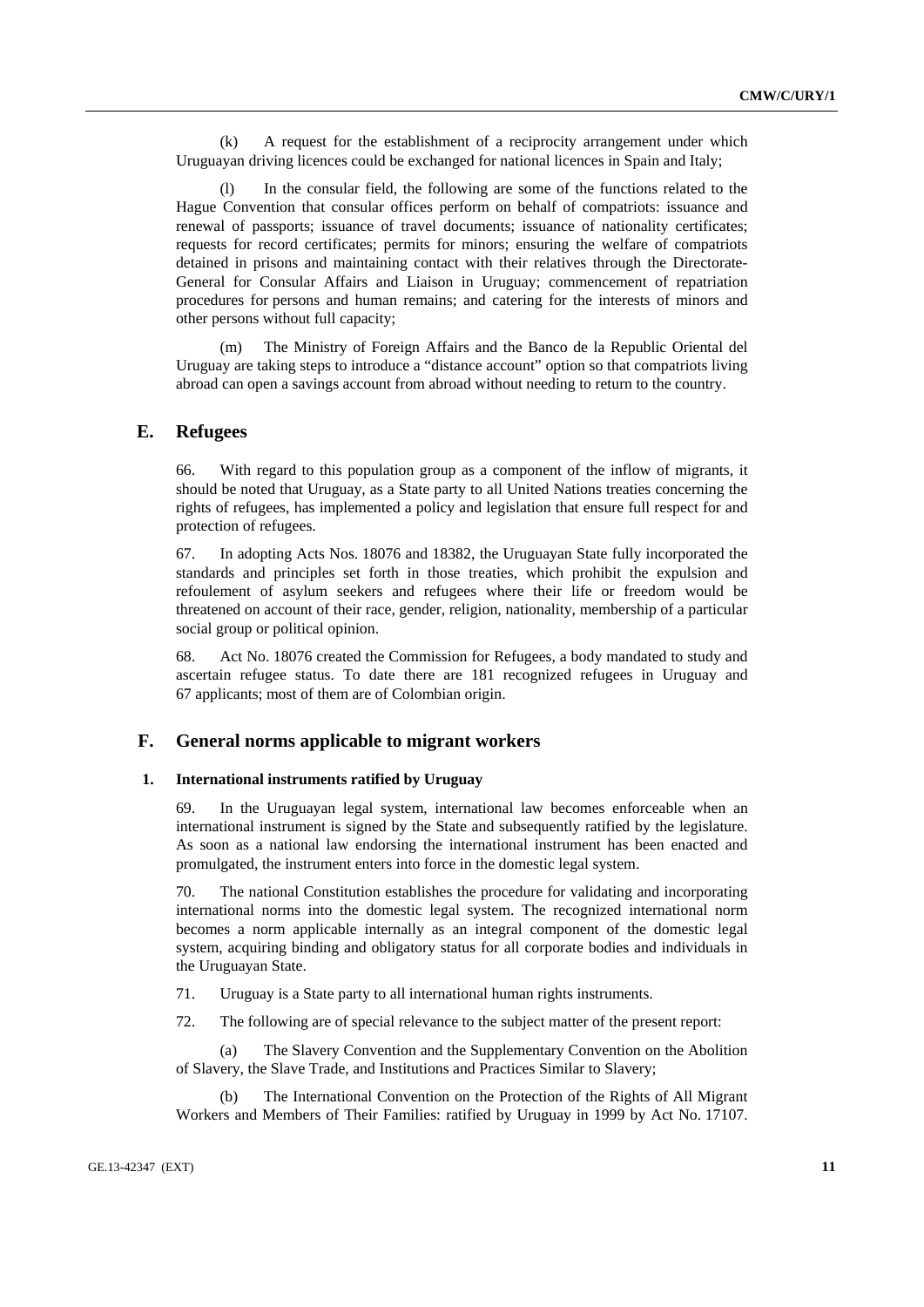The instrument entered into force in 2002 when the requisite number of ratifications was achieved. With regard to the Committee, it should be noted that on 23 March 2012 the Minister for Foreign Affairs, Dr. Luis Almagro, addressed a note to the United Nations Secretary-General recognizing the competence of the Committee on the Protection of the Rights of All Migrant Workers and Members of Their Families to receive and consider communications alleging that the State party has violated the individual rights recognized in the Convention (art. 77 of the Convention).

 (c) The United Nations Convention against Transnational Organized Crime (Act No. 17861, 2005);

 (d) The Protocol against the Smuggling of Migrants by Land, Sea and Air, supplementing the United Nations Convention against Transnational Organized Crime (2004, ratified in 2005);

 (e) The Protocol to Prevent, Suppress and Punish Trafficking in persons Especially Women and Children, supplementing the United Nations Convention against Transnational Organized Crime (2004, ratified in 2005);

 (f) The International Labour Organization (ILO) Migration for Employment Convention, 1949 (No. 97) (Act No. 12030, 1954);

 (g) The ILO Convention concerning Equality of Treatment of Nationals and Non-Nationals in Social Security, 1962 (No. 118) (Act No. 15363);

 h) Act No. 16415 (September 1993) endorsing the Cooperation Agreement between the Eastern Republic of Uruguay and IMO, signed in the city of Montevideo on 29 April 1991. By Act No. 18.951 of August 2012, the Eastern Republic of Uruguay endorsed the amendments to the IMO Constitution adopted by the IMO Council on 24 November 1998;

 (i) The ILO Convention concerning Decent Work for Domestic Workers, 2011 (No. 189) (Act No. 18899, 2012).

#### **2. Domestic norms**

73. Article 1 of the national Constitution states that the Eastern Republic of Uruguay is the "political association of all the inhabitants of its territory". Article 7 guarantees to all inhabitants of the Republic the right to be "protected in the enjoyment of life, honour, freedom, security, labour and property".

74. All persons born in Uruguay acquire Uruguayan citizenship at birth. Children of Uruguayans who are born outside the territory of the Republic are also natural citizens (art. 74). The possibility of tabling a bill that would extend nationality to their grandchildren is currently being considered.

#### **Migration Act No. 18250**

75. This Act is of enormous importance in terms of the recognition of migrants' rights. It replaced the 1936 Aliens Act and related provisions that favoured a national security approach and dealt solely with a selective form of immigration. The new Act incorporates relevant international standards enshrined in the International Convention on the Protection of the Rights of All Migrant Workers and Members of Their Families.

76. The Migration Act entered into force on 6 January 2008 and the applicable regulations were completed on 24 August 2009. It is based on the principle of equality, non-discrimination and recognition of the rights and duties of migrants. It recognizes "as an inalienable right of migrant persons and their families, without prejudice to their migratory situation, the right to migration, the right to family reunification, due process and access to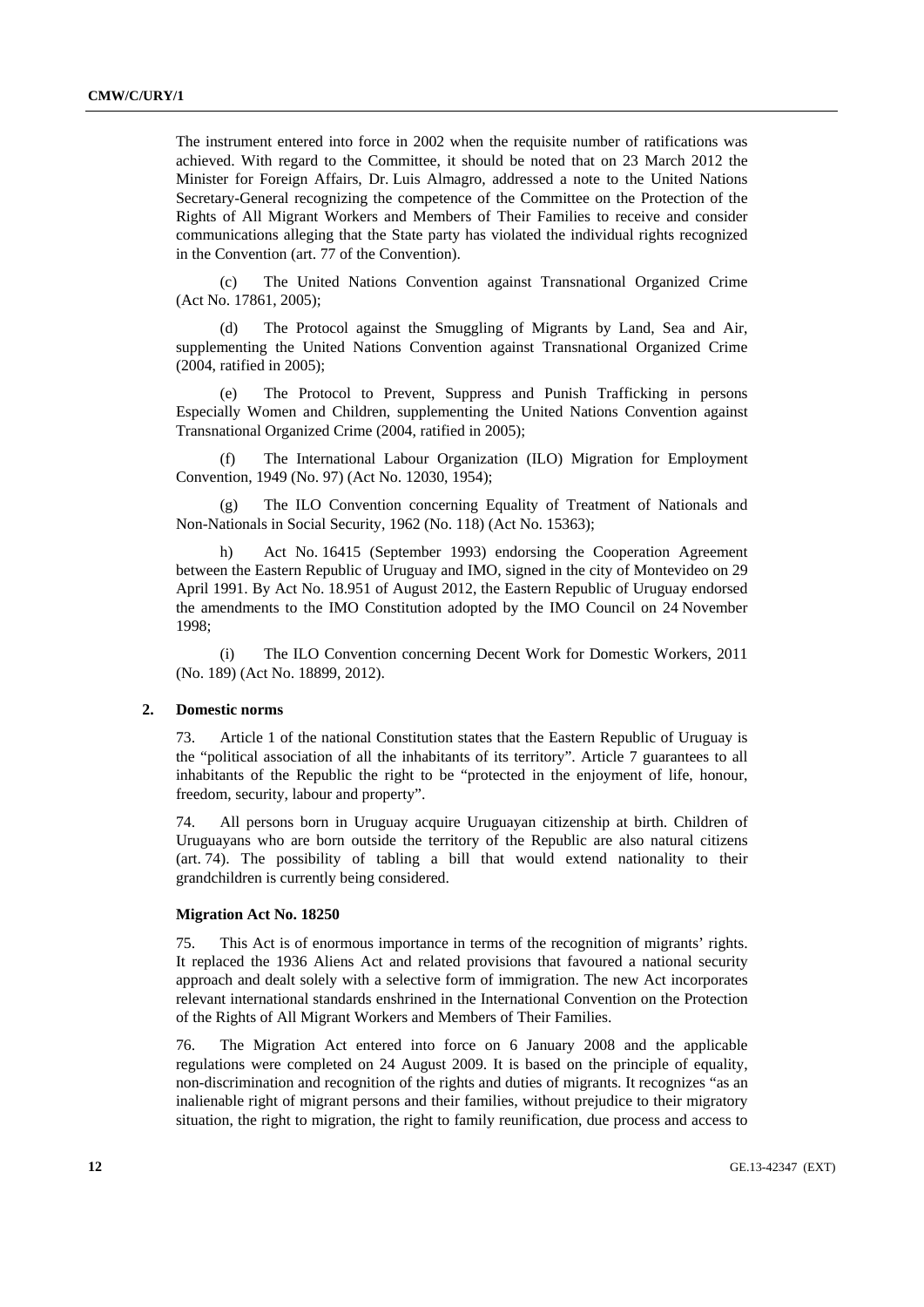justice, and equality of rights with nationals, without any distinction on grounds of sex, race, colour, language, religion or conviction, political or other opinion, national, ethnic or social origin, nationality, age, economic position, property, civil status, birth or other status".

77. It establishes a set of norms applicable to the rights of migrants and their families and specifies the obligations to be met during their stay in the national territory. The Act stipulates that respect for the cultural identity of migrants and their families shall be ensured, that they shall be encouraged to maintain links with their countries of origin, and that they shall have the right to employment and shall be entitled to equal treatment with nationals.

78. It provides for the establishment of the **National Migration Board (JNM)** (art. 24), a new body tasked with advising the executive and coordinating future migration policies. and the **Consultative Advisory Council on Migration** (art. 26).

79. It recognizes the situation of Uruguayans living abroad and grants exemptions to returnees, allowing them to import personal and family possessions (including a motor car) as well as tools, implements or other work-related articles without paying customs duties or other charges.

80. The Act also defines in articles 77 to 81 the offences of human trafficking and smuggling.

81. Regulations: Decree No. 394/009 entitled "Provisions governing foreigners' entry into, residence in and departure from Uruguayan territory" regulates the implementation of all articles of the Migration Act, with the exception of articles 74 and 76 concerning the import by Uruguayans living abroad of household equipment and motor cars on returning to the country, which had been regulated by previous decrees (Decrees Nos. 330/008 and 559/008 respectively).

82. The Act also covers aspects of the residence, health, education, employment and social security of migrants and refugees that will be addressed later in the present report.

#### **Social security norms relating to migration**

83. By Act No. 18.609 of 15 September 2009 Uruguay ratified the ILO Social Security (Minimum Standards) Convention, 1952 (No. 102), adopted by the International Labour Conference at its thirty-fifth session held in Geneva in June 1952.

- 84. Uruguay has signed the following multilateral instruments:
	- Ibero-American Social Security Agreement. Act No. 14803. Published in Uruguay in Official Gazette No. 20297 of 24 July 1978. Date of entry into force: 12 July 1978. Applicable through bilateral agreements between the signatory States;
	- Multilateral Ibero-American Social Security Agreement (which does not annul previous social security agreements). Implementation Agreement, Act No. 18560 of 21 September 2009. Published in Uruguay in Official Gazette No. 27819 of 21 September 2009. Ratification: 24 May 2011. Deposited with the Ibero-American General Secretariat: 26 July 2011. Entered into force: 1 October 2011:
		- Accumulation of periods of service in different States parties;
		- Temporary transfers of workers;
		- Payment of retirement benefits and pensions abroad without deductions or withholding of taxes;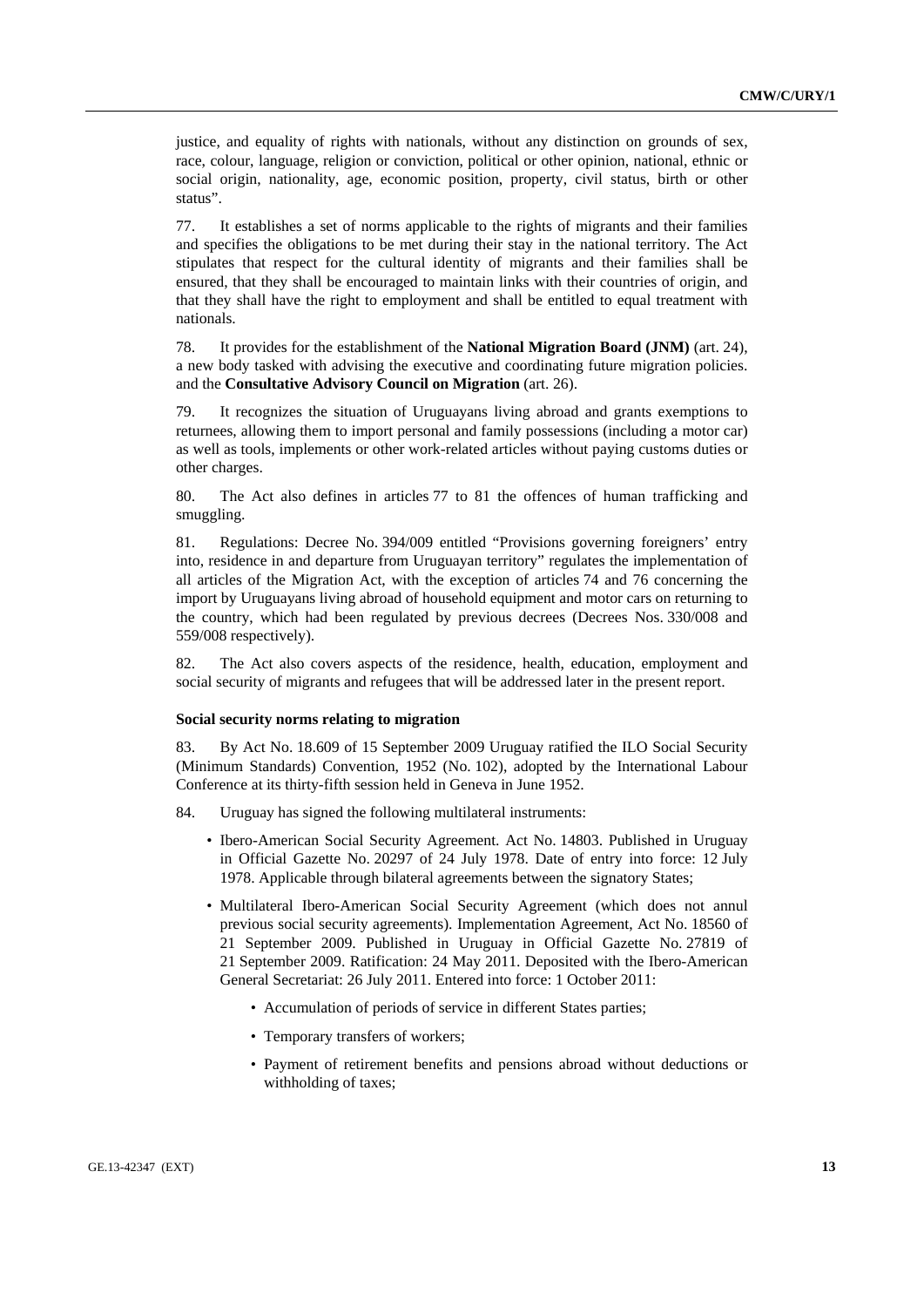- Currently in force in Bolivia, Brazil, Chile, Ecuador, El Salvador, Spain, Paraguay and Uruguay.
- Multilateral Social Security Agreement of the Common Market of the South (MERCOSUR), Act No. 17207 of 24 September 1999. Published in Uruguay on 4 October 1999. Signed on 14 December 1997. Entered into force: 1 June 2005:
	- Accumulation of periods of service in the two countries;
	- Temporary transfers of workers;
	- Payment of retirement benefits and pensions abroad without deductions or withholding of taxes;
	- Valid for Argentina, Brazil, Paraguay and Uruguay.
- 85. Uruguay has also concluded agreements with the following countries:
	- **Austria:** Act No. 18798 of 19 August 2011. Published in Uruguay in Official Gazette No. 28306 of 13 September 2011. Entered into force: 1 December 2011:
		- Accumulation of periods of service in the two countries;
		- Temporary transfers of workers;
		- Payment of retirement benefits and pensions abroad without deductions or withholding of taxes.
	- **Belgium:** Act No. 18305 of 18 June 2008. Published in Uruguay in Official Gazette No. 27513 of 26 June 2008. Entered into force: 1 August 2009:
		- Accumulation of periods of service in the two countries;
		- Temporary transfers of workers;
		- Payment of retirement benefits and pensions abroad without deductions or withholding of taxes.
	- **Bolivia:** Published in Uruguay on 18 October 1996. Entered into force: 1 April 1997 (Regulations concerning implementation are currently being negotiated):
		- Accumulation of periods of service in the two countries;
		- Temporary transfers of workers;
		- Payment of retirement benefits and pensions abroad without deductions or withholding of taxes.
	- **Canada:** Act No. 17331 of 9 May 2001. Published in Uruguay in Official Gazette No. 25763 of 16 May 2001. Entered into force: 1 January 2002:
		- Accumulation of periods of service in the two countries;
		- Temporary transfers of workers;
		- Payment of retirement benefits and pensions abroad without deductions or withholding of taxes.
	- **Chile:** Act No. 17144 of 9 August 1999. Published in Uruguay in Official Gazette No. 25338 of 18 August 1999. Administrative Agreement of 8 June 1999. Entered into force: 1 January 2000:
		- Accumulation of periods of service in the two countries;
		- Temporary transfers of workers;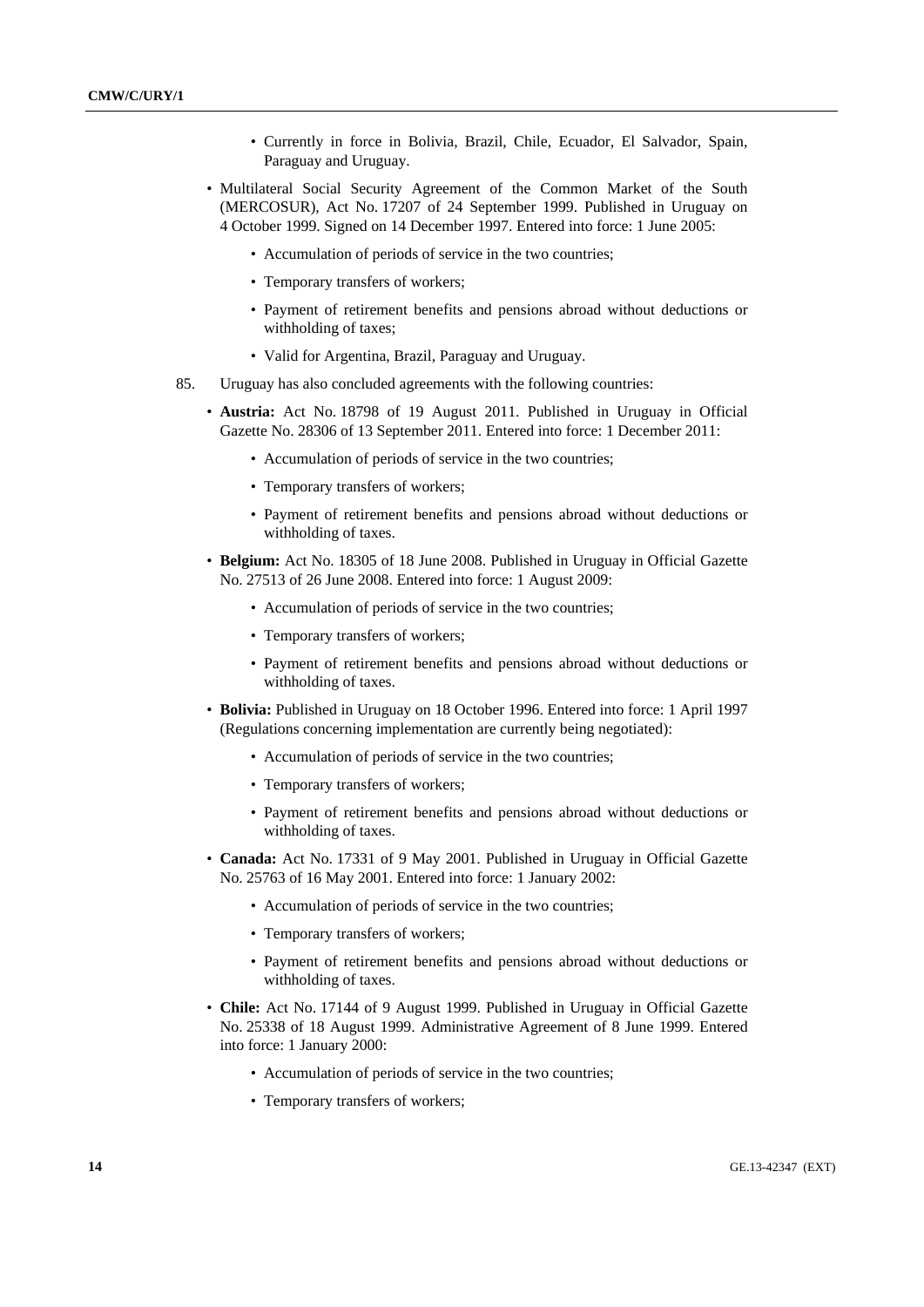- Payment of retirement benefits and pensions abroad without deductions or withholding of taxes.
- **Colombia:** Act No. 17439 of 28 December 2001. Published in Uruguay in Official Gazette No. 25925 of 8 January 2002. Entered into force: 1 October 2005:
	- Accumulation of periods of service in the two countries;
	- Temporary transfers of workers;
	- Payment of retirement benefits and pensions abroad without deductions or withholding of taxes.
- **Costa Rica:** Adopted by a resolution of the Ministry of Foreign Affairs on 3 December 1993. Published in Uruguay on 15 July 1994 (no communication regarding adoption has been received from Costa Rica):
	- Accumulation of periods of service in the two countries;
	- Temporary transfers of workers;
	- Payment of retirement benefits and pensions abroad without deductions or withholding of taxes.
- **Ecuador:** Agreement: 5 November 1990. Entered into force: 1 March 1992 (there are as yet no regulations concerning implementation):
	- Accumulation of periods of service in the two countries;
	- Payment of retirement benefits and pensions abroad without deductions or withholding of taxes.
- **Spain:** Act No. 17112 of 8 June 1999. Published in Uruguay on 18 June 1999, Official Gazette No. 25295. Entered into force: 1 April 2000:
	- Accumulation of periods of service in the two countries;
	- Temporary transfers of workers;
	- Payment of retirement benefits and pensions abroad without deductions or withholding of taxes.
- **United States of America**: Agreement on the Payment of Pensions. Exchange of diplomatic notes between the Governments of the United States and Uruguay on 2 July 1993 adopting agreements on pension payments. Entered into force: 2 July 1993:
	- Payment of retirement benefits and pensions to pensioners based in the two countries without deductions or withholding of taxes.
- **France** An agreement has been signed and is currently awaiting parliamentary approval in the two States:
	- Accumulation of periods of service in the two countries;
	- Temporary transfers of workers;
	- Payment of retirement benefits and pensions abroad without deductions or withholding of taxes.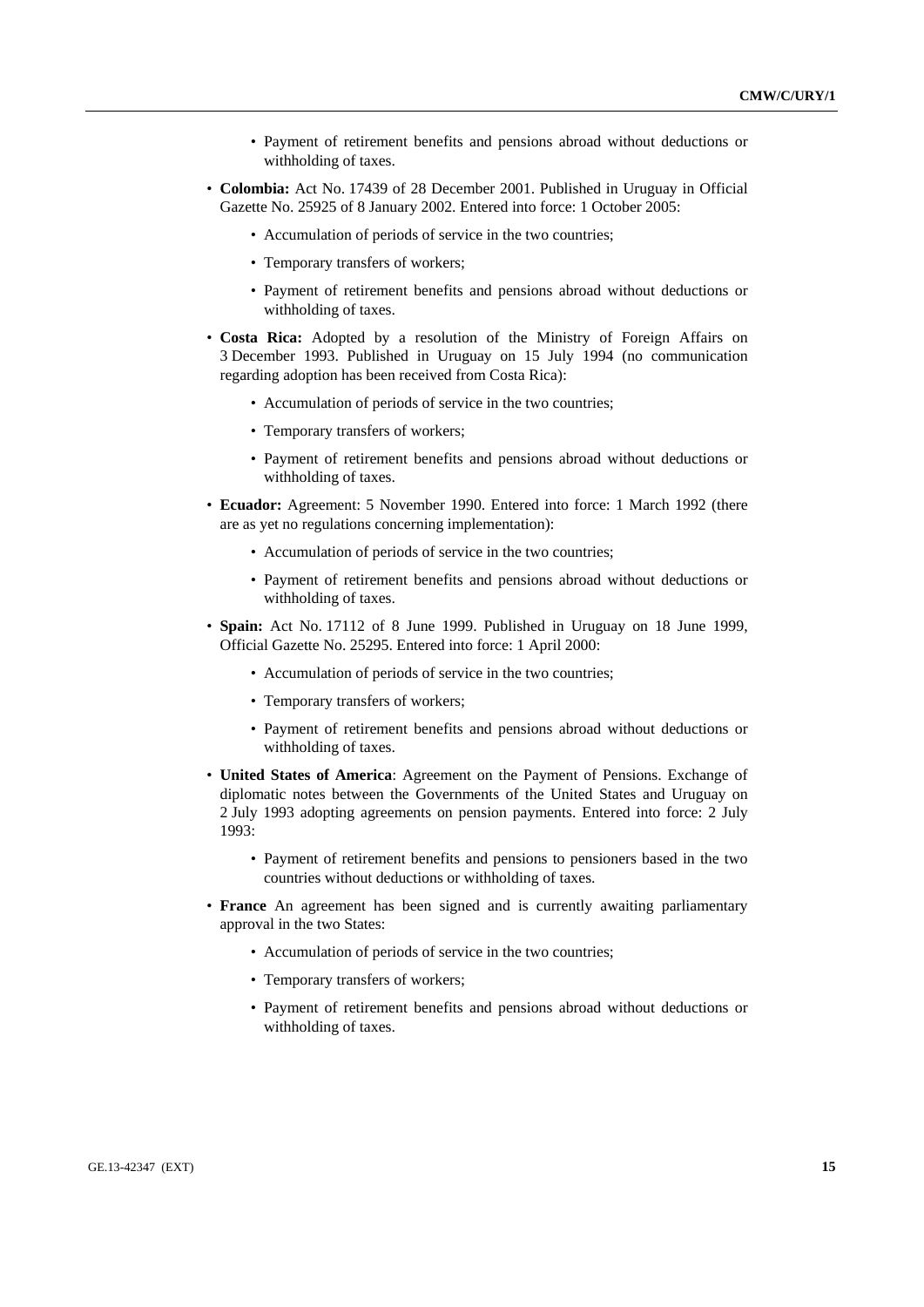#### **Regulations not in effect**

- 86. This applies to the following countries:
	- **Greece:** Act No. 16775 of 1 October 1996. An Administrative Agreement was signed in Athens on 15 April 1994. Entered into force: 1 March 1997:
		- Accumulation of periods of service in the two countries;
		- Temporary transfers of workers;
		- Payment of retirement benefits and pensions abroad without deductions or withholding of taxes.
	- **Netherlands:** Act No. 18269 of 19 April 2008. Entered into force: 1 June 2008:
		- Accumulation of periods of service in the two countries;
		- Temporary transfers of workers;
		- Payment of retirement benefits and pensions abroad without deductions or withholding of taxes.
	- **Israel:** Act No. 17206 of 14 September 1999. Entered into force: 1 November 1999:
		- Accumulation of periods of service in the two countries;
		- Temporary transfers of workers;
		- Payment of retirement benefits and pensions abroad without deductions or withholding of taxes.
	- **Italy:** Act No. 15021 of 5 June 1980. An Administrative Agreement was signed in Rome on 1 October 1985. Entered into force: 1 June 1985:
		- Accumulation of periods of service in the two countries;
		- Temporary transfers of workers;
		- Payment of retirement benefits and pensions abroad without deductions or withholding of taxes.
	- **Peru:** Resolution No. 618/2004. Adopted by the executive branch in Uruguay on 6 July 2004. Published in Uruguay in Official Gazette No. 26543 on 13 July 2004:
		- Accumulation of periods of service in the two countries;
		- Temporary transfers of workers;
		- Payment of retirement benefits and pensions abroad without deductions or withholding of taxes;
		- Not in force (awaiting a communication from Peru).
	- **Portugal:** Resolution No. 473/987 of 20 May 1987. Entered into force: 1 December 1987; a new Administrative Agreement is being negotiated:
		- Accumulation of periods of service in the two countries;
		- Temporary transfers of workers;
		- Payment of retirement benefits and pensions abroad without deductions or withholding of taxes.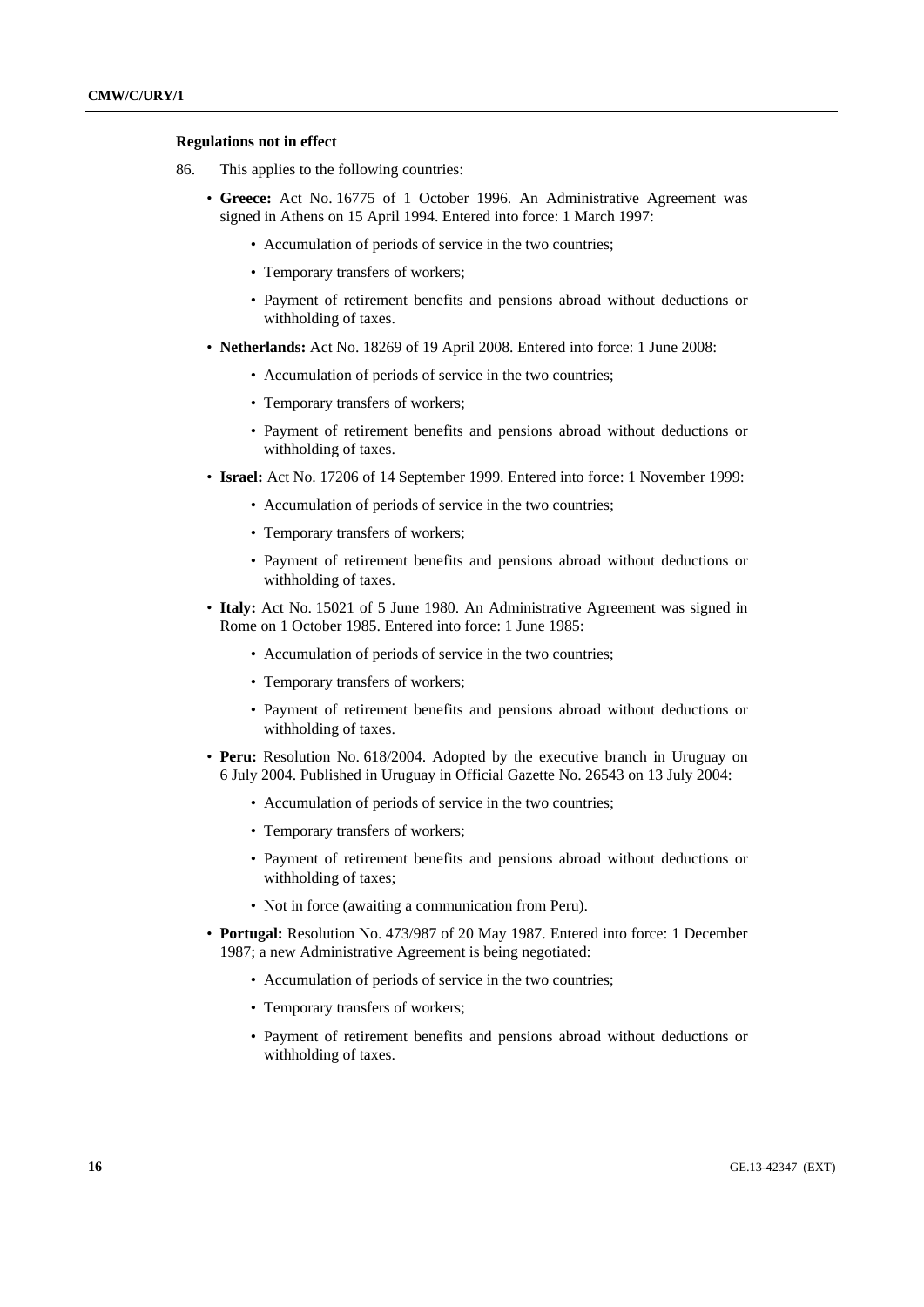- **Quebec (Canada):** Entered into force: 1 January 2002. Exchange of diplomatic notes with the Province of Quebec:
	- Accumulation of periods of service in the two countries;
	- Temporary transfers of workers;
	- Payment of retirement benefits and pensions abroad without deductions or withholding of taxes.
- **Switzerland:** Act No. 16140 of 5 October 1990:
	- Reimbursement of social security contributions 12 months after a person's final departure from the country.
- **Venezuela**. Signed on 20 May 1997. Entered into force: 24 September 1997 (there are as yet no regulations governing implementation):
	- Accumulation of periods of service in the two countries;
	- Temporary transfers of workers;
	- Payment of retirement benefits and pensions abroad without deductions or withholding of taxes;
- Steps are currently being taken to commence negotiations with Luxembourg and Switzerland.

### **MERCOSUR norms adopted by domestic legislation**

 *Concerning mobility of nationals of States parties* 

 Act No. 17927 – Agreement on Residence for nationals of States parties of MERCOSUR Bolivia, Chile and Venezuela

87. The Agreement on Residence for Nationals of States Parties of MERCOSUR and the Agreement on Residence for Nationals of the States Parties of MERCOSUR Bolivia and Chile, to which the Republic of Peru, the Republic of Ecuador and the Republic of Colombia have recently acceded (their accession was announced in June 2012), clearly reflect the new political scenario and the decision to galvanize the process of integration of MERCOSUR. The Agreement, which was adopted at the Meeting of Ministers of the Interior held from 9 to 11 November 2002 in the city of Salvador in the Federative Republic of Brazil, changed the thrust and evolution of negotiations on all social issues in MERCOSUR, especially socio-occupational issues. It represented the first and most important instrument generated by the intergovernmental consensus on the matter. Freedom of movement was recognized as an objective to be achieved through its endorsement by the Presidents of Argentina, Brazil, Uruguay, Paraguay, Bolivia and Chile in the MERCOSUR Joint Presidential Declaration of December 2002. It forms part of domestic legislation and is therefore binding in the countries concerned. While Ecuador and Peru have acceded to the Agreement, they have not yet enshrined it in domestic legislation.

 Movement of children and adolescents between MERCOSUR countries: The Agreement on Procedures for Verifying Minors' Entry and Exit Documentation between the States parties of MERCOSUR and associated States

88. In line with the firm decision to take action to prevent the smuggling of minors between the countries of the region, the Agreement on Procedures for Verifying Minors' Entry and Exit Documentation between the States Parties of MERCOSUR and Associated States" was signed in February 2006.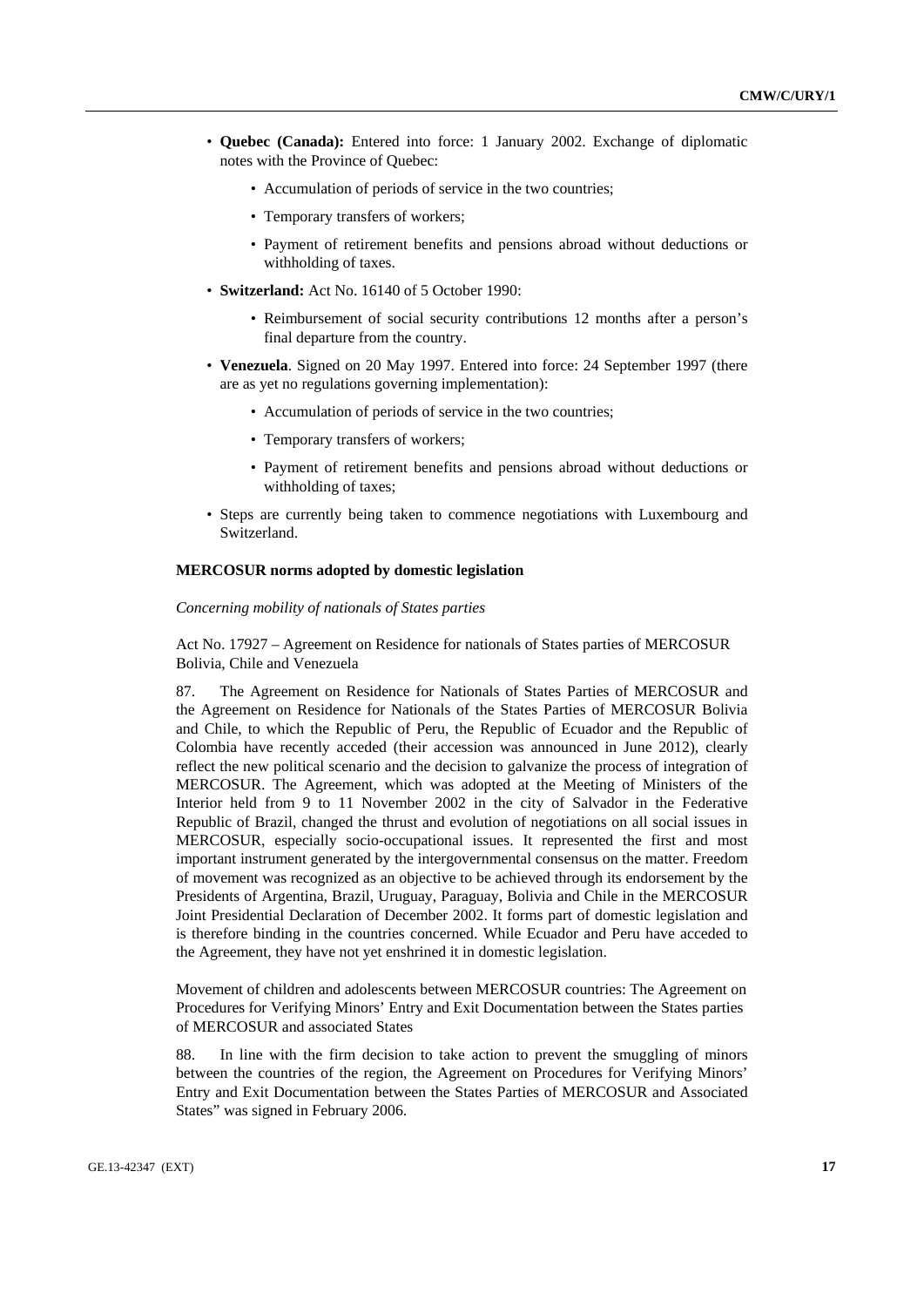89. This Agreement was motivated by the need to adopt effective and coordinated regional measures to provide enhanced protection for children and adolescents travelling between the countries of the region. It was considered necessary, with that end in view, to enforce mutually agreed and harmonized regulations aimed at protecting their rights. Furthermore, the Agreement states in explicit terms that the States are determined to develop arrangements for cooperation among migration control authorities in checking documents issued for the exit and entry of minors. The aim is to ensure the proper identification of children and their authorization to travel by requiring the migration control authorities in the country of exit to check the documentation required for the exit of minors. The travel authorization document that has been checked by the migration authority of the country of exit must be shown to the migration control authority of the country of entry. If the migration authority of the minor's country of exit has for some reason failed to check the requisite documents, the child will not be admitted and will be returned to the country of origin. In the event that the child is accompanied by both parents so that there is no need for an explicit travel authorization document, the filial relationship must be authenticated by the relevant authorities of the country of exit and entry.

90. Each country establishes its own requirements for the entry of children into the country notwithstanding the applicability of the Agreement.

 MERCOSUR agreements aimed at protecting the rights of children and adolescents in situations of vulnerability

91. In June 2008 the Common Market Council adopted the "Agreement between the States Parties of MERCOSUR and Associated States on Regional Cooperation to Protect the Rights of Children and Adolescents in Situations of Vulnerability" and the "Agreement on the Implementation of Shared Databases on Children and Adolescents in Situations of Vulnerability in MERCOSUR and Associated States". The preambular paragraphs of the former Agreement refer to the need to develop tools and mechanisms specifically designed to protect the rights of children and adolescents in a world in which travel has become increasingly common. Attention is drawn to the need to ensure coordinated use of information stemming from judicial and administrative authorities regarding the location or whereabouts of children and adolescents and the exit restrictions applicable to them in order to ensure that their location may be effectively identified.

92. The signing of these agreements reflects a basic commitment on the part of the States of the region to adopt measures to prevent situations conducive to the violation of the rights of migrant children and adolescents. However, this original determination to promote regional policies has not been accompanied by action to implement the agreements. Uruguay therefore recognizes the need to ensure that the commitments are carried into effect through the creation of bodies responsible for their implementation and for oversight of compliance:

- Act No. 17207, MERCOSUR Multilateral Social Security Agreement;
- Act No. 17574, Agreement supplementary to the cooperation and jurisdictional assistance protocol on civil, commercial, occupational and administrative matters between the States parties;
- Act No. 17941, Agreement on internal migratory Regularization of citizens of MERCOSUR, Bolivia and Chile;
- Act No. 18110, Agreement on the creation of the "MERCOSUR Visa";
- Act No. 18134, Agreement on exemption from translation of administrative documents for immigration between the States parties of MERCOSUR;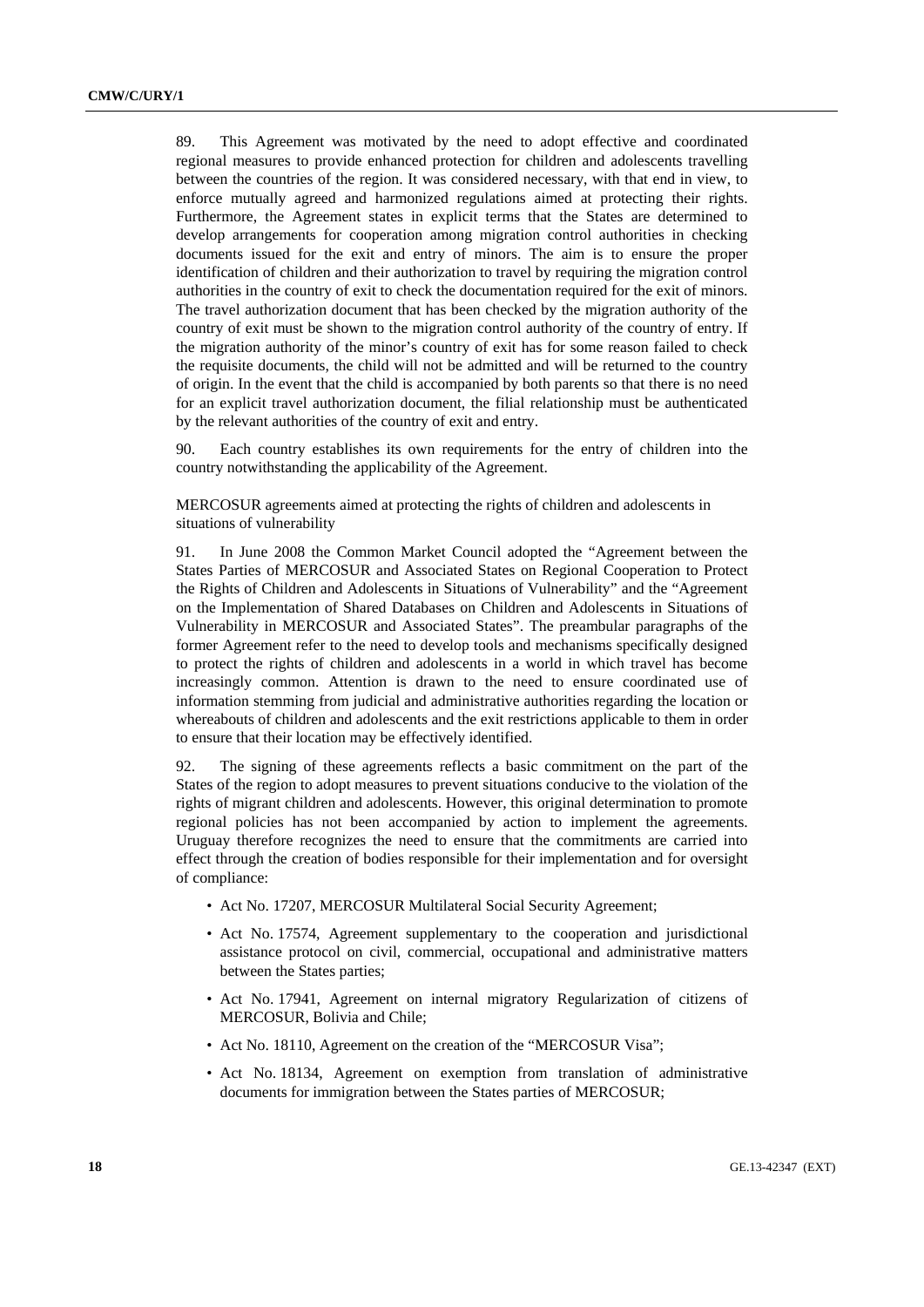- Act No. 18224, Agreement on exemption from translation of administrative documents for immigration between MERCOSUR member States, Bolivia and Chile;
- Act No. 18296, Asunción Protocol on commitment to the promotion and protection of human rights in MERCOSUR;
- Act No. 18311, Agreement on free visas for students and teachers from the States parties of MERCOSUR;
- Act No. 18883, Agreement on the transfer of convicted persons. MERCOSUR, Bolivia and Chile.

On investments:

• Act No. 17531, Protocol on the promotion and protection of investments from States that are not Parties to MERCOSUR.

On educational matters:

- Act No. 16731, Protocol on educational integration and recognition of non-technical primary and intermediate-level certificates, qualifications and studies between countries for integration purposes;
- Act No. 16890, Protocol on educational integration and validation of intermediatelevel technical diplomas, certificates, qualifications and study credits;
- Act No. 16963, Protocol on educational integration for the training of human resources at the postgraduate level;
- Act No. 17041, Protocol on the acceptance of university diplomas and degrees for the exercise of academic activities;
- Act No. 17116, Protocol on educational integration for the pursuit of postgraduate studies at universities in MERCOSUR member countries;
- Act No. 18085, Mechanisms for the temporary practice of professions;
- Act No. 18506, Agreement on the acceptance of qualifications, certificates and diplomas for employment as teachers of Spanish and Portuguese as foreign languages in the States parties of MERCOSUR.

On security issues:

- Act No. 18321, Framework Agreement on cooperation in the area of regional security and its annex on police cooperation in preventing and taking effective action against crime;
- Act No. 18349, Agreement on action against the illegal smuggling of migrants between the States Parties of MERCOSUR.

#### **National planning instruments**

93. The **National Migration Board**, which was mentioned above, is tasked with formulating and promoting the country's migration policy. The three ministries of which it is composed are the Ministry of the Interior, the Ministry of Foreign Affairs and the Ministry of Labour and Social Security. They take turns in coordinating its activities and can invite other public bodies to participate.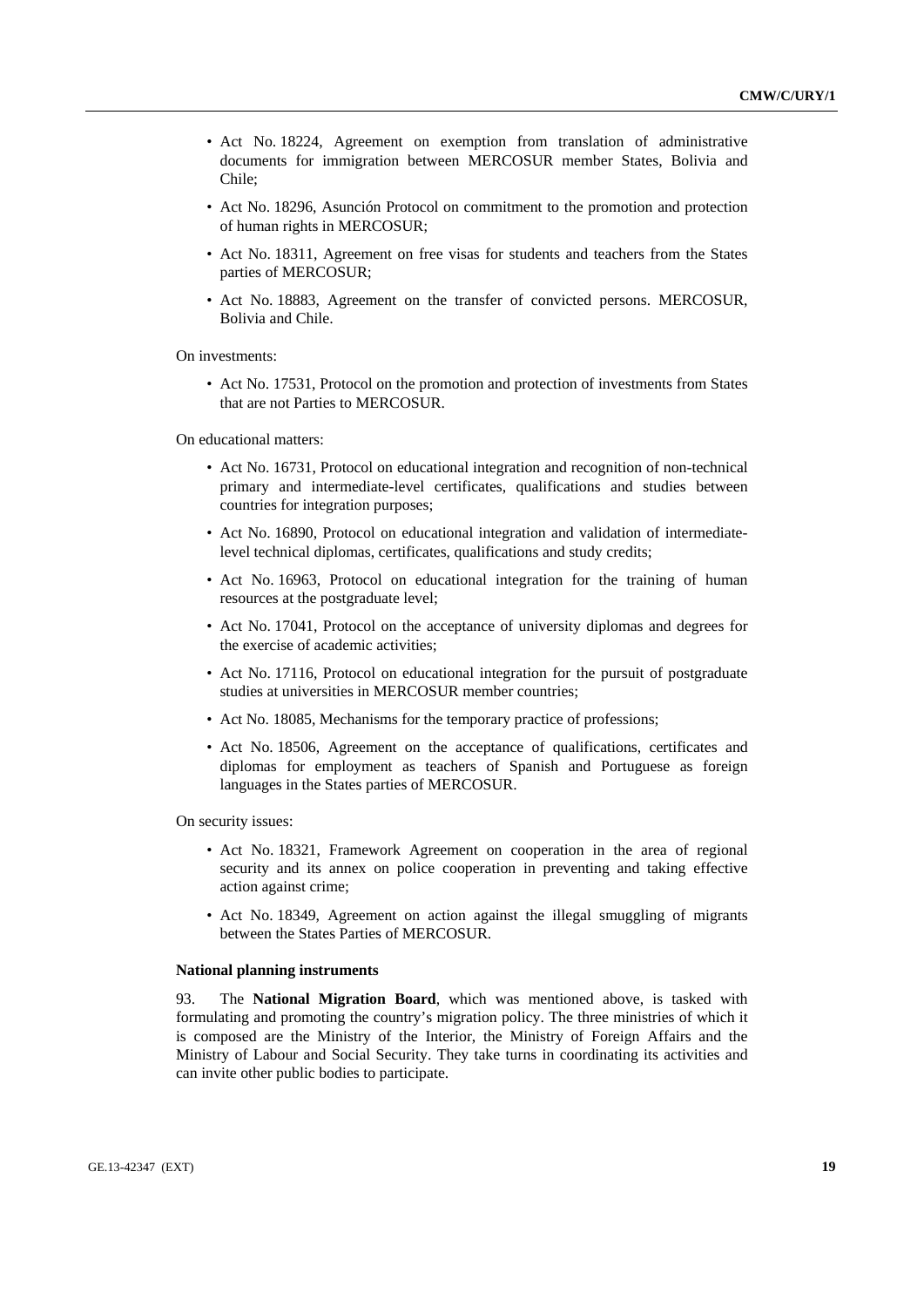94. It should be noted that the National Migration Board proposed that the Ministry of Social Development should be accorded permanent guest status to ensure better coordination of actions and benefits on behalf of the most vulnerable immigrants.

95. Article 63 of the Regulations governing the Migration Act sets out its terms of reference:

(a) To propose migration policies to the executive branch;

(b) To propose regulatory procedures in respect of migration norms;

 (c) To implement intergovernmental coordination procedures in applying migration policies;

 (d) To offer advice on migration matters falling within the competence of individual State bodies;

(e) To analyse and propose amendments to regulations governing migration;

(f) To further multilateral relations with respect to migration;

 (g) To promote the adoption of decisions that support the process of regional integration with respect to migration within and outside the zone;

 (h) To promote the adoption of all necessary measures to achieve effective implementation of the provisions concerning migration;

(i) To serve as a body that galvanizes migration policies;

 (j) To propose the implementation of the following programmes: selective migration in the case of immigration of foreign persons; return of Uruguayans; liaison with compatriots abroad and population groups with a high migration propensity;

 (k) To conduct training and awareness-raising courses for human resources engaged in work related to migration with a view to familiarizing them with the principles underlying the present Act;

 (l) To promote the collection of statistical data concerning the phenomenon of migration;

 (m) To take steps to promote the human rights of migrant persons, particularly measures to support the fight against racism, racial discrimination, xenophobia and other forms of intolerance.

96. The National Migration Board is currently engaged in the following activities:

97. The National Migration Board was created to ensure that the public policies pursued by the State's public entities are better linked and coordinated and to promote the participation of civil-society organizations, trade unions and professional associations working in support of the rights of migrants. It is composed of the Ministries of Foreign Affairs, Labour and Social Security, and the Interior. It is tasked with advising the executive branch and coordinating its migration policies. The National Migration Board is also empowered to convene meetings for advice and consultations with other public or private institutions, international bodies and experts.

98. This new inter-agency management and coordination initiative gathered strength as successive meetings were convened between its members. In 2011 the Ministry of Foreign Affairs assumed the presidency and developed a work plan designed to consolidate the new institution. The Ministry of the Interior chaired the National Migration Board in 2012.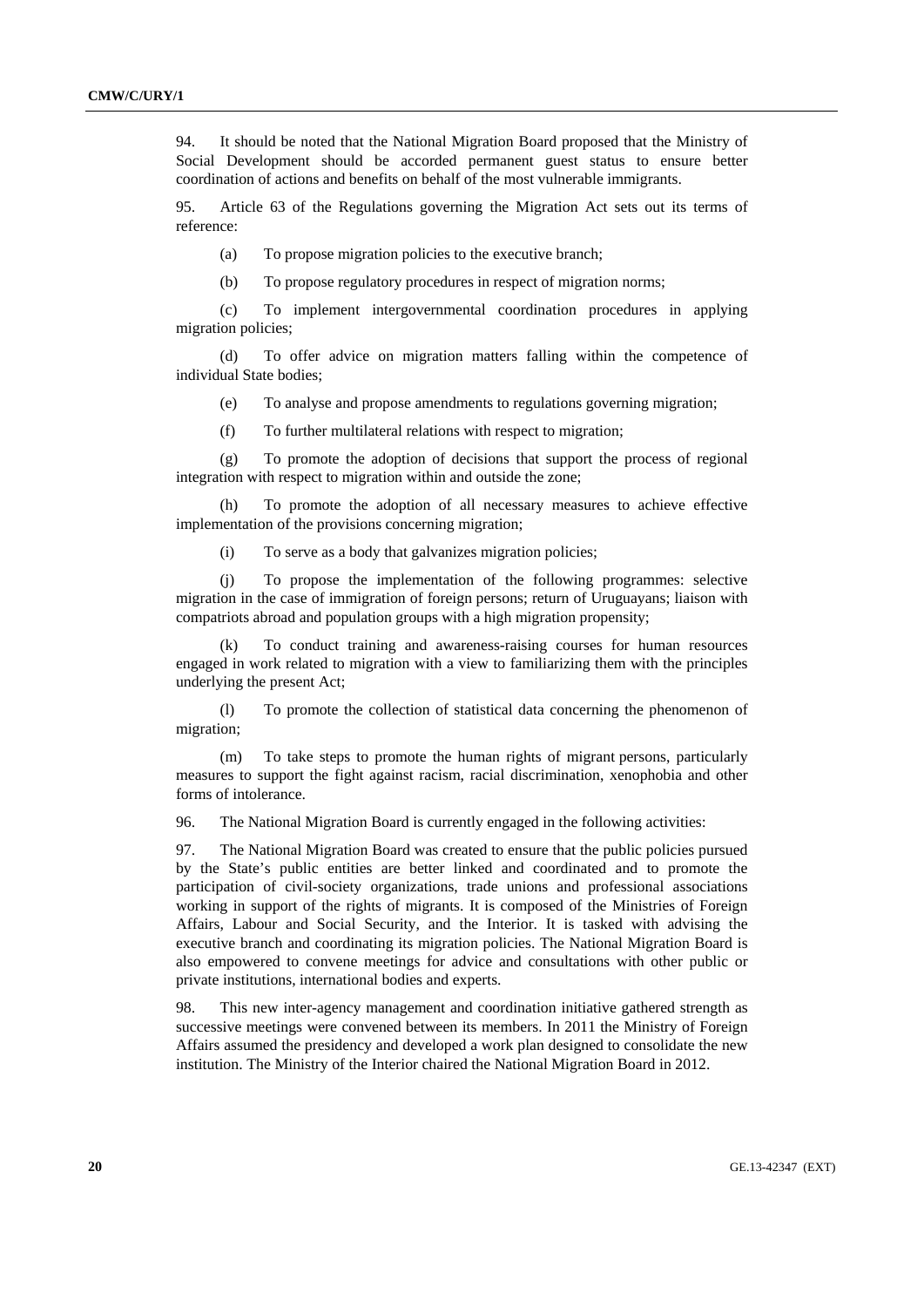99. A number of activities conducted during these two years led to an improvement in the management of the Board. The following activities may be singled out:

(a) A survey of migration norms with IOM support;

 (b) Implementation of the MERCOSUR residence agreements (Acts Nos. 17927 and 18134 simplifying legalization procedures for nationals of States parties and exempting Brazilians citizens from translation requirements);

 (c) A standardization of the requirements for residence procedures was proposed; thus, the cost of the health card for migrants was recognized as equivalent to that of the work permit, which resulted in a very substantial reduction in the costs incurred by migrants;

 (d) The launching of the Consultative Advisory Council was formalized and consolidated; the Council currently holds regular meetings with the members of the National Migration Board.

100. The National Migration Board received proposals in 2011 from all delegates of advisory boards of Uruguayans living abroad in the context of the Fourth Global Meeting.

101. In view of the fact that Uruguay became an immigrant-receiving country within a short period of time and that this led to delays in the granting of residence permits by the National Migration Directorate, the Ministry of the Interior, at the request of the National Migration Board, introduced a major change aimed at ensuring that all immigrants wishing to live in Uruguay could immediately be issued with an identity document: the "Rapid Response Plan". Moreover, as a result of this decision, many immigrants were given access to the social and health benefits accorded by the Uruguayan State, thereby acquiring equal status with nationals.

102. The National Migration Board pursues a varied agenda, holding meetings with key bodies such as the Banco de Previsión Social (Social Insurance Bank), the Ministry of Public Health, departmental administrations, the Sectoral Commission on Population, the Ministry of Education and Culture, the Directorate-General for Civil Status Records and the National Civil Identification Directorate.

103. Information and awareness-raising courses on migration issues have been organized with IOM support for officials of the National Migration Directorate.

104. The work of the **Consultative Advisory Council on Migration** should also be highlighted. It is tasked with advising the National Migration Board on matters relating to immigration and emigration, on the formulation of migration policies and on oversight of compliance with the applicable norms. The Council will be composed of social, trade-union and professional organizations that deal with issues related to migration.

105. The new regulatory framework provides for the creation of advisory boards as institutional mechanisms serving as conduits for relations with the diaspora. The boards were created by Decree No. 559/2008, which was recently amended by Decree No. 369/2011 of 21 October 2011, to promote the participation of compatriots living abroad.

106. In addition, the Sectoral Commission on Population was created in August 2009 (by resolution 180/2010) in the Planning and Budget Office. This entity is responsible for developing a medium- and long-term population policy on behalf of the executive branch and for devising a strategy to ensure its implementation, coordinating the action of various stakeholders, while bearing in mind national priorities and the country's development plans, and promoting equity and respect for human rights.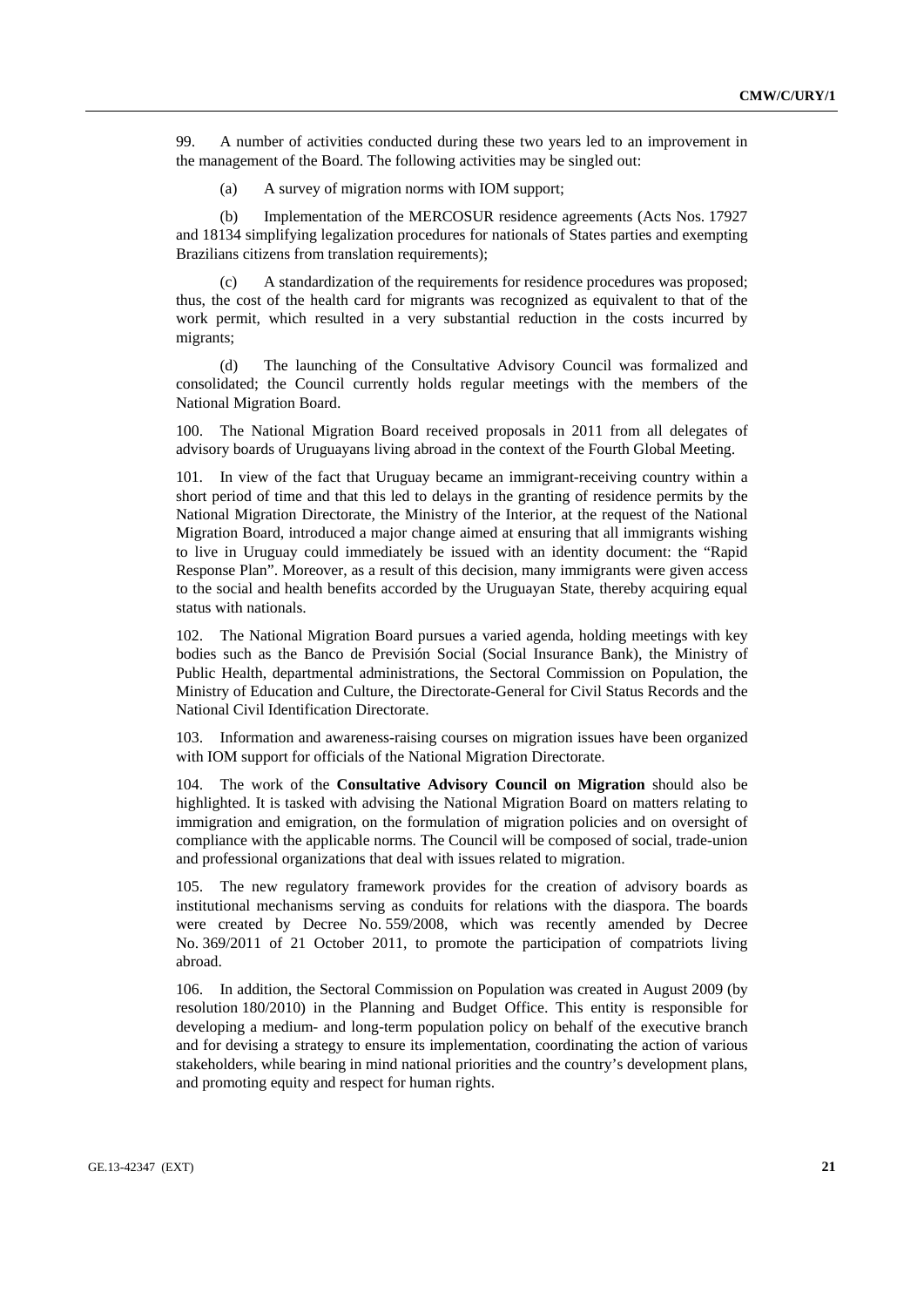107. The Commission is composed of an Executive Committee and a Plenary. The Executive Committee is chaired by the Planning and Budget Office. It currently comprises representatives of the ministries that constitute the Social Cabinet: Foreign Affairs; Economy and Finance; Public Health; Social Development; Education and Culture; Housing, Land Management and the Environment; Labour and Social Security; Tourism and Sport. The Plenary is composed of delegates of the Executive Committee, a representative of the National Migration Board, a representative of the Network of Public Corporations, a representative of the National Statistics Institute, a representative of each parliamentary committee with specific responsibility for population issues, a representative of the academic branch and a representative of the Congress of Governors.

108. The terms of reference of the Sectoral Commission on Population in the area of migration are as follows: (a) to promote the coordination of population policies with the Uruguayan population living abroad and the return of nationals under the National Development Plan; (b) to analyse the desirability of a policy to promote immigration and the main features of such a policy; to propose policies conducive to a more appropriate territorial distribution of the population and of internal migratory movements, including temporary cross-border migration, in keeping with environmental systems.

109. In 2011 a Coordination Unit for Uruguayans returning to the country was created in the Ministry of Labour and Social Security by Act No. 18834. Article 219 reads as follows: "There is hereby established under Subsection 13 'Ministry of Labour and Social Security', executive unit 001 'Directorate-General of the Secretariat', a Coordination Unit for Uruguayans returning to the country, which shall be composed of representatives of the Ministry of Labour and Social Security and the Employment and Vocational Training Institute (INEFOP) and shall have the following mandate:

To plan, implement and assess the measures taken to facilitate the employment and social integration of Uruguayans who return to the country;

 (b) To request through INEFOP the involvement of various public and private training entities in providing training courses for the population in question;

To coordinate with the Public Employment Centres and the different executive units of the Ministry of Labour and Social Security that deal with matters relating to migration, social security and vocational training;

 (d) To interact with the Ministry of Foreign Affairs, the National Migration Board and the Sectoral Commission on Population, international organizations and organizations representing the worker and employer sectors and civil society in this area, with a view to sharing information that can be used in developing plans conducive to the social integration and employment of the population in question."

110. Lastly, with regard to planning tools, mention should be made of the existence since 2008 of an Inter-Agency Bureau on human trafficking and smuggling. This initiative, backed by the National Women's Institute at the Ministry of Social Development with the support of the Ministry of Foreign Affairs, set itself the goal of promoting inter-agency dialogue with a view to formulating a public policy to address these issues.

111. Furthermore, in connection with the implementation of the First National Plan on Equality of Opportunity and Rights, Public Policies regarding Women 2007–2011 (Act No. 18.104), on 23 July 2012 the National Women's Institute, in collaboration with the Inter-Agency Bureau on Trafficking in Women for sexual exploitation and with the support of the Ministry of Foreign Affairs, the Spanish Agency for International Development Cooperation (AECID) and the European Union, organized an event entitled "Trafficking in women, children and adolescents for commercial sexual exploitation: Procedure for addressing the issue in embassies and consular offices".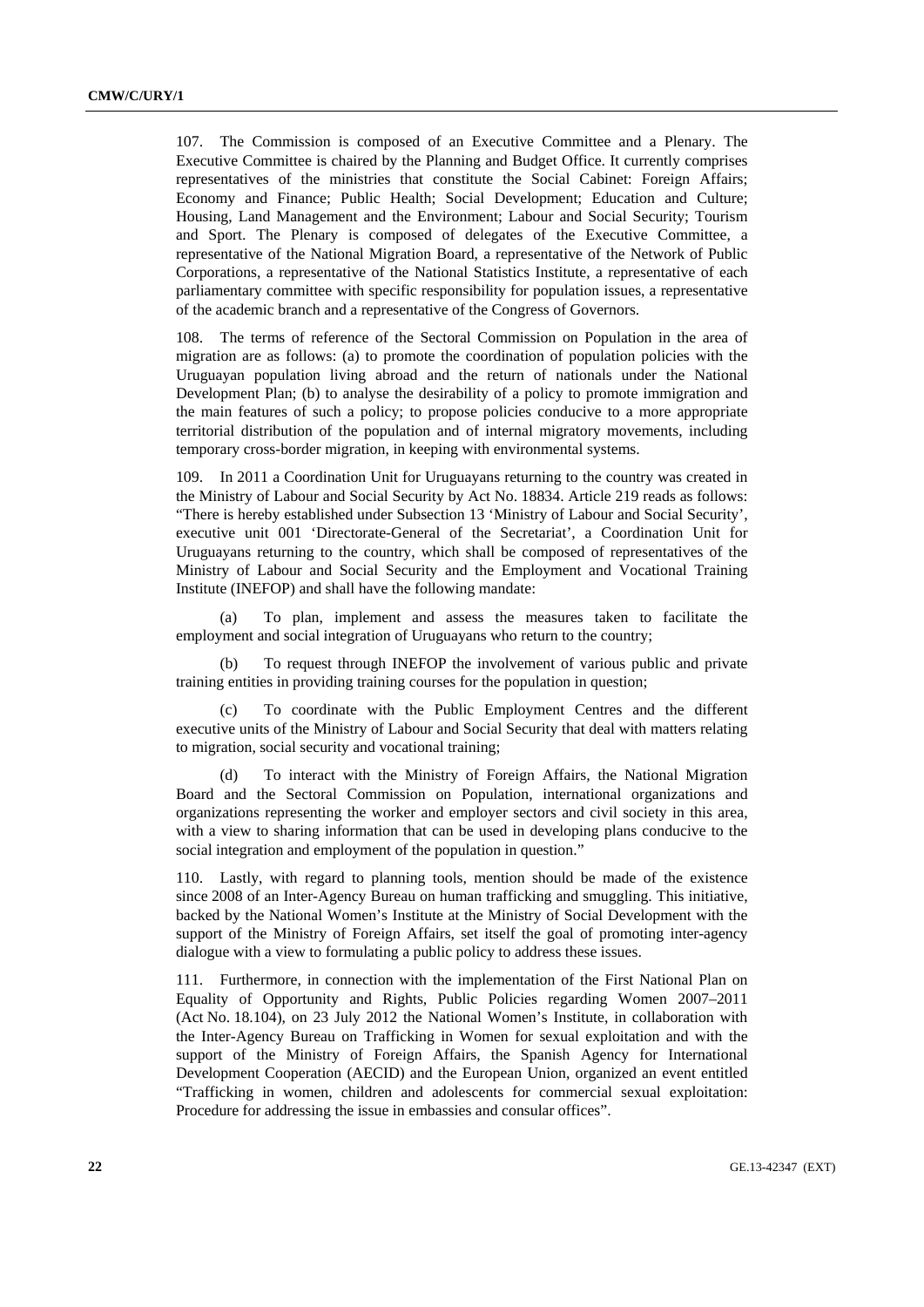# **III. Information in relation to each of the articles of the Convention**

## **A. General principles**

#### **Articles 1 and 7 Non-discrimination**

112. The Constitution of the Eastern Republic of Uruguay establishes the principle of the equality of all persons (art. 8), but it contains no specific reference to non-discrimination on racial grounds or on grounds of gender.

113. Article 7 of Act No. 18250 stipulates that "foreign persons who enter and stay in the national territory in accordance with the procedures and conditions laid down in the present Act shall be guaranteed by the Uruguayan State the right to equal treatment with nationals as subjects of rights and obligations".

114. The country is committed to the principle of non-discrimination and to action against discrimination on racial or ethnic grounds and all other forms of intolerance. This is reflected in its ratification of instruments concerning discrimination as part of a democratic national tradition of ratification of human rights treaties. The provisions of international human rights treaties are applicable without any explicit stipulation to that effect and the rights enshrined in the treaties have constitutional status (arts. 72 and 332). Since the end of the dictatorship in 1985, Uruguay has ratified virtually all instruments concerning the protection and promotion of human rights adopted by the United Nations and the regional human rights protection system.

115. With a view to outlawing discrimination and promoting the full exercise of human rights for all persons without distinction of any kind, Act No. 17817 of 2004 declared that the fight against racism, xenophobia and all other forms of discrimination was of national importance, and included among the grounds of discrimination race, skin colour, religion, national or ethnic origin, disability, physical appearance, gender, and sexual orientation and identity.

116. The Honorary Commission against Racism, Xenophobia and All Other Forms of Discrimination was created under the Act. The Commission's mandate consists in proposing national policies and concrete measures to prevent and combat racism, xenophobia and discrimination, including affirmative action precepts. The Regulations governing the Act were adopted by Decree No. 152/006.

According to information provided by the Commission, only two complaints involving migrant workers have been received to date and both were dismissed on completion of the proceedings at which they were considered.

118. In addition, in its national report to the United Nations Human Rights Council for the universal periodic review (A/HRC/WG.6/5/URY/1), Uruguay voluntarily undertook to draw up a National Plan to combat discrimination. This process was organized in two stages, on the one hand a planning process in consultation with civil society involving meetings in Montevideo and elsewhere in the country. The reports on this stage, which was completed in August 2011, have been published on the webpage of the National Human Rights Directorate. The second stage, which involves the drafting of proposals, is currently under way.

119. A particularly important development was the promulgation by the executive branch on 24 December 2008 of Act No. 18.446, article 1 of which provides for the establishment of the National Human Rights Institution. Articles 1, 36, 75 and 76 of the Act were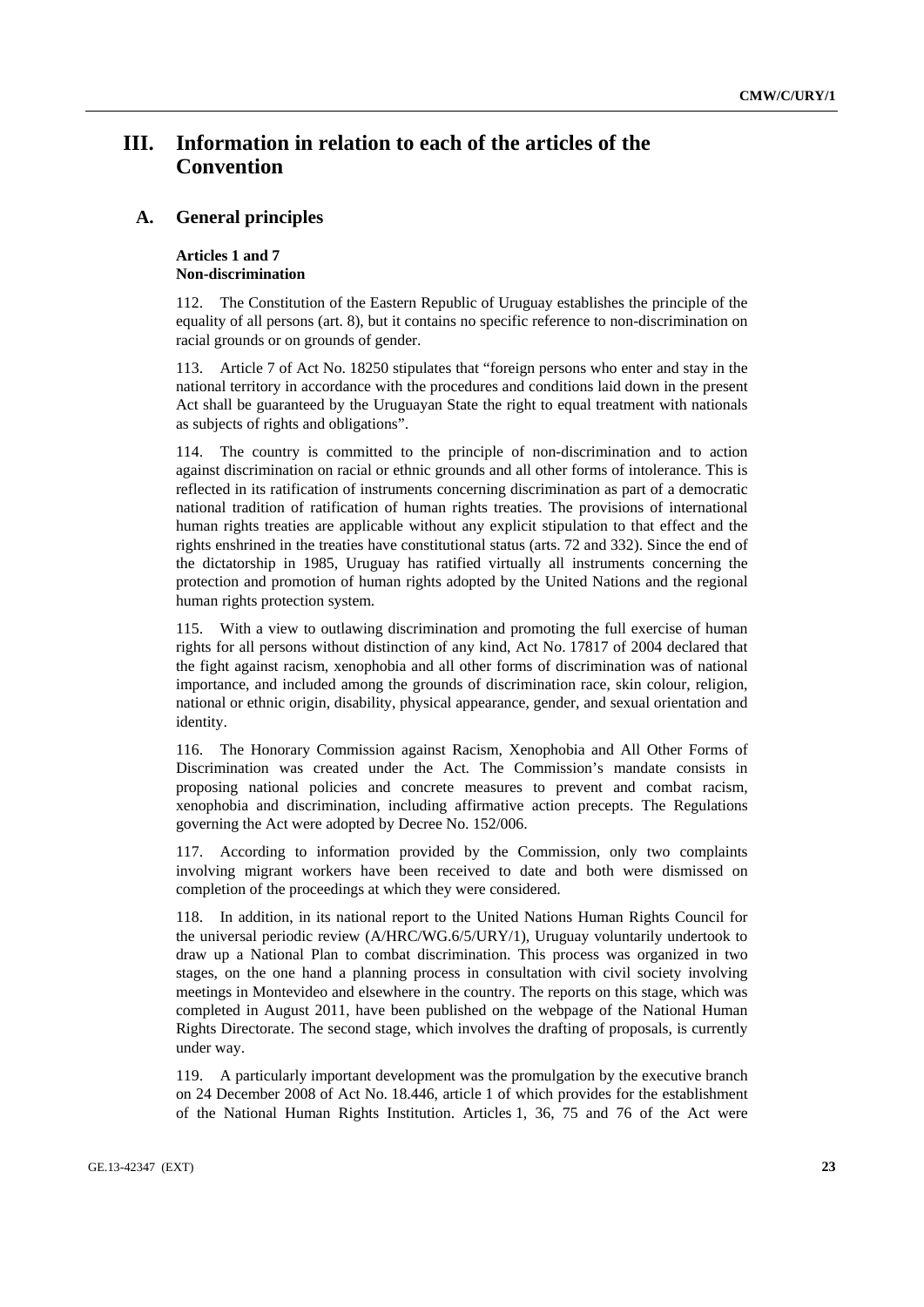subsequently amended by Act No. 18806 of 14 September 2011 (see the annex to this report). The Act stipulates that the National Human Rights Institution and Ombudsman's Office shall be chaired by a five-member collegiate body to be known as the Board of Directors which shall be responsible for managing and representing the Institution (art. 36).

120. With regard to the election of the members of the Board of Directors, the Act provides that the General Assembly shall appoint a special commission with members from all the political parties represented in Parliament, which shall receive candidates' applications and draw up a list of qualified candidates; this list shall be communicated to the Presidency of the General Assembly for the purposes of the election process (art. 40).

121. On 8 May 2012, Soc. Mariana González Guyer (Chair), Dr. Juan Faroppa, Dr. Ariela Peralta, Dr. Juan Raúl Ferreira and Dr. Mirtha Guianze were elected as members; they took office on 22 June 2012.

122. In response to a query, the Board of Directors reported that the Institution began to receive complaints as from the date on which its members took office (22 June 2012).

123. The following aspects of its work should be highlighted in this connection:

#### **Complaint of a general nature: the case of Bolivian migrants**

124. On 27 July 2012, the women's NGO Cotidiano Mujer submitted a complaint (Application No. 29/2012) concerning alleged smuggling of Bolivian women for employment as domestic workers in violation of all legal and regulatory norms protecting the rights of such workers. The complaint did not refer to a particular individual but to an unspecified group of persons.

125. With a view to investigating the facts set forth in the complaint, the Institution held talks with the Inspectorate-General of Labour and Social Security, laying the basis for regular exchanges of information and coordinated action.

126. At this stage in the proceedings, a formal complaint has been filed with the judiciary through the National Police Directorate on Organized Crime and also through the abovementioned NGO Cotidiano Mujer. The Institution's competence is thereby automatically suspended, in accordance with article 31 of Act No. 18446.

127. Without prejudice to the foregoing and in line with the functions assigned to it under article 19 of the aforementioned Act, the Institution filed an application with the Supreme Court of Justice requesting that it be kept informed of the progress of the proceedings and of any decisions adopted.

#### **Complaints concerning specific cases**

128. The Institution has also received the following complaints concerning violations of the rights of migrants residing in the country:

 (a) A complaint submitted by an Ecuadorian citizen on 29 June 2012 alleging that she had been denied access to the justice system to assert her rights;

 (b) A complaint submitted by a Peruvian citizen on 28 August 2012 on the same ground;

 (c) A complaint submitted by an Argentine citizen on 17 October 2012 alleging that she had been denied access to documentation. In response to a request for information on the subject, the Ministry of Social Development referred to the existence of 21 similar cases;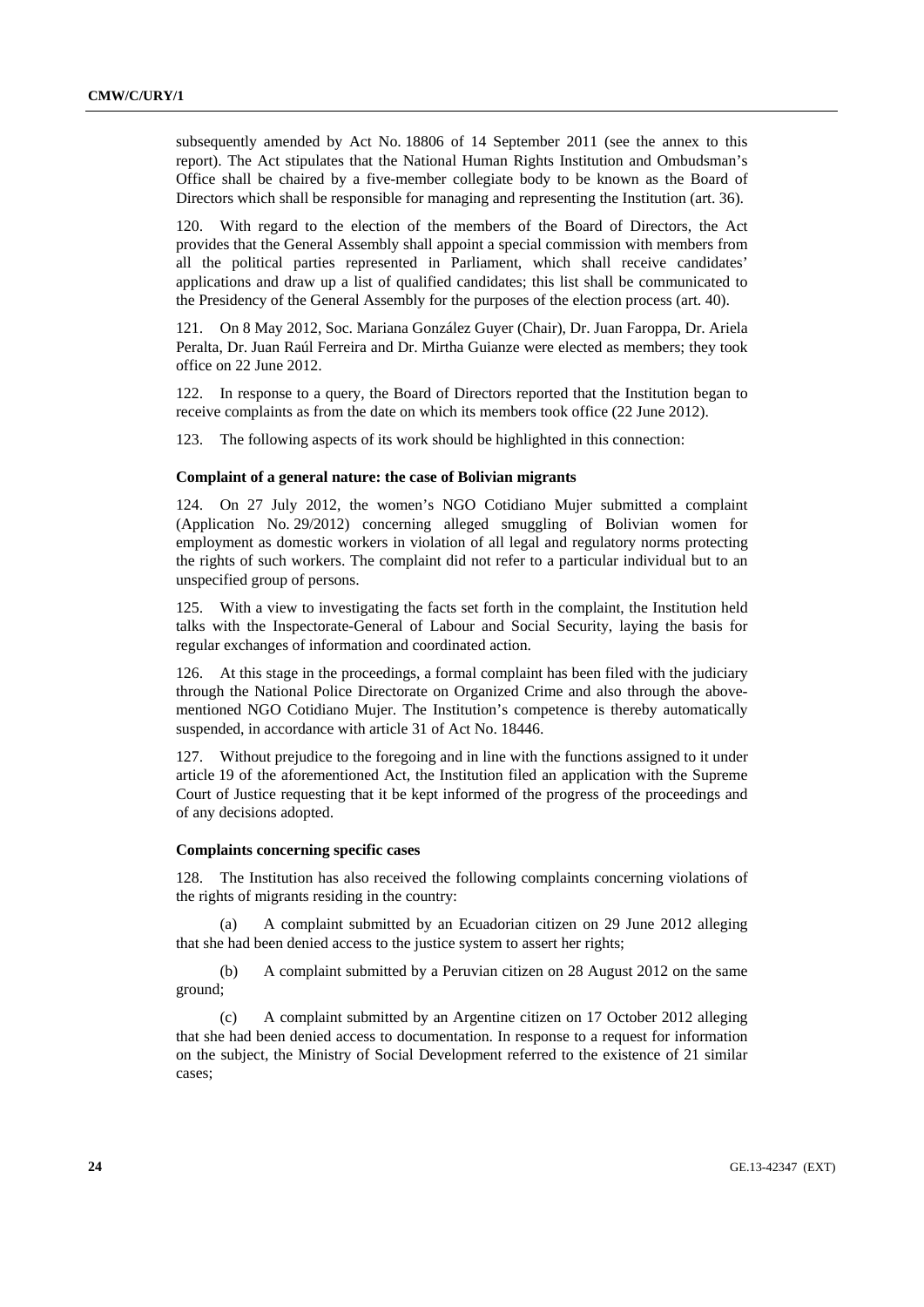(d) A complaint submitted by an Argentine citizen on 29 November 2012 concerning the loss of documentation in a prison and her inability to receive social welfare benefits.

129. It should further be mentioned that the first thematic report prepared by the Institution focused on these issues.

130. It is also possible to request assistance in cases of discrimination from the free legal aid bureaux of the Law Students Centre of the University of the Republic and from those of other private-sector universities.

# **Article 83 Right to an effective remedy**

131. All migrant persons living in the Uruguayan State have the right to an effective remedy.

132. Article 30 of the Uruguayan Constitution stipulates that "all inhabitants shall have the right of petition to each and every authority of the Republic".

133. In addition, Act No. 18250 recognizes "as an inalienable right of migrant persons and their families, without prejudice to their migratory status, the right to migration, family reunification, due process and **access to justice** (…)".

134. Any worker (including migrant workers) may seek an effective remedy for breaches of an employment contract through the institution of legal proceedings at the request of the person concerned. Any migrant or other category of worker who considers that his or her rights have been violated should apply to the Labour Office of the Ministry of Labour and Social Security. Labour proceedings will subsequently be initiated.

135. The judicial decision will determine the type and scale of compensation and other labour-related measures, depending on the case.

136. With regard to the existence of complaints by foreigners in an irregular situation, the records indicate that it is generally workers' organizations that file complaints concerning irregular employment of foreigners in their respective branches of activity.

137. During the period from 2007 until June 2011, a total of 32 complaints were recorded. Most of them concerned Brazilian workers employed in departments adjacent to the border with Brazil. The main activities and employment periods involved are related to the sugarcane and rice harvest seasons. Some of them also concerned employment in quarries in Artigas Department.

# **Article 84**

#### **Duty to implement the provisions of the Convention**

The Eastern Republic of Uruguay adopted the International Convention on the Protection of the Rights of All Migrant Workers and Members of Their Families on 31 May 1999 by Act No. 17107.

139. With a view to implementing the provisions of the Convention, the State has organized a number of workshops/training courses to promote greater knowledge and awareness not only of the Convention itself but also of its monitoring body, the Committee.

140. The following additional information may be provided regarding training and awareness-raising workshops:

141. The Migrant Support Network organized by civil society, which receives support from the National Social Policy Directorate of the Ministry of Social Development in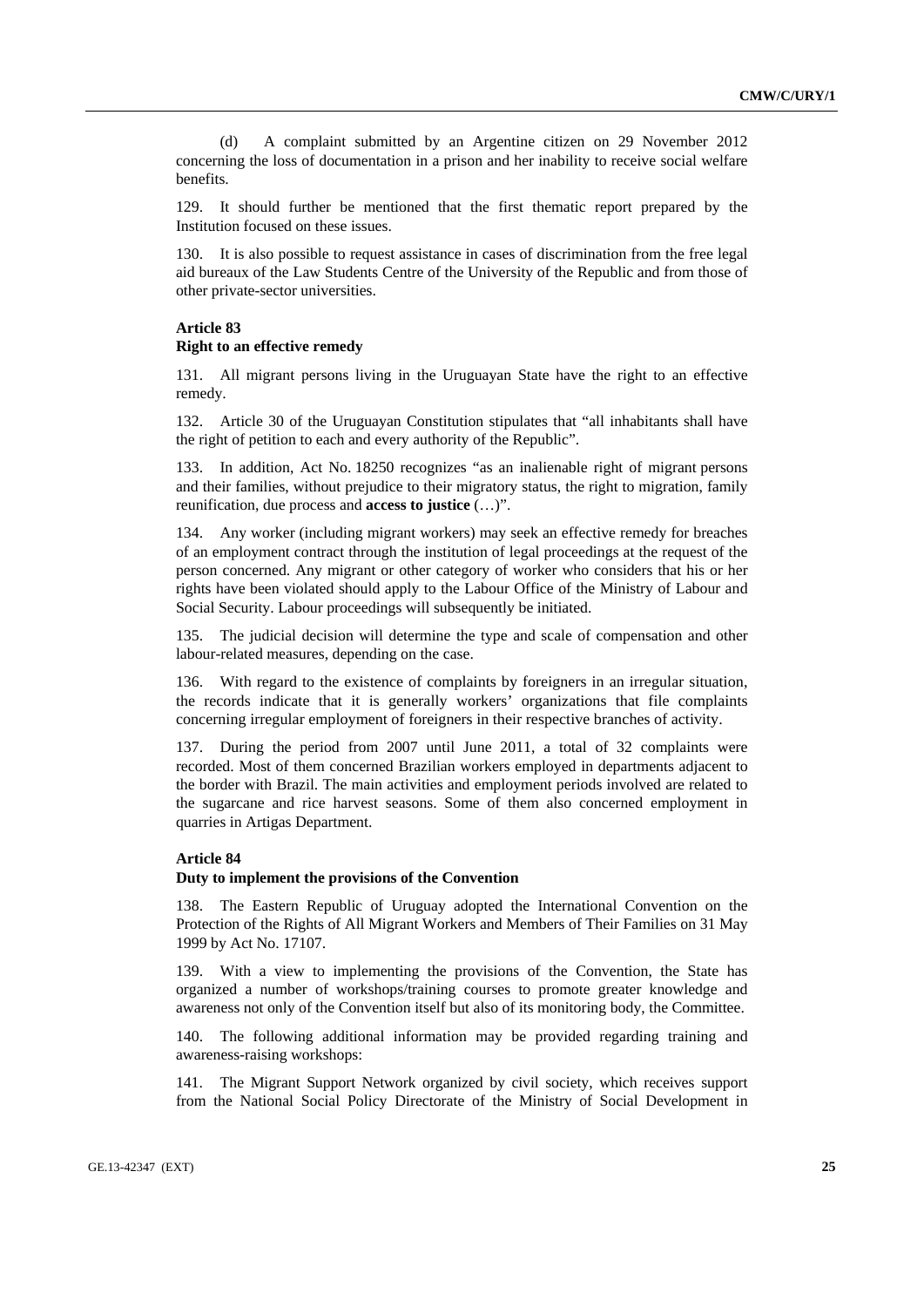planning its workshop-based activities, has held a number of workshops on civic responsibility and support for migrant workers.

142. The goal of the "Workshops on Civic Responsibility and Support for Migrant persons" was to improve the quality of life of migrant persons, especially immigrants, as well as that of Uruguayan returnees, and repatriated and deported Uruguayans, by helping them to integrate more effectively into Uruguayan society through the building of civic responsibility.

143. A total of six workshops were held. The first, a pilot workshop, was held in December 2010. Five workshop-meetings were held between March and November 2011. A total of almost 200 persons (196 according to the records) attended the five workshopmeetings, or an average of 39 per workshop. They included immigrants of 10 Latin American nationalities, primarily nationals of Chile, Paraguay, Peru and Uruguay; the workshops were also attended by returnees and by Uruguayans interested in or involved in some way with migration issues, including internal migrants (Uruguayans).

144. According to a report dated 28 November 2011 produced by consultants on completion of the various workshops and addressed to members of the Migrant Support Network and the National Social Policy Directorate of the Ministry of Social Development, the following objectives and outcomes were achieved:

- Migrants were provided with tools to assist them in integrating into Uruguayan society by familiarizing them with the rights and duties set forth in the national and international legislation currently in force;
- Some improvements in migrants' quality of life were achieved by encouraging them to take steps to obtain the documentation required for access to basic rights in the areas of education, health and employment;
- Furthermore, a better insight was gained into the problems faced by migrant persons, especially the most vulnerable migrants, adopting a gender-based approach.

145. In addition, the civil society Migrant Support Network held two migration and civic responsibility meetings in 2011 and 2012. It received support from the Ministry of Foreign Affairs both for the use of facilities and for the dissemination of information regarding the events in question.

146. It should also be noted that a training workshop was held in May this year at the Training Centre for Regional Integration (CEFIR) in Montevideo in connection with the preparation of the initial report of Uruguay to the Committee on the Protection of the Rights of All Migrant Workers and Members of Their Families. The workshop was organized jointly by the Human Rights and Humanitarian Law Directorate of the Ministry of Foreign Affairs and the Directorate-General for Consular Affairs and Liaison. It was supported by the Office of the United Nations High Commissioner for Human Rights (Regional Office for South America) and the International Organization for Migration. Participants in the workshop were provided with in-depth information regarding the Convention and the Committee's work involving the consideration of national reports, individual communications and general comments.

147. It should be noted that the Directorate-General for Consular Affairs and Liaison of the Ministry of Foreign Affairs, in the context of action undertaken with the support of the International Organization for Migration to promote public policies in the area of migration, has been organizing "workshops for awareness-raising and the promotion of migration and development policies" in the various departments of Uruguay.

148. In view of the fact that Uruguay is now a migrant-receiving country and that compatriots are returning from abroad, the authorities are taking measures to ensure that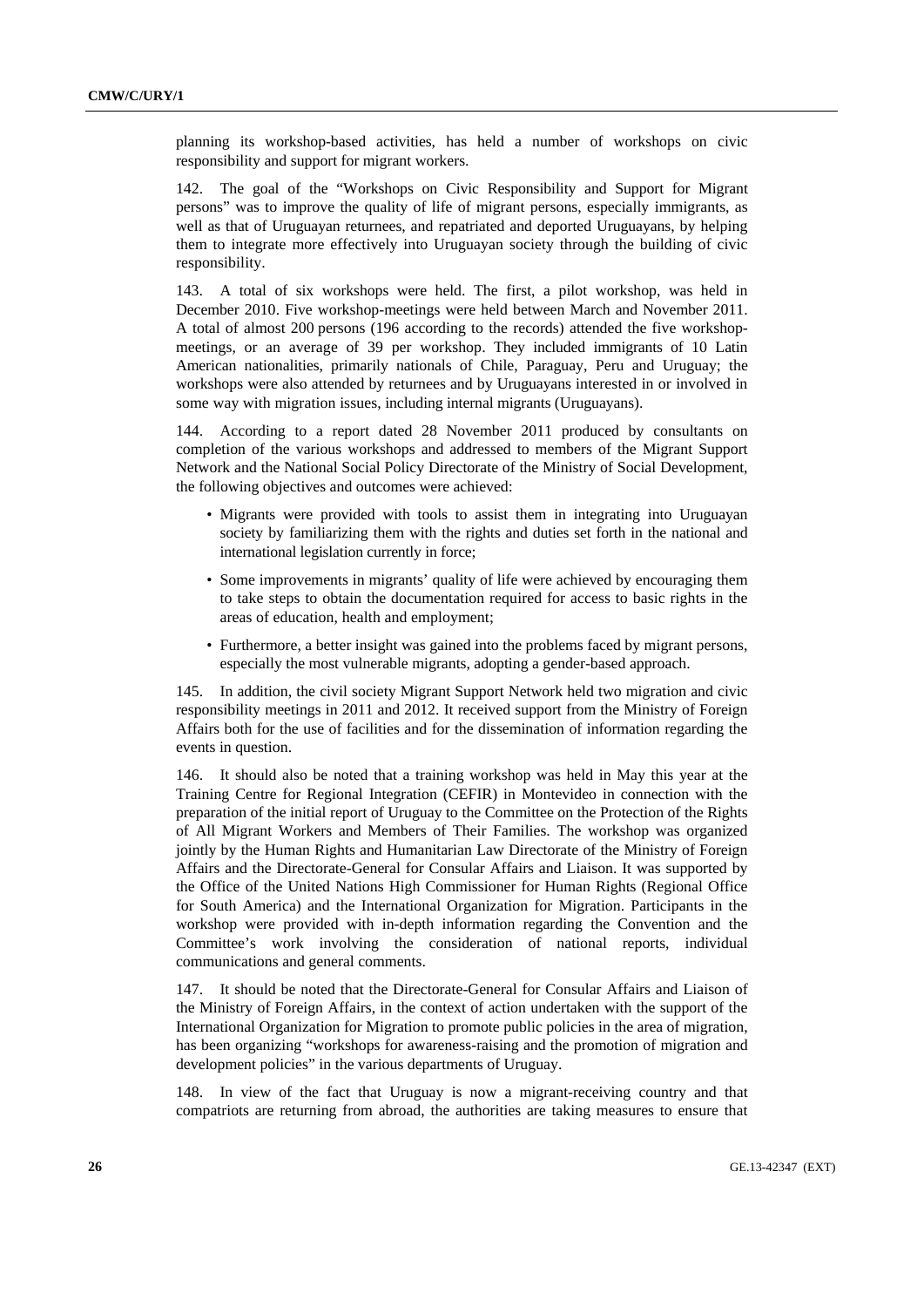local and national public actors identify areas of strength and weakness and propose actions designed to implement specific State policies on behalf of the resulting inflows of population.

149. It is also of vital importance to provide training for all public actors and to raise awareness of the need for personalized services on behalf of migrants and returnees, for the sharing of experience, and for the establishment of links and operating procedures designed to enhance the well-being of the population in question, thereby furthering their socioeconomic integration, both for their own benefit and for that of the host society.

It must be acknowledged, however, that, notwithstanding all the action taken, there is a persistent lack of awareness of the issues involved both among State actors and in Uruguayan society in general.

151. It should further be noted that the Ministry of Foreign Affairs requested the IOM office in Uruguay to prepare a document containing guidelines for the formulation of a national migration policy. The first working session was held on 18 December 2012 and was attended by representatives of the International Organization for Migration, the Ministries constituting the National Migration Board (the Ministry of Foreign Affairs, the Ministry of Labour and Social Security and the Ministry of the Interior), the Ministry of Social Development, the Consultative Advisory Council on Migration, the Sectoral Commission on Population of the Planning and Budget Office, and the National Human Rights Institution and Ombudsman's Office.

# **B. Part III of the Convention Human rights of all migrant workers and member of their families**

#### **Article 8**

#### **The right to leave any State, including one's State of origin, and to return**

152. Article 37 of the national Constitution stipulates that: "All persons shall be free to enter the territory of the Republic, to stay there and to leave with their property, provided that they comply with the law and do not cause harm to third parties."

153. Act No. 18250 (art. 1) recognizes "as an inalienable right of migrant persons and their families, without prejudice to their migratory status, the **right to migration** (…)".

154. Thus, for the Uruguayan State the right to migrate is a human right, which means that migration has a positive connotation.

155. The "right to migrate" reflects the independence in conceptual terms of a foreigner's migratory status and his or her status as a human being, which is vastly superior to any other status: it means that the dignity of the human person, upheld by the indisputably guaranteed freedom to exercise his or her basic rights, should not and cannot be impeded by the irregularity of the person's entry into or stay in Uruguayan territory.

156. This criterion is extensively applied in the existing legal order, in keeping with the international instruments that have been ratified.

157. The entry into and departure from Uruguayan territory of migrant persons is regulated by the aforementioned Act No. 18250 and the corresponding regulatory decree.

158. Under the applicable regulations, the Ministry of the Interior is empowered to determine the places through which persons should enter or leave the country; to grant and annul permanent residence permits for foreign persons in the cases indicated in Act No. 18250; and to expel foreign persons on the grounds specified in the Act.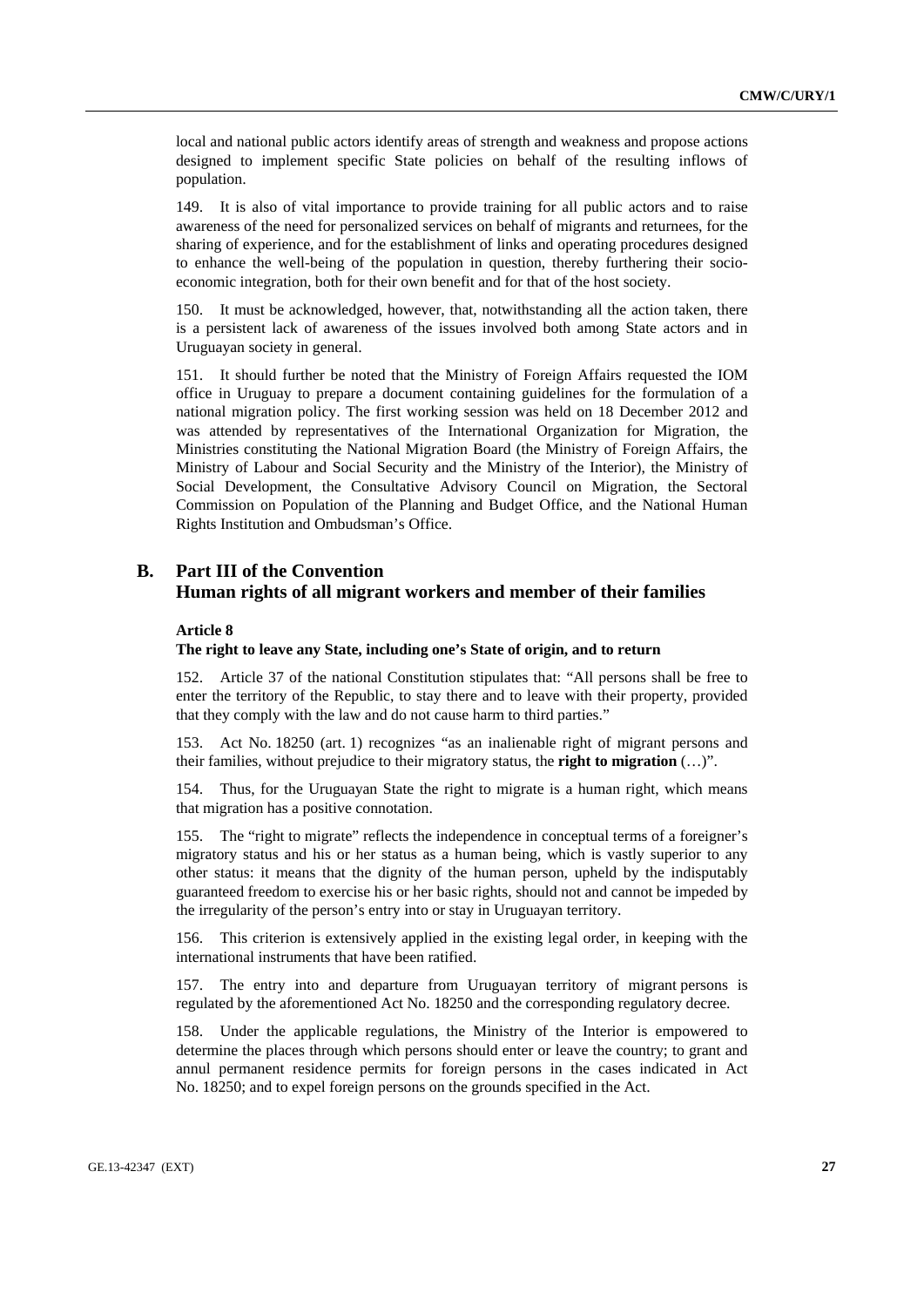## **Articles 9 and 10 Right to life; prohibition of torture; prohibition of cruel, inhuman or degrading treatment or punishment**

159. The right to life is recognized as a fundamental right, in accordance with article 7 of the national Constitution: "The inhabitants of the Republic shall be entitled to protection of their right to life, honour, freedom, security, work and property. Nobody may be deprived of these rights save in conformity with laws that are enacted in the general interest."

160. The Criminal Code also safeguards life as a legally protected right in Section XII "Concerning offences against the physical and moral integrity of the human person".

161. In addition, the American Convention on Human Rights (Pact of San José, Costa Rica) and the International Covenant on Civil and Political Rights, which form part of the national legal system, protect the right to life of all persons in States parties that have ratified those instruments. Uruguay has also ratified the Convention against Torture and Other Cruel, Inhuman or Degrading Treatment or Punishment.

162. Furthermore, article 26 of the Constitution of the Republic stipulates that nobody shall be subjected to the death penalty; Uruguay was the first country in the world to abolish this type of penalty.

163. With regard to the definition of torture as a separate offence, it should be noted that the offence of torture was defined in Act No. 18026, which represented a major step forward in legislative terms.

164. Thus, article 22 of the Act provides that:

"22.1. Any State official or anyone acting with the authorization, support or acquiescence of one or more State officials who inflicts any form of torture on a person deprived of liberty or under his or her custody or control, or on a person who appears as a witness, expert or comparable party before the authorities, in any manner and for any motive, shall be punished with imprisonment for a term of between 20 months and 8 years.

#### 22.2. 'Torture' means:

 (a) Any act by which severe pain or suffering, whether physical, mental or moral, is inflicted;

(b) Subjection to cruel, inhuman or degrading punishment or treatment;

 (c) Any act aimed at dehumanizing or diminishing the physical or mental capacity of the victim, even if it does not cause pain or physical distress, or any act referred to in article 291 of the Criminal Code, where it is carried out for the purpose of investigation, punishment or intimidation.

22.3. Torture does not include pain or suffering arising only from, inherent in or incidental to lawful sanctions."

165. The principal functions of the Parliamentary Commissioner for the Prison System, an office established in 2003 pursuant to Act No. 17684, are to advise the legislature on monitoring compliance with domestic legislation and international treaties ratified by the State concerning the situation of persons deprived of their liberty by the courts, and to supervise the work of the bodies responsible for prison administration and the reintegration of prisoners and former prisoners into society.

166. In order to perform his or her functions, the Commissioner may request information, pay unannounced visits to places of detention, receive complaints from persons deprived of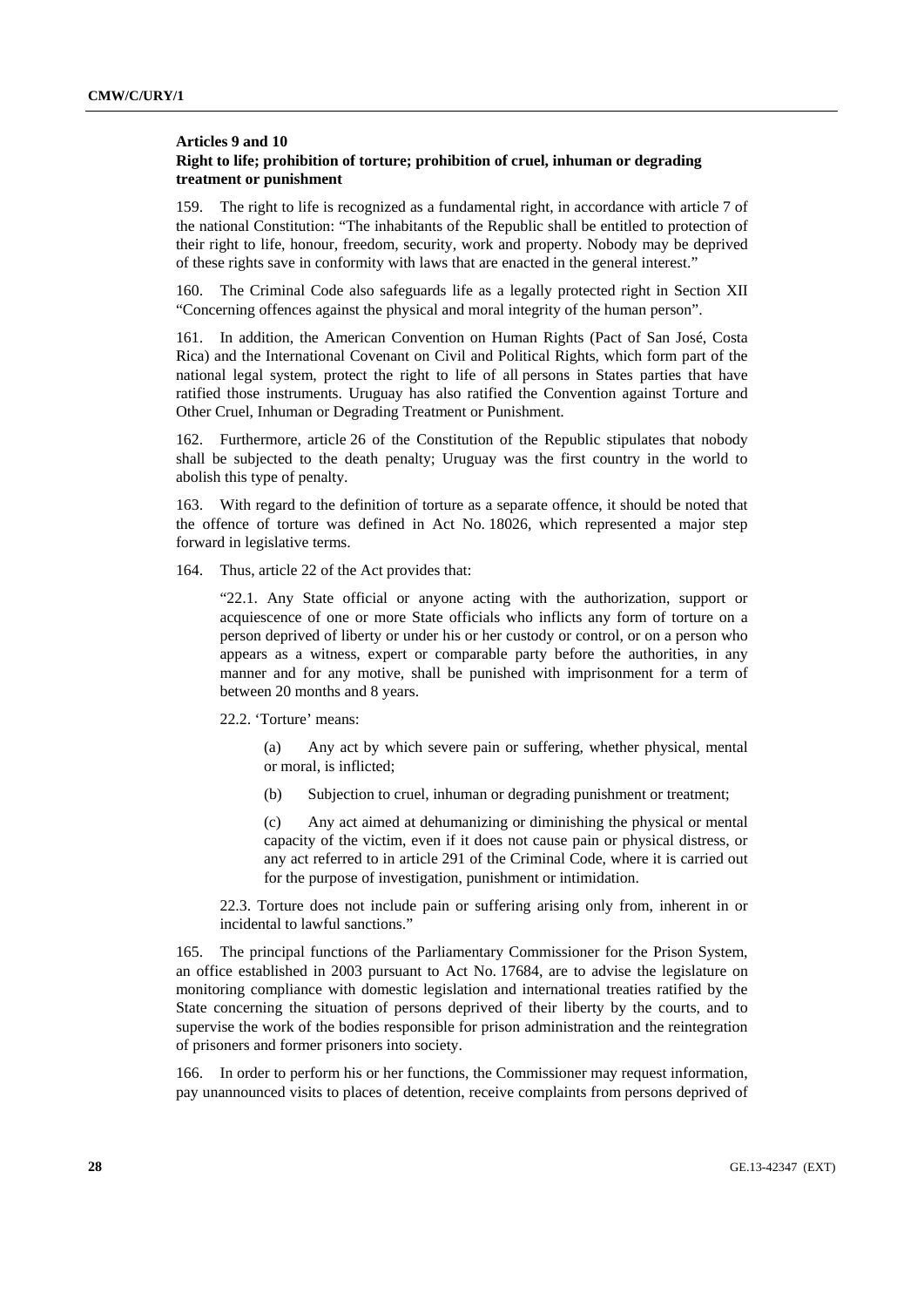their liberty, irrespective of their nationality, and make recommendations to the prison authorities.

167. Persons appointed to the office of Parliamentary Commissioner are not subject to a binding mandate, receive no instructions from any authority, and perform their functions on a completely independent basis, acting as they see fit and on their own responsibility.

168. The Commissioner conducts around 500 visits per year and submits a report on each one to Parliament. He or she also receives reports and complaints of ill-treatment and, where there are sufficient grounds, files criminal complaints with the judicial system.

169. According to the information provided by the Parliamentary Commissioner, most foreigners who are deprived of their liberty are held at the Departmental Prison of Canelones, Rivera ("Cerro Carancho"), the Metropolitan Female Rehabilitation Centre, COMCAR and Libertad. Foreigners in the national prison system account for between 2 and 3 per cent of the total prison population, i.e. currently 9,530 persons.

170. Citizens of Brazil frequently submit requests to be transferred to the north of the country in order to be closer to their relatives. These applications are not classified as complaints, since they are merely petitions.

171. In April 2012 a complaint was received from a foreigner who had been injured (fracture of a lower limb) by a police officer on Friday, 20 April, in the Libertad prison facility a few moments after a police officer was fatally wounded.

172. On completion of the preliminary investigation, the Parliamentary Commissioner concluded that the use of force had been completely unwarranted, and filed a corresponding criminal complaint with the Libertad Court of First Instance. The case is currently in the preliminary stages.

173. The Commissioner monitored the complainant's medical condition over the next few months and in August recommended to the Ministry of the Interior that the foreigner should be transferred on medical grounds to a different facility. The Ministry acted on the recommendation.

174. Until his recent placement under house arrest at the home of a person who volunteered to serve as a personal guarantor, the prisoner remained in Unit 9 of the Santiago Vázquez Complex.

175. It should be noted that the Brazilian Consulate closely monitored the case at every stage and that no other significant complaints have been received from foreigners.

176. It should further be noted that, in accordance with article 83 of Act No. 18446, the National Human Rights Institution and Ombudsman's Office will be responsible for performing the functions of the National Mechanism for the Prevention of Torture.

177. The article reads as follows: "The National Human Rights Institution, in coordination with the Ministry of Foreign Affairs, shall perform the functions of the national preventive mechanism under the Optional Protocol to the Convention against Torture and Other Cruel, Inhuman or Degrading Treatment or Punishment, an international treaty to which the Republic is a party. To that end, the National Human Rights Institution shall comply with the requirements for the national mechanism set out in the Optional Protocol, within its fields of competence and in accordance with its terms of reference."

178. The Uruguayan Ministry of Foreign Affairs and the National Human Rights Institution are already analysing possible approaches to the implementation of the National Mechanism for the Prevention of Torture.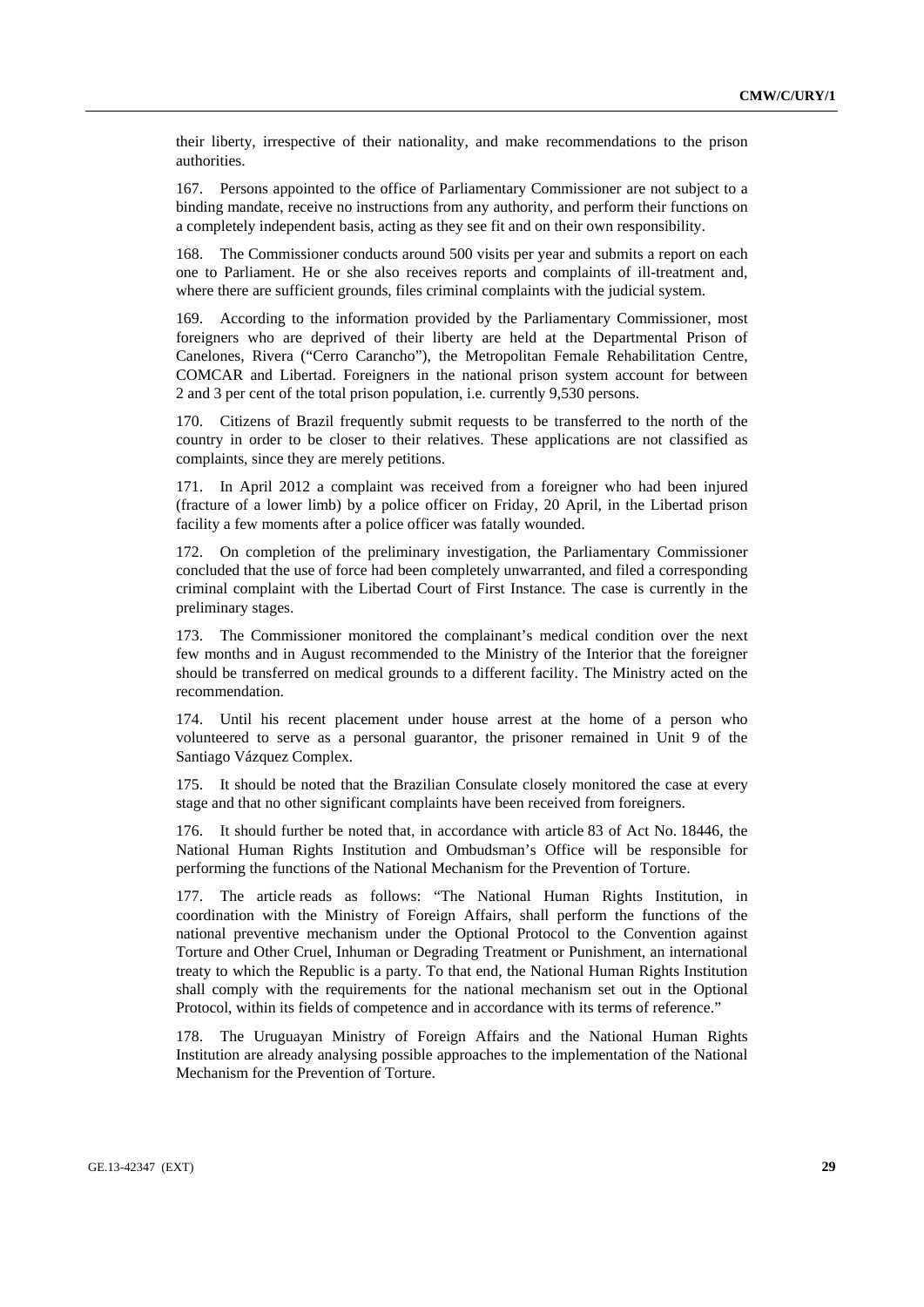# Table 1

# **Number of inmates in the country's prisons by country of origin**

Number of inmates in the country's prisons by country of origin *(September 2012)* 

|                                    | Arg.         |              | Braz.            |              | Par.            |                  | Bolivia                     |              | Lat. Amer. N. Amer. |                  |                  | Spain     |                  | Europe           |                  |                  |                  | Rest world No info. | <b>Total</b>    |                  |
|------------------------------------|--------------|--------------|------------------|--------------|-----------------|------------------|-----------------------------|--------------|---------------------|------------------|------------------|-----------|------------------|------------------|------------------|------------------|------------------|---------------------|-----------------|------------------|
| <b>Departmental Prisons</b>        | M            | W            | $\boldsymbol{M}$ | W            | M               | W                | M                           | W            | M                   | W                | M                | W         | M                | W                | M                | W                | $\boldsymbol{M}$ | W                   | House<br>arrest |                  |
| 01. Artigas                        |              |              | $\mathfrak{Z}$   |              |                 |                  |                             |              |                     |                  |                  |           |                  |                  | $\mathbf 1$      |                  |                  |                     |                 | 4                |
| 03. Cerro Largo                    |              |              | 2                |              |                 | $\overline{c}$   |                             |              |                     |                  |                  |           |                  |                  |                  |                  |                  |                     |                 | 4                |
| 04. Colonia                        |              |              |                  |              |                 |                  |                             |              |                     |                  |                  |           |                  |                  |                  |                  |                  |                     |                 | 0                |
| 05. Durazno                        |              |              |                  |              |                 |                  |                             |              |                     |                  |                  |           |                  |                  |                  |                  |                  |                     |                 | $\bf{0}$         |
| 06. Flores                         |              |              |                  |              |                 |                  |                             |              |                     |                  |                  |           |                  |                  |                  |                  |                  |                     |                 | 0                |
| 07. Florida                        |              |              |                  |              |                 |                  |                             |              |                     |                  |                  |           |                  |                  |                  |                  |                  |                     | 3               | 3                |
| 08. Lavalleja                      |              | $\mathbf{1}$ |                  |              |                 |                  |                             |              |                     |                  |                  |           |                  |                  |                  |                  |                  |                     | $\mathbf{1}$    | $\boldsymbol{2}$ |
| 09. Maldonado                      |              |              |                  |              |                 |                  |                             |              |                     |                  |                  |           |                  |                  |                  |                  |                  |                     |                 | $\boldsymbol{0}$ |
| 10. Montevideo<br>(central prison) |              |              |                  |              |                 |                  |                             |              |                     |                  |                  |           |                  |                  |                  |                  |                  |                     |                 | 0                |
| 11. Paysandu                       |              |              |                  |              |                 |                  |                             |              |                     |                  |                  |           |                  |                  |                  |                  |                  |                     | $\mathbf{1}$    | 1                |
| 12. Rio Negro                      |              |              |                  |              |                 |                  |                             |              |                     |                  |                  |           |                  |                  |                  |                  |                  |                     |                 | $\bf{0}$         |
| 13. Rivera                         | $\mathbf{1}$ |              | 36               | $\mathbf{1}$ |                 |                  |                             |              |                     |                  |                  |           |                  |                  |                  |                  |                  |                     |                 | 38               |
| 14. Rocha                          |              |              |                  |              |                 |                  |                             |              |                     |                  |                  |           |                  |                  |                  |                  |                  |                     |                 | $\bf{0}$         |
| 15. Salto                          |              |              |                  |              |                 |                  |                             |              |                     |                  |                  |           |                  |                  |                  |                  |                  |                     |                 | $\bf{0}$         |
| 16. Soriano                        | 5            |              |                  |              |                 |                  |                             |              |                     |                  |                  |           |                  |                  |                  |                  |                  |                     |                 | 5                |
| 17. Tacuarembo                     |              |              |                  |              |                 |                  |                             |              |                     |                  |                  |           |                  |                  |                  |                  |                  |                     |                 | $\bf{0}$         |
| 18. Treinta y Tres                 | $\mathbf{1}$ |              | $\mathbf{1}$     |              |                 |                  |                             |              |                     |                  |                  |           |                  |                  | $\mathbf{1}$     |                  |                  |                     |                 | 3                |
| Subtotal I                         | $\pmb{7}$    | $\mathbf{1}$ | 42               | $\mathbf{1}$ | $\bf{0}$        | $\boldsymbol{2}$ | $\pmb{0}$                   | $\pmb{0}$    | $\boldsymbol{0}$    | $\boldsymbol{0}$ | $\boldsymbol{0}$ | $\pmb{0}$ | $\boldsymbol{0}$ | $\boldsymbol{0}$ | $\boldsymbol{2}$ | $\boldsymbol{0}$ | $\pmb{0}$        | $\pmb{0}$           | $\sqrt{5}$      | 60               |
| 20. Comcar                         | 25           |              | $\overline{9}$   |              | $\sqrt{2}$      |                  |                             |              | 6                   |                  | $\mathbf{1}$     |           | $\boldsymbol{2}$ |                  | $\sqrt{2}$       |                  | $\mathbf{1}$     |                     |                 | 48               |
| 21. E.R. Libertad                  | 49           |              | 8                |              | 24              |                  | $\ensuremath{\mathfrak{Z}}$ |              | 16                  |                  |                  |           |                  |                  | 3                |                  | $\mathbf{1}$     |                     |                 | 104              |
| 22. E.R. la Tablada                |              |              | 1                |              |                 |                  |                             |              |                     |                  |                  |           | $\overline{c}$   |                  |                  |                  |                  |                     |                 | $\mathbf{3}$     |
| 23. U.I.F. el Molino               |              |              |                  |              |                 |                  |                             |              |                     |                  |                  |           |                  |                  |                  |                  |                  |                     |                 | $\bf{0}$         |
| 24. C.R. No. 2                     |              |              |                  |              |                 |                  |                             |              |                     |                  |                  |           |                  |                  |                  |                  |                  |                     |                 | $\bf{0}$         |
| 25. E.P. No. 8                     |              |              |                  |              |                 |                  |                             |              |                     |                  |                  |           |                  |                  |                  |                  |                  |                     |                 | $\bf{0}$         |
| 26. U.I. Masculino<br>(Cabildo)    |              |              |                  |              |                 |                  |                             |              |                     |                  |                  |           |                  |                  |                  |                  |                  |                     |                 | $\bf{0}$         |
| 27. U.I. Juan Soler<br>(S. José)   | $\mathbf{1}$ |              | $\mathbf{1}$     |              |                 |                  |                             |              |                     |                  |                  |           | $\,1\,$          |                  | $\,1\,$          |                  |                  |                     |                 | 4                |
| 19. U.I. Femenino                  |              | $\sqrt{5}$   |                  |              |                 | $1\,$            |                             | $\mathbf{1}$ |                     | $\sqrt{2}$       |                  |           |                  |                  |                  | 2                |                  |                     |                 | 11               |
| 28. U.I. Pta de Rieles             | $\,8\,$      |              | $\mathbf{1}$     |              |                 |                  |                             |              |                     |                  |                  |           |                  |                  |                  |                  |                  |                     |                 | 9                |
| 02. U.I. Canelones                 |              |              |                  |              |                 |                  |                             |              |                     |                  |                  |           |                  |                  |                  |                  |                  |                     |                 | $\bf{0}$         |
| Subtotal II                        | 83           | 5            | 20               | $\pmb{0}$    | 26              | 1                | $\mathbf{3}$                |              | $1 \quad 22$        | $\boldsymbol{2}$ | $\mathbf{1}$     | $\pmb{0}$ | 5                | $\pmb{0}$        | 6                | $\boldsymbol{2}$ | $\boldsymbol{2}$ | $\pmb{0}$           | $\bf{0}$        | 179              |
| <b>Total</b>                       | 90           | 6            | 62               | $\mathbf{1}$ | $26\phantom{.}$ | $\mathbf{3}$     | $\mathbf{3}$                |              | $1 \quad 22$        |                  | $2 \quad 1$      | $\pmb{0}$ | 5                | $\pmb{0}$        | ${\bf 8}$        | $\boldsymbol{2}$ | $\boldsymbol{2}$ | $\boldsymbol{0}$    | 5               | 239              |

*Source*: Censuses and Statistics of the National Institute of Criminology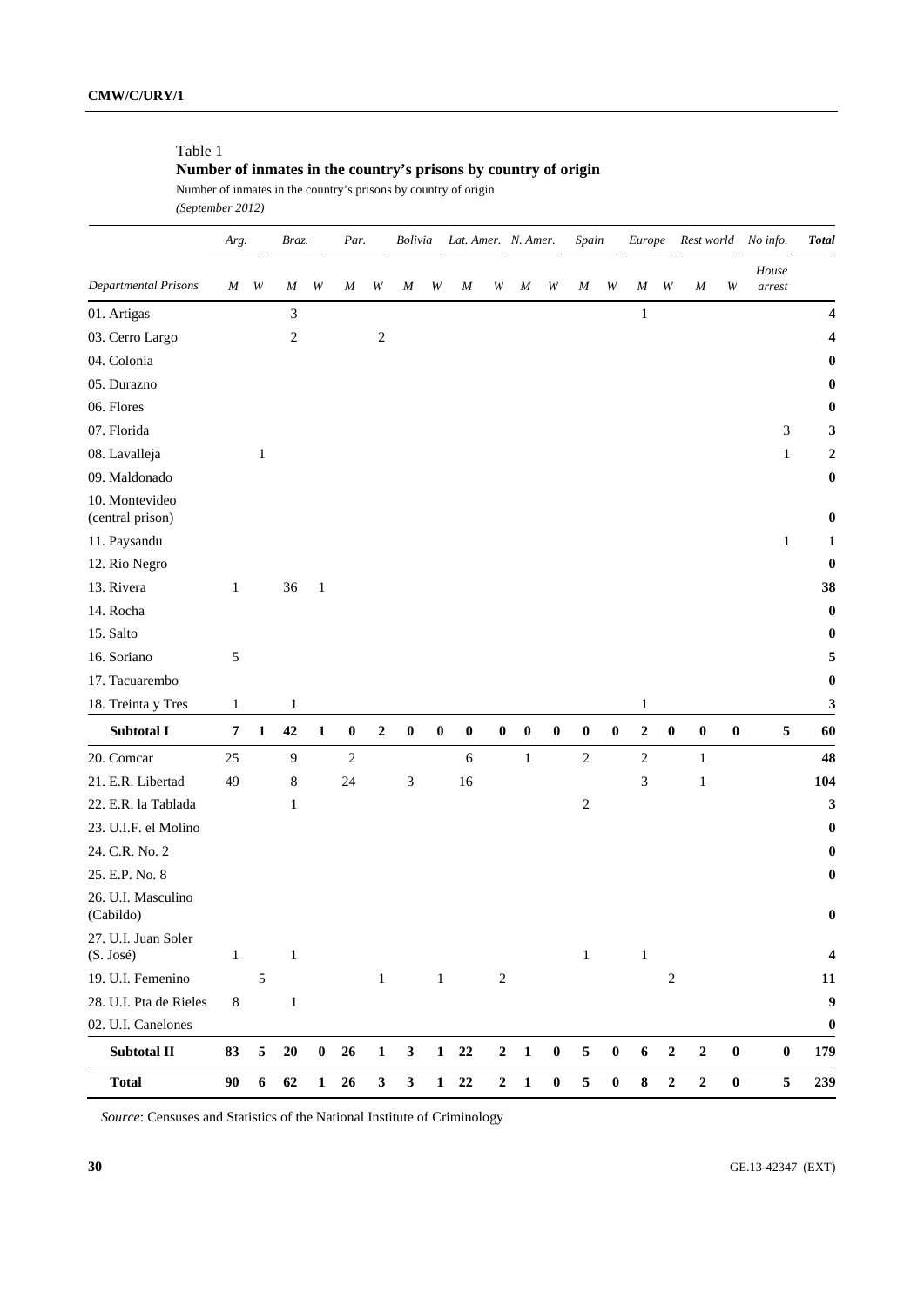# **Article 11 Prohibition of slavery and servitude**

179. Article 54 of the Constitution of the Republic stipulates that: "The law shall guarantee moral and civic freedom of conscience to all persons engaged in a working or service-based relationship as a worker or employee; fair remuneration; limits on the duration of the working day; a weekly rest period; and physical and mental occupational health. The employment of women and of minors under 18 years of age shall be subject to special regulations and restrictions."

180. In addition, section XI of the Criminal Code entitled "Offences against freedom" provides that: "Anyone who reduces a person to slavery or to a condition akin to slavery, who obtains or transfers slaves and who engages in smuggling of slaves shall be punishable with a prison term of between two and six years" (art. 280).

181. Mention should also be made at the domestic level of Act No. 18065. This Act was adopted in 2006 and regulates domestic work in Uruguay. Article 1 of the Act stipulates that: "Domestic work is work undertaken by a person, in a subordinate relationship, on behalf of one or more individuals, or one or more families, with a view to providing them with care or performing domestic tasks in the household, where such tasks do not yield any direct economic gain for the employer." The Act also guarantees rights for persons performing such activities, for example: limitation of the working day (art. 2), a midday break (art. 3), a weekly rest period (art. 4), night rest (art. 5), wages and occupational status (art. 6), compensation for dismissal (art. 7), unemployment benefits (art. 9), general healthcare coverage (art. 10), employment documentation (art. 12), etc.

182. The "Migration Profile for Uruguay 2011" deals with the subject of migrant women engaged in domestic work.

183. It is important to bear in mind the characteristics of this category of work in Uruguay at the present time. According to the *Report on Domestic Work* (2011) prepared by the Labour Market Observatory (Ministry of Labour and Social Security), data for 2009 show that 4.2 per cent of domestic workers resided previously in another country. The number of domestic workers in 2009 totalled 118,000. The fact that 99 per cent of jobs in the domestic sector are occupied by women workers cannot be overlooked. While considerable progress has been made in terms of labour rights in the sector, the same source reports that 10 per cent of workers in the sector had no health-care coverage in 2009; almost 54 per cent were covered by the Ministry of Public Health and the health branch of the Banco de Previsión Social (Social Insurance Bank) and almost 30 per cent by the Collective Health-Care Institutions (IAMC). While 68 per cent of employed workers paid social security contributions in 2009, only about 36 per cent of those engaged in domestic work did so during the same period.

184. Lastly, on 14 June 2012 Uruguay became the first country to ratify the International Labour Organization Convention concerning Decent Work for Domestic Workers, 2011 (No. 189).

185. With regard to what are termed "contemporary forms of slavery", some of the measures taken by the country to counter the crime of trafficking in persons are described below.

186. As already mentioned above, the National Women's Institute has been tackling this issue since 2008 by coordinating an Inter-Agency Bureau on Trafficking in Women for commercial sexual exploitation. The Bureau is composed of representatives of public bodies, civil-society organizations and the IOM, and its main task consists in promoting dialogue and formulating an intervention and response strategy to address trafficking in women.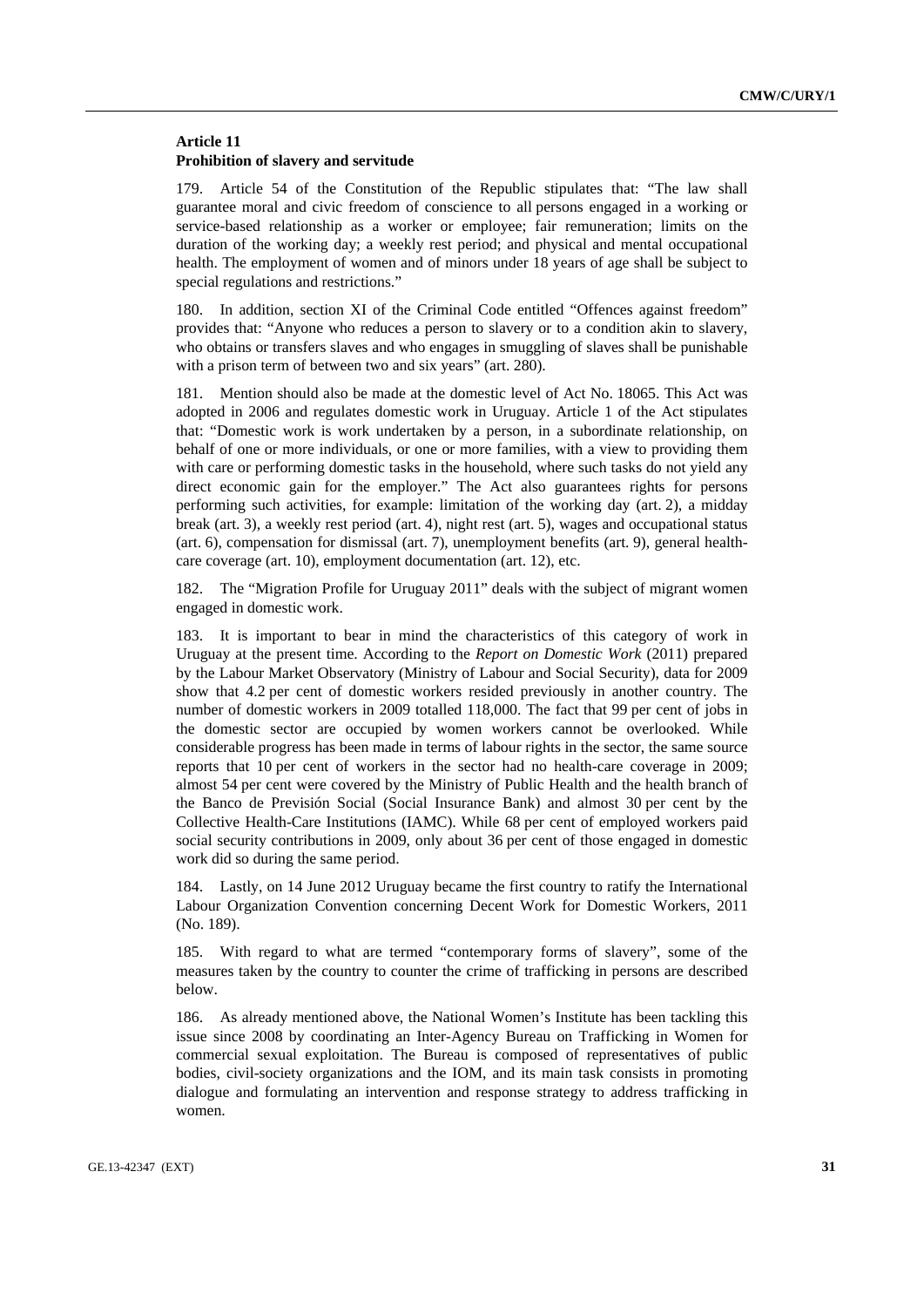187. The public bodies represented in the Bureau are the Ministry of Foreign Affairs, the Ministry of Education and Culture (Human Rights Directorate and the Public Prosecution Service (*Ministerio Público y Fiscal*)), the Ministry of the Interior, the Ministry of Public Health and the judiciary. Non-governmental organizations with expertise in the subject are also represented.

188. With a view to contributing to the development by the National Women's Institute of the Ministry of Social Development of an intervention and response strategy targeting the issue of trafficking in women for commercial sexual exploitation, actions have been undertaken at the local, national and regional (MERCOSUR) level.

189. In 2009 institutional resources to address the issue were earmarked by the State bodies that have competence in the area and are represented in the Bureau. A number of one-day awareness-raising and training sessions on trafficking in women for commercial sexual exploitation, adopting a gender and rights-based approach, were held in the departments of Río Negro, Colonia, Soriano and Paysandú. The events targeted public officials involved in the departmental inter-agency bureaux run by the Ministry of Social Development. Representatives of various ministries participate in these bureaux, including Education and Culture, Public Health, Labour and Social Security, Housing, Land Management and the Environment, etc.

190. Social workers capable of detecting situations involving trafficking in women for commercial sexual exploitation were also invited to the sessions.

191. Awareness-raising courses were also provided for officials joining the Artigas Foreign Service Institute (IASE) of the Ministry of Foreign Affairs in 2009. The officials concerned will serve in Uruguayan consulates and embassies abroad, and they are frequently approached by victims of trafficking. Similar action was taken on behalf of officials employed in the Compatriot Assistance Office of the same Ministry, and a Protocol for embassies and consular offices was prepared on action to deal with cases of trafficking in women, children and adolescents for commercial sexual exploitation.

192. In addition, two binational seminars dealing with the "Institutional Approach to Assistance for Victims of Human Trafficking" were organized with a view to sharing experience with State social and institutional officials in Argentina and Uruguay; one was held in the city of Colonia and the other in the city of Montevideo.

193. A one-day working session was held with judges who deal with cases of organized crime and with professional public prosecutors and defence lawyers. These specialized courts and public prosecution and defence services were established under Acts Nos. 18362 and 18390 of 2008.

194. In 2010, at the local level, priority was given to work with the gender focal points of the National Women's Institute (its representatives in the departments) and with government officials and social workers in departments adjacent to land borders or frequented by tourists, since it is in these areas that women are at the greatest risk of being recruited. Awareness-raising activities were carried out and a work process was launched with a view to considering and agreeing on a series of measures at the local level. Work was carried out in the departments of Montevideo, Rivera, Rocha and Maldonado.

195. Since 2009 a total of 150 public officials have been trained each year.

196. The National Women's Institute is also running the national project entitled "Application of measures for developing public policy on the trafficking and smuggling of women, children and adolescents for commercial sexual exploitation". The partner institutions in the project are the Ministry of Foreign Affairs and the NGO Foro Juvenil (Youth Forum), while the NGOs Casa Abierta (Open House) and Enjambra are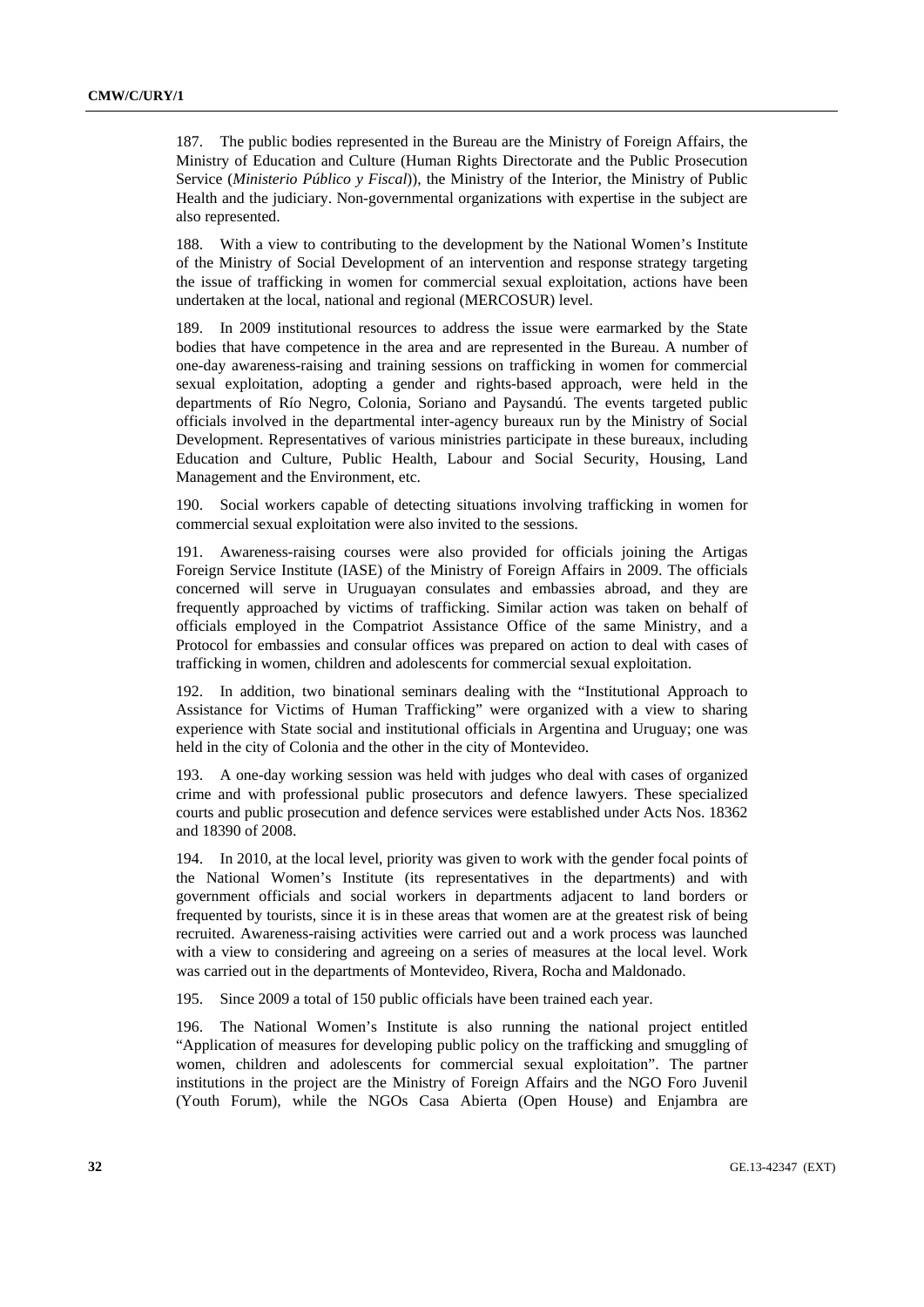collaborating institutions. Funding is provided by the European Union. The project's specific objectives are:

- To draw attention to the situation of women, children and adolescents who are victims of trafficking for commercial sexual exploitation in Uruguay and the rest of the region;
- To enhance institutional capacity for dealing with the problem of trafficking in the country;
- To ensure that victims have access to comprehensive and expert assistance.

197. Various activities are being carried out as part of this project. They involve, in general terms: training of stakeholders in Montevideo and throughout the country in the prevention, early detection and tackling of situations of trafficking in persons for commercial sexual exploitation; the drafting of a Protocol on Inter-agency Coordination of action aimed at prevention, support and the restoration of rights; and the launching of two pilot support services for victims of international and domestic trafficking for commercial sexual exploitation, both with interdisciplinary teams, one aimed at adult women and the other at children and adolescents.

198. The characteristics of the situations addressed by the "Pilot support service for women victims of trafficking for commercial sexual exploitation" between August 2010 and April 2012 are described below.

199. The average age of the women involved was between 18 and 30, which means that trafficking in Uruguay shares the general characteristics of the phenomenon at the international and regional levels. The total number of women receiving support during the aforementioned period was 23; of these, 13 were aged between 18 and 30.

200. Four of the above cases were referred to the support service for children and adolescents because of their particular characteristics; in three cases, the referral was due to the age of the persons involved.

201. Each situation was evaluated by means of an analysis of indicators, and meetings were held to assess the relevance of the support provided by the service; where appropriate, relevant guidance was given or a referral was made. This happened in a total of five cases.

202. Of the total number of cases, 14 persons are currently receiving assistance, 10 of whom are victims of international trafficking and four of domestic trafficking. In general, the traditional destinations of victims of international trafficking are Spain, Italy and Argentina. The majority of women who are victims of domestic trafficking are taken to departments adjacent to the border.

203. Only two of these women are foreign, one a Colombian national and the other Brazilian. Of the Uruguayan women, nine are originally from outside the capital, namely the Departments of Paysandú, Canelones, Treinta y Tres, Artigas and Maldonado, and four are from Montevideo.

204. With regard to the women's level of education, in general they have completed primary education but not secondary education.

205. Most of the women have dependent children, who are left in the care of a relative during the period of exploitation.

206. The institutions that have served as the priority gatekeepers for such situations and that have requested the assistance of the support service are: the Ministry of Social Development, the Ministry of Foreign Affairs through its consular offices, NGOs and other public institutions. In addition, we have been approached directly by relatives faced with possible cases of trafficking.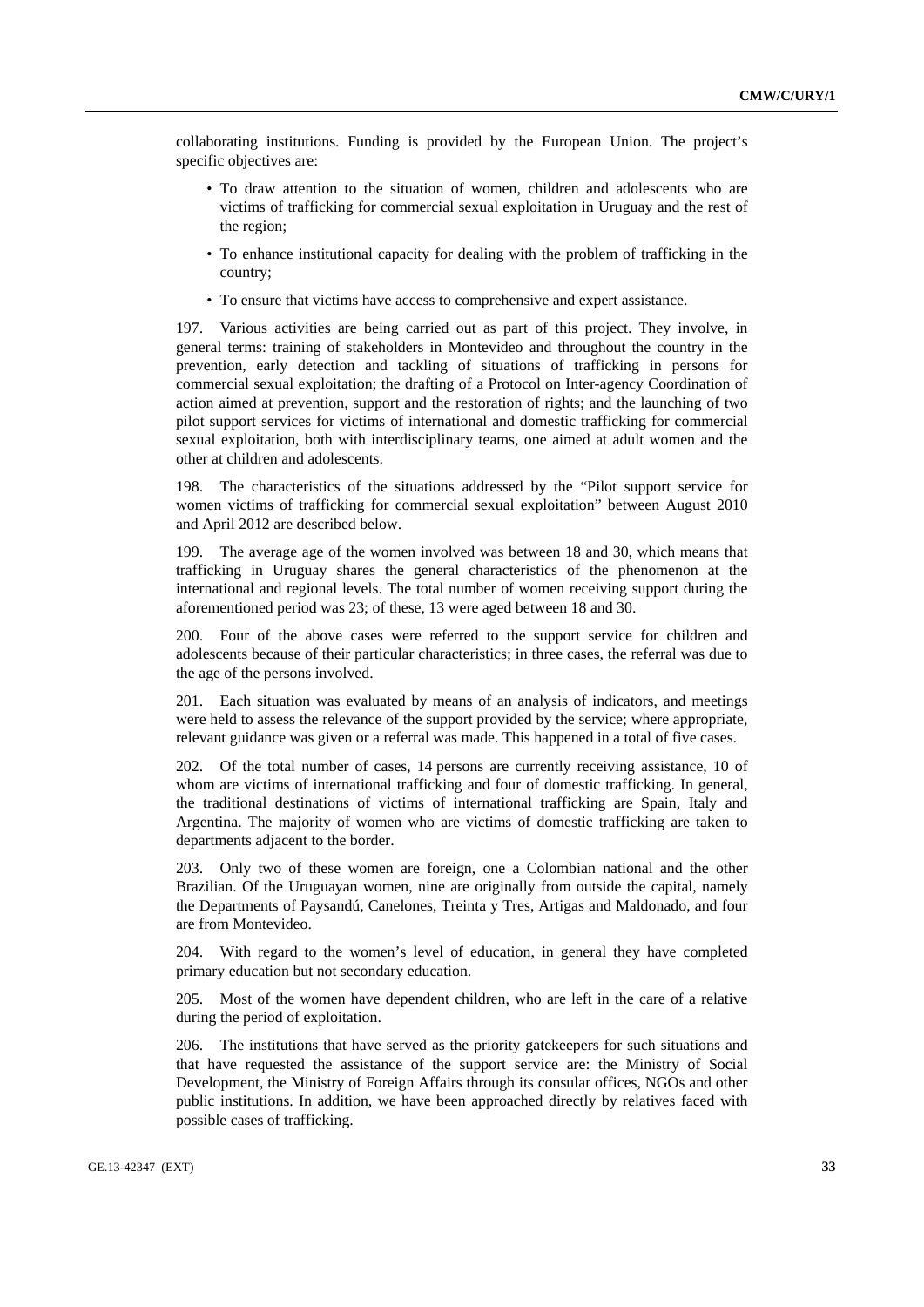207. Furthermore, in 2010 a book entitled "Trafficking in women for commercial sexual exploitation in Uruguay: towards the development of public policy", a product of joint work by the National Women's Institute and IOM with the support of AECID, was published and distributed. A print run of 2,000 copies was made and distributed throughout the country. A leaflet entitled "If you have travel plans, make sure you can return" was also produced and distributed, with a print run of 5,000 copies. As part of the International Day against Human Trafficking on 23 September, a press release was issued with a view to raising public awareness of the issue.

208. Each year, coordination meetings have been held with the high-level authorities of the Ministry of the Interior and with judges and prosecutors from the Specialized Court against Organized Crime.

209. Meetings of the National Committee for the Eradication of Commercial and Non-Commercial Sexual Exploitation of Children and Adolescents (CONAPESE), chaired by the Institute for Uruguayan Children and Adolescents (INAU), are attended on a regular basis.

210. Presentations, training and master classes were carried out with the pilot support services, involving in some cases international experts on the provision of support to women, children and adolescents who are victims of trafficking for commercial sexual exploitation.

211. A number of awareness-raising and training events were held outside the capital for social workers and the focal points of the inter-agency departmental committees of Paysandú, Artigas, Rivera and Rocha.

212. As part of the International Day against Human Trafficking on 23 September, the documentary *Nina* was shown and discussed at a round table. Posters were specially produced for the Day and distributed as part of the campaign entitled "You can be tricked into slavery".

213. An awareness-raising and training session was held for officials from the Ministry of Transport and Public Works on 8 March, International Women's Day, in accordance with the commitments entered into by the Ministry.

214. Moreover, as already mentioned, under the First National Plan on Equality of Opportunity and Rights, Public Policies regarding Women 2007–2011 (Act No. 18104), on 23 July 2012 the National Women's Institute, in collaboration with the Inter-Agency Bureau on Trafficking in Women for sexual exploitation and with the support of the Ministry of Foreign Affairs, the Spanish Agency for International Development Cooperation (AECID) and the European Union, organized an event entitled "Trafficking in women, children and adolescents for commercial sexual exploitation: Protocol for addressing the issue in embassies and consular offices".

215. The support service for children and adolescents dealt with a total of 14 cases during the same period involving victims aged between 12 and 19, of whom 12 were female and 2 were male. These cases occurred in the departments of Colonia, Soriano, Paysandú, San José, Canelones and Montevideo; there were two cases of international trafficking to Brazil and Ecuador.

216. At the regional level, the National Women's Institute co-manages component 4, entitled "Prevention, awareness-raising and eradication of trafficking and smuggling of women for commercial sexual exploitation in the countries of MERCOSUR", of the "MERCOSUR institutional strengthening and gender mainstreaming" project run by the Specialized Meeting of Women (REM) and funded by AECID.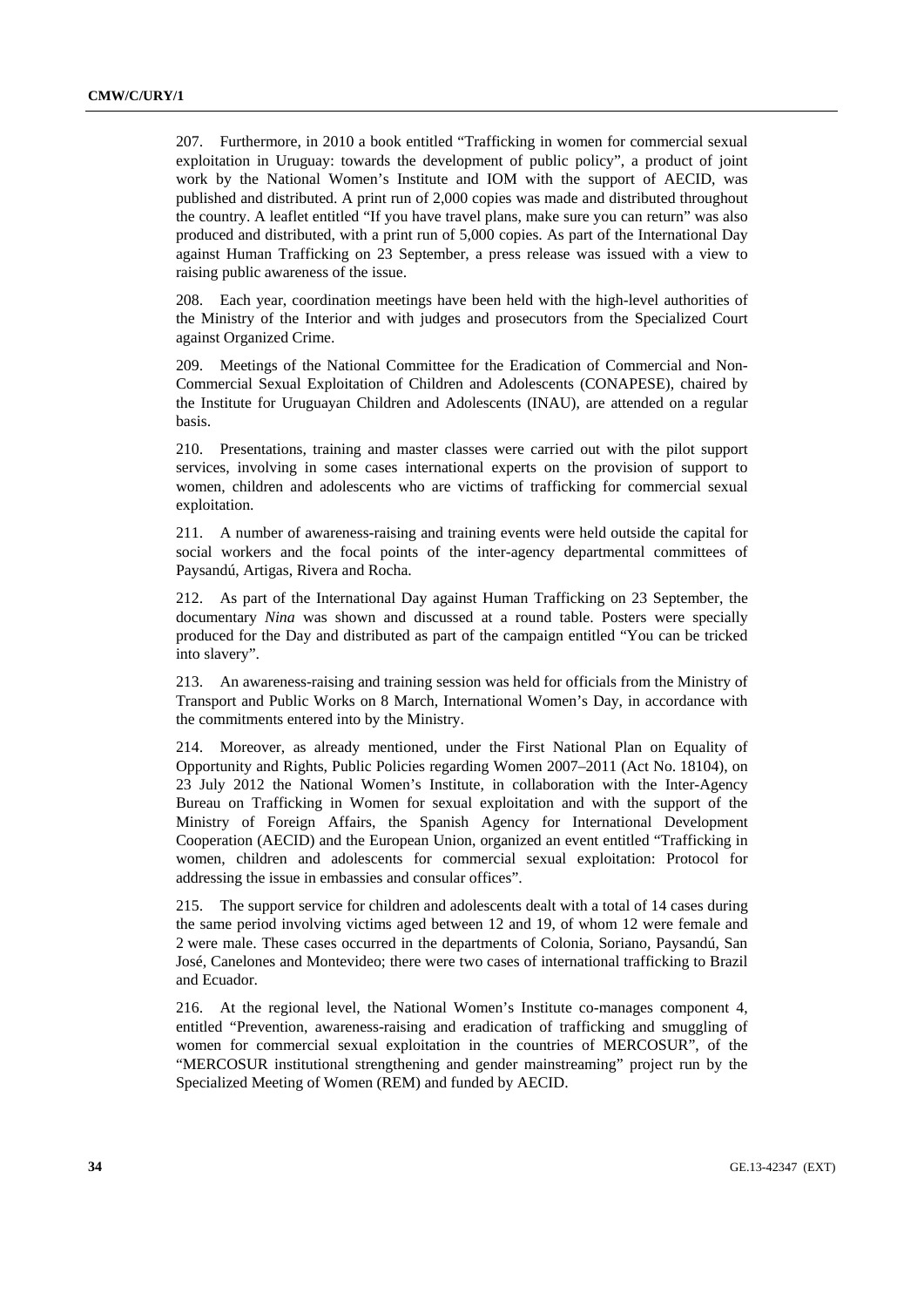217. The main achievements with respect to this component, which were presented at the twenty-sixth meeting of REM from 9 to 11 November 2011, were related to the finalization of a regional analysis of the issue of trafficking in women for commercial sexual exploitation and the presentation of a proposed protocol for providing support to women victims.

218. To achieve this outcome, interviews by regional consultants were arranged in the triple frontier area, on the borders of Paraguay and Argentina, and in the migrant support centre at São Paulo airport.

219. Lastly, with the (technical and financial) support of the Spanish Cooperation Training Centre in Montevideo, a seminar entitled "Trafficking in women within MERCOSUR: Towards a regional agreement on support for women victims of trafficking" was held from 14 to 17 November 2011. It was attended by representatives of key authorities in the four countries and at the MERCOSUR level. Agreement was reached at country level on the proposed protocol, which is to be submitted as a tool to the Common Market Group.

220. At the first MERCOSUR Meeting of Women Ministers and High-level Authorities on Women (formerly the Specialized Meeting of Women) held in Buenos Aires from 28 May to 1 June 2012, it was decided to expand the protocol on trafficking in women for sexual exploitation, which is currently being discussed, to cover the phenomenon of trafficking in women for labour exploitation. It was also decided to continue working towards the swift adoption of a guide on support for women victims of trafficking.

221. In May 2012 the Centre for Judicial Studies organized a course on trafficking in persons for all the country's judges.

222. A "Training Seminar for the security forces, migration officials, prosecutors and judges on the prevention and combating of trafficking in persons, especially women and children" was held on Tuesday, 4 December, and Wednesday, 5 December 2012.

223. The Seminar was organized jointly by the Organization of American States (OAS) and the Human Rights and Humanitarian Law Directorate of the Ministry of Foreign Affairs and was sponsored by the Spanish Cooperation Training Centre in Montevideo.

224. This initiative forms part of the integrated approach and the action that is being taken to address the issue and of plans to continue building capacity among the security forces, judges, prosecutors and migration officials.

225. Mention should be made of the MERCOSUR agreements aimed at eradicating trafficking in children and adolescents. In particular, MERCOSUR adopted the Follow-up to the General Plan for Mutual Cooperation and Coordination in Support of National Security relating to Trafficking in Minors in 2000, pursuant to which the States parties undertook to take resolute action to supervise the inspection by police and migration officials of minors' legal documents, especially in the case of unaccompanied children, with a view to ensuring that they are not involved in any kind of smuggling. To that end, it was agreed to make arrangements for coordination and cooperation among the region's security and/or police forces to facilitate the identification of irregular situations that might be related to trafficking in children. The States parties also pledged to take all necessary measures to safeguard and protect minors and to undertake joint activities, such as the dissemination of information concerning missing, disappeared and/or abducted children, and the promotion of exchanges between the region's migration control authorities, security forces and/or police forces. With the same end in view, the States parties undertook to develop a database entitled "Information on Trafficking in Minors" containing basic data for all countries in the region and providing each State party with the possibility to enter any additional information that reflects its particular situation.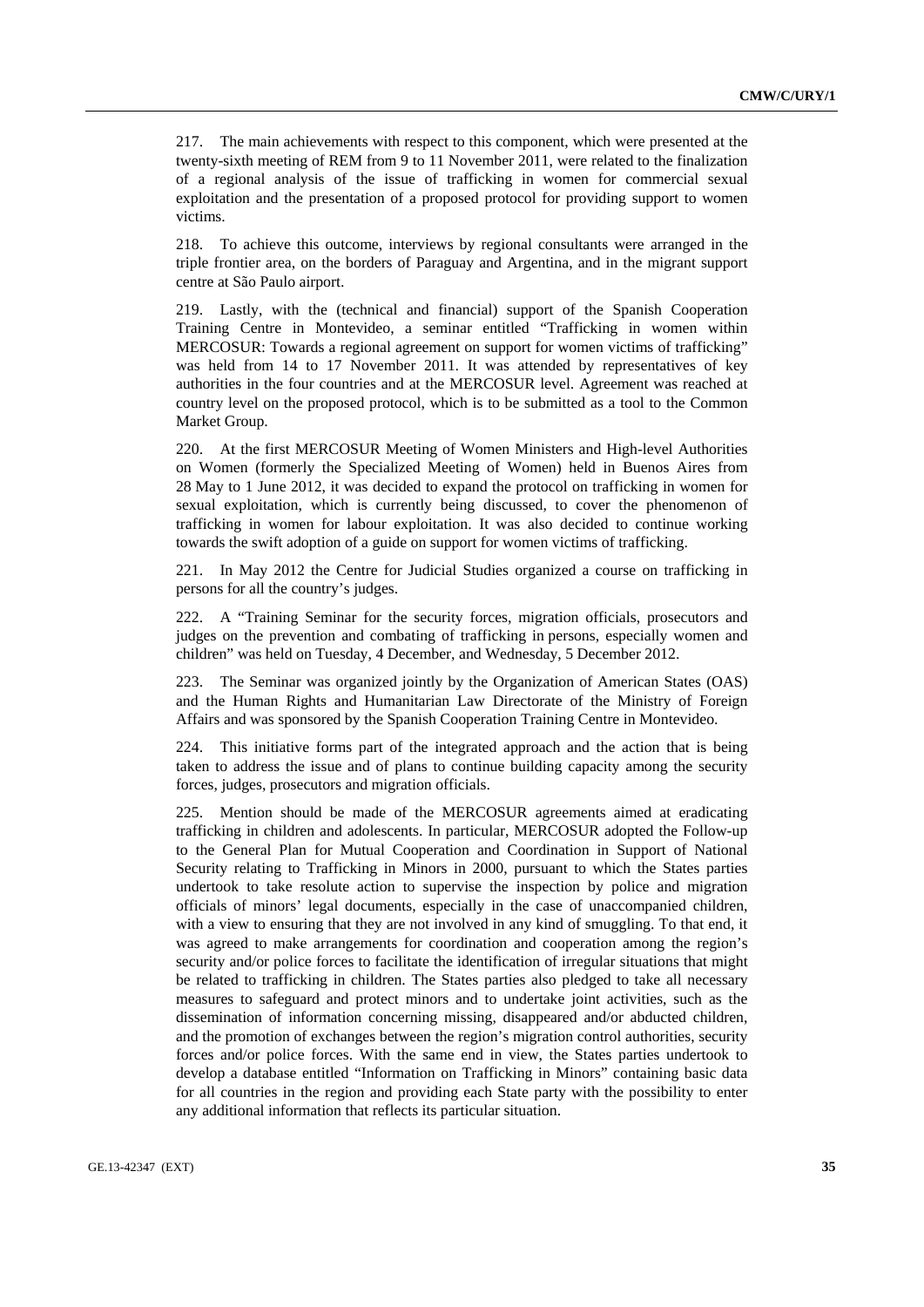226. Furthermore, in 2006 a trafficking in persons information and prevention campaign was launched. The relevant document urged States Parties and Associated States to coordinate initiatives and national campaigns aimed at informing the public and preventing the crime of trafficking in persons, especially women and children, with a view to orchestrating a regional campaign using the media and audiovisual aids in the framework of MERCOSUR and Associated States.

227. Two years later, at a Regular Meeting in San Miguel de Tucumán, the Council of the Common Market adopted the "Communication Campaign on Combating Trafficking in Children and Adolescents for Purposes of Sexual, Commercial and/or Labour Exploitation". It states in its preambular paragraphs that "trafficking in persons is a form of subjection and suppression of liberty and a flagrant violation of human rights; that it is necessary to raise awareness of the crime of trafficking in children and adolescents for purposes of sexual, commercial and/or labour exploitation; that it is essential to promote coordinated and integrated preventive and punitive action in border areas in order to reverse criminal attitudes, conduct and/or practices, generating behaviour that condemns harmful practices and supports protective practices".

228. Activities undertaken by the Standing Committee on the Niñ@Sur Initiative of the Meeting of High-level Human Rights Authorities and Ministries of Foreign Affairs of MERCOSUR and Associated States (RAADDHH) include the preparation and adoption in 2005 of "Recommendations on the Rights of and Assistance for Child and Adolescent Victims of Trafficking, Smuggling, Sexual Exploitation and/or Sale" with a view to establishing joint guidelines on intervention procedures and standards for protecting victims' rights, and publicizing commitments to offer assistance so that victims can report cases without fearing retaliation. A second initiative is the implementation of a regional project financed by the Inter-American Development Bank (IDB) aimed at combating child trafficking for sexual exploitation. This project, which is currently being implemented, involves 15 border towns, "twin towns", in the MERCOSUR member countries. Activities under the project include the conduct of participatory local analyses and the implementation of local operational plans, the training of leading stakeholders, the development of monitoring and assessment systems, and the methodical assembly and publication of the activities undertaken and the agreements reached. The countries involved in this project are: Brazil, through the Special Human Rights Secretariat of the Office of the President of the Republic; Argentina, through the Human Rights Secretariat of the Ministry of Justice and Human Rights; Paraguay, through the Ministry of Education and Culture and National Secretariat for Children and Adolescents; and Uruguay, through the Institute for Uruguayan Children and Adolescents (INAU), which is a body responsible for policies concerning children in the Office of the President, and the Ministry of Education and Culture.

229. It should further be noted that in 2008 Uruguay signed a cooperation agreement between INAU and the IOM office in Uruguay. The parties to the agreement undertook to enhance INAU institutional capacities in the areas of migration and trafficking in persons.

230. An unprecedented regional initiative was launched in July 2011, when Argentina, Brazil, Paraguay and Uruguay signed and submitted jointly to the Inter-American Court of Human Rights a request for an advisory opinion on protection of the rights of migrant children and adolescents.

#### **Articles 12, 13 and 26**

### **Freedom of expression; freedom of thought, conscience and religion; right to join freely any trade union**

231. Freedom of religion and belief are enshrined in the national Constitution of the Republic of Uruguay (art. 5), which states that "All religious worship is free in Uruguay".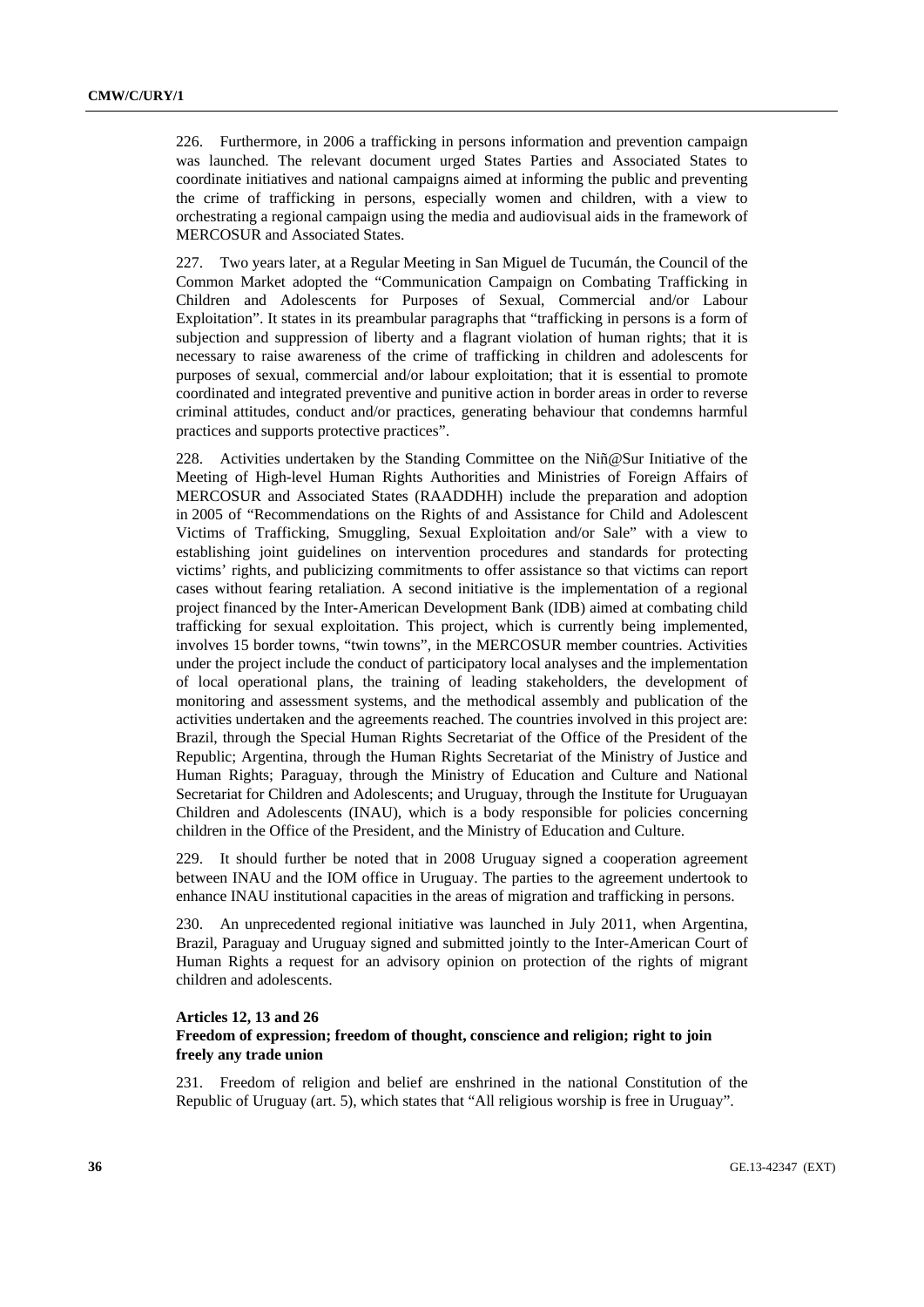232. With regard to freedom of expression and press freedom, article 29 of the national Constitution protects not only these freedoms but also the freedom to impart ideas and opinions; thus, it stipulates that: "The expression of opinions on any subject by word of mouth, private writings, writings published in the press, or any other method of dissemination shall be entirely free and shall not be subject to prior censorship; the author, printer or publisher, as the case may be, shall be held legally liable for any abuses committed."

233. Trade union rights are protected under article 38, which states that: "The right to peaceful and unarmed assembly is guaranteed. The exercise of this right may not be denied by any authority of the Republic save in accordance with the law, and only in cases where it jeopardizes public health and security and public order."

234. Furthermore, article 39 provides that: "All persons shall have the right to freedom of association, regardless of the purpose pursued, provided that they do not create an association that the law has declared to be illegal."

235. The text of the Constitution does not discriminate by confining these rights exclusively to nationals; it follows that they are guaranteed to all inhabitants of the Republic of Uruguay, including both migrant workers and their families.

### **Articles 14 and 15**

## **Arbitrary or unlawful interference with privacy, family, home, correspondence or other communications; prohibition of arbitrary deprivation of property**

236. Article 7 of the Constitution of the Republic, which has already been mentioned, should be cited again in this context. It stipulates that: "The inhabitants of the Republic shall be entitled to protection of their right to life, honour, freedom, security, work and property. Nobody may be deprived of these rights save in conformity with laws that are enacted in the general interest."

237. Thus, it is the inhabitants of the country whose enjoyment of these rights is protected under the national Constitution, irrespective of their citizenship status or their national origin.

238. With regard to the right to property, article 14 of the Constitution states that: "The penalty of confiscation of property may not be imposed on political grounds."

239. Article 32 stipulates that: "The right to property is inalienable, but it is subject to the provisions of legislation enacted in the general interest. No one may be deprived of his or her property rights save in case of public necessity or utility established by law, and subject in all cases to fair compensation paid in advance by the National Treasury. Whenever expropriation is ordered for reasons of public necessity or utility, the property owners shall be compensated for loss and damages incurred on account of the duration of the expropriation procedure, whether or not it is completed, including those incurred as a result of changes in the value of the currency."

240. Article 35 provides that: "No one shall be compelled to provide assistance of any kind to the armed forces, or to permit his or her home to be used for the billeting of troops, save in response to a legal order issued by a civilian judge, and he or she shall receive compensation from the Republic for any damages incurred in such cases."

241. In addition, article 231 stipulates that: "A law enacted by an absolute majority of the full membership of each Chamber may provide for expropriations relating to economic development plans and programmes proposed by the Executive Branch, with fair compensation and in accordance with the rules laid down in article 32."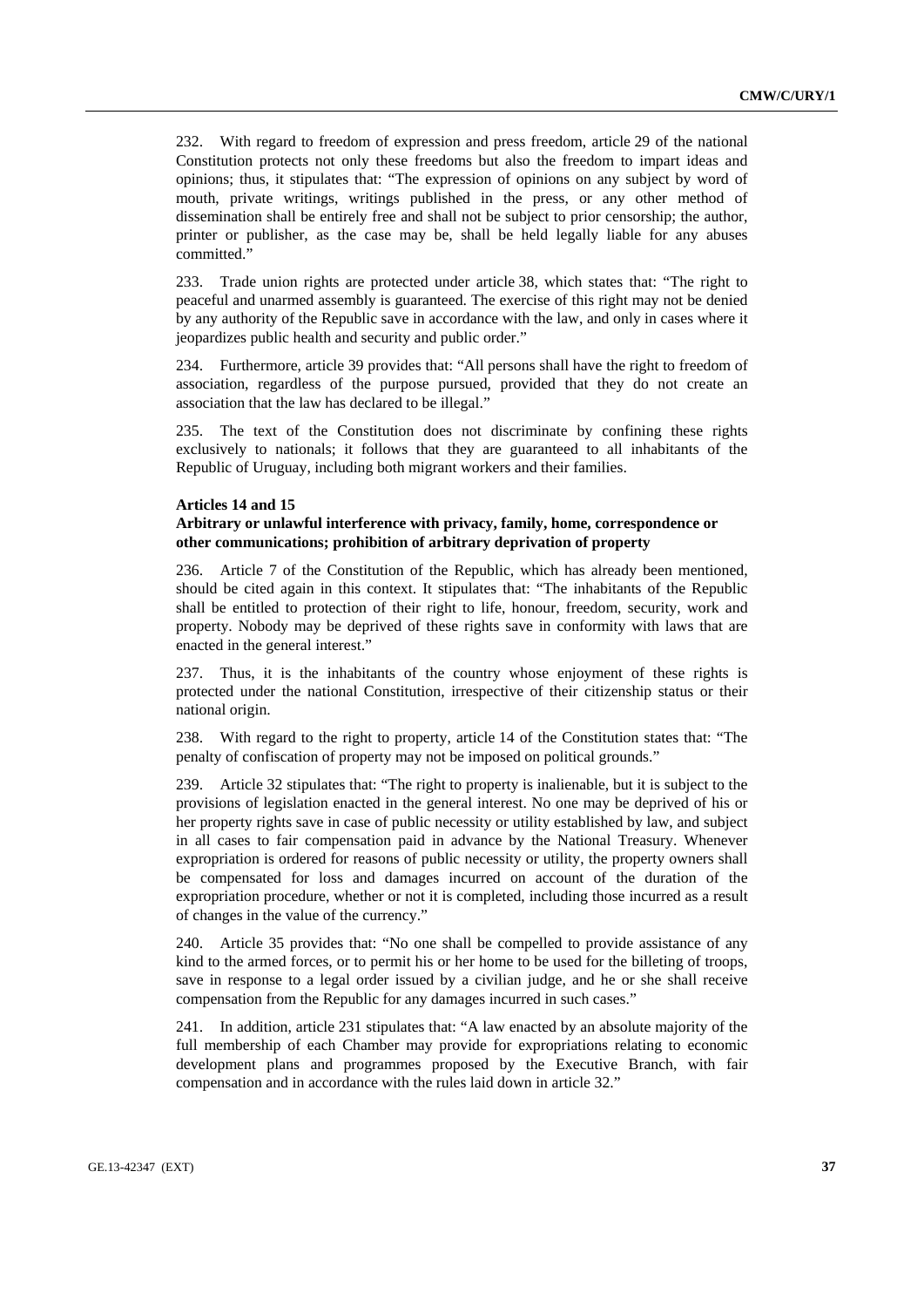242. Article 232 reads as follows:

"Such compensation need not be paid in advance, but in such cases the law shall make explicit provision for the funds required to ensure its payment in full at the time specified, which shall never be more than ten years; the expropriating entity may not take possession of the property without first having paid at least one quarter of the total amount of compensation.

Small-scale property owners, whose characteristics shall be defined by law, shall always receive full compensation before possession is taken of the property."

243. Chapter II of the Criminal Code entitled "Offences against the inviolability of the home" defines the offence of violation of the home in article 294 and provides for aggravating circumstances in article 295.

244. With regard to the right to protection of personal data, article 28 of the national Constitution stipulates that: "Individuals' papers and their epistolary, telegraphic or any category of correspondence are inviolable, and they may never be recorded, examined or intercepted save in conformity with laws enacted in the general interest."

245. In addition, Act No. 18.331 of 11 August 2011 defines the right to protection of personal data as a human right and establishes their confidential status. It identifies data that enjoy special protection (sensitive data relating to health, etc.). It provides for *habeas data* legal proceedings.

246. Article 1 entitled "Human right" states that: "The right to protection of personal data is an intrinsic human right and is therefore covered by article 72 of the Constitution of the Republic."

247. Article 10 reads as follows:

"Principle of data security. The controller or user of the database shall take all necessary measures to guarantee the security and confidentiality of personal data. The purpose of these measures is to prevent data from being tampered with or lost, or subjected to unauthorized consultation or processing, and to detect any intentional or unintentional diversion of information, irrespective of whether these risks stem from human action or from the technical means used.

The data shall be stored in a manner that permits their owner to exercise the right of access.

It is prohibited to record personal data in databases that do not meet technical integrity and security requirements."

248. Article 15 refers to the right of correction, updating, inclusion or deletion. "Every natural or legal person shall be entitled to request the correction, updating, inclusion or deletion of his or her personal data contained in a database on detection of an error, incorrect entry or omission in the information of which the person concerned is the owner."

### **Article 16 (paras. 1 to 4) Right to liberty and security of person**

### **Articles 17 and 24**

## **Protection against arbitrary detention or imprisonment; recognition as a person before the law**

249. Article 7 of the national Constitution cited above is applicable in this context.

250. With regard to the detention, imprisonment or any other form of confinement of a migrant worker or a family member, it is important to highlight the provisions of article 36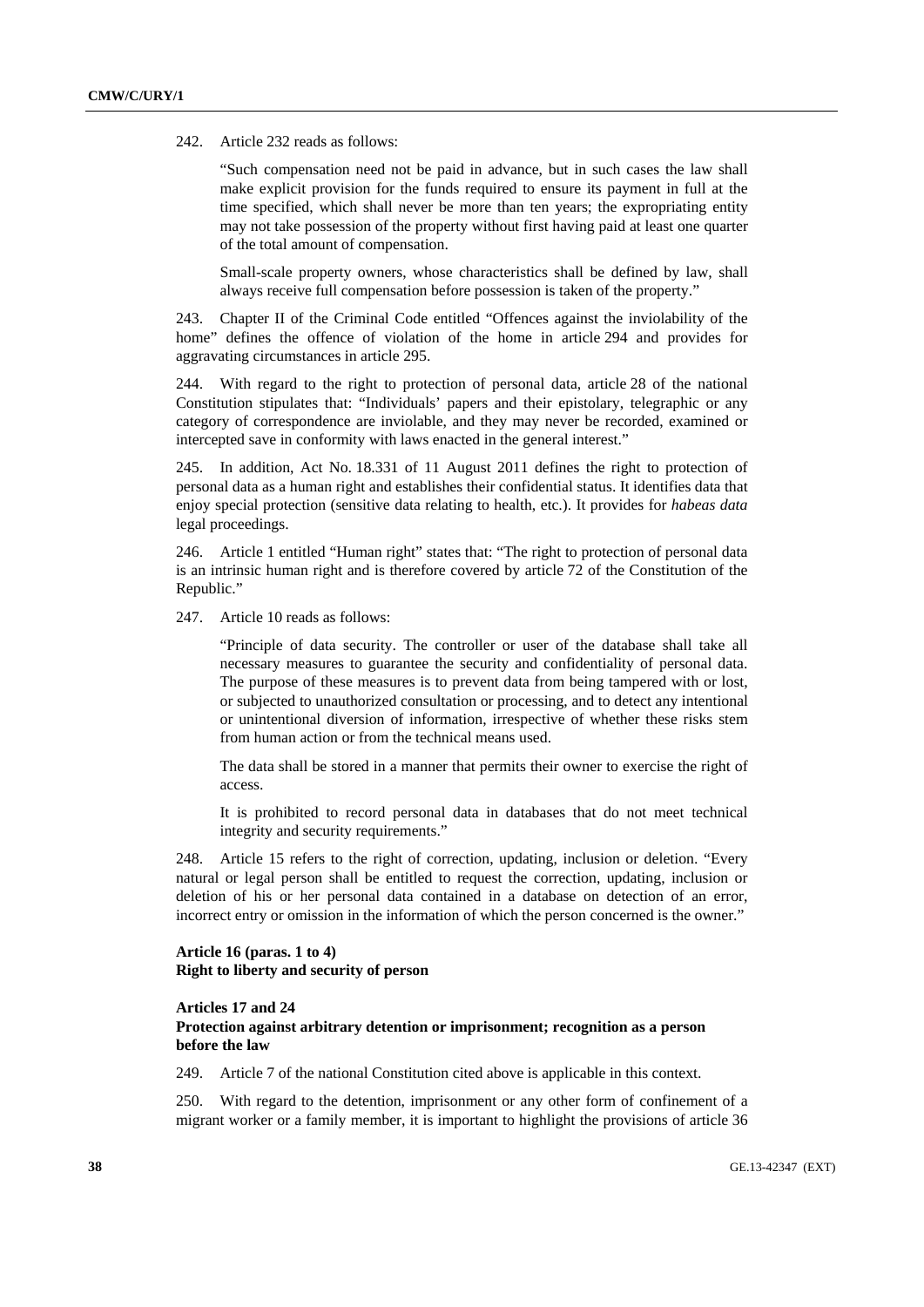of the Vienna Convention on Consular Relations, to which Uruguay is a party, which establish the obligation to address a communication to the consular or diplomatic authorities of the State of origin or of a State representing its interests.

251. With regard to the legality of detention or imprisonment, migrant workers and their families are supported in such circumstances by article 17 of the national Constitution, which creates the procedural safeguard of habeas corpus: "In the event of unlawful detention, the person concerned or any other person may apply to the competent court for a writ of 'habeas corpus' with a view to requiring the detaining authority to explain and justify forthwith the legal grounds for the detention, in which case the decision of the aforementioned court shall be final."

252. Mention should also be made of the provisions of articles 15 and 16 of the national Constitution:

"No one may be arrested save *in flagrante delicto* or by a written order of a competent judge based on reasonable evidence."

"In any of the cases contemplated in the preceding article, the judge, assuming full responsibility, shall take a statement from the arrested person within twenty-four hours and shall initiate the summary procedure within not more than forty-eight hours. The statement of the accused shall be taken in the presence of his or her defense counsel. The latter shall also have the right to attend all summary proceedings."

#### **Article 16 (paras. 5 to 9)**

### **Right to procedural safeguards; articles 18 and 19**

253. The national Constitution of the Republic stipulates in article 15 that: "No one may be arrested save *in flagrante delicto* or by a written order of a competent judge based on reasonable evidence."

254. Article 16 reads as follows: "In any of the cases contemplated in the preceding article, the judge, assuming full responsibility, shall take a statement from the arrested person within twenty-four hours and shall initiate the summary procedure within not more than forty-eight hours. The statement of the accused shall be taken in the presence of his or her defense counsel. The latter shall also have the right to attend all summary proceedings."

255. Articles 18 to 23 of the Constitution enshrine further rights to procedural safeguards. Thus, article 23 provides that: "All judges shall be responsible before the law for the slightest infringement of the rights of individuals and for any deviation from the legally established rules of procedure."

256. It should further be noted that the General Procedural Code contains comprehensive rules governing the form and substance of judicial proceedings and the essential safeguards on which anyone involved in such proceedings should be able to rely.

257. Public defenders' offices exist to ensure that migrant workers have access to the assistance they require to ensure that the guarantee of due process is met, even where they cannot afford to hire an individual lawyer.

258. It is also possible to request legal assistance from the free legal advice bureaux at the Law Students Centre of the University of the Republic and at other private universities.

259. The National Human Rights Institution and Ombudsman's Office, which has been mentioned above, is an additional source of safeguards.

260. It should further be mentioned that Uruguay has agreed that the consular or diplomatic authorities of the State of origin or of the State representing the migrant's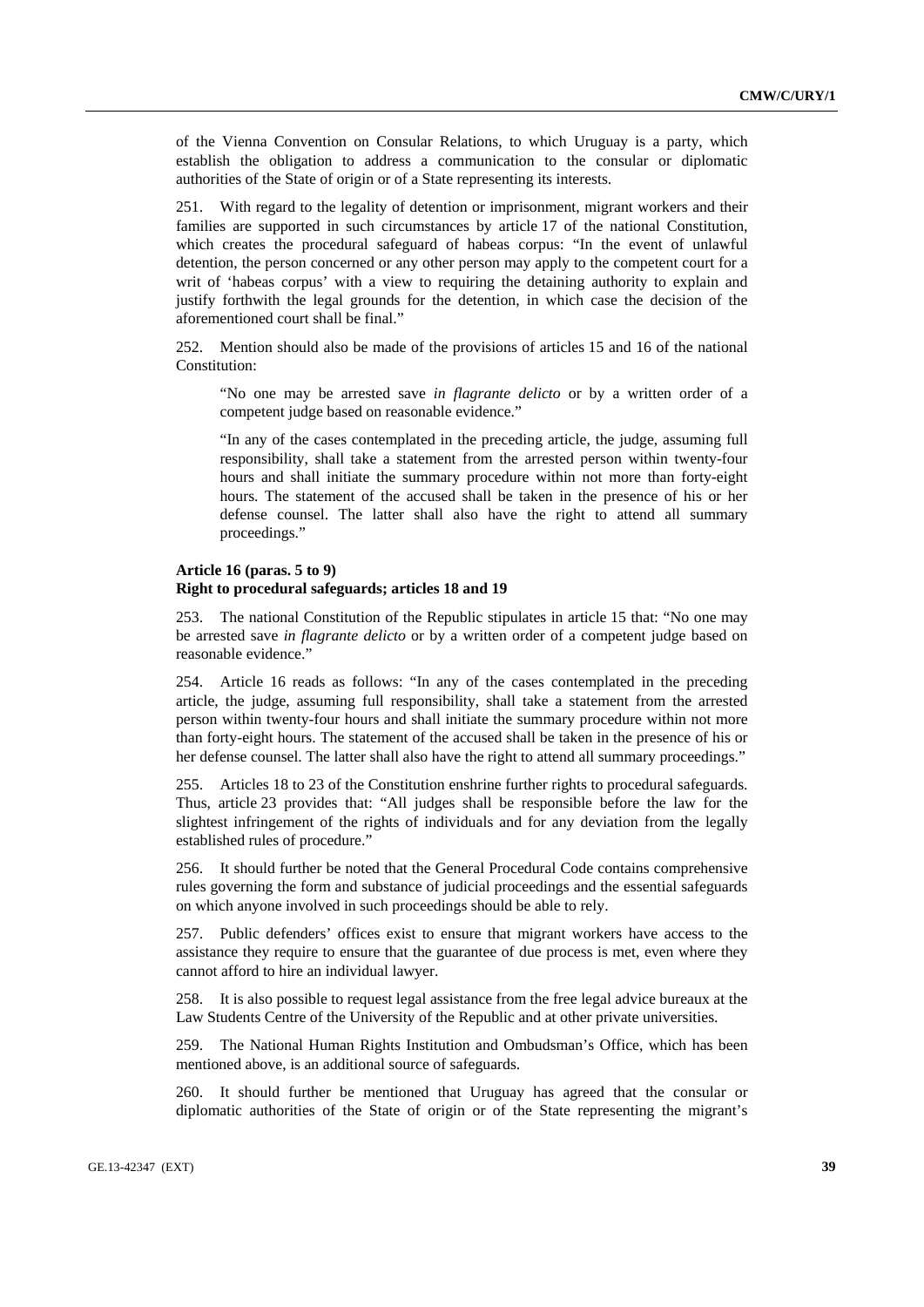interests should attend the proceedings before all judicial bodies with a view to providing the migrant with effective protection and access to the requisite safeguards.

### **Article 20**

## **Prohibition of imprisonment, deprivation of authorization of residence and/or work permit and expulsion merely on the ground of failure to fulfil an obligation arising out of a work contract**

261. With regard to the prohibition of imprisonment, attention is drawn to the statements made above regarding articles 15 and 16 of the Constitution of the Republic.

262. Before turning to the issue of deprivation of authorization of residence and expulsion, the question of impediments to entry and residence in the territory of the Republic under the existing legislation should first be addressed.

263. Chapter IX of Act No. 18250, entitled "Impediments to entry and residence", establishes the grounds that may be invoked to deny entry. Thus, article 45 contains the following list of grounds for denial of entry into the country:

(a) Lack of the documentation required to enter the country;

 (b) Having committed or participated in government-sanctioned or other acts constituting genocide, war crimes or crimes against humanity or any act defined as a violation of human rights in the international instruments ratified by the country;

Having been expelled from or prohibited from re-entry into the country where such measures have not been revoked;

 (d) Having been convicted of offences related to smuggling and trafficking in persons, money-laundering, drug trafficking or arms trafficking in the country or elsewhere;

 (e) Having attempted to entry the national territory without passing through immigration controls;

 (f) Public-health grounds in accordance with the provisions of the International Health Regulations in force;

 (g) Grounds related to law and order or State security specified by the executive branch.

264. Notwithstanding the provisions of article 44 of the aforementioned Act, staff assigned to the country's land, sea, river and air frontiers are not permitted to impede the entry into the national territory of persons who have declared their intention to seek refuge. This provision is applicable even where the foreigners in question do not possess the documentation required by the legal provisions relating to immigration or their documents have clearly been forged or altered.

265. Expulsions are permissible solely on the grounds set forth in the Act and in accordance with the administrative procedure prescribed in articles 51, 52, 53, 54, 55 and 56.

### **Articles 21, 22 and 23**

## **Protection from confiscation and/or destruction of identity and other documents; protection against collective expulsion; right to recourse to protection and assistance of consular or diplomatic authorities**

266. The National Migration Directorate is authorized to confiscate and/or destroy identity documents only where they are found to have been forged. When such a situation arises, the Directorate is required to contact the consulate of the country that issued the document.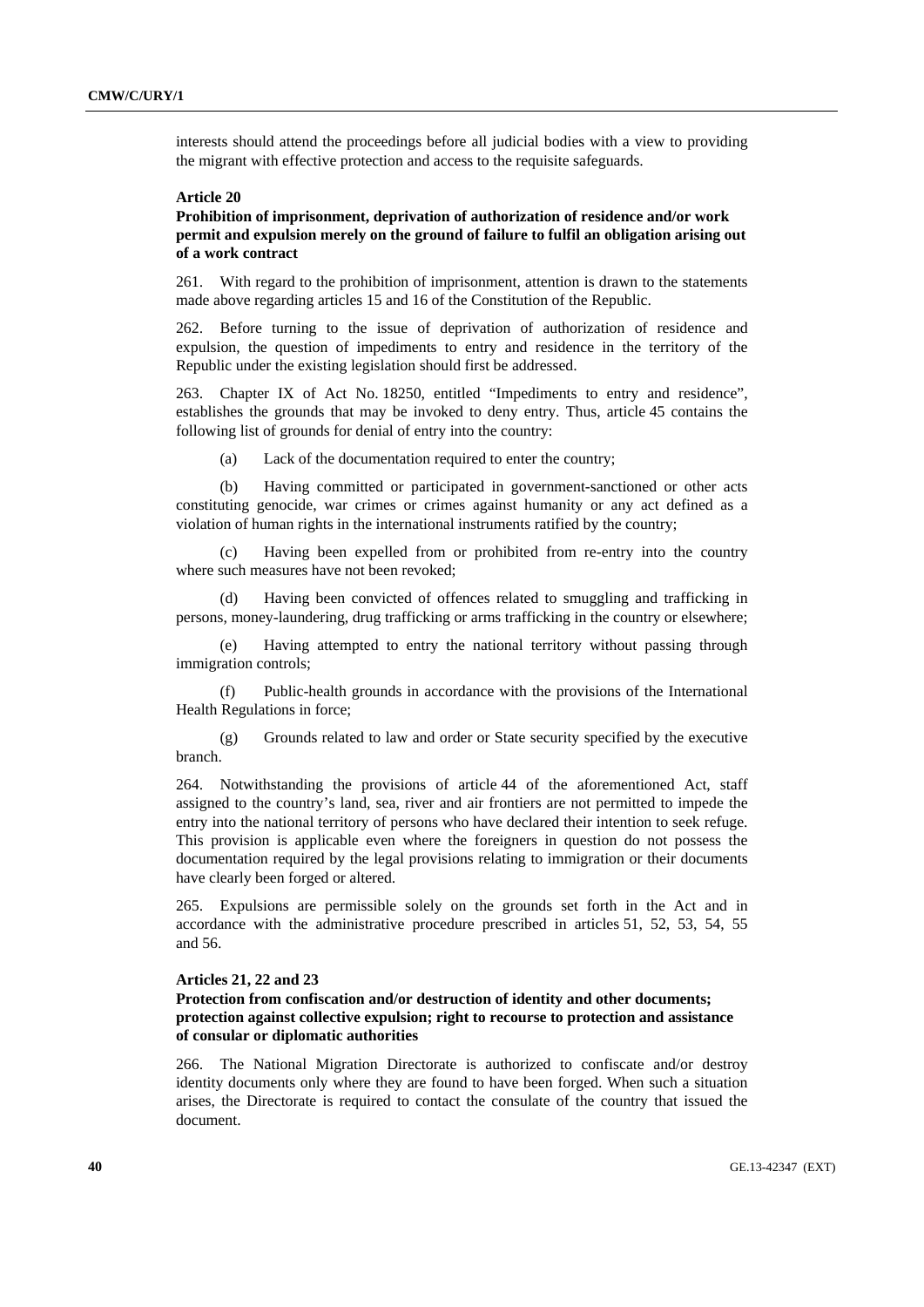267. With regard to collective expulsion, article 56 of Migration Act No. 18250 stipulates that the collective expulsion of migrants is prohibited.

268. All migrants enjoy the right to contact the diplomatic and consular authorities of their country of origin, and the Uruguayan State is required in that context to facilitate access to means and expedients that will ensure their effective protection and assistance.

### **Articles 25, 27 and 28**

## **Principle of equality of treatment in respect of remuneration and other conditions of work and terms of employment and in respect of social security; the right to receive urgent medical care**

269. Article 8 of the Constitution of the Republic states that: "All persons are equal before the law and no distinction shall be recognized among them save those of talent or virtue."

270. Furthermore, Chapter IV of Act No. 18250 provides that: "Migrant persons shall be treated on an equal footing with nationals in respect of employment" (art. 16).

271. In addition, article 17 stipulates that: "The State shall take the necessary measures to ensure that migrant persons are not deprived of any of the rights protected by labour legislation on account of irregularities relating to their residence or employment."

272. Article 3 of Decree No. 394/2009 provides that: "Migrant persons shall enjoy the same labour rights as nationals with respect to admission to employment, remuneration, working conditions and access to vocational training."

273. In 2007 Uruguay – represented by the Ministry of Labour and Social Security – concluded an agreement with the International Labour Organization concerning decent work. The objectives of the agreement include the development of strategies and actions that guarantee compliance with fundamental labour rights. While these actions are designed to promote an increase in productive employment, such progress should not be achieved at the expense of social welfare or safeguards for the exercise of fundamental rights.

274. These fundamental rights (guaranteed by the Constitution of the Republic) are:

- (a) Freedom of association;
- (b) Trade union freedom;
- (c) Recognition of collective bargaining;
- (d) Elimination of all forms of forced or compulsory labour;
- (e) Effective abolition of child labour;
- (f) Elimination of discrimination in respect of employment and occupation.

275. The country has also ratified the following international instruments of the International Labour Organization (ILO):

(a) ILO Declaration of Fundamental Principles and Rights at Work (1998);

(b) Forced Labour Convention, 1930 (No. 29);

 (c) Freedom of Association and Protection of the Right to Organise Convention, 1948 (No. 87);

- (d) Migration for Employment Convention (revised) (No. 97), 1949;
- (e) Right to Organise and Collective Bargaining Convention, 1949 (No. 98);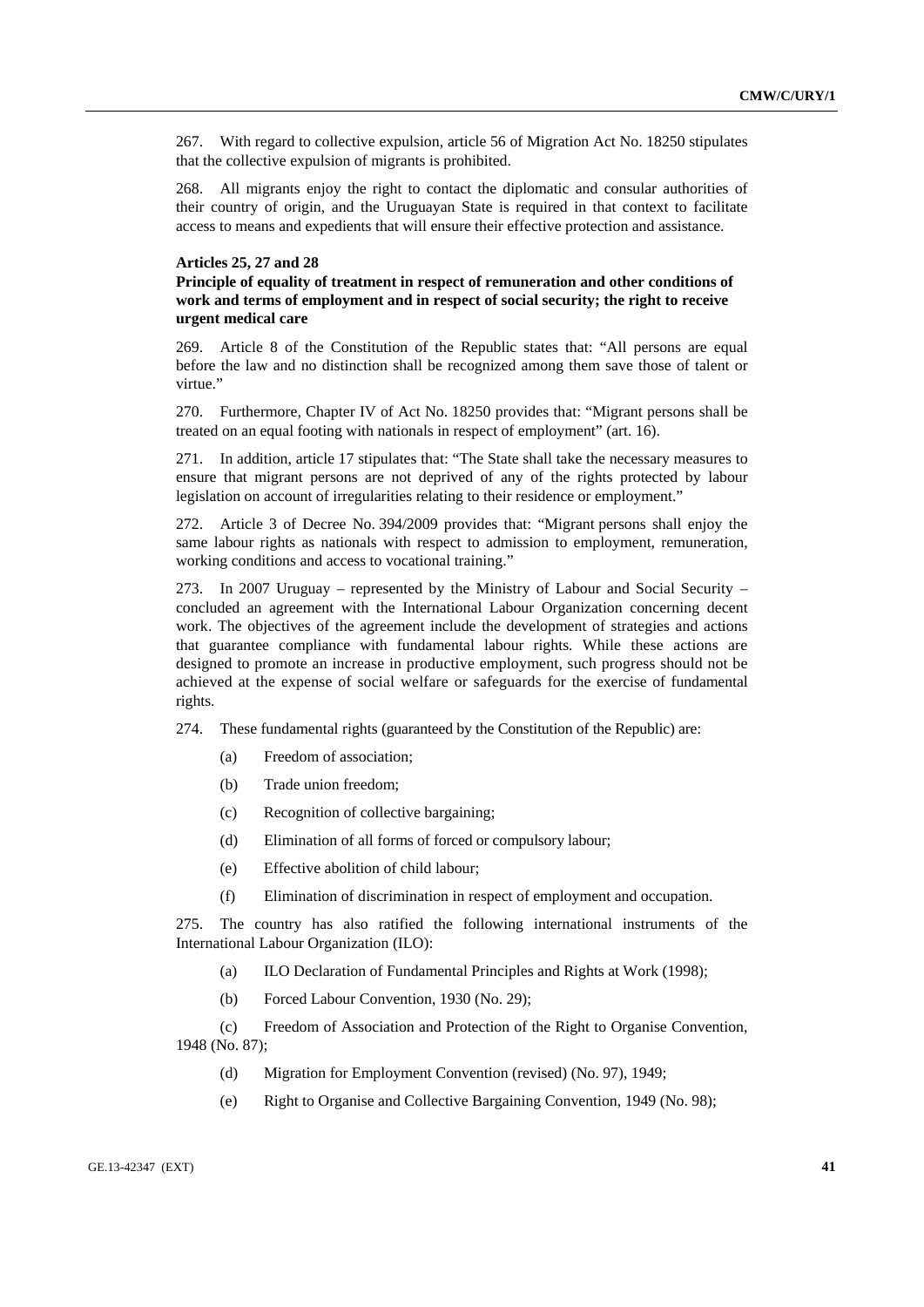- (f) Equal Remuneration Convention, 1951 (No. 100);
- (g) Abolition of Forced Labour Convention, 1957 (No. 105);
- (h) Discrimination (Employment and Occupation) Convention, 1958 (No. 111);
- (i) Minimum Age Convention, 1973 (No. 138);
- (j) Private Employment Agencies Convention, 1997 (No. 181);
- (k) World Forms of Child Labour Convention, 1999 (No. 182);

 (l) Domestic Workers Convention, 2011 (No. 189) (Uruguay was the first country in the world to ratify this Convention, which guarantees domestic workers the same rights as those enjoyed by workers in any other branch of activity: Act No. 18899 of 9 May 2012).

276. In 1998, prior to the adoption of Act No. 18250, the MERCOSUR Social and Labour Declaration was adopted. This Declaration – which contrasts with the heavy emphasis on opening up markets and deregulation which was a prominent feature of MERCOSUR in its early days – focuses, as may be gathered from its title, on social and labour-related issues. Its articles reflect MERCOSUR members countries' commitment to the introduction of common standards and procedures for the free movement of crossborder workers; the States also agreed to take steps to improve the employment and living conditions of regional workers.

277. Article 4 clearly reflects the spirit underlying the Declaration: "All migrant workers, irrespective of nationality, are entitled to the assistance, information, protection and equality of rights and working conditions guaranteed to the nationals of the country in which they are employed, in keeping with each country's occupational regulations."

278. With regard to access to public office, article 76 of the national Constitution stipulates that: "Any citizen may be appointed to public positions. Naturalized citizens may not be appointed until three years have elapsed since they were granted citizenship cards. Citizenship shall not be required for the exercise of the functions of a lecturer or professor in higher education establishments."

279. It should be noted that the citizenship card is the document which proves that a foreigner is a naturalized citizen. It is granted by the Electoral Court and the following persons are entitled to naturalized citizenship in accordance with article 75 of the Constitution:

 (a) Foreign men and women of good conduct, with a family in the Republic, who possess working capital or property in the country, or are engaged in a scientific, artistic or industrial activity, and have resided habitually in the Republic for three years;

 (b) Foreign men and women of good conduct, without a family in the Republic, who meet any of the requirements set forth in the preceding subparagraph and who have resided habitually in the country for five years;

 (c) Foreign men and women who are granted a special favour by the General Assembly for noteworthy services or outstanding merit.

280. Proof of residence must perforce be based on a public or private document of proven date.

281. The rights pertaining to naturalized citizenship may not be exercised by foreigners covered by subparagraphs (a) and (b) of article 75 until three years have elapsed since the citizenship card was issued.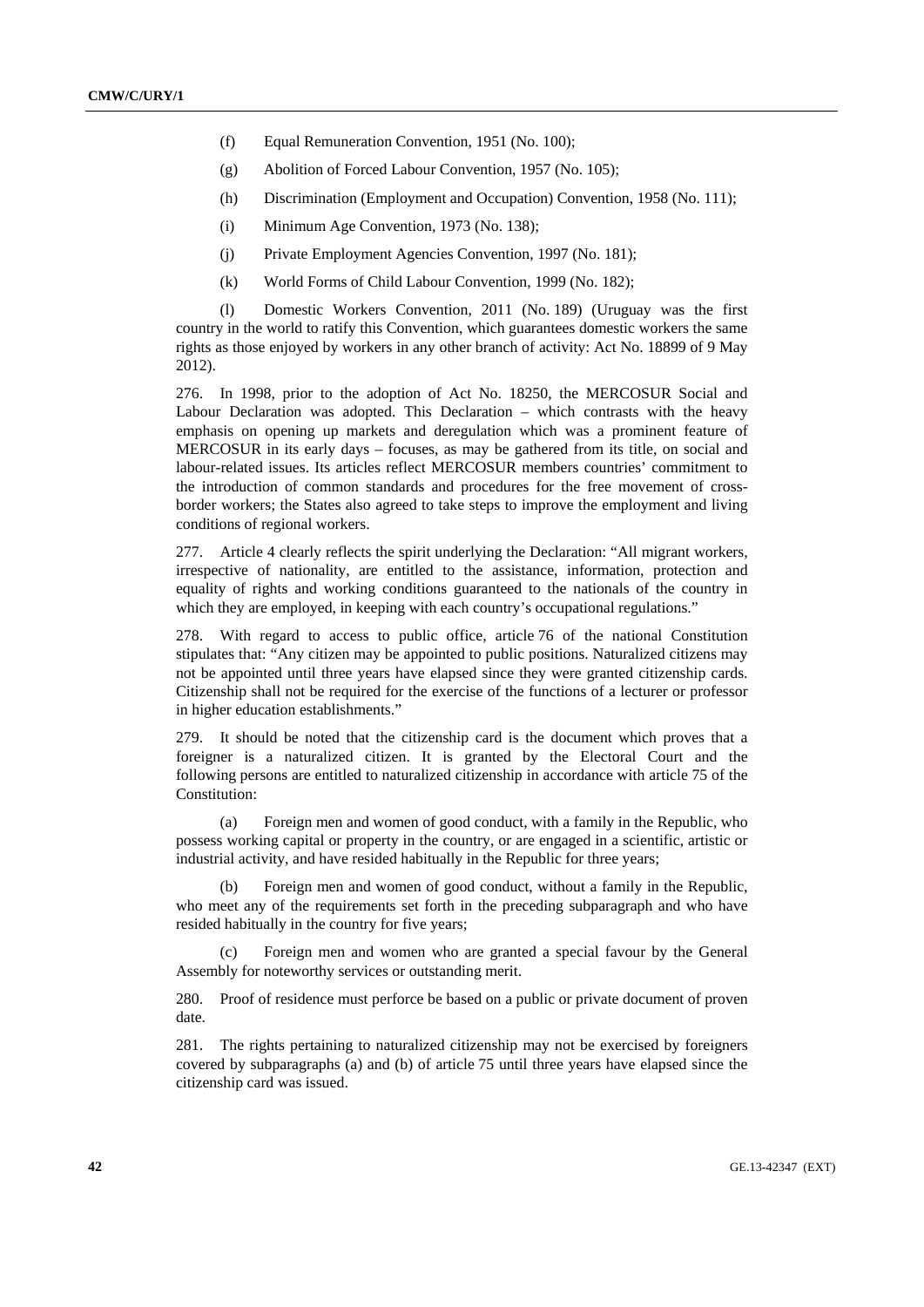282. The existence of any of the grounds for suspension referred to in article 80 constitutes an impediment to the granting of a citizenship card. Citizenship is suspended on the following grounds:

(a) Physical or mental incompetence which prevents free and reasoned action;

 (b) Being under indictment in criminal proceedings that may result in a prison sentence;

(c) Being under eighteen years of age;

 (d) Having been sentenced to exile, ordinary or rigorous imprisonment, or loss of civil rights for the duration of the sentence;

 (e) Habitually engaging in morally dishonourable activities which are punishable by law in accordance with subparagraph 7 of article 77;

 (f) Being a member of social or political organizations which seek, by means of violence or incitement to violence through propaganda, to destroy the basic constituents of nationality. The constituents shall be deemed, for the purposes of this provision, to be those contained in Sections I and II of this Constitution;

(g) Subsequent lack of good conduct as required by article 75.

283. The last two grounds are applicable only to naturalized citizens.

284. It should also be noted that the admission of naturalized citizens to the civil service is governed by article 2 of Act No. 10388 (13 February 1943). With regard to subparagraph (b) – compliance with the obligations imposed by the Military Training Act – the relevant wording is that contained in Decree-Law No. 14939 (2 October 1979) (Pledge of allegiance to the flag).

285. With regard to social security, article 18 of Act No. 18250 provides that: "Migrant persons shall be treated, in the area of social security, on an equal footing with nationals provided that they meet the requirements laid down in the relevant legislation of the Uruguayan State and in the bilateral and multilateral instruments ratified by the country."

286. Article 3 of regulatory decree No. 394/2009 stipulates that: "Migrant persons shall enjoy the same labour rights as nationals with respect to admission to employment, remuneration, working conditions and access to vocational training."

287. In keeping with the Migration Act, Announcement No. 21/2011 of the Social Insurance Bank and article 43 of Decree No. 394/2009 state that migrant persons shall be treated on an equal footing with nationals in terms of both admission requirements and the right to benefits in all circumstances protected by the legislation in force. All workers, both migrants and non-migrants, enjoy the right to be registered with the Social Insurance Bank and this is an obligation incumbent on the employer.

288. Between 2007 and 2011, immigrants were granted 96 invalidity pensions, 126 oldage pensions, 295 physical disability retirement benefits and 3,477 retirement benefits.

289. With regard to the requirements for obtaining non-contributory benefits such as an old-age pension, the Social Insurance Bank, basing itself on article 43 of Act No. 16.713 until September 2011, required persons born abroad to have been continually resident in the country for 15 years to be eligible for such benefits. The Uruguayan State acknowledges that this period constitutes a deviation from the standard laid down in the Migration Act. However, bearing in mind that migrants are treated in practice on an equal footing with nationals in terms of social security, the Bank will take steps during the current year to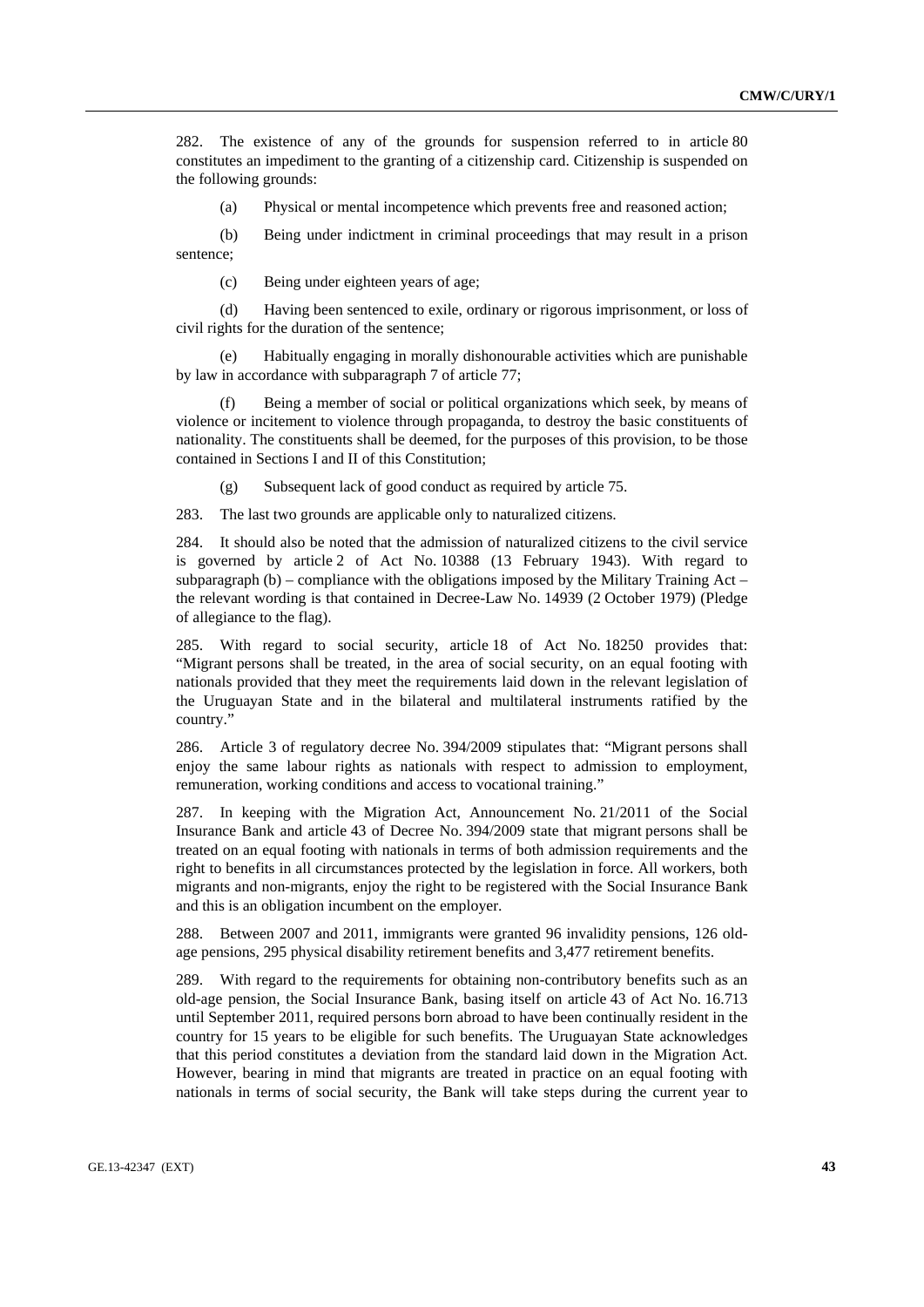introduce the adjustments required to establish a legal framework that is consistent with the standard contained in the Migration Act.

290. According to the 2011 Census data concerning the economically active population, 57.4 per cent of the total number of recent immigrants were employed, 4.8 per cent were unemployed and 37.8 per cent were economically inactive. Paraguay, Peru, Brazil and Argentina all record remarkably low unemployment rates.

291. The rates for the recent immigrant population of Peruvian nationality were – at the time of the 2011 Census – 75.2 per cent employed and 3.8 per cent unemployed. The corresponding rates for those from Paraguay were 60.6 per cent and 4.2 per cent respectively. Unlike the nationalities present in other countries of South America, none of the remaining South American nationalities recorded unemployment rates that exceeded 5.5 per cent.

292. With regard to employment in occupational categories in which the salaries earned are presumably higher (professionals, persons with technical and similar expertise, administrators, managers and directors), almost one third of the persons concerned (28.9 per cent) fell into these categories.

293. It should be pointed out, however, that the immigrant population is distributed among a wide range of occupations rather than being concentrated in any particular area of employment. This general statement does not, however, rule out the possibility that one nationality may be concentrated in a specific occupation.

294. As noted in the report "Access to public information as a tool for social monitoring of migration in Uruguay" (CAinfo, 2012), none of the records available in 2011 contained information about immigrant workers included in staffing tables or those in an irregular situation.

295. As the recently installed computer system of the National Employment Directorate of the Ministry of Labour and Social Security can register these workers together with documentation from their country of origin, it will be possible to obtain relevant data regarding employment and vocational training.

297. It should also be noted that both national workers and migrant workers of other nationalities can participate in the programmes of the National Employment Directorate of the Ministry of Labour and Social Security. Migrant workers with provisional residence documents have access to employment programmes. So far, however, migrants have only rarely taken advantage of such programmes.

298. With regard to the right to health, article 44 of the Constitution of the Republic stipulates that: "The State shall legislate on all matters pertaining to public health and hygiene, endeavouring to promote the physical, mental and social well-being of all inhabitants of the country. It is the duty of all inhabitants to take care of their health and to seek treatment in the event of illness. The State shall provide means of prevention and treatment free of charge only to needy persons or those without sufficient resources."

299. Furthermore, article 8 of Act No. 18250 provides that: "Migrant persons and their families shall enjoy the right to health […]." Article 9 recognizes the "right of access on an equal footing to health-care establishments, regardless of their migratory status", and the relevant conditions are regulated by articles 34 to 41 of Decree No. 394/2009.

300. Two possibilities are contemplated: those entitled to National Health Insurance, who will be treated on an equal footing with nationals, and those permitted to reside in the country, who will be covered, together with their families, by the State Health Services Administration if they lack the necessary means. They are required, of course, to possess the requisite documents.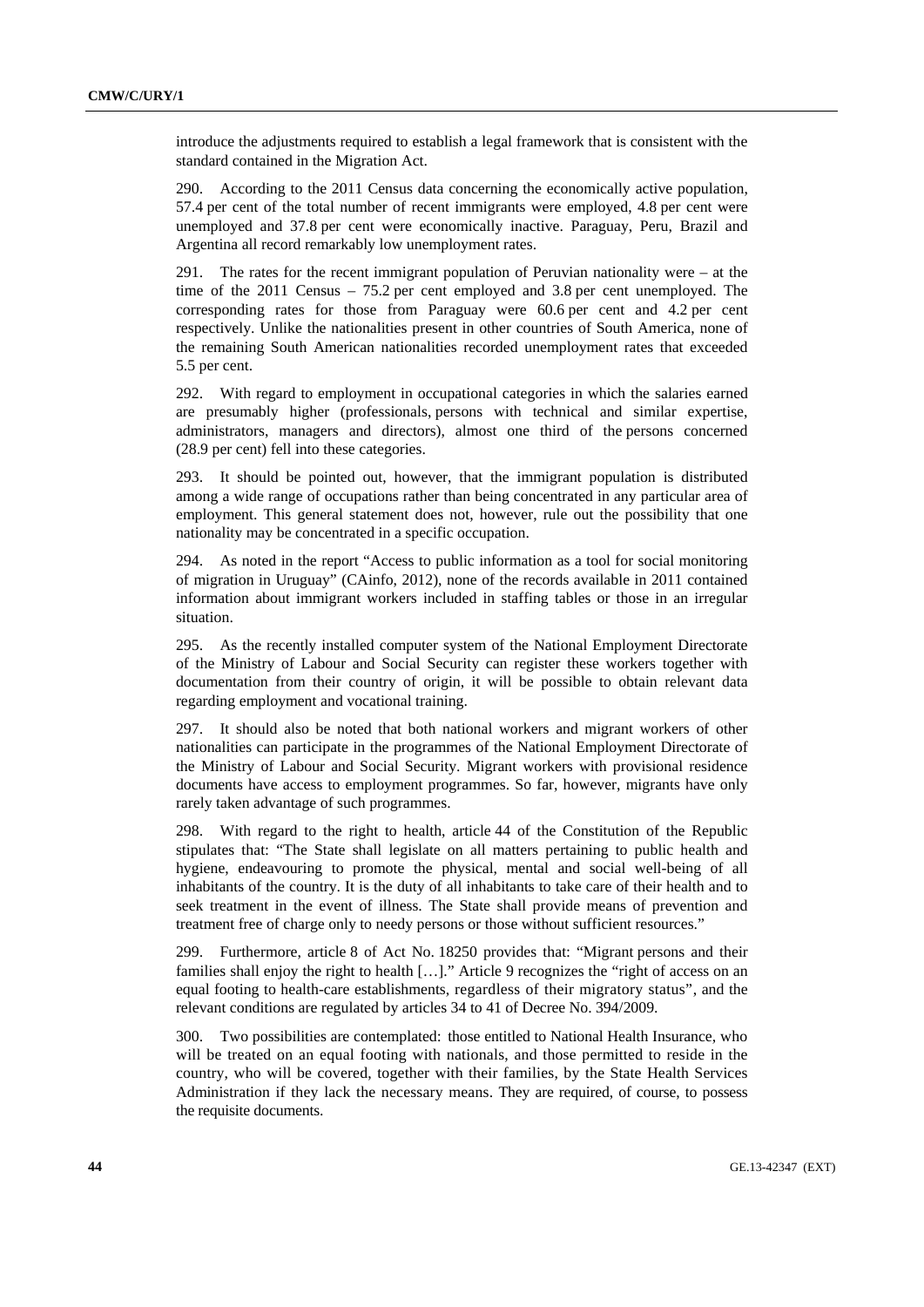301. However, the same Decree guarantees health services to migrants in an irregular situation, even to those without documents, subject to presentation of a sworn statement.

302. Articles 4 and 7 of the Decree also establish State requirements concerning migrants' health, differentiating between permanent residents, whose status must be authenticated by the Health Certificate issued by public or authorized private health-care institutions, and temporary residents, who are recognized as having access to health care through the National Health Insurance system on the same basis as nationals.

303. Article 34 of Decree No. 394/2009 reads as follows:

"Migrants who obtain permits to reside in the country pursuant to the provisions of Act No. 18250 and who are not covered by the National Health Insurance system in accordance with the terms of Act No. 18.211 shall have access to health service providers that are members of the Integrated National Health-care System under the following conditions:

 (a) By paying the providers of the services they receive a sum equivalent to that payable by nationals in the same situation;

 (b) If they have no financial resources or if the resources that they possess are insufficient, they shall have access free of charge to integrated health-care benefits through the State Health Services Administration, with the maximum entitlements being fixed on the basis of the regulations applicable to nationals in the same situation.

Families who enter the country together with the migrants or at a later time shall be entitled to protection in accordance with the provisions of article 10 of Act No. 18250. In the circumstances specified in subparagraphs (a) and (b) of this article, migrants and other persons referred to in the previous clause shall prove their identity by producing for the service providers the documents issued by the competent national authorities."

304. It is also relevant in this context to cite the provisions of articles 35 to 41 of the Decree in question:

Article 35: "Without prejudice to the provisions of article 49 of Act No. 18.211, the irregular status of migrants shall not prevent them from having access to the integrated health-care services provided by the entities that are members of the Integrated National Health-care System under the conditions set forth in the previous article of this Decree.

In such cases, the migrants shall prove their identity to the relevant health-care service providers by means of the document in their possession issued by their country of origin or by a third country. If they have no such document, they shall do so by means of a sworn statement. In the case of minors or adults with disabilities, the sworn statement regarding identity shall be made by the persons serving as their guardians."

Article 36: "The Ministry of Public Health and the service providers forming part of the Integrated National Health-care System shall provide information, through their user service or similar offices, designed to facilitate the regularization of migrants, bearing in mind the provisions of Act No. 18250, its implementing regulations and other relevant norms currently in force."

Article 37: "The non-resident foreigners referred to in article 36 of Act No. 18250 who are not covered by portable health insurance shall have access to health-care services by paying for the care that they receive on terms freely contracted with the care providers. Where such foreigners do not possess the requisite financial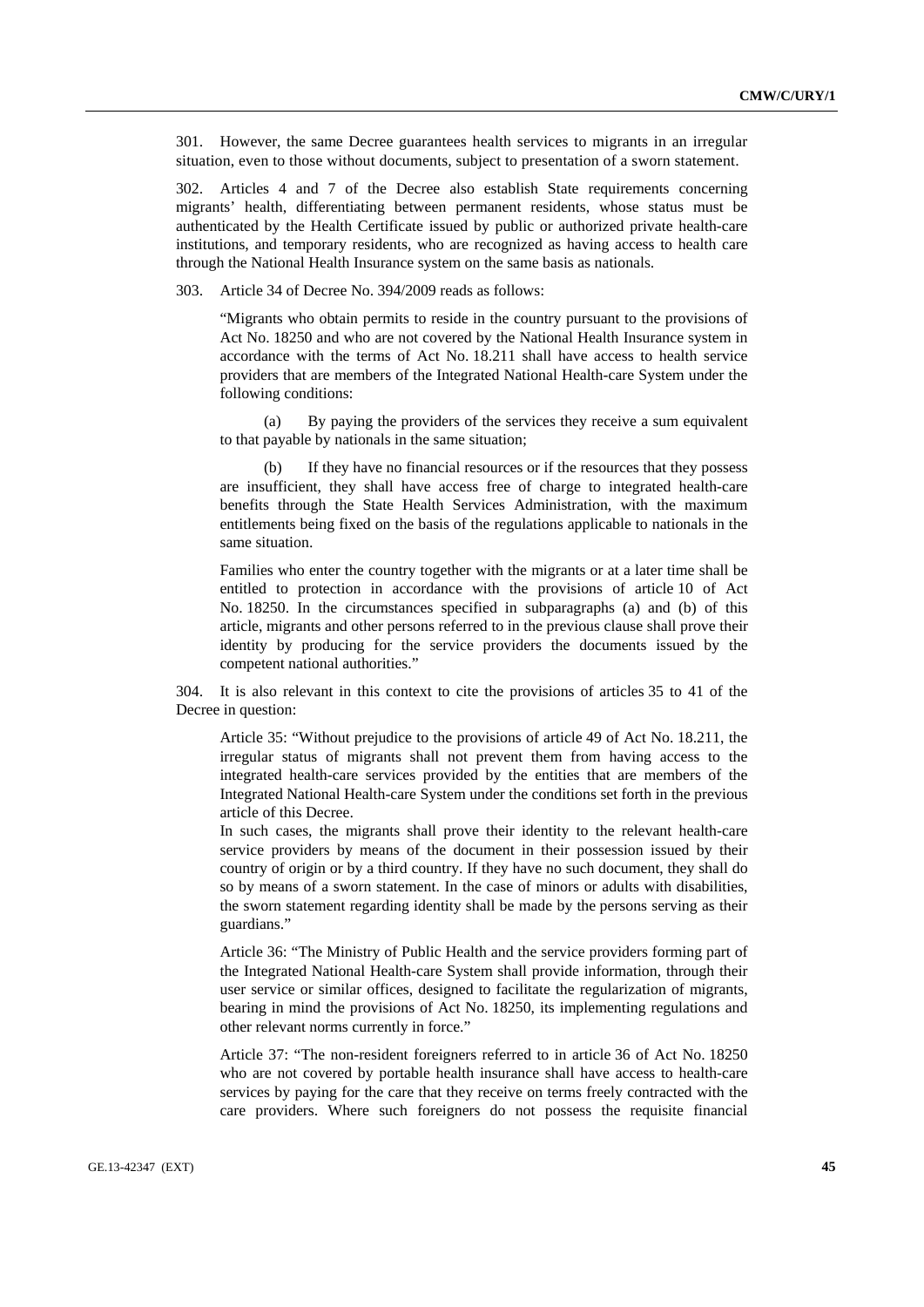resources, emergency care shall be provided free of charge by the State Health Services Administration."

Article 38: "Migrants who use the services of providers that are members of the Integrated National Health-care System shall comply with general health provisions and any specific provisions established by the relevant entities when their services are used. Failure to comply with these provisions shall entail the consequences prescribed in the regulations applicable to nationals."

Article 39: "Migrants who, having met the requirements in respect of residence and social security laid down in the present Decree and in other applicable regulations, engage in a dependent or independent gainful activity giving them access to National Health Insurance coverage in accordance with Act No. 18211 and its implementing regulations, shall be subject to the same rules and regulations as nationals in terms of compulsory contributions to the National Health-care Fund, extension of such coverage to their children, spouses and cohabiting partners, and access to the full range of benefits in accordance with the programmes adopted by the Ministry of Public Health."

Article 40: "Service providers that are members of the Integrated National Healthcare System may not reject any migrant who is covered by National Health Insurance or restrict his or her access to benefits included in the integrated national health-care programmes adopted by the Ministry of Public Health. In the case of migrants who are not covered by such insurance, the restrictions established in the regulations applicable to nationals shall apply."

Article 41:"When nationals who emigrated return to the country, their access to health-care services shall be subject to the regulations applicable to residents in the country."

305. A major achievement on the part of the National Migration Board has been the reduction in the cost of the health card for those who are in the process of applying for residence status. By Decree No. 157/2012 of 15 May 2012, its cost has been reduced to the same level as the workers' health card (0.4 Uruguayan pesos), although it is still assigned a different status.

306. It should be noted that it is also possible, while migration procedures are still pending, to obtain access to the health-care assistance card.

307. Furthermore, Act No. 18335 lays down rules governing citizens' rights and duties in the area of health care. Article 2 stipulates that: "Patients and users shall be entitled to equal treatment and shall not be subjected to discrimination on any ground such as race, age, sex, religion, nationality, disability, social status, sexual preference or orientation, educational level or financial standing."

308. Article 17 also provides that all patients shall be entitled to decent and respectful treatment. This right entitles them to respect at all stages of the health-care process, to receive kind and courteous treatment, to be known by their name, to be provided with a clear and timely account of their situation, and to receive care within the scheduled timetable. Steps shall be taken in all medical procedures to avoid subjecting any person to physical and emotional distress, regardless of his or her physiological or pathological situation. Patients shall be accompanied by their loved ones or representatives of their religious denomination at all times of danger or when they are about to die, provided that this presence does not interfere with the rights of other patients in residence and with medical procedures. They shall have the right to die with dignity, it being understood that this concept includes the right to die a natural death, in peace and without pain. They may refuse to have their illness used for training purposes when this involves loss of intimacy,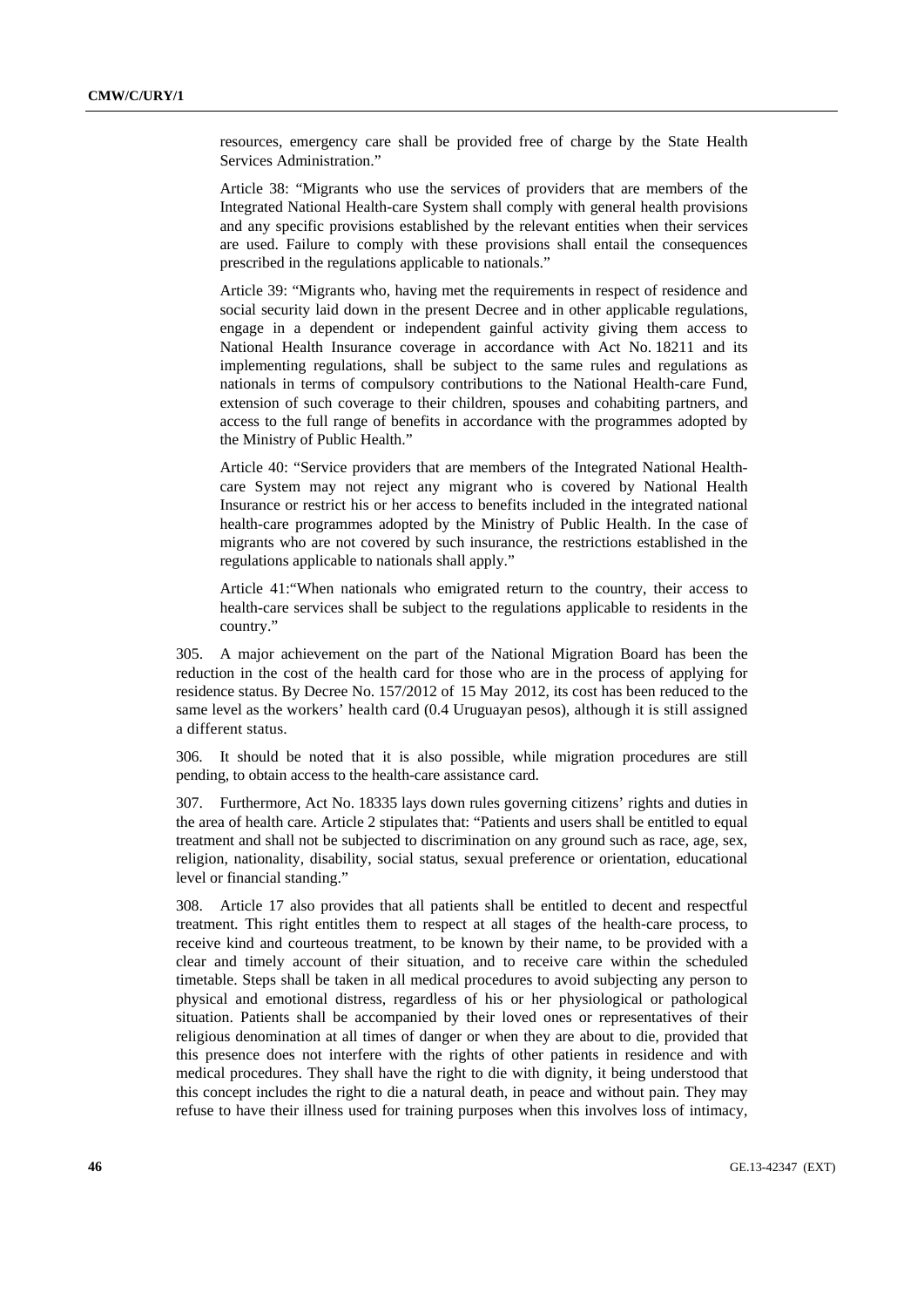physical discomfort, increased pain or a repetition of procedures; moreover, the patient's consent shall be required in all circumstances and may be withdrawn at any time without explanation. Medical acts that are incompatible with a person's physical or mental integrity shall not be undertaken.

309. All patients have the right to be informed of all aspects of their illness and to have access to their medical record.

310. It may be concluded from the foregoing that the existing regulations provide all migrants who have obtained a residence permit that also covers family members with access to health care on an equal footing with nationals. Irregular migrants also enjoy the right to health.

Table 2

| Health-care assistance cards issued by the State Health Services Administration to |
|------------------------------------------------------------------------------------|
| immigrants during the period 2008–2011, by age group                               |

| Age group         | 2008 | 2009 | 2010 | 2011 |
|-------------------|------|------|------|------|
| Older person      | 54   | 52   | 69   | 45   |
| Over 50           | 82   | 83   | 100  | 89   |
| Between 35 and 50 | 154  | 191  | 168  | 161  |
| Between 19 and 34 | 220  | 243  | 282  | 213  |
| Adolescent        | 78   | 91   | 105  | 54   |
| Child             | 249  | 277  | 308  | 248  |
| <b>Total</b>      | 837  | 937  | 1032 | 810  |

*Source*: Report on "Access to public information as a tool for social monitoring of migration in Uruguay" (CAinfo, 2012).

### Figure 1





*Source*: Report on "Access to public information as a tool for social monitoring of migration in Uruguay" (CAinfo, 2012).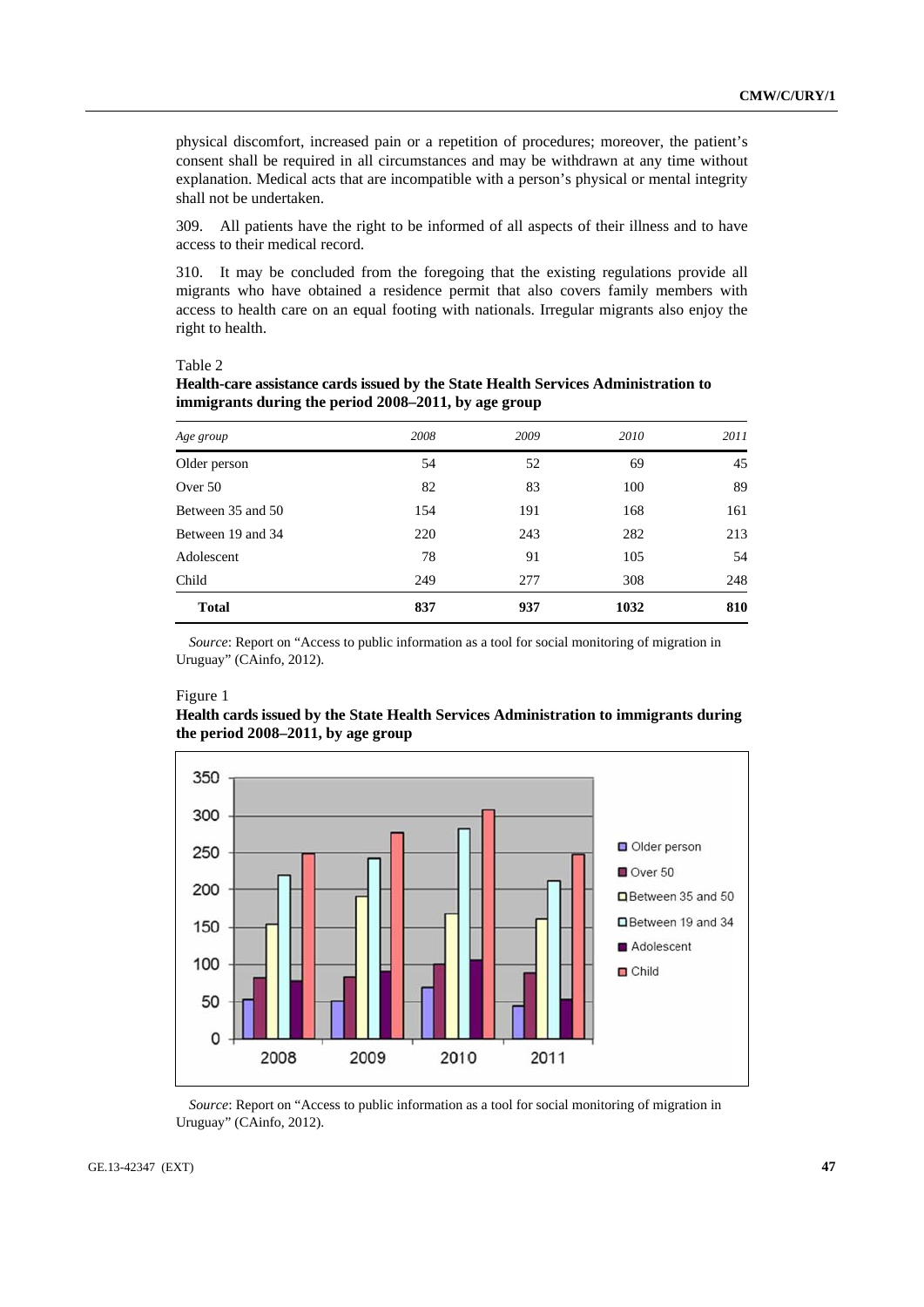### Table 3

**Health-care assistance cards by sex and age for the period 2008–2011** 

(M: Masculine – F: Feminine)

| Age group         | 2008 |     | 2009 |     | 2010 |     | 2011 |     |
|-------------------|------|-----|------|-----|------|-----|------|-----|
|                   | M    | F   | M    | F   | M    | F   | M    | F   |
| Older person      | 32   | 22  | 19   | 33  | 37   | 32  | 19   | 26  |
| Over 50           | 36   | 46  | 37   | 46  | 45   | 55  | 26   | 63  |
| Between 35 and 50 | 52   | 102 | 81   | 110 | 64   | 104 | 56   | 105 |
| Between 19 and 34 | 78   | 142 | 86   | 157 | 98   | 184 | 73   | 140 |
| Adolescent        | 39   | 39  | 52   | 39  | 49   | 56  | 26   | 28  |
| Child             | 120  | 129 | 153  | 124 | 176  | 132 | 144  | 104 |
| <b>Total</b>      | 357  | 480 | 428  | 509 | 469  | 563 | 344  | 466 |

*Source*: Report on "Access to public information as a tool for social monitoring of migration in Uruguay" (CAinfo, 2012).

## Figure 2

| Health-care assistance cards by sex and age for the period 2008–2011 |  |  |  |  |  |
|----------------------------------------------------------------------|--|--|--|--|--|
| (M: Masculine: F: Feminine)                                          |  |  |  |  |  |

(M: Masculine; F: Feminine)



*Source*: Report on "Access to public information as a tool for social monitoring of migration in Uruguay" (CAinfo, 2012).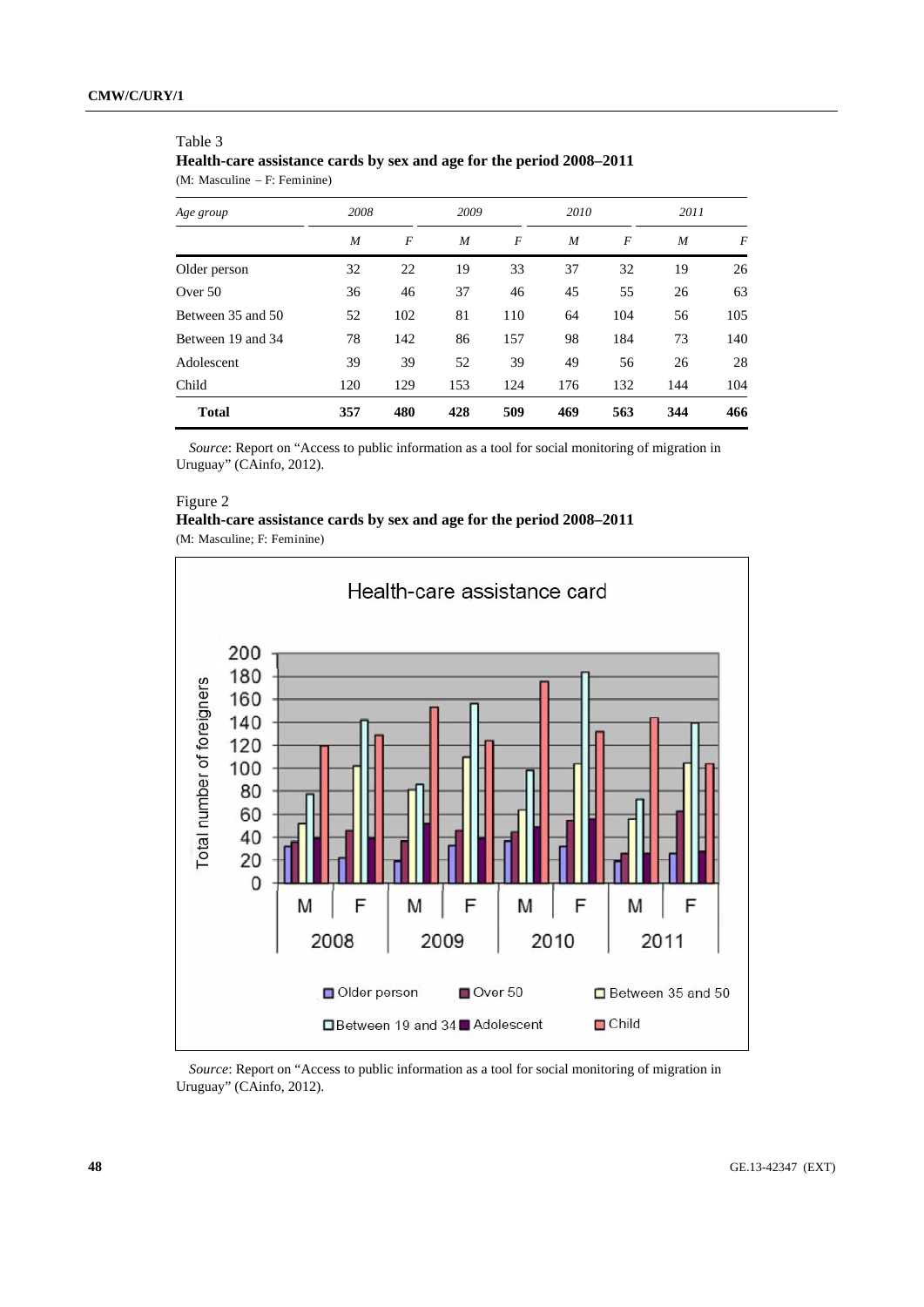| Nationality       | 2008 | 2009 | 2010 | 2011 |
|-------------------|------|------|------|------|
| Argentines        | 398  | 386  | 450  | 371  |
| <b>Brazilians</b> | 238  | 240  | 245  | 170  |
| Paraguayans       | 25   | 46   | 41   | 26   |
| Chileans          | 24   | 23   | 24   | 24   |
| Other             | 148  | 239  | 263  | 218  |
| No info.          | 2    | 5    | 5    | 5    |

## Table 4 **Health cards issued by the State Health Services Administration by nationality of origin during the period 2008–2011**

*Source*: Report on "Access to public information as a tool for social monitoring of migration in Uruguay" (CAinfo, 2012).

| Invalidity pensions granted to immigrants between 2007 and 2011 |     |                         |  |  |
|-----------------------------------------------------------------|-----|-------------------------|--|--|
| Year                                                            | Sex | Number of beneficiaries |  |  |
| 2007                                                            | F   | 13                      |  |  |
|                                                                 | M   | $\overline{2}$          |  |  |
| 2008                                                            | F   | 14                      |  |  |
|                                                                 | M   | 10                      |  |  |
| 2009                                                            | F   | 8                       |  |  |
|                                                                 | M   | 12                      |  |  |
| 2010                                                            | F   | 15                      |  |  |
|                                                                 | M   | 6                       |  |  |
| 2011                                                            | F   | 12                      |  |  |
|                                                                 | M   | $\overline{4}$          |  |  |
| <b>Total</b>                                                    |     | 96                      |  |  |

*Source*: Report on "Access to public information as a tool for social monitoring of migration in Uruguay" (CAinfo, 2012).

# GE.13-42347 (EXT) **49**

Table 5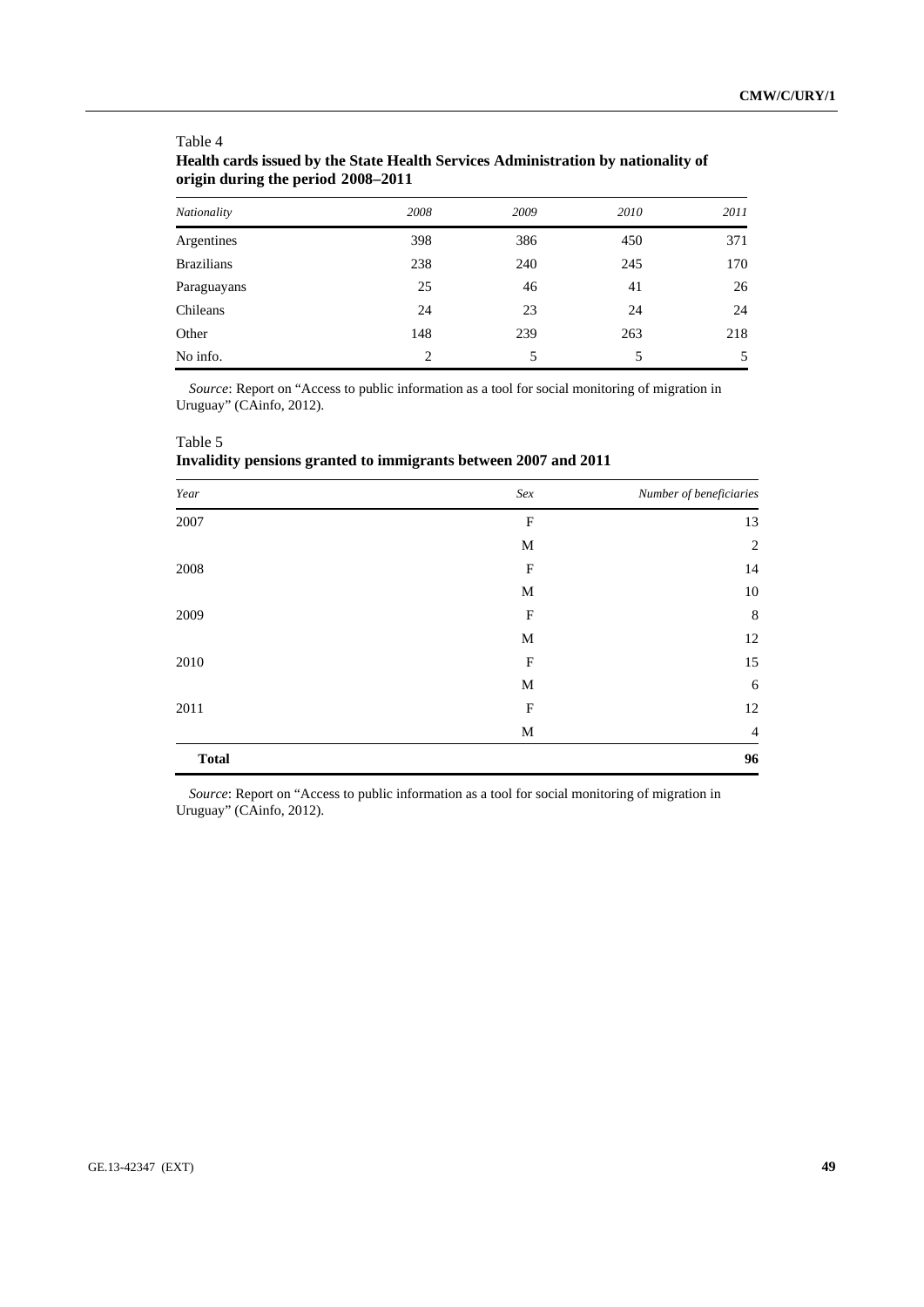Table 6

| Year         | Sex                       | Number of beneficiaries |
|--------------|---------------------------|-------------------------|
| 2007         | $\boldsymbol{\mathrm{F}}$ | 22                      |
|              | M                         | 21                      |
| 2008         | $\boldsymbol{\mathrm{F}}$ | 18                      |
|              | M                         | 32                      |
| 2009         | $\mathbf F$               | 37                      |
|              | M                         | 39                      |
| 2010         | $_{\rm F}$                | 40                      |
|              | M                         | 42                      |
| 2011         | $\mathbf F$               | 19                      |
|              | M                         | 25                      |
| <b>Total</b> |                           | 295                     |

|  |  |  | Physical disability retirement benefits granted to immigrants between 2007 and 2011 |  |  |
|--|--|--|-------------------------------------------------------------------------------------|--|--|
|  |  |  |                                                                                     |  |  |
|  |  |  |                                                                                     |  |  |

*Source*: Report on "Access to public information as a tool for social monitoring of migration in Uruguay" (CAinfo, 2012).

| Table 7                                                                         |
|---------------------------------------------------------------------------------|
| Number of retirement benefits granted to immigrants during the period 2007–2011 |

| Year         | Number of beneficiaries |
|--------------|-------------------------|
| 2007         | 791                     |
| 2008         | 623                     |
| 2009         | 809                     |
| 2010         | 798                     |
| 2011         | 456                     |
| <b>Total</b> | 3477                    |

*Source*: Report on "Access to public information as a tool for social monitoring of migration in Uruguay" (CAinfo, 2012).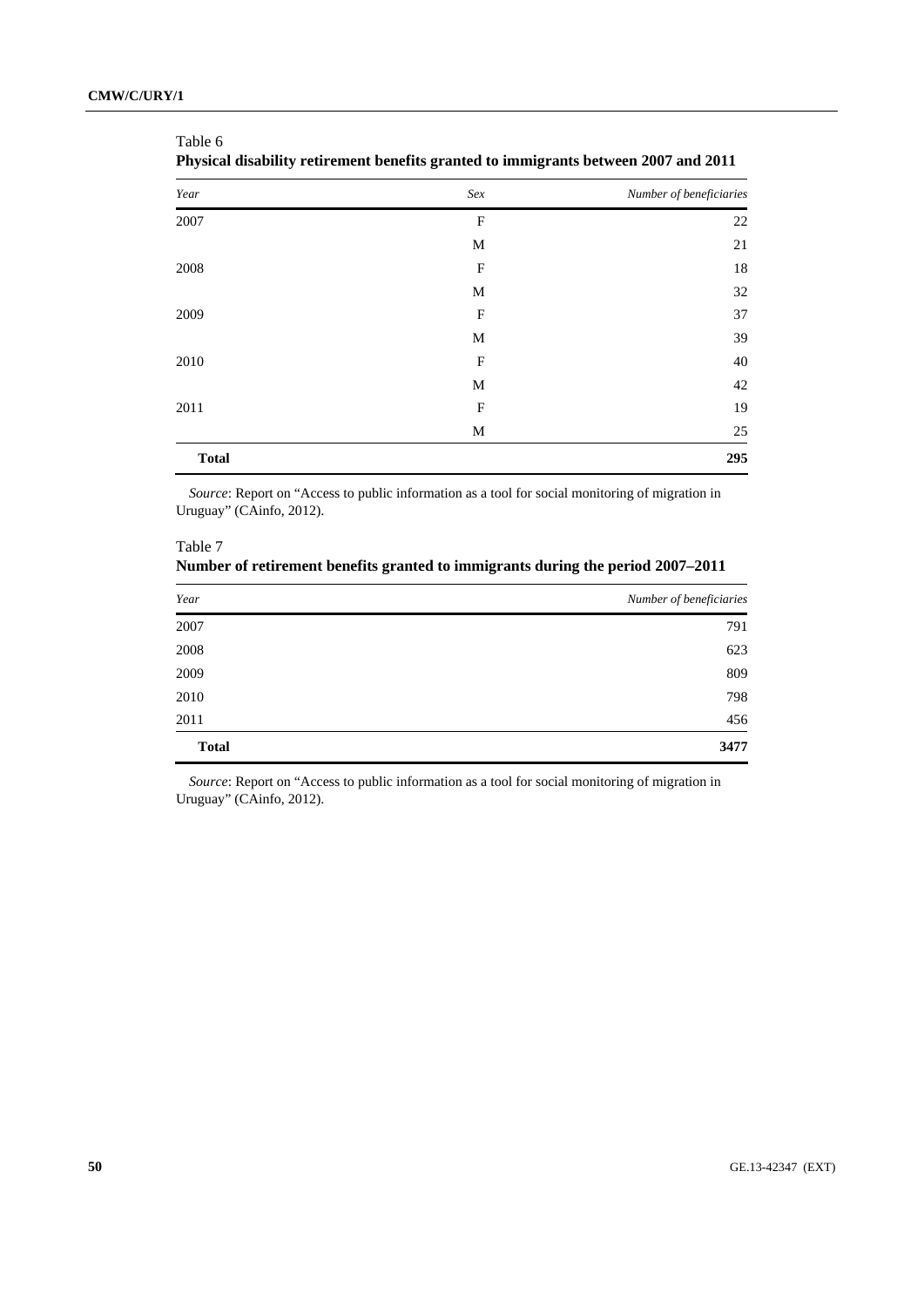| Year         | Sex          | Number of beneficiaries |
|--------------|--------------|-------------------------|
| 2007         | F            | 21                      |
|              | M            | 9                       |
| 2008         | $\mathbf{F}$ | 19                      |
|              | M            | 6                       |
| 2009         | $\mathbf F$  | 16                      |
|              | M            | 12                      |
| 2010         | $\mathbf{F}$ | 16                      |
|              | M            | 12                      |
| 2011         | $\mathbf{F}$ | 9                       |
|              | M            | 6                       |
| <b>Total</b> |              | 126                     |

Table 8 **Old-age pensions granted to migrant persons between 2007 and 2011**

*Source*: Report on "Access to public information as a tool for social monitoring of migration in Uruguay" (CAinfo, 2012).

### **Articles 29, 30 and 31**

**Right of each child of a migrant worker to a name, to registration of birth and to a nationality; access to education on the basis of equality of treatment; respect for the cultural identity of migrant workers and members of their families** 

311. All children of migrant workers have the right to a name, to registration of birth and to a nationality.

312. The Ministry of Social Development runs a series of programmes that include an approach based on migrants' rights.

313. Mention should also be made of the IDENTIDAD Programme, which is currently run by the Family Department, Division for Integrated Protection in Situations of Vulnerability, National Directorate for Social Development.

314. This is a continuous countrywide action programme designed to promote inclusion, integration and social equality in the exercise of citizens' rights, it being understood that the right to an identity is a fundamental, intrinsic and enabling component of the exercise of citizens' rights inasmuch as it comprises other related rights.

315. The various activities are undertaken by an interdisciplinary team, which arranges for inter-agency and intra-agency coordination with the programmes and directorates of the Ministry of Social Development and with various public and private institutions.

316. The following is a description of the Programme:

- (a) Objectives;
- (i) General: to contribute to the exercise of the right to an identity;
- (ii) Specific:
	- To publicize and promote identity as a basic human rights;
	- To promote the exercise of human rights by the migrant persons living in our country;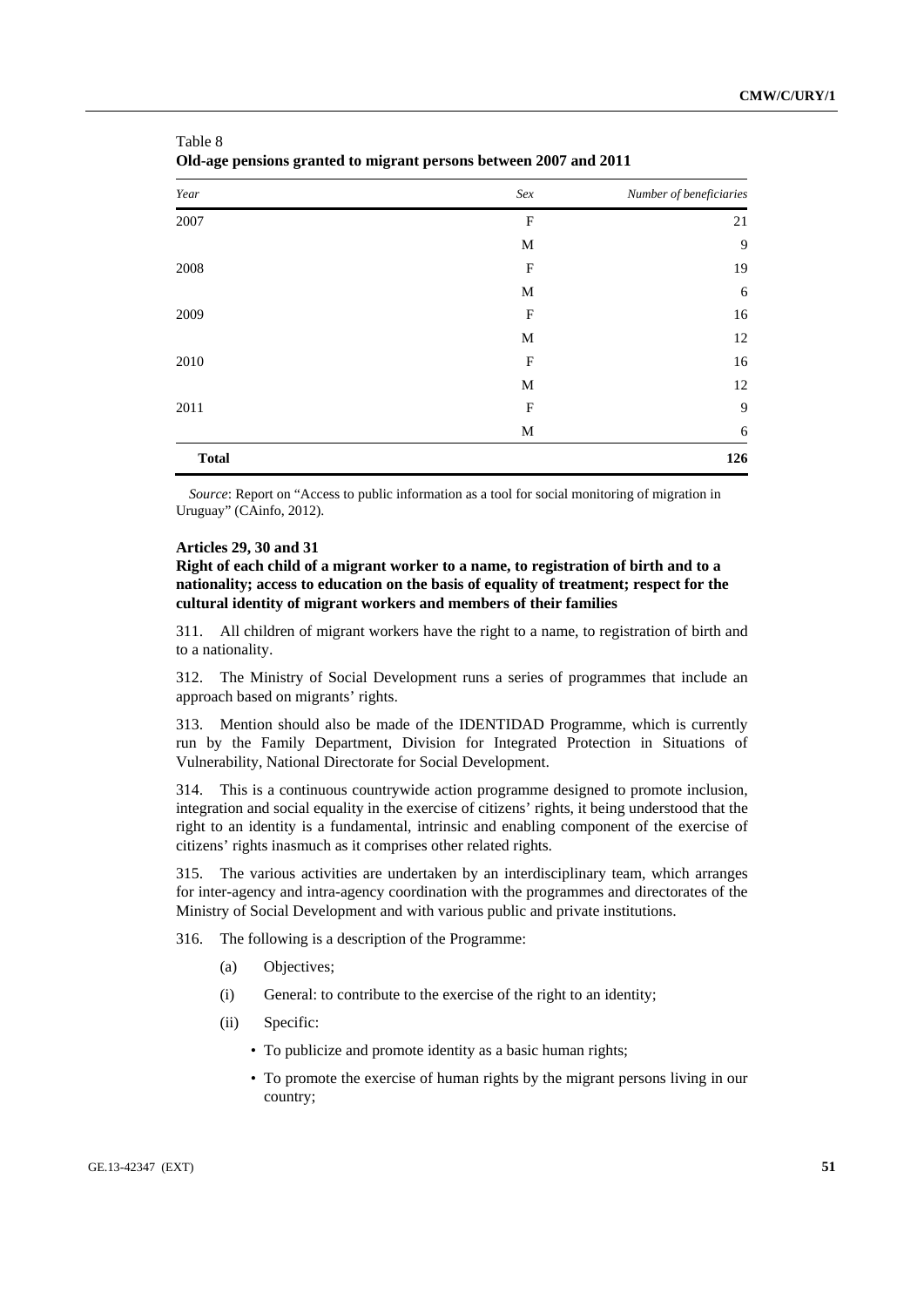• To promote social inclusion, thereby facilitating access to other rights.

 (b) Target population: persons in situations of socio-economic vulnerability, especially migrants and transgender persons. During the period April 2008 – October 2012, a total of 17,317 persons were recorded as having benefited from the Programme;

(c) Activities (April 2008 – October 2012): main lines of action:

 (i) **Promotion throughout the country**: The Programme carried out 152 activities involving 7,533 persons;

108 workshops on promotion of the right to an identity for children and adolescents (4th to 6th grades of public school and 1st and 2nd years of secondary and technical-vocational education); the manifold dimensions of the concept of identity (personal, social, legal, civic) are addressed through educational and gamebased/recreational approaches; educational materials are distributed;

 (iii) 17 meeting-workshops to raise awareness of the right to an identity for local actors whose work brings them into direct contact with the target population; activities under the Programme are described, concepts relating to identity are analysed, and the participants work in groups; tools for dealing with specific situations are provided as well as informational and educational materials;

 (iv) 24 local events in support of the right to an identity: one-day events involving cultural and recreational activities which are coordinated with local stakeholders; identity cards are processed free of charge and legal advice is offered concerning administrative and judicial proceedings to address issues concerning relationship by descent in particular and the right to an identity in general. This activity involves civil society organizations, local stakeholders and various public bodies, and is coordinated with the National Civil Identification Directorate;

(c) Participation in various discussion and planning events:

 (i) The National Migration Board (established under Act No. 18250): participation, as a guest with ministerial representation, by the advisory and coordinating body on migration policy of the executive branch, composed of representatives of the Ministries of the Interior, Foreign Affairs, and Labour and Social Security;

 (ii) The Sub-Commission on Migration (Sectoral Commission on Population): participation with ministerial representation;

 (iii) Working groups on identity: meeting-workshops organized by the Border Programme of the Ministry of Social Development to discuss issues relating to identity with public and private stakeholders from Uruguay and Brazil;

 (d) Procedural-advisory events: the Programme has organized 19,846 advisory and/or procedural events involving a total of 9,784 beneficiaries, including 2,962 foreigners (30.2 per cent). The advice is provided personally (in Planta Baja – Public Service), by telephone and by electronic mail.

317. Inter-agency coordination measures and action taken to regularize Uruguayan documentation are described below;

 (a) Directorate-General for Consular Affairs and Liaison (Ministry of Foreign Affairs):

- Consular acquisition, authentication and/or translation of certified copies of foreign civil status documents;
- Authentication of criminal records and foreign study certificates.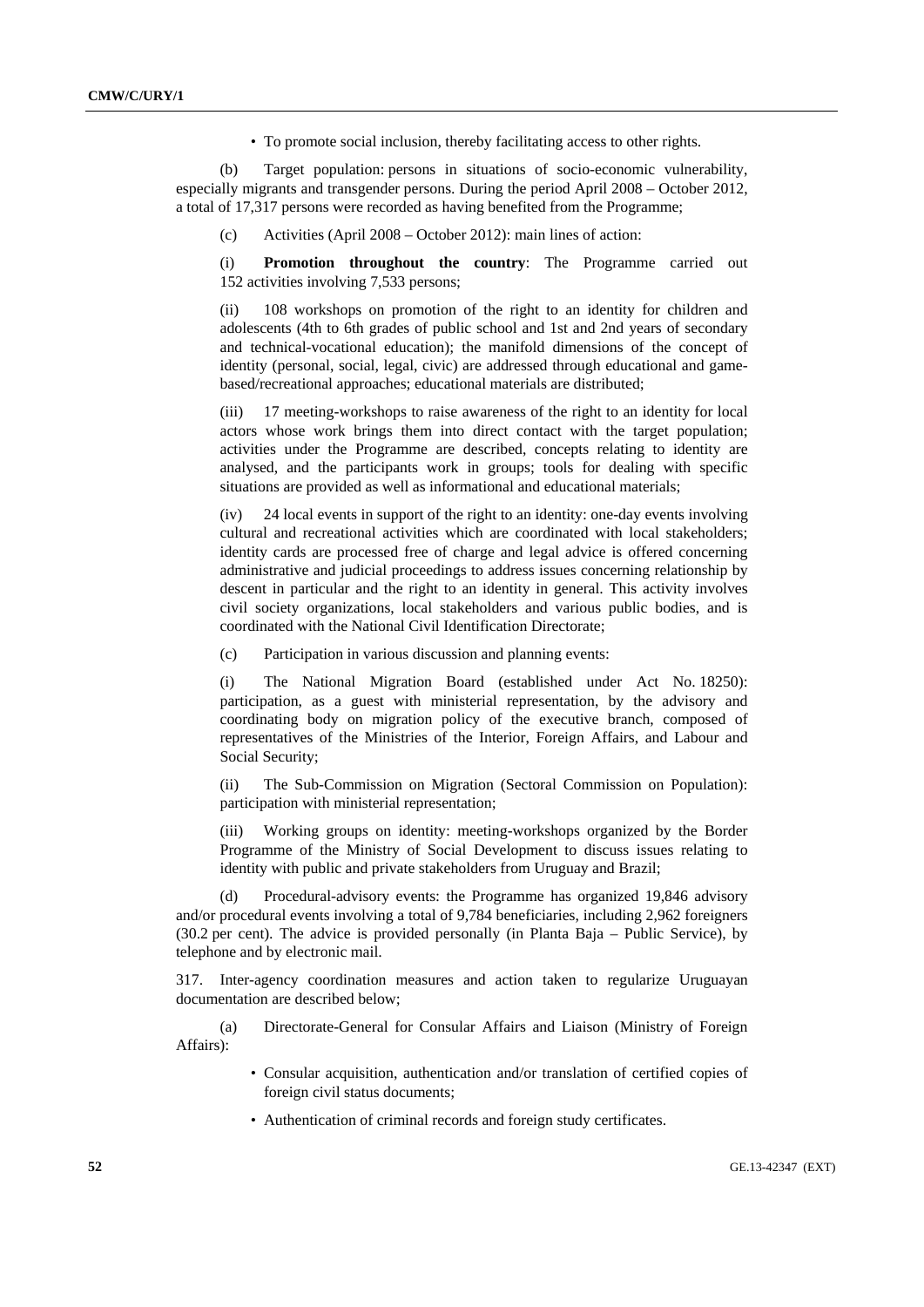(b) Directorate-General for Civil Status Records (Ministry of Education and Culture):

- Cost exemption and registration of certified copies of foreign civil status documents;
- Applications for certificates of non-registration;
- Applications for certified copies of national and foreign civil status documents;
- Applications for administrative amendments to civil status documents;
- Applications for the issuance of supplementary foreign papers;
- Applicants for the assignment of surnames;
- Applications for a marriage certificate and for registration of children in the certificate;
- Advice concerning procedures for recognition, late registration, and administrative and judicial amendment of civil status documents.
- (c) Civil Registry Service (Municipality of Montevideo):
	- Applications for certified copies of civil status documents (Department of Montevideo).
- (d) National Civil Identification Directorate (Ministry of the Interior):
	- Applications for filiation data concerning undocumented persons;
	- Applications for vehicles for the processing of identity cards on behalf of persons who are immobilized (at public hospitals or in individual dwellings).
- (e) National Migration Directorate (Ministry of the Interior):
	- Advice concerning residence and cost exemption procedures;
	- Procedural arrangements and advice on specific situations.
- (f) Vital Statistics and Public Hospitals (Ministry of Public Health) clinics:
	- Applications for certificates of live birth or of delivery.
- (g) Preventive Clinics Department (Ministry of Public Health):
	- Coordination with the Occupational Health branch with a view to requesting exemption from the requirement of a health card for residence proceedings;
	- Arrangements with this body for requests and consultations concerning specific situations.
- (h) State Health Services Administration;
	- Coordination with a view to requesting the processing of health-care assistance cards for undocumented foreigners.
- (i) Consulates in Uruguay (chiefly Argentina, Brazil, Chile, Paraguay, Peru):
	- Applications for certified copies of civil status documents, criminal/legal records, consular or registration certificate.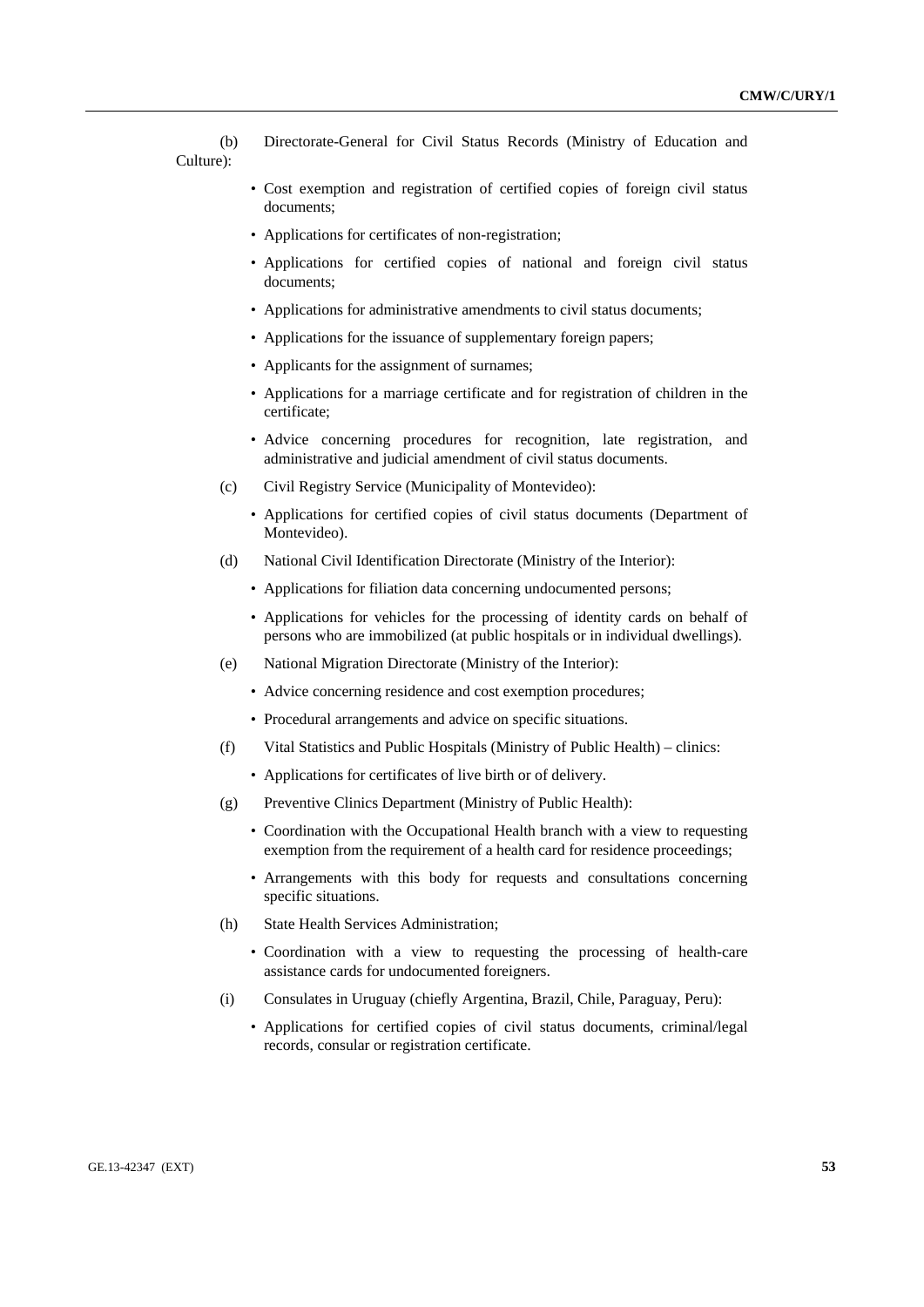- (j) Electoral Court:
	- Applications for filiation data concerning undocumented persons (not previously contained in the database of the Directorate-General for Civil Status Records and the National Civil Identification Directorate).

318. Once the residence procedure has been initiated, the applicant acquires the right to be issued with a provisional identity card or a provisional identity sheet where the period for which a temporary residence permit is requested is less than six months.

319. The period of validity of the provisional card is one year and it is renewable for two further periods. The period of validity of the final identity card issued on approval of legal residence in the country is also less than that granted to nationals; in such cases the document must be renewed every three years.

320. The National Civil Identification Directorate has an extensive database containing, among other variables, a detailed breakdown of information by year, sex and nationality for the entire country.

| <b>Subtotal</b>     | 999  | 2 798 | 3 2 8 8 | 3 3 1 1 | 1421  | 11 817       |
|---------------------|------|-------|---------|---------|-------|--------------|
| Rest of the country | 274  | 801   | 953     | 961     | 373   | 3362         |
| Montevideo          | 725  | 1997  | 2 3 3 5 | 2 3 5 0 | 1 048 | 8455         |
|                     | 2007 | 2008  | 2009    | 2010    | 2011  | <b>Total</b> |
|                     |      |       |         |         |       |              |

# Table 9 **Identity documents processed for the first time, 2007 – June 2011**

*Source*: Report on "Access to public information as a tool for social monitoring of migration in Uruguay" (CAinfo, 2012).

321. With regard to the **right to education**, the following facts should be highlighted**.**

322. The Migration Act recognized the right to education of all persons living in Uruguay irrespective of their migratory status and nationality, which constituted a basic change of paradigm with respect to the former Aliens Act.

323. With regard to the integration of children into the local education system, article 11 of Act No. 18250 stipulates that: "Children of migrant persons shall enjoy the basic right of access to education on an equal footing with nationals. The access of children of migrant workers to public or private educational establishments may not be denied or restricted on account of the irregular situation of their parents."

324. The following provisions of Decree No. 394/2009 should also be cited:

Article 47:

"The Uruguayan State shall ensure that migrant persons and their families are speedily integrated into public, eligible or authorized educational facilities either to begin or to pursue a course of studies. In all cases, they shall meet the requirements applicable to national citizens."

Article 48:

"With a view to ensuring that children of migrant workers enjoy the right to education, the eligible or authorized public institutions shall enrol them pursuant to this provision for a provisional period of one year if they lack the necessary enrolment documentation. The documentation in question shall be required for the granting, where appropriate, of educational certificates. If the manifest lack of status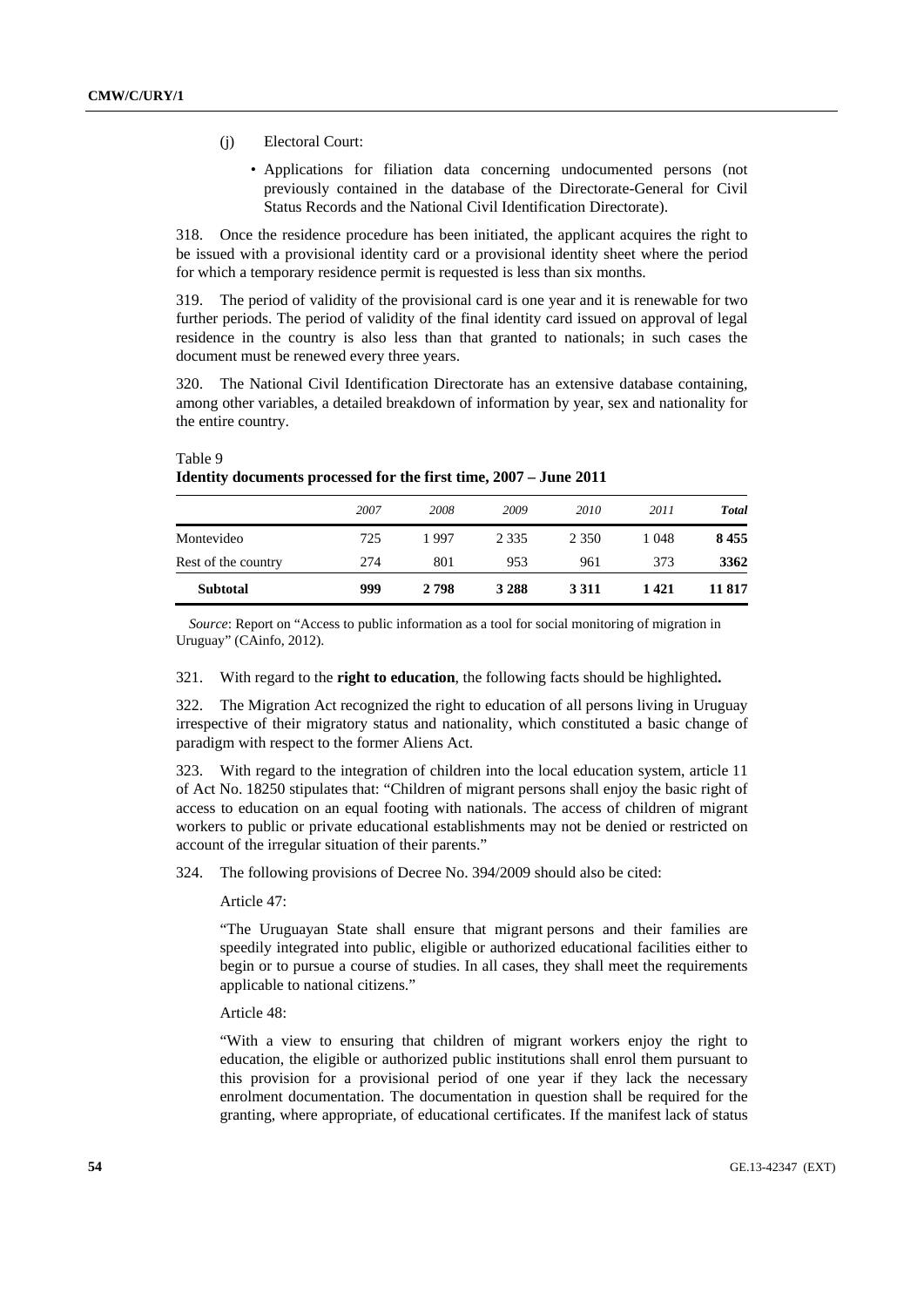of the person concerned persists, responsibility for taking a decision shall lie with the Ministry of Education and Culture."

Article 49:

"The admission of foreign students to the University of the Republic shall be regulated by the provisions of its Organization Act and by any other provisions laid down by the Central Executive Board of the Autonomous Entity."

325. According to data provided by the Early Childhood and Primary Education Board (CEIP), 2,975 pupils who had lived abroad were integrated into this educational subsystem during the period 2007–2010.

326. The highest rate of enrolment is recorded at the primary education level.

327. Access to early childhood and primary education in the country is guaranteed for all immigrants, regardless of their migratory status. Foreign pupils are enrolled on the basis of the documentation they possess at the grade corresponding to their age and the content of the relevant curriculum. The assessment is made by the director of the educational establishment in coordination with the teachers and with the approval of the local school inspector.

328. With regard to secondary education, although the Secondary Education Board (CES) lacks comprehensive data for the period 2007–2011 concerning the total number of foreign students, it may be affirmed that an increase in their number was also recorded at this level of education. Admittedly, however, there is no record of the number of applications for validation that were rejected or of the total number of those that were accepted. This information gap means that there are no indicators available to detect any shortcomings in the validation system that have an impact, in particular, on the right of young migrants to study in the country.

329. Nevertheless, the Secondary Education Board has a procedure for processing applications for validation that takes into consideration the situations of social and economic vulnerability in which students may find themselves; it facilitates the translation and legalization of documents, and provides for a declaration of poverty or proof of lack of resources to exempt students from coverage of the cost of regularization of documents.

330. Students who seek validation of studies completed abroad as from the second year of the basic cycle must attend the "Integration into Uruguay course" held in Montevideo, the capital city. Students living in other parts of the country, who lack the necessary financial resources or face other difficulties related to their distance from the capital, may be exempted from attending the course on submitting evidence to that effect. The courses may also be attended while the validation process is still pending.

331. Article 49 of Decree No. 394/2009: "The admission of foreign students to the University of the Republic shall be regulated by the provisions of its Organization Act and by any other provisions laid down by the Central Executive Board of the Autonomous Entity."

332. The University of the Republic continues to apply Central Executive Board resolutions 66/86 and 14/87. These resolutions require a three-year period of residence in the country for access to any university career in the public sector, although it is possible to request an exception (permitting access for persons who have resided in the country for a year).

333. In recent years the number of foreign students has remained stable at about 2.9 per cent of total university enrolment.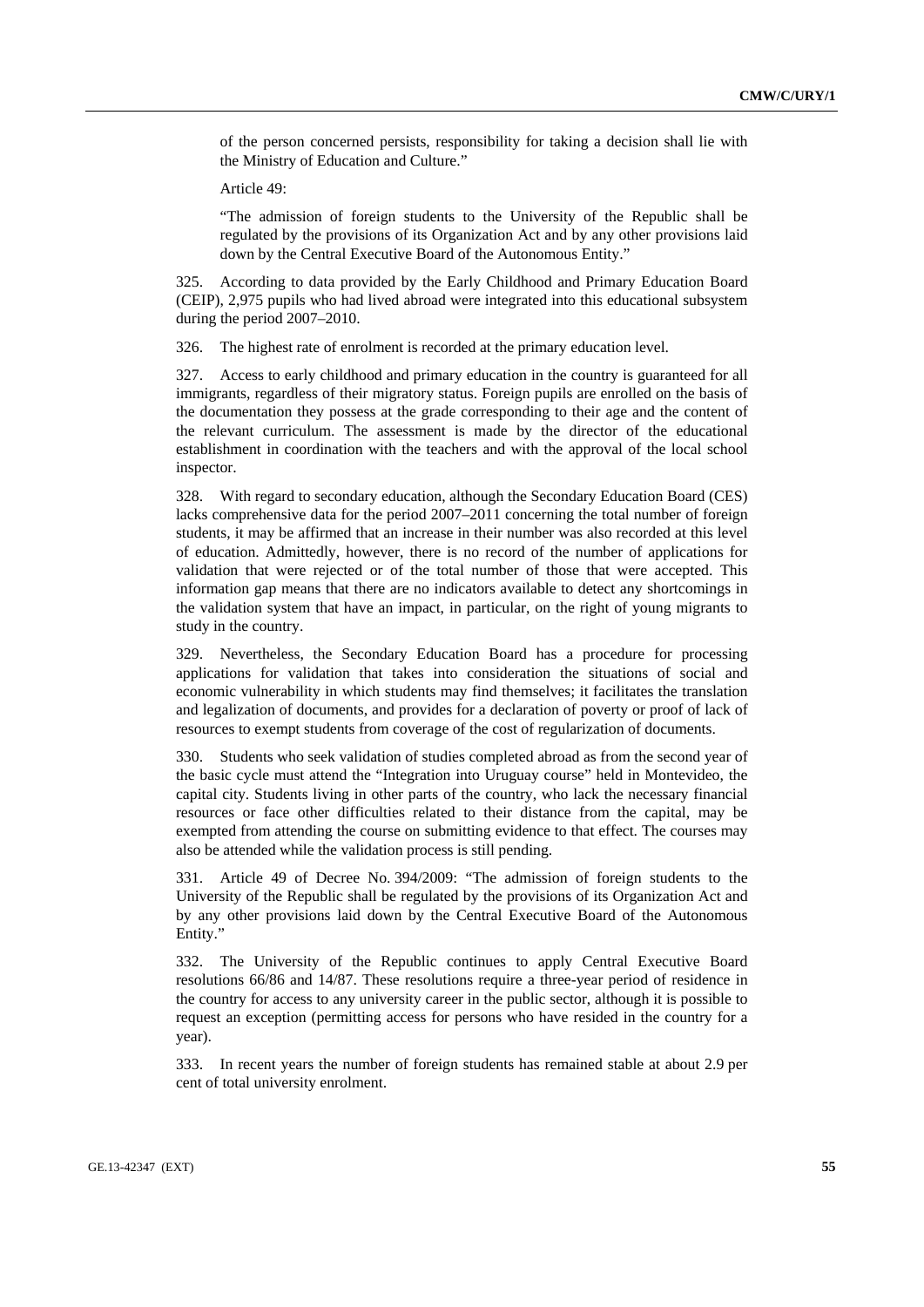334. Since July 2007 responsibility both for the enrolment of foreign students and for partial validation of studies has been delegated to individual faculty boards. As a result, there are no uniform or systematic records at the central level regarding the number of applications for enrolment and the number of rejected applications for validation. This situation makes it difficult to ascertain the number of validations granted by the University of the Republic, since the information, if it exists, must be obtained in each case from the individual faculty.

335. It should be noted that the recent entry into force of the Hague Apostille Convention will simplify the processing of documents in the future.

|                                           | 2007 | 2008 | 2009 | 2010 |
|-------------------------------------------|------|------|------|------|
| Kindergarten 4                            | 18   | 28   | 32   | 32   |
| Kindergarten 5                            | 40   | 37   | 49   | 49   |
| Nursery school 4                          | 3    | 5    | 9    | 20   |
| Nursery school 5                          | 10   | 9    | 13   | 9    |
| <b>Initial subtotal</b>                   | 71   | 79   | 103  | 110  |
| $1^{\circ}$                               | 113  | 117  | 171  | 173  |
| $2^{\circ}$                               | 102  | 103  | 131  | 127  |
| $3^{\circ}$                               | 89   | 92   | 123  | 131  |
| $4^{\circ}$                               | 83   | 87   | 112  | 108  |
| $5^{\circ}$                               | 58   | 84   | 126  | 106  |
| $6^{\circ}$                               | 73   | 80   | 98   | 125  |
| Subtotal 1 <sup>o</sup> to 6 <sup>o</sup> | 518  | 563  | 761  | 770  |
| <b>Grand</b> total                        | 589  | 642  | 864  | 880  |

## Table 10 **Pupils from abroad enrolled in public early childhood and primary education, by level and grade**

*Source* of data: Annual statistical summary as at December of each year. Early Childhood and Primary Education Board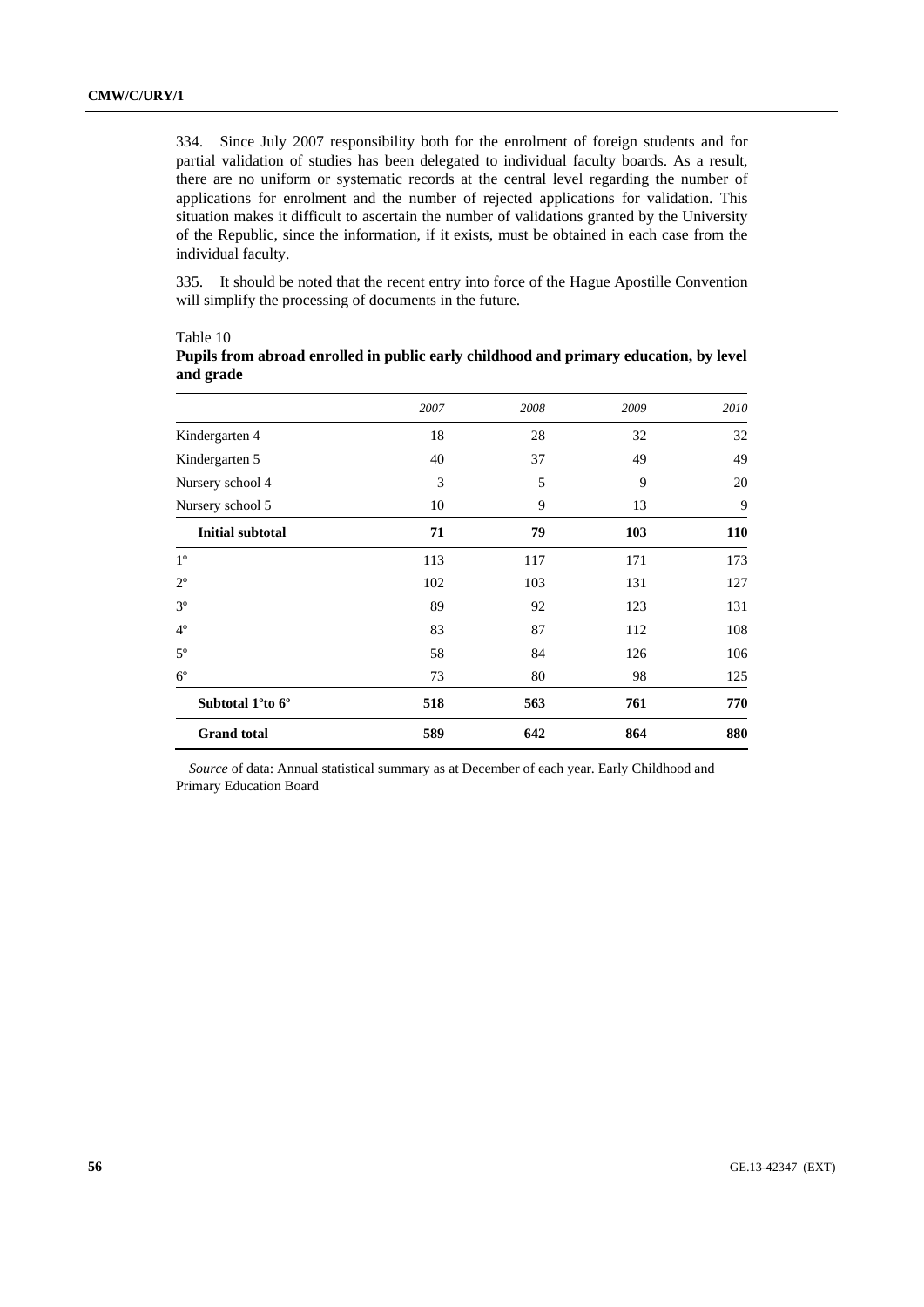## Figure 3 **Enrolment of pupils from abroad**



336. The highest rate of enrolment is recorded at the primary education level.

337. The following table shows the situation at the secondary education level:

| Table 11                                                          |  |
|-------------------------------------------------------------------|--|
| Validation of studies at secondary education level 2009 – 2010/11 |  |

| Validation of secondary-level studies  | 2009    | 2010/11 |
|----------------------------------------|---------|---------|
| Applications for validation considered | 1 0 3 6 | 1 347   |
| Certificates issued                    | 906     | 1 023   |
| Integration course                     | 345     | 365     |

338. The enjoyment of **cultural rights** is guaranteed for both non-migrants and migrants by article 15 of the International Covenant on Economic, Social and Cultural Rights, to which Uruguay is a party, and by Act No. 18250 (art. 14) which stipulates that: "The State shall guarantee respect for the cultural identity of migrant persons and their families, and shall encourage the latter to maintain links with their States of origin."

## **Articles 32 and 33**

## **Right to transfer earnings, savings and personal belongings; right to be informed of their rights arising out of the Convention and to dissemination of information**

339. Immigrants have the right freely to transfer their earnings and savings to their country of origin, particularly funds required to support their families, in accordance with applicable internal regulations and legislation. Remittances are private flows of funds which represent the earnings of the migrant population and which improve the quality of life of their beneficiaries.

340. The transfer of funds to the State of origin is subject to the provisions of the legislation concerning the control and prevention of money laundering and the financing of terrorism (Acts Nos. 17835 and 18494).

341. All natural or legal persons subject to the oversight of the Central Bank of Uruguay are required to report any transactions, whether or not they have been executed, which, in the light of the customs and uses of the activity in question, are unusual, have no apparent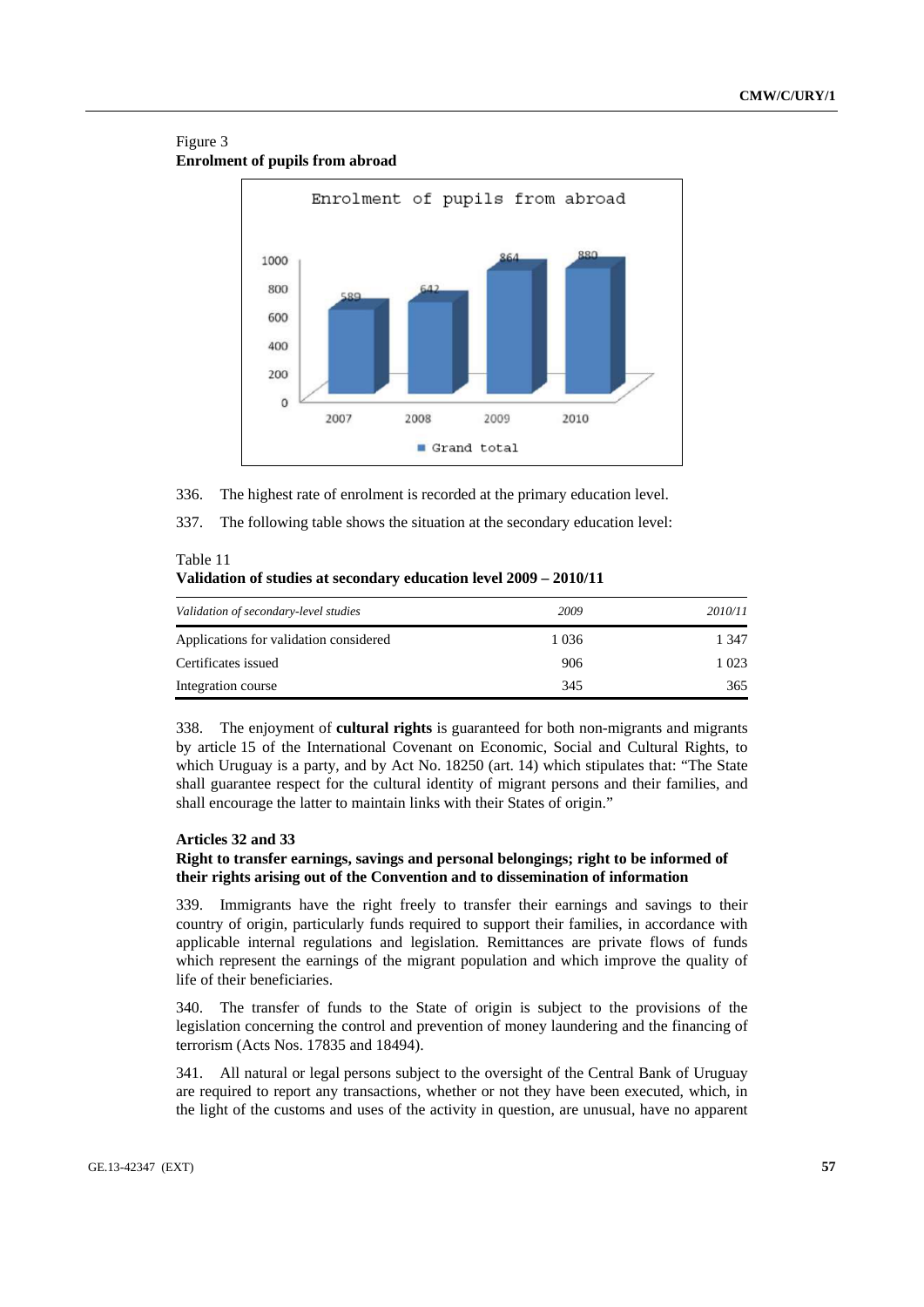economic or legal justification, or involve procedures of unusual or unwarranted complexity. They are also required to report financial transactions involving assets that are suspected to be of unlawful origin with a view to preventing the offence of money laundering, as defined in articles 54 *et seq*. of Decree-Act No. 14.294 of 31 October 1974 (incorporated by article 5º of Act No. 17016 of 22 October 1998), and also with a view to preventing the offence defined in article 16 of Act No. 18.494. In the latter case, the obligation to report is also applicable to operations which, while involving assets of lawful origin, are suspected of being linked to natural or legal persons covered by article 16 of the aforementioned Act or of being intended to finance some kind of terrorist activity. The information must be submitted to the Financial Information and Analysis Unit (UIAF) of the Central Bank of Uruguay in the form specified by the Unit.

342. The provisions of Act No. 16.906 on investments by national or foreign investors are also relevant. Article 2 of the Act stipulates that: "The regulations governing the admission and treatment of investments by foreign investors shall be the same as those applicable to national investors" (principle of equality).

# **C. Part IV of the Convention. Other rights of migrant workers and their families who are documented or in a regular situation**

### **Article 37**

## **Right to be informed before their departure of the conditions applicable to their admission to the State of employment and to remunerated activities**

343. Article 12 of Act No. 18250 provides that: "Every migrant person shall have the right to be informed by the State of his or her rights, duties and guarantees." In line with this provision, the Ministry of Foreign Affairs, acting through the Directorate-General for Consular Affairs and Liaison, disseminates aforementioned Act No. 18250 by various means. Information concerning the conditions governing admission to and residence in Uruguay is provided on the web page of the Ministry of Foreign Affairs and on the websites of a number of State bodies such as the National Migration Directorate and the Directorate-General of Customs.

344. It should further be noted that a booklet containing a summary of information for migrant workers in the region has been issued at the MERCOSUR level and that the Directorate-General for Consular Affairs and Liaison of the Ministry of Foreign Affairs is currently preparing a new information booklet to serve as a guide for migrants.

345. In addition, the sole labour confederation, known as the Inter-Union Assembly of Workers – National Convention of Workers (PIT-CNT) has created a Commission on Migration which is tasked with promoting and protecting migrants' rights. According to information provided by its representatives, the Commission is actively involved in both the Consultative Advisory Council on Migration and the Migrant Support Network. However, it has no concrete data for the time being concerning the number of members and/or breakdowns of the figures. The Commission's activities have included the convening in December 2012, jointly with the NGO Clave, of an international meeting to discuss issues relating to migrant domestic workers and the promotion and protection of their rights. The meeting was attended by foreign women of different nationalities employed as domestic workers in Uruguay.

346. Mention should also be made in this context of Act No. 18381 "Right of Access to Public Information". The Act, which was adopted in 2008, led to a paradigm shift in the status of information in the possession of public-sector entities: the concept of information was broadly defined and the principle of maximum disclosure was endorsed. This norm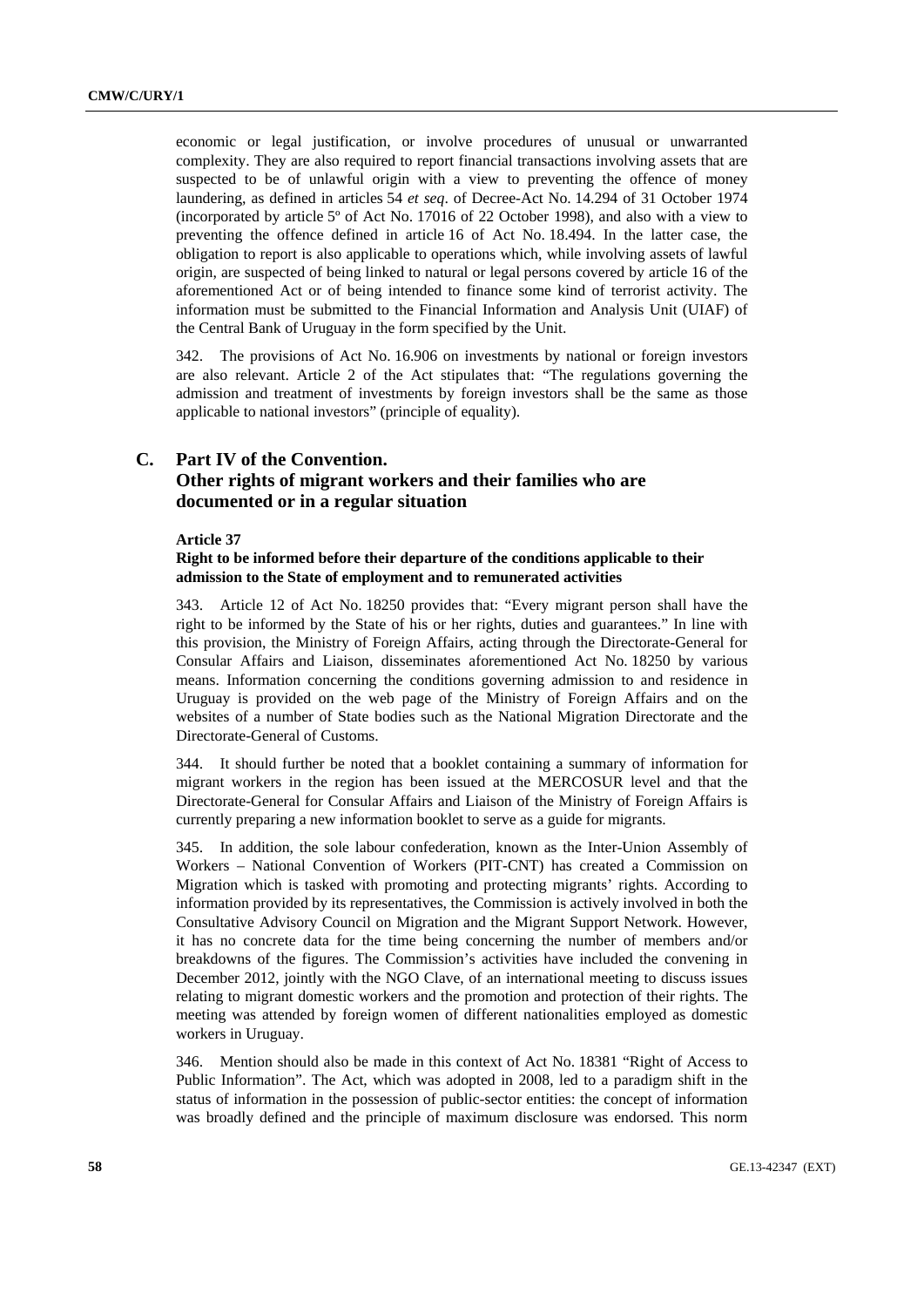served as the basis for recognition of the right of access to public information as a human right; it follows that all persons enjoy the right of access to clear, complete and truthful information in the possession of public-sector entities concerning administration, procedures and public decision-making.

347. With regard to information concerning remunerated activities, anyone who is outside the country can use the electronic facilities available to contact, for instance, the Ministry of Labour and Social Security in order to obtain official information in this regard.

#### **Articles 38 and 39**

## **Right to be temporarily absent without any effect upon one's authorization to stay or work in the country; right to liberty of movement and to choose one's residence in the State of employment**

348. Freedom of movement within the national territory is a right enjoyed by all inhabitants and no distinction is made between nationals and foreigners. Anyone who is present in the national territory, regardless of the migratory category on which his or her admission was based, can move around freely.

349. It should be noted, however, that the Ministry of the Interior, acting pursuant to article 47 of Act No. 18250, may in all cases annul a residence permit and provide for subsequent expulsion where a person holding a permanent residence permit is absent from the country for more than three years.

350. The administrative decision entailing annulment may be challenged by filing an appeal pursuant to article 317 of the Constitution of the Republic and other relevant legal provisions; any such appeal shall have suspensive effect (art. 49, Act No. 18250).

### **Articles 40, 41 and 42**

## **Right to form associations and trade unions; right to participate in public affairs of their State of origin and to vote and be elected at elections of that State; procedures or institutions through which account may be taken of the needs of migrant workers in the State of employment and possible enjoyment of political rights**

351. Men and women living in the territory of Uruguay enjoy, under article 39 of the national Constitution, "the right to form associations, for any purpose whatsoever, provided that they do not form an association that the law has declared to be unlawful". The same right is enshrined in the core international human rights treaties that have constitutional status in Uruguay, including the International Covenant on Civil and Political Rights and the International Covenant on Economic, Social and Cultural Rights.

352. It should be noted that the Constitution of the Republic does not discriminate against workers' organizations even when they do not enjoy legal status.

353. No restrictions are imposed on the right to form trade unions.

354. The right to vote is addressed by the provisions of articles 75 *et seq.* of the national Constitution, which have already been mentioned above: naturalized citizenship may be obtained by foreigners with an established family, of good conduct, with capital, property and/or formal employment, who demonstrate that they have been resident in the country for more than three years. The minimum period of proven habitual residence for foreigners without a family is five years. The General Assembly of Parliament can grant citizenship to foreigners for outstanding merit. They must in all cases be at least 18 years of age. As will be indicated below, naturalized citizens are entitled to begin exercising associated rights three years after having acquired that status. Good conduct and non-incitement to violence are closely related to the granting and suspension of naturalized citizenship (art. 80).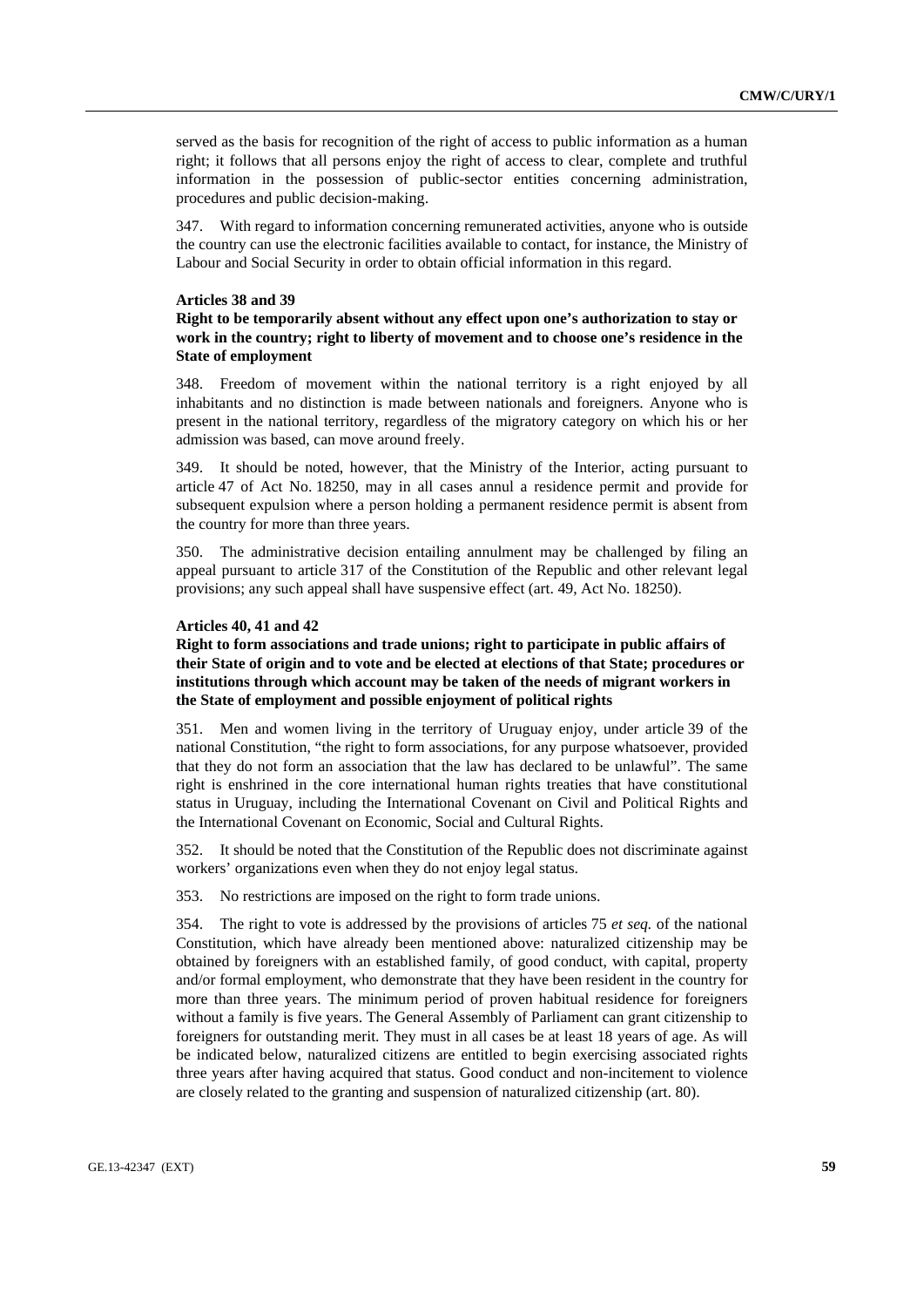355. A foreigner who obtains citizenship shares in the sovereignty of the nation and is therefore "a voter and eligible" for political office.

356. In addition, article 78 of the national Constitution stipulates that:

"Foreign men and women of good conduct, who have an established family in the Republic, possess working capital or property in the country, or are engaged in a scientific, artistic or industrial activity, and have resided habitually in the Republic for at least 15 years shall have the right to vote without first needing to obtain naturalized citizenship.

Proof of residence must perforce be based on a public or private document of proven date, and if the evidence is found to be satisfactory by the authority responsible for its assessment, the foreigner shall be entitled to exercise the right to vote with effect from the date of registration in the Civil Register and shall be authorized to do so by a certificate issued by the same authority for the purpose."

357. As soon as a person becomes a naturalized citizen, he or she may be issued with the citizenship card referred to above. The card confirms that a foreigner is a naturalized citizen. It is a prerequisite for its owner's registration in the National Civil Register when at least three years have elapsed since its date of issue.

358. The citizenship card is issued by the Electoral Court in the capital city and the responsible departmental electoral offices. The procedure is free of charge; applicants must file the request personally and the card has lifetime validity.

#### **Articles 43, 54 and 55**

**Principle of equality of treatment with nationals of the State of employment in relation to the issues indicated; equality of treatment in respect of protection against dismissal, unemployment benefits and access to public work schemes and alternative employment; equality of treatment in the exercise of a remunerated activity** 

359. Pursuant to article 42 of Decree No. 394/2009, the Ministry of Labour and Social Security is responsible in its fields of competence, through the Inspectorate-General of Labour and Social Security, for overseeing compliance with the regulations governing labour, social security, safety and hygiene, irrespective of the nationality of the worker.

360. As already mentioned in this report, anyone who makes his or her services available on a continuous basis to an individual or a corporation has the right to be registered with the Social Insurance Bank and such registration is an obligation incumbent on the employer. Once this obligation has been met, all workers, both migrants and non-migrants, have labour rights that are guaranteed by the State and its regulations and accordingly have access to related social security benefits.

### **Articles 44 and 50**

## **Protection of the unity of the families of migrant workers and family reunification; consequences of death of a migrant workers or dissolution of marriage**

361. Article 1 of Act No. 18250 stipulates that "the Uruguayan State recognizes as an inalienable right of migrant persons and their families, without prejudice to their migratory situation, the right to migration, the right to **family reunification** (…)".

362. Moreover, article 10 of Act No. 18250 requires the Uruguayan State to guarantee the right of migrant persons to family reunification with parents, spouses, cohabiting partners, and minor or adult single children with disabilities, in accordance with article 40 of the Constitution of the Republic. The latter legal norm states that: "The family is the basis of our society. The State shall safeguard its moral and material stability to ensure a proper upbringing for children in society."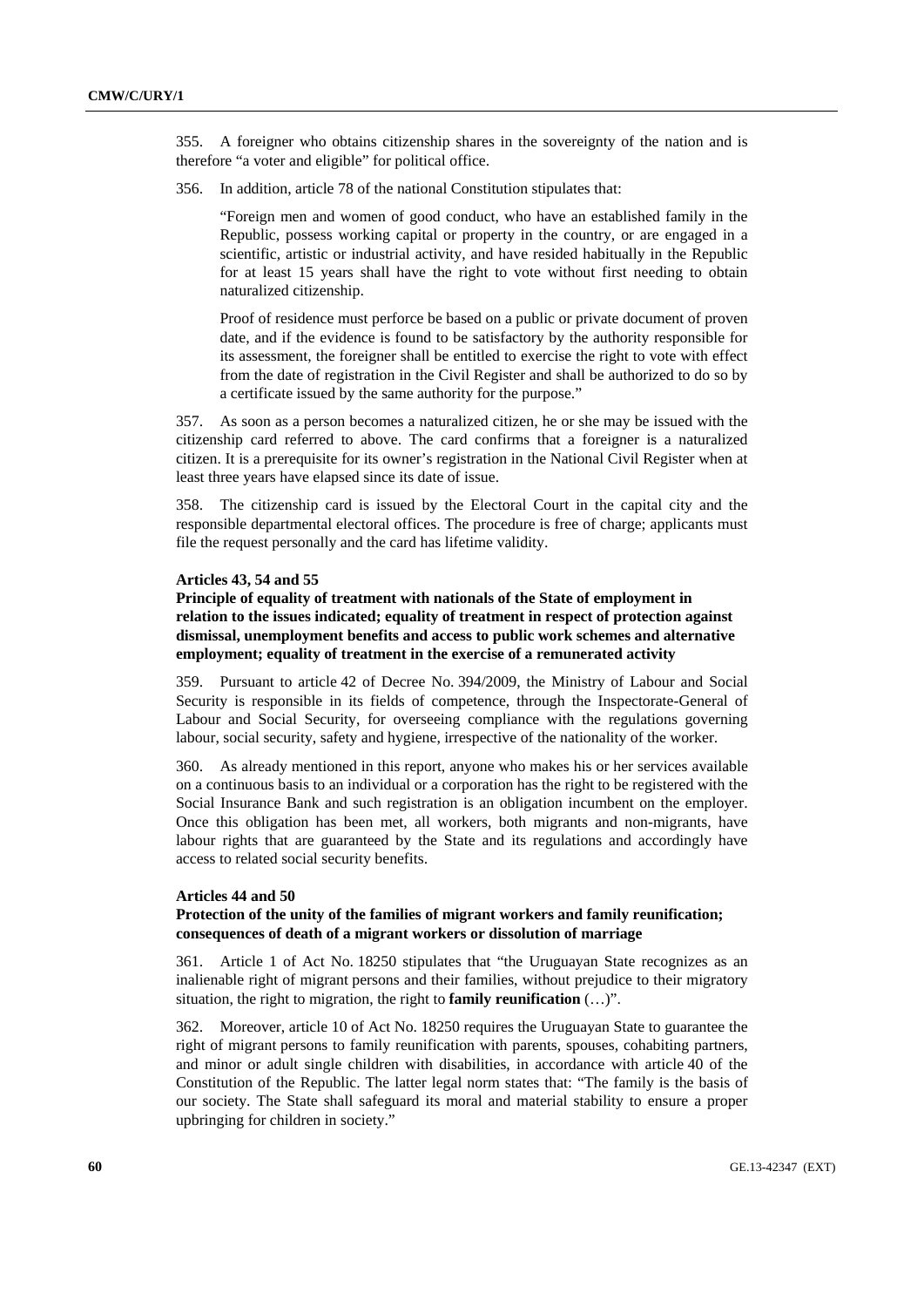363. In light of the foregoing, it may be affirmed that there are no impediments to the reunification of migrant workers with their families.

## **Articles 45 and 53**

**Equality of treatment for members of the families of migrant workers in relation to the points indicated and measures taken to guarantee the integration of children of migrant workers into the local school system; right of members of a migrant worker's family freely to choose a remunerated activity** 

364. With regard to equality of treatment for members of the families of migrant workers, article 8 of Act No. 18250 stipulates that: "Migrant persons and their families shall enjoy the right to health, work, social security, housing and education on an equal footing with nationals. The same protection and safeguards shall be provided for these rights in each case."

365. The response presented above in respect of articles 29, 30 and 31 is also applicable in this context.

#### **Articles 46, 47 and 48**

**Exemption from import and export duties and taxes in respect of personal belongings; right to transfer earnings and savings from the State of employment to the State of origin or any other State; imposition of taxes and measures to avoid double taxation** 

366. Migrant workers based in Uruguay who import and export goods must comply with the customs regulations applicable to nationals; the system is based on the principle of equality.

367. With regard to the transfer of earnings and savings as well as any investments made by migrants in Uruguay, the response presented above in respect of articles 32 and 33 of the Convention is applicable in this context.

## **Articles 51 and 52**

**Right of migrant workers who are not permitted freely to choose their remunerated activity to seek alternative employment in the event that the remunerated activity for which they were admitted is terminated; conditions and restrictions applicable to migrant workers who have the right freely to choose their remunerated activity** 

368. The provisions of articles 16 and 17 of Act No. 18250 should be cited again here: "Migrant persons shall be treated on an equal footing with nationals in respect of employment."

369. Article 17 stipulates that: "The State shall take the necessary measures to ensure that migrant persons are not deprived of any of the rights protected by labour legislation on account of irregularities relating to their residence or employment."

370. The response presented above in respect of articles 25, 27 and 28 is applicable in this context.

#### **Articles 49 and 56**

## **Authorization of residence and authorization to engage in remunerated activity; general prohibition and conditions of expulsion**

371. A foreigner who wishes to settle lawfully in Uruguay must complete the residence procedures.

372. Foreigners shall be permitted to enter into and stay in the national territory as nonresidents and residents (art. 31, Act No. 18250).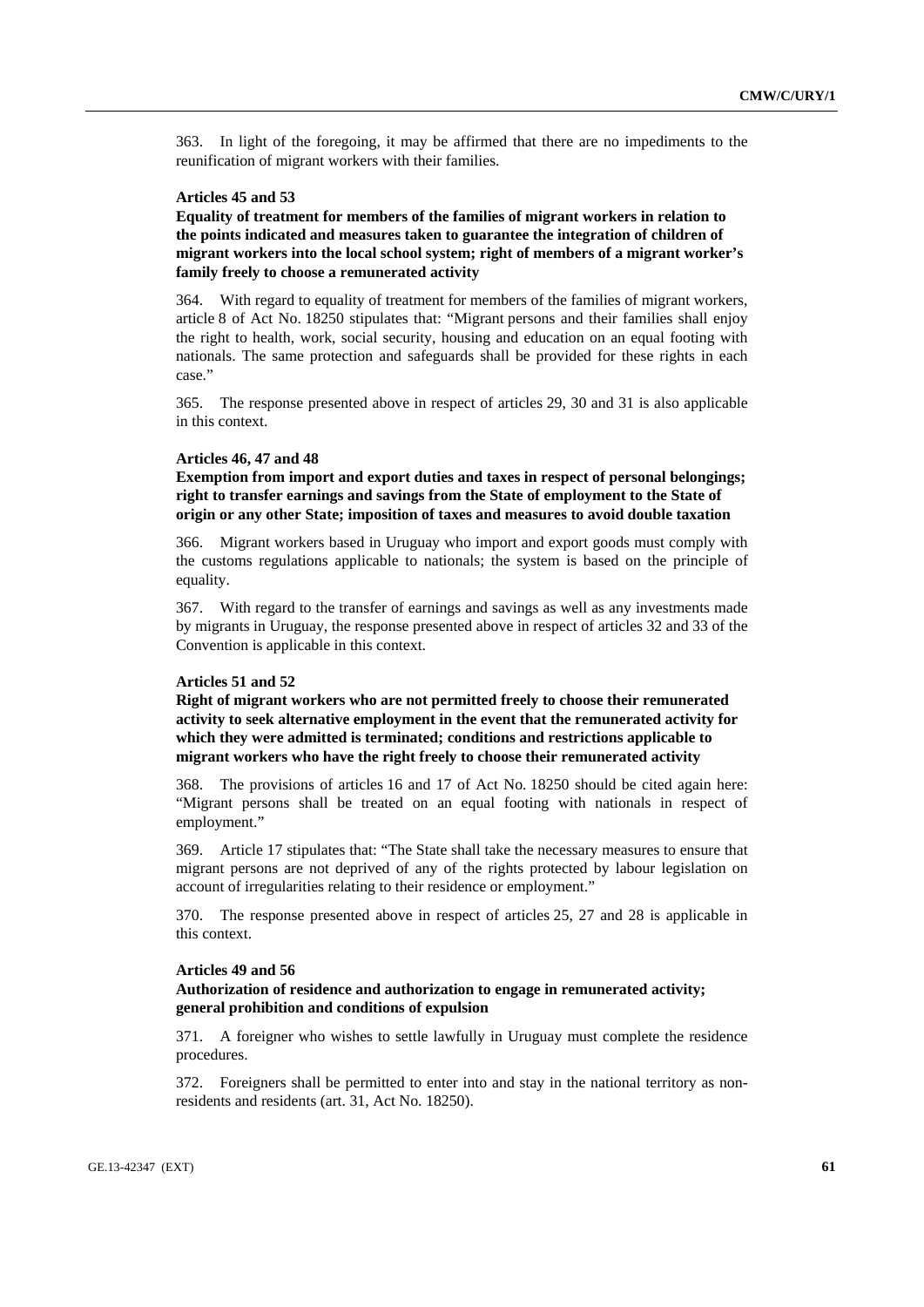373. The category of resident is subdivided into permanent and temporary residential status.

374. Foreigners are deemed to be permanent residents if they enter the country with a view to settling there permanently and if they meet the applicable legal conditions.

375. The spouses, cohabiting partners, parents and grandchildren of Uruguayans are entitled to permanent resident status provided that they present proof of their relationship to the National Migration Directorate authorities.

376. Article 4 of Decree No. 394/2009 stipulates that:

"A foreigner shall be entitled to seek the status of a permanent resident when he or she intends to settle permanently in the country and complies with the following requirements vis-à-vis the National Migration Directorate or the relevant Uruguayan consular authority (art. 5, Decree No. 394/2009):

(A) Criminal record: An authenticated and translated certificate issued by the competent authority of the country of origin and/or the country of residence during the previous five years, which reliably attest to the fact that the person concerned does not fall under the provisions of subparagraphs B, C and D of article 45 and article 46 of Act No. 18250.

This information may also be obtained through the National Central Bureau, Interpol-Uruguay, or in the form of consular certification of the existence or nonexistence of a criminal record. Where a person falls under the provisions of the aforementioned articles, he or she must not have committed any further offence for a period of five years from the date of expiration of his or her sentence in order to be eligible for a residence permit. The requirement in this article shall not apply if the foreigner is under 18 years of age when the procedure is initiated.

(B) Means of subsistence:

 (a) The worker shall possess an offer of employment in the country and the employer shall register him or her with the social security agencies and the Employment Control Register. A corresponding identity document shall be issued to that effect.

 (b) A self-employed or any other category of non-dependent worker shall certify his or her employment situation by means of a sworn statement and shall be registered, where appropriate, with the social security agencies and the Directorate-General of Taxation.

 (c) Where the foreigner is a pensioner, a retiree or a person of independent means, he or she shall present reliable evidence of that status and demonstrate that his or her income is sufficient to meet the cost of living in the country.

An entrepreneur shall be required to certify that status by means of the documentation demanded by the competent bodies.

(C) Health: A health card shall attest to the holder's entitlement to reside in the county. If the procedure is initiated in Uruguay, migrants shall obtain the health card through the public and/or private health-care providers authorized by the Ministry of Public Health."

377. The regulations also provide that foreigners who reliably demonstrate that they had been resident in the country for a period of more than seven years on the date of enactment of Decree No. 394/2009 may be granted permanent residence in the country, without prejudice to the requirement to prove that they do not fall under the provisions of articles 45, subparagraphs B and D, and article 46 of Act No. 18250. Foreigners who have been resident in the country for more than 20 years shall be required to demonstrate the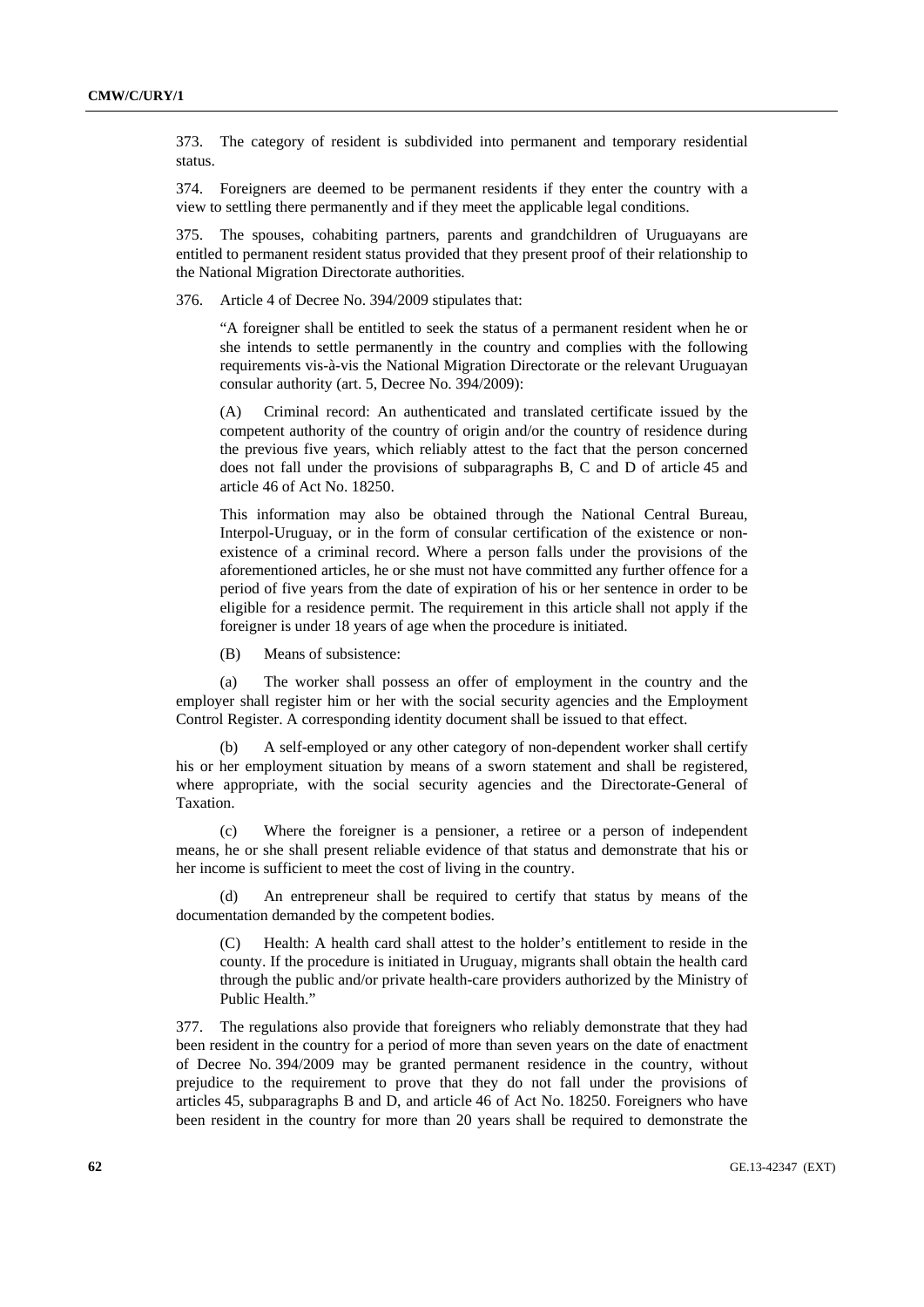foregoing, except for the record required by article 46 of Act No. 18250 which shall be solely of a national character (art. 6, Decree No. 394/2009).

378. Furthermore, persons who have declared themselves to be refugees shall be recognized as permanent residents and issued with an identity certificate confirming that status. Where the application for refugee status is pending, the foreigner shall be granted pending residence status and issued with a provisional card until such time as his or her eligibility is determined by the Refugee Commission (art. 9, Decree No. 394/2009).

379. The period of residence of permanent residents shall be indefinite unless the conditions applicable to that status are abused or unless they are absent from the country for a period of more than three years (art. 10, Decree No. 394/2009).

380. With regard to temporary residents, article 34 of Act No. 18250 stipulates that:

"A foreigner who enters the country in order to engage in an activity for a specific period shall have the status of a temporary resident.

The following activities may also be recognized as belonging to this category, without prejudice to those which may be included in the corresponding regulations:

- (A) Migrant workers;
- (B) Scientists, researchers and academics;
- (C) Professionals, technicians and specialized personnel;
- (D) Students, scholarship holders and trainees;
- (E) Business people, entrepreneurs, directors, managers and consultants;
- (F) Journalists;
- (G) Athletes;
- (H) Artists;
- (I) Clergy.

The following shall also be included:

(A) Spouses, minor children and parents of the persons mentioned in the preceding subparagraphs of this article;

(B) Persons who enter the country on humanitarian grounds;

(C) Persons not covered by the preceding subparagraphs of this article who are authorized by a reasoned decision of the executive branch.

Citizens of the Member States of MERCOSUR and Associated States shall also be placed in this category on request."

381. It is important to note that persons with temporary residence status can enter and leave the national territory as frequently as they wish during the period of validity of their residence permits, provided that they authenticate their status in the manner laid down in the regulations (art. 35, Act No. 18.250).

382. In addition, Decree No. 394/2009 stipulates that:

"A foreigner who enters the country in order to engage in an activity for a specific period and who meets the following requirements shall have the status of a temporary resident:

(A) Criminal record: persons over 18 years of age shall prove that they have no previous convictions by presenting an authenticated and translated certificate issued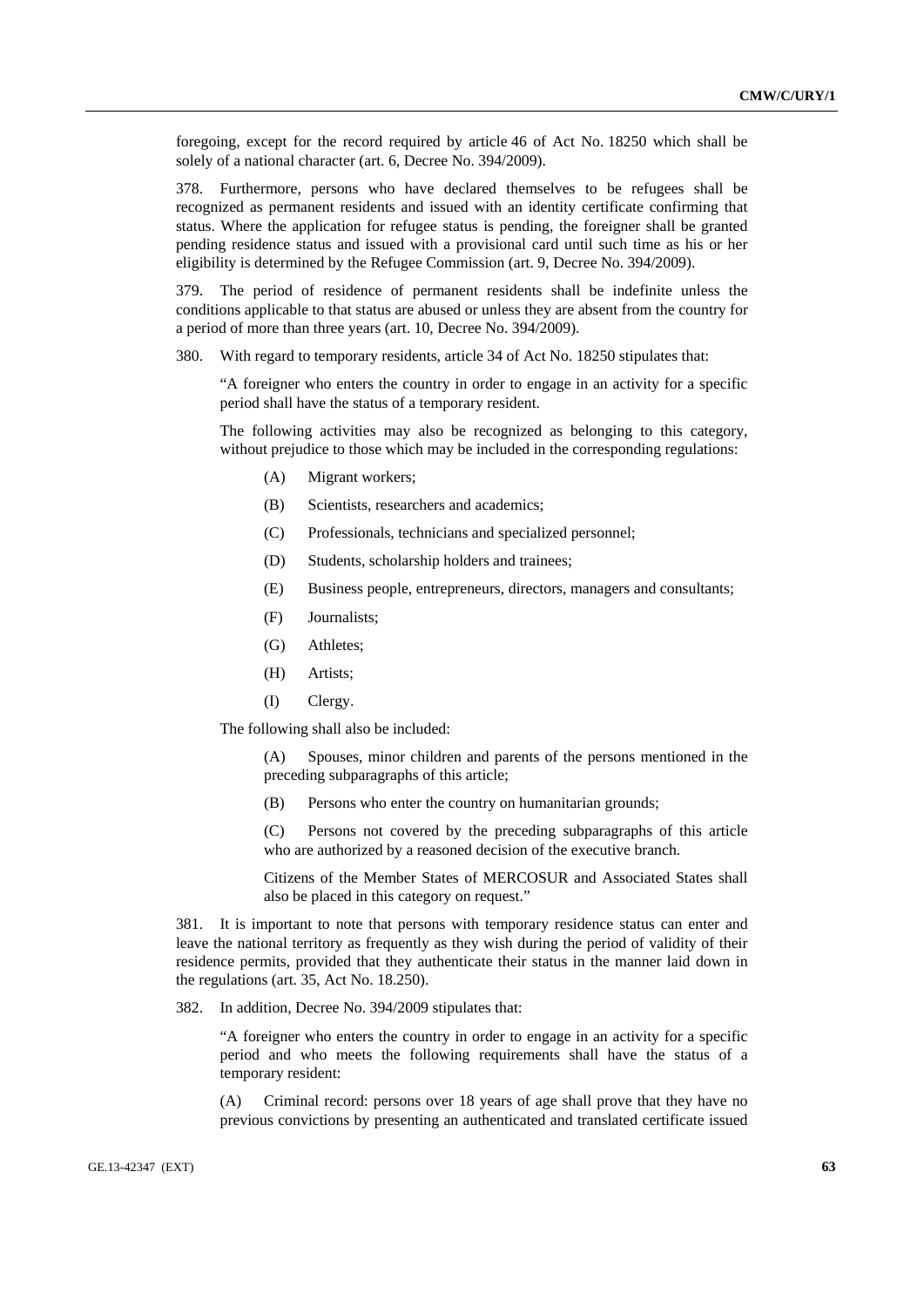by the competent authority of the country of origin and/or the country/countries of residence during the previous five years. If a person has recently committed an offence, he or she may initiate the residence procedures once a period of five years has elapsed since the date of expiration of his or her sentence.

Means of subsistence: Submission of proof to the National Migration Directorate of the activity that has given rise to his or her application for temporary residence.

(C) Health: A health card shall attest to the holder's entitlement to reside in the county. If the procedure is initiated in Uruguay, migrants shall obtain the health card through the public and/or private health-care providers authorized by the Ministry of Public Health.

Migrants covered by National Health Insurance shall be issued with the relevant health card by the health-care providers in whose lists of users they are registered on the same terms as nationals" (art. 7, Decree No. 394/2009).

It should be noted that, according to article 8 del Decree No. 394/2009: "Foreigners who apply for a temporary residence for a period of less than six months shall simply provide evidence to the National Migration Directorate of the activity that has prompted their application and of its date of termination.

Once the activity has been authenticated, the applicant shall be issued with a certificate for submission to the National Civil Identification Directorate so that he or she may be granted a provisional identity sheet to be used for the purpose of registration with the relevant social security agencies and the Ministry of Labour and Social Security."

383. The "duration of the foreigner's approved stay as a temporary resident" may be:

 "(a) For two years renewable for a maximum of four years in the case of persons listed in article 34, subparagraphs A, B, C, E, F, G and I, of Act No. 18250;

 (b) For one year renewable for a maximum period that shall not exceed the duration of the study course by more than two years in the case of persons admitted as students;

 (c) For one year renewable for the duration of the scholarship or traineeship in the case of scholarship holders and trainees;

 (d) For one year renewable for an equivalent period in the case of the persons listed in article 34, subparagraph H, of Act No. 18250.

 (e) Spouses, minor children and parents may be granted a residence permit equivalent to that granted to the relative with whom they entered the country.

 (f) Persons who enter the country on humanitarian grounds shall be granted a term of residence consistent with the grounds invoked in support of their entry; the same shall apply to persons whose entry is authorized by the executive branch based on reasoned decisions;

 (g) The period of residence for nationals of the MERCOSUR countries and Associated States shall be determined by the agreements signed and ratified by the Republic.

In determining the duration of temporary residence permits, the National Migration Directorate shall take into consideration the grounds, the duration of the relevant contracts and the characteristics of the categories to which they belong" (art. 11, Decree No. 394/2009).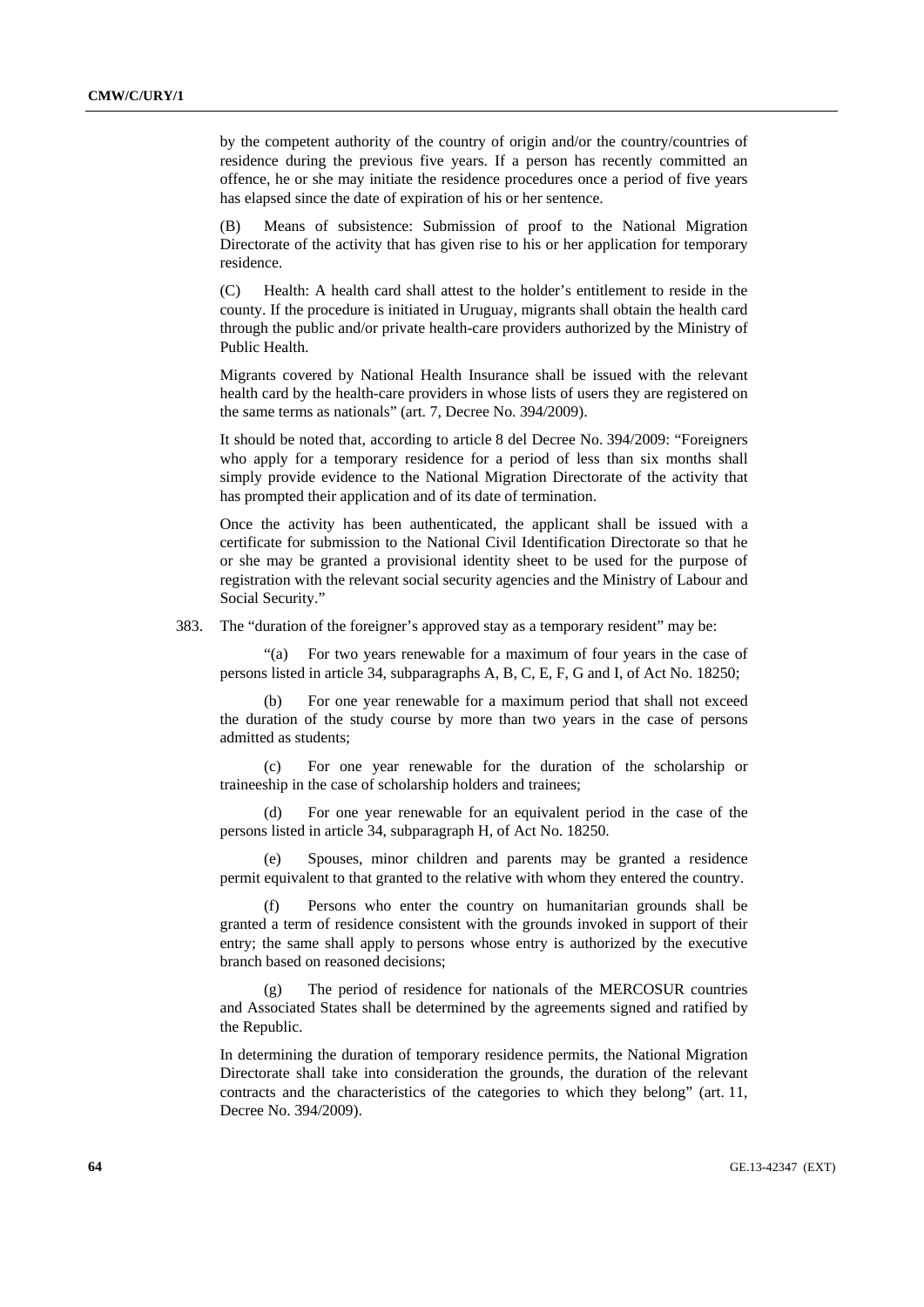384. With regard to the category of non-resident, article 36 of Act No. 18250 stipulates that:

"A foreigner who enters the country without intending to stay in the national territory on a permanent or temporary basis shall be deemed to be a non-resident. The following shall belong to this migration category:

1. Tourists: foreigners who enter the country for purposes of recreation, leisure or relaxation;

- 2. Persons invited by public or private entities on the basis of their profession or art;
- 3. Business people;
- 4. Persons involved in public, artistic or cultural events;
- 5. Crews of international means of transport;
- 6. Passengers in transit;
- 7. Persons in transit through neighbouring frontiers;
- 8. Crews of fishing vessels;
- 9. Crews transferring to another means of transport in the national territory;
- 10. Persons who visit the country for medical treatment;
- 11. Athletes;
- 12. Journalists and other mass media professionals;
- 13. Any persons who are not covered by the preceding list but have received express authorization from the National Migration Directorate."
- 385. Article 13 of Decree No. 394/2009 provides that:

"The duration of the stay of non-residents listed in article 36 of Act No. 18250 shall be:

 (a) Ninety days renewable for a further ninety days in the case of persons listed under numbers 1, 2, 3, 4, 11 and 12;

 (b) The period spent in the country by the means of transport in which they entered in the case of persons listed under numbers 5 and 9;

 (c) The regulations governing transit through neighbouring frontiers shall be those laid down in relevant international agreements;

 (d) The time required for the medical treatment in the case of persons listed under number 10 and the time specified by the National Migration Directorate in the case of those listed under number 13;

 (e) The time spent in our territory for those on a tourist trip or the time approved by the National Migration Directorate in a case of emergency, bearing in mind the provisions of article 68 of Act No. 18250;

 (f) The time it takes to transfer to the means of transport used to exit the county in the case of those listed under number 6;

 (g) The time that the fishing vessel spends in our country in the case of those listed under number 8, unless the vessel is no longer operational, in which case the permissible period shall expire."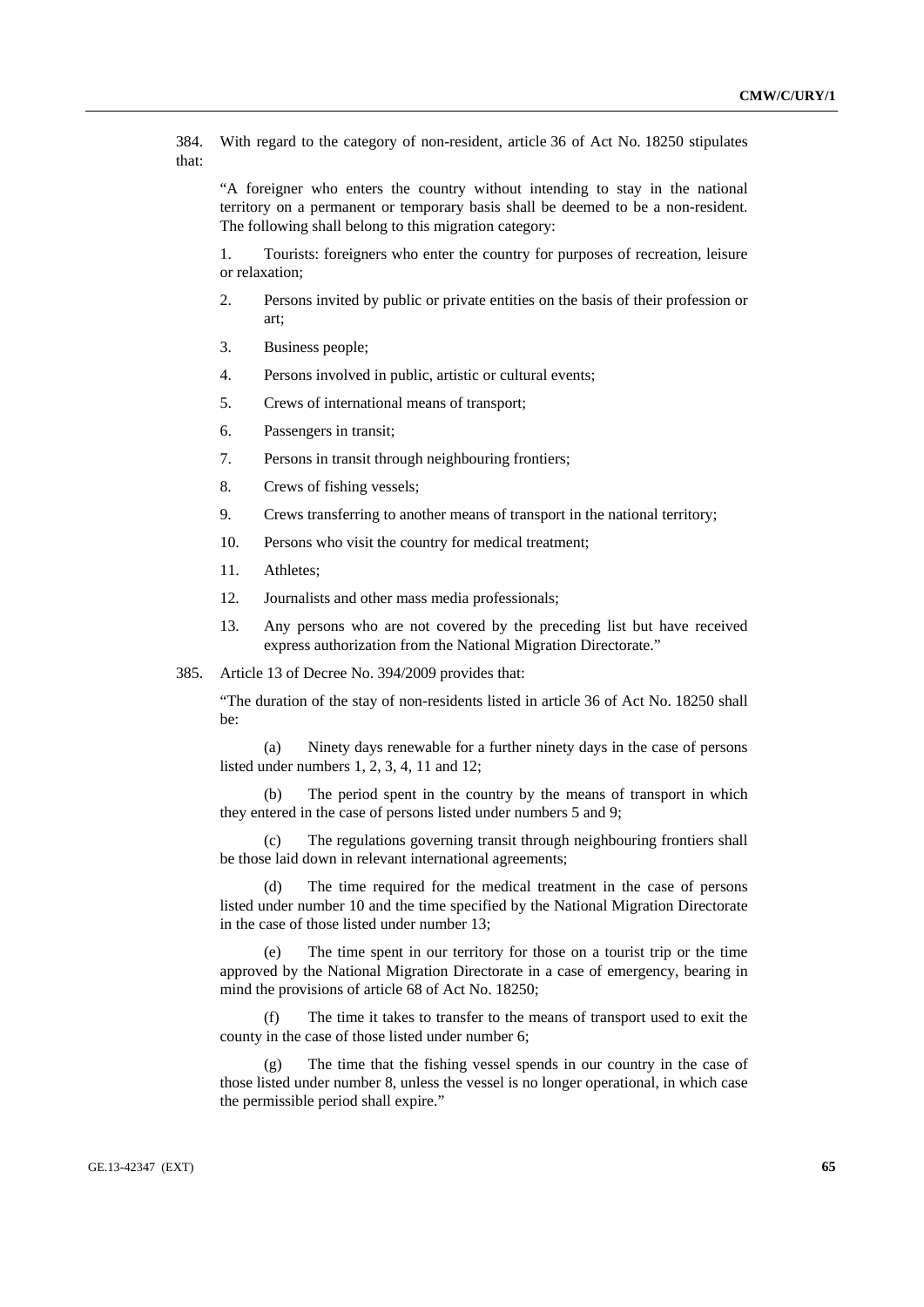386. In addition, Act No. 18250 stipulates:

 "Article 38. Once the authorized periods of residence expire, foreigners shall leave the country, except where the National Migration Directorate extends the period on reasoned grounds or where the persons concerned apply for a change of migration category before the period expires.

Article 39. Foreigners who are admitted on the basis of their membership of any of the aforementioned categories may apply for a change of migration category provided that they meet the relevant requirements laid down in the regulations."

387. The document mentioned in the response to articles 29, 30 and 31 of the Convention constituted a major step forward by the National Migration Board. As from May 2012, it has been implementing a "Rapid Response Plan" which enables people to obtain the provisional identity document as soon as the residence permit procedure is launched. This gives them access to basic rights and services such as health care and employment.

388. It should be added that this is not applicable outside the capital city, where the former procedures and requirements are still in force.

389. While the Ministry of the Interior is responsible for issuing these papers through the National Migration Directorate and the National Civil Identification Directorate, there are bodies which maintain direct links with the institutions frequented by migrants such as: consulates, the Directorate-General for Civil Status Records, the Ministry of Foreign Affairs and the Identity Programme of the Ministry of Social Development.

390. With regard to the foreign administrative documents that migrants must submit to obtain a residence permit and, in particular, their translation and registration, mention should be made of the MERCOSUR Agreement exempting administrative documents in Portuguese from translation for purposes of legalization.

391. In other cases, the Document Management Department of the National Civil Identification Directorate has lists of certified translators and provides people with the information they require on request.

392. The Uruguayan State admits that delays have occurred in the issuance of residence permits and that in some cases the delays have been quite prolonged. They have been attributable, inter alia, to the increase in the number of applications filed between 2008 and 2009 in response to Act No. 18250, particularly article 33, pursuant to which a residence permit may be obtained by demonstrating a link with Uruguayan citizens.

393. With regard to the annulment of residence permits and expulsion, articles 47 to 56 of Act No. 18250 authorize the Ministry of the Interior, in all cases, to annul a residence permit and order the expulsion of the persons concerned in the following circumstances:

 (a) Where a foreigner was assigned to the relevant migration category on the basis of fictitious or fraudulent facts or acts;

 (b) Where a foreigner committed an offence with intent in the national territory and was sentenced to a term of imprisonment or has a record of repeatedly engaging in wrongful acts, except in the case of refugees;

 (c) Where a person with a permanent residence permit is absent from the country for a period of more than three years;

 (d) Where a person with a permanent or temporary residence permit who entered the country under a programme subsidized by the Uruguayan State or was exempted from paying taxes, fees or contributions fails to comply with the terms on which the subsidy or exemption was based;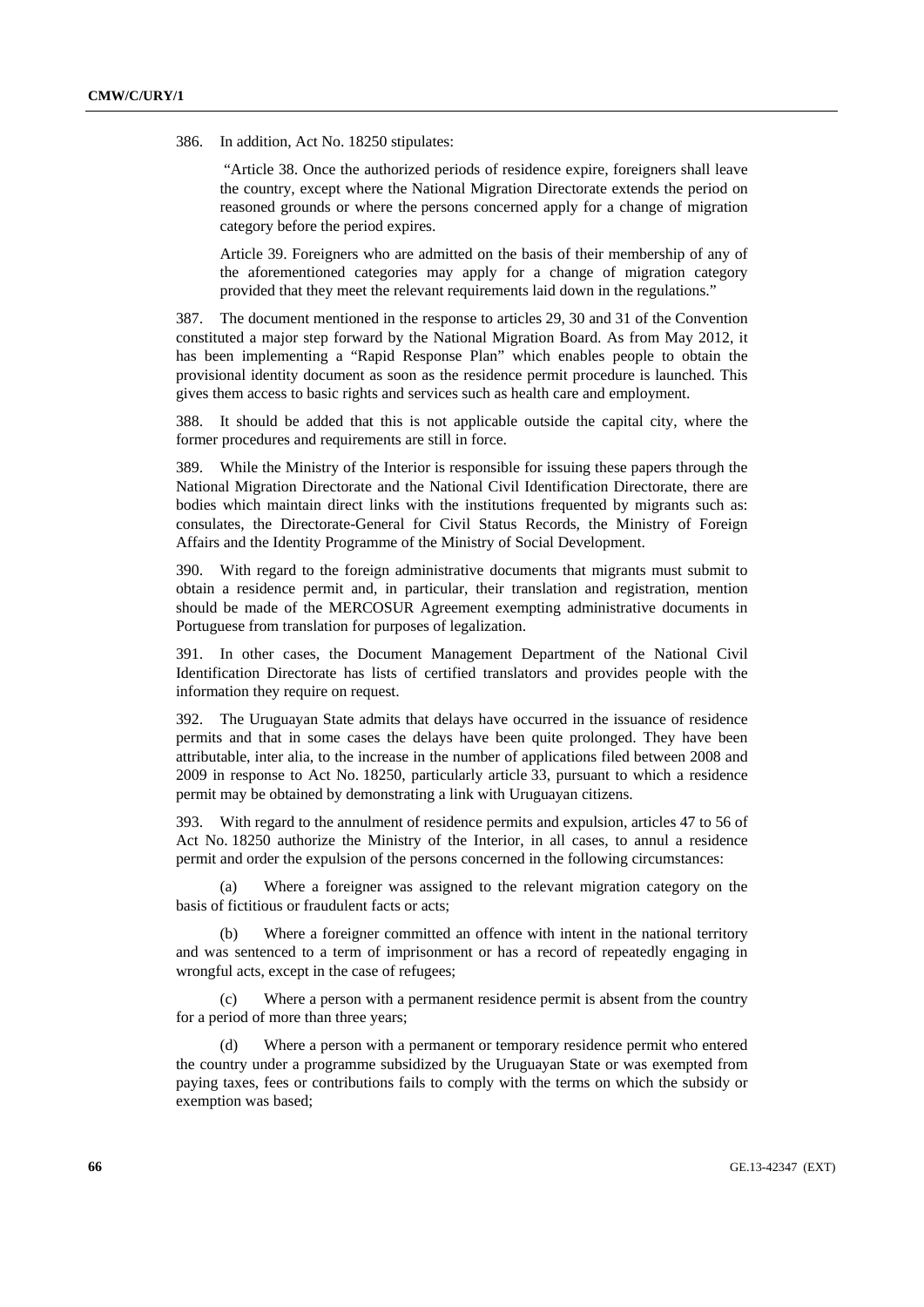(e) Where a person with a permanent or temporary residence permit commits any of the acts referred to in subparagraphs (b) and (d) of article 45 of Act No. 18250;

 (f) Where a person with a residence permit commits within or outside the country acts of terrorism or any act that is deemed to constitute a violation of human rights in the international instruments ratified by the country.

394. In addition, the aforementioned Act stipulates that the annulment of a permanent or temporary residence permit shall not be applicable where the foreigner is the mother, father, spouse or cohabiting partner of a national.

395. Moreover, as previously noted, the administrative decision entailing annulment may be challenged by filing an appeal pursuant to article 317 of the Constitution of the Republic and other relevant legal provisions; any such appeal shall have suspensive effect.

396. Article 50 of the aforementioned Act also provides that the National Migration Directorate may, by a reasoned decision, provide for the annulment of a temporary residence permit or of the authorized period of residence of a non-resident where the grounds invoked in support of the permit or period of residence no longer exist and order his or her expulsion.

397. The following specific grounds for expulsion from the national territory are set forth in article 51:

 (a) Entering the country at an unauthorized crossing-point or evading migration control;

 (b) Permission to disembark granted on a conditional basis owing to doubts regarding a person's legal or documentary status;

 (c) Continuing to reside in the country after the authorized term of residence has expired;

 (d) Entering the country by means of materially or ideologically forged or falsified documents, where this has been determined by a competent court;

 (e) Implementation of a decision entailing the annulment of a temporary residence permit and of the authorized term of residence of a non-resident;

Where it is found that a person who has lawfully entered the country is involved in any of the acts defined in article 45, subparagraphs (b) and (d), of Act No. 18250.

398. Notwithstanding the foregoing, in the cases listed in subparagraphs (a), (b) and (c) the National Migration Directorate, taking into consideration the circumstances of the case such as relationship with a national or the personal and social circumstances of the migrant, should first order the person concerned to regularize his or her situation in the country within a specified deadline on pain of expulsion.

399. Moreover, the legal provisions make it clear that under no circumstances should the expulsion measure of itself undermine the rights acquired by foreigners to receive or demand payment of any wages or other benefits that are owed to them.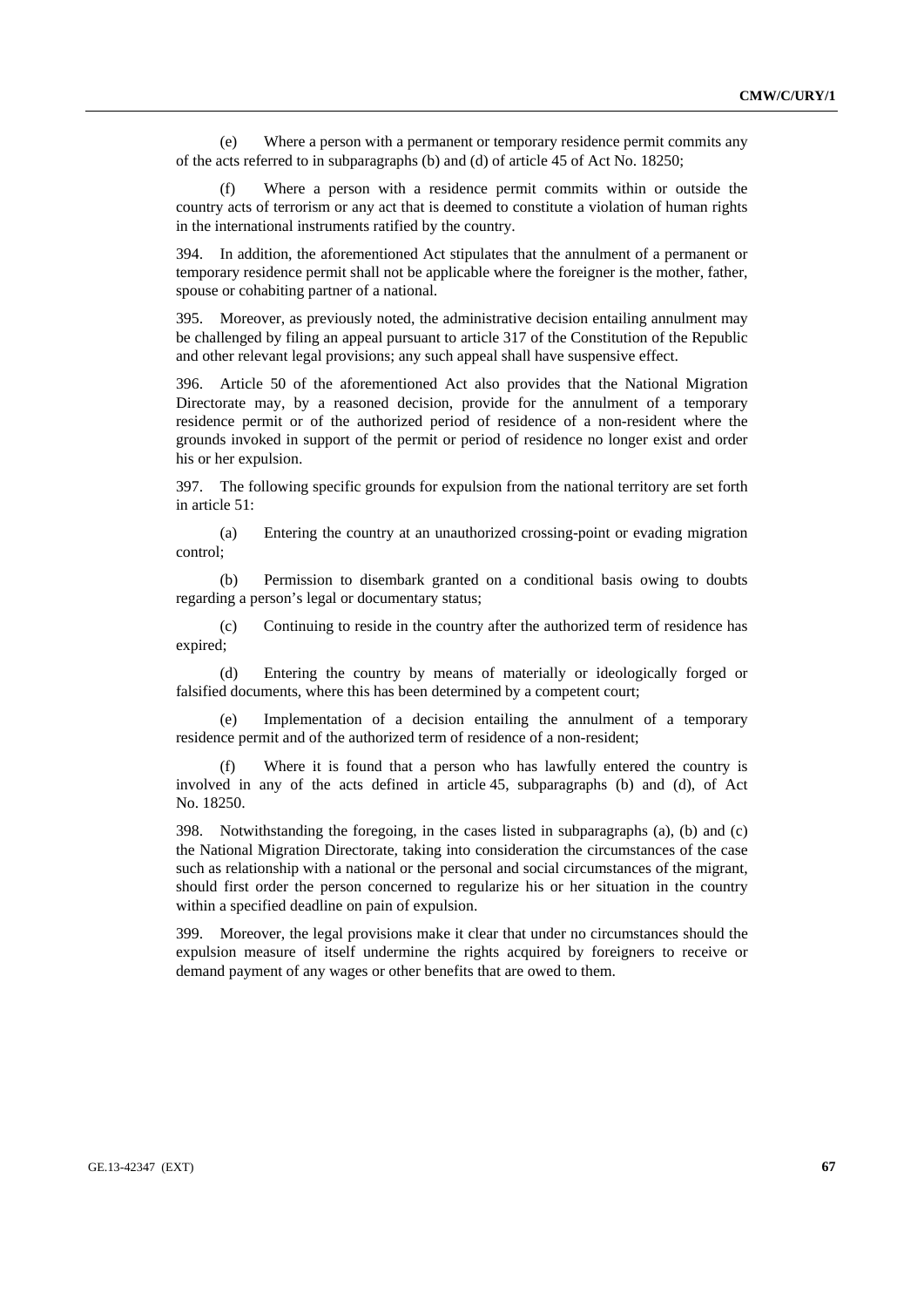| Year         | Residence permits requested | Residence permits granted |
|--------------|-----------------------------|---------------------------|
| 2007         | 1743                        | 1 3 4 4                   |
| 2008         | 2 0 7 1                     | 3 9 8 1                   |
| 2009         | 4 0 9 1                     | 3 8 2 5                   |
| 2010         | 2 7 0 9                     | 2 1 8 3                   |
| 2011         | 1 2 7 4                     | 424                       |
| <b>Total</b> | 11888                       | 11 757                    |

Table 12 **Residence permits requested and granted by the National Migration Directorate, 2007–2011**

*Source*: National Migration Directorate

400. According to the most recent data provided by the National Migration Directorate, 574 permanent residence permits were granted in 2011 and 517 were granted in 2012.

# **D. Part V of the Convention.**

# **Provisions applicable to particular categories of migrant workers indicated in articles 57 to 63 of the Convention, if any**

### **Articles 57 to 63**

401. According to information provided by the Ministry of Labour and Social Security, the legislation mentioned in the present report is applicable to frontier workers, seasonal workers, itinerant workers, project-tied workers, specified-employment workers and selfemployed workers.

402. The following is a detailed description of the situation with respect to frontier workers:

403. In the case of the frontier with Brazil, a frontier document enables its holders to work on either side of the frontier and to enjoy all the rights guaranteed by each State. Two special government bodies have also been mandated to deal with issues related to migration: the High-level Meeting on Border Affairs between Brazil and Uruguay (RAN Frontera) and the High-level Presidential Group on Bilateral Affairs, Brazil – Uruguay (GAN).

404. A Thematic Group on Social and Labour Affairs within RAN Frontera is taking action to consolidate the rights of persons on the border and to promote the sharing of public-sector services and policies between the two States.

405. The GAN Group focuses on issues relating to freedom of movement of persons between Brazil and Uruguay, giving special attention to the border area, with a view to conducting a deeper analysis of the subject than has so far been undertaken by MERCOSUR.

406. The first Binational Rights event will be held this year on the border. All the publicsector social and labour services of the two countries will set up offices at some location on the border in order to publicize the guaranteed rights of the population and to enrol citizens in specific programmes.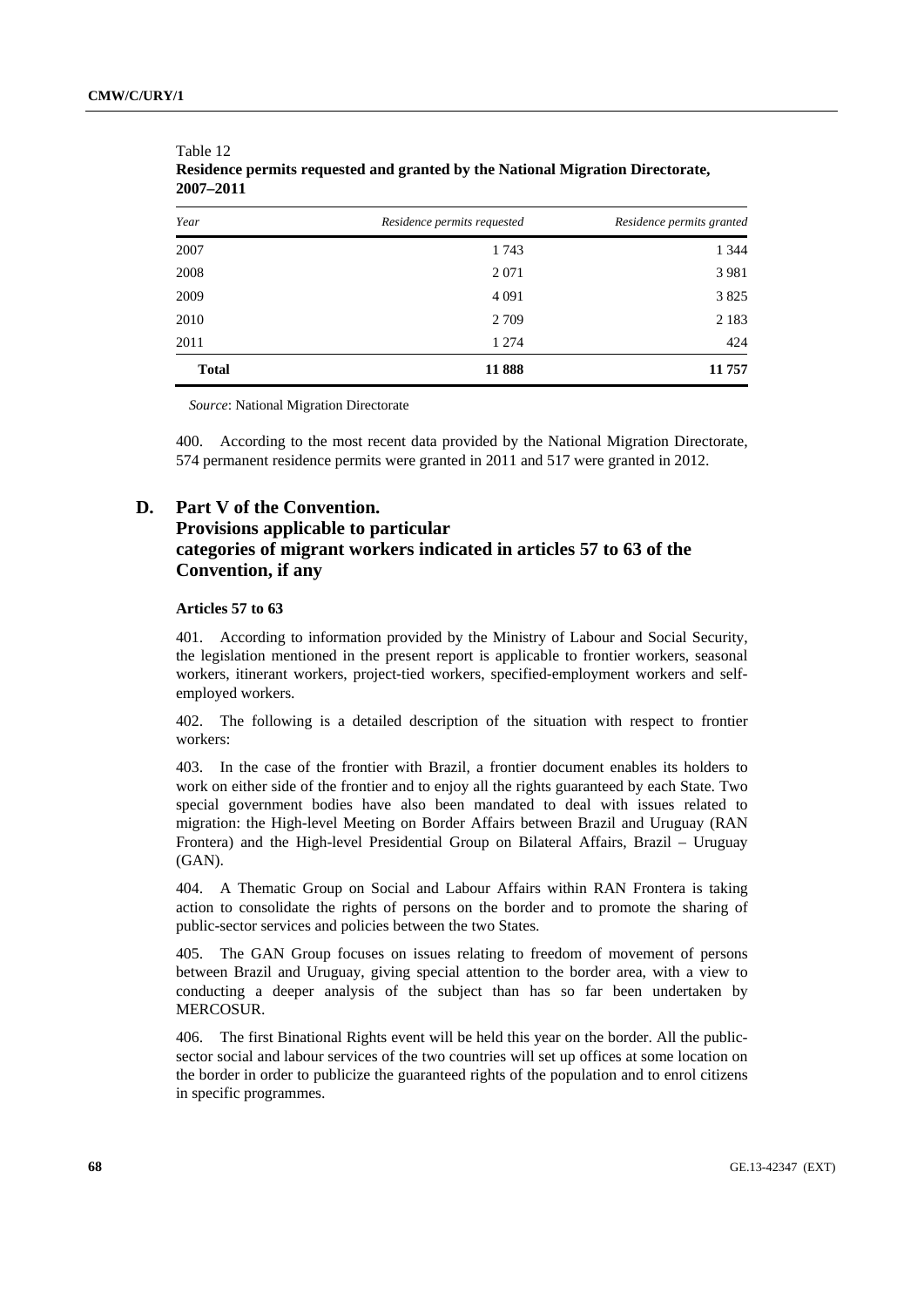407. Mention should also be made in this context of the so-called "Binational Offices Providing Border Assistance and Guidance to Citizens", which are being run by the Ministry of Social Development with funds provided by the Andean Development Corporation.

408. The project incorporates action being taken to promote the Border Social Agenda of Uruguay and Brazil. Its goal is to further the process of democratization, decentralization and regionalization of public policies, especially those designed to reduce social and regional inequality in the border areas of Uruguay and Brazil.

409. Since 2005 the Ministry of Social Development has been taking stock of the situation of social vulnerability of a large proportion of the population living in border towns. At the same time, inter-institutional and binational action is required to promote the dissemination of the norms endorsed at the bilateral level (Uruguay – Brazil) or the regional level (MERCOSUR) which are currently in force and regulate citizens' rights in border areas.

410. The pivotal issues that have been addressed are: citizenship, employment, social welfare, health, education, local development, the environment and complementarity of services. At every stage of implementation of the project, steps have been taken to implement a series of measures designed to promote the integration and coordination of public and social policies in the participating countries.

411. The project was designed to include a multidisciplinary team tasked with improving the living conditions of the beneficiary population in the border departments.

412. It was based on the finding that there are specific obstacles to social inclusion in border areas because of the presence of many citizens of both countries who live or work across the border or maintain close cross-border links. As a result, problems inherent in the border areas are added to the typical situations experienced elsewhere by excluded or vulnerable sections of the population.

413. The project therefore sought to improve access to documentation, social welfare, health care and education in the departments of Rivera (Rivera – Santana do Livramento), Cerro Largo (Aceguá – Aceguá) and Rocha (Chuy – Chuí – Santa Vitória do Palmar).

414. The Offices Providing Border Assistance and Guidance to Citizens are tasked primarily with providing guidance and disseminating the regulations contained in bilateral and regional agreements, in the framework of the agreement signed between the Andean Development Corporation and the Ministry of Social Development in Montevideo on 28 February 2010.

415. Seven seminar-workshops have been organized in this context along the border extending from Bella Unión (a triple border-crossing point) through Artigas, Rivera, Acegúa, Río Branco and Chuy to Bagé.

416. The target population is that resident on the border, particularly citizens who are in a situation of poverty and social vulnerability.

417. As already mentioned, situations of exclusion and vulnerability to exclusion on countries' borders are exacerbated by certain characteristics that are not found in other parts of the national territory. They include the following:

- (a) Difficulties in obtaining access to documentation;
- (b) No access to study facilities, treatment at health-care centres, etc.;
- (c) Similar difficulties in obtaining access to social benefits;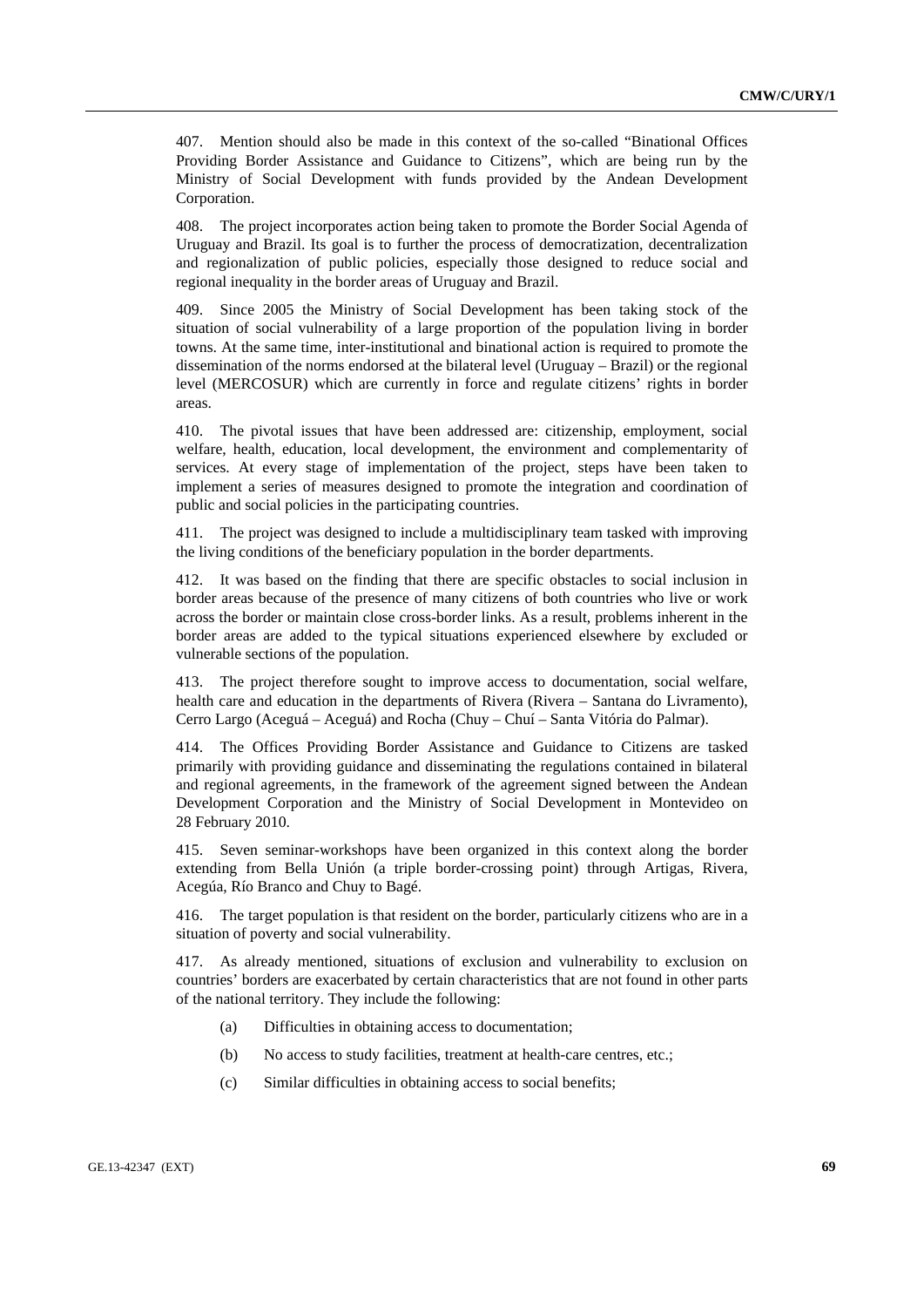(d) It has been ascertained that local demand exists, on the one hand, for a forum in which the exercise of citizens' rights is publicized and promoted and, on the other, for enhanced dissemination and promotion of citizens' rights on the border. It may therefore be concluded that the implementation of a programme to tackle these problems would be relatively easy and would have a significant impact.

418. All these difficulties and problems are related, in particular, to situations of irregular residence of Brazilians in Uruguay and of Uruguayans in Brazil. It is usually difficult in these circumstances to obtain access to original birth certificates and/or the procedures for obtaining access to documents are usually quite costly.

## **Specific objectives**

419. The objective are as follows:

 (a) To enhance the scope and to strengthen the bodies involved in interinstitutional coordination in the border region;

 (b) To promote new bodies and mechanisms for coordination, integration and participation in the border areas (Border Groups);

 (c) To recognize, legitimize, promote and publicize frontier-based cultural identity;

 (d) To compile, process and disseminate socio-demographic information concerning the population resident in the region that is influenced by its vicinity to the frontier;

 (e) To compile, process and disseminate information of relevance to stakeholders living in the border region;

 (f) To assist in developing a decentralized administrative model that incorporates the social, cultural, political and economic characteristics of the border region;

To assist in developing an administrative model that reflects the regional social welfare and integration policies in MERCOSUR.

420. With regard to human resources, responsibility for project coordination and implementation was delegated to the members of the Border Programme Team of the Ministry of Social Development. Seven officials were recruited for the project: six are members of the teams attached to the Binational Offices; there is a technical expert on social issues and an administrative official in each Office, and an administrative official at the central level.

421. According to the data provided by the Ministry of Social Development, the Offices have dealt with a total of 1,177 enquiries.

422. Forty-five per cent (532) of those who took advantage of the service did so with a view to obtaining guidance on how to deal with a particular request or need. They were provided with information and referred, where necessary, to the relevant service or institution in Brazil or Uruguay.

423. Fifty five per cent (645) of those who contacted the Offices were offered guidance and assistance in respect of their requests.

424. Almost all of the persons who used the service did so with a view to regularizing their situation by obtaining access to a residence permit or identity document, or to seek protection under the Agreement on Study, Work and Residence on the Border between Brazil and Uruguay.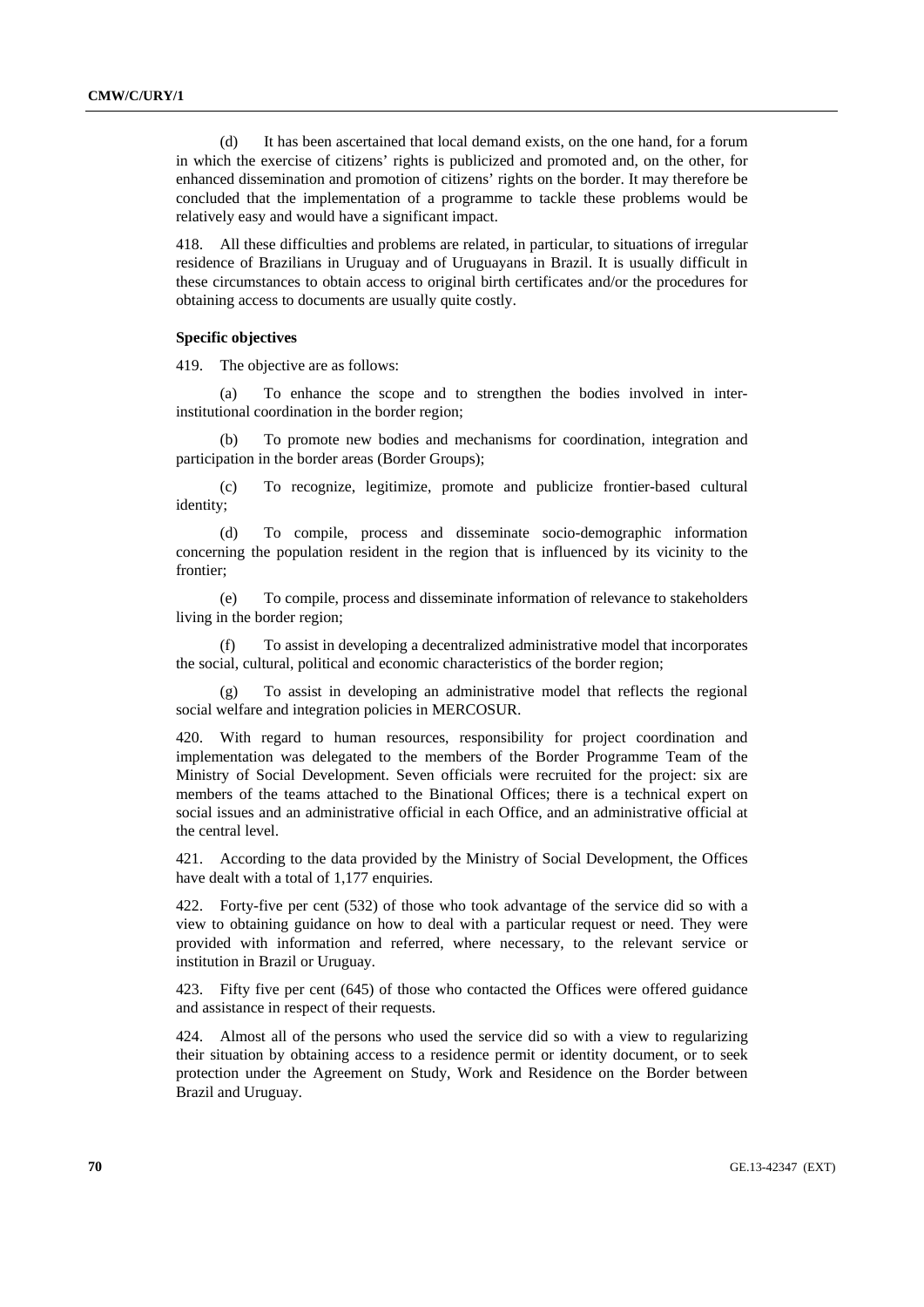425. The beneficiaries of assistance in all cases were persons in a situation of social vulnerability; they were exempted from all procedural costs and fees relating to the assessment of a social report.

426. The Directorate-General for Consular Affairs and Liaison of the Ministry of Foreign Affairs collaborates with the Identity Directorate of the Ministry of Social Development with a view to requesting the documents that are required to obtain a residence permit through the consulates of the Republic and exempting them from any fees. These measures are taken because many consulates in the region and throughout the world have no arrangements for processing their nationals' documents.

427. The following norms are also applicable to border areas:

- (a) The border with Argentina and Brazil:
	- Act No. 16929: Old-age or invalidity pension. Uruguayan citizens living in the Federative Republic of Brazil or the Republic of Argentina shall not forfeit their right to these benefits under the conditions laid down in the Act;
- (b) The border between Uruguay and Brazil:
	- Act No. 17094: Additional adjustment to frontier-related legal status;
	- Act No. 17659: Agreement on residence permits, study and employment for Uruguayan and Brazilian nationals resident on the border, and the annex thereto;
	- Act No. 18157: Agreement on law enforcement cooperation in the investigation, prevention and control of offences;
	- Act No. 18158: Agreement on the establishment of binational schools and/or institutes and the introduction of binational technical courses on the border;
	- Act No. 18371: The capital city of the Department of Rivera declares itself a symbol of integration among the countries of MERCOSUR;
	- Act No. 18546: Uruguayan and Brazilian nationals resident on the border.

428. With regard to seasonal workers, itinerant workers, project-tied workers, specifiedemployment workers and self-employed workers, according to the information provided by the Ministry of Labour and Social Security, the legislation referred to in the present report is, as already noted, applicable.

429. Mention should be made of the provisions of both Act No. 18250 and its regulatory Decree No. 394/2009 concerning members of crews.

430. Chapter XII of Act No. 18250 entitled "International Transport Companies" (arts. 58 to 68) specifies the requirements to be met by international transport companies and their ensuing obligations with respect to their staff and crew. It thus affords legal protection for workers in this branch and prescribes penalties for non-compliance with the applicable regulations.

431. The provisions of articles 22 *et seq.* of Decree No. 394/2009 are also applicable.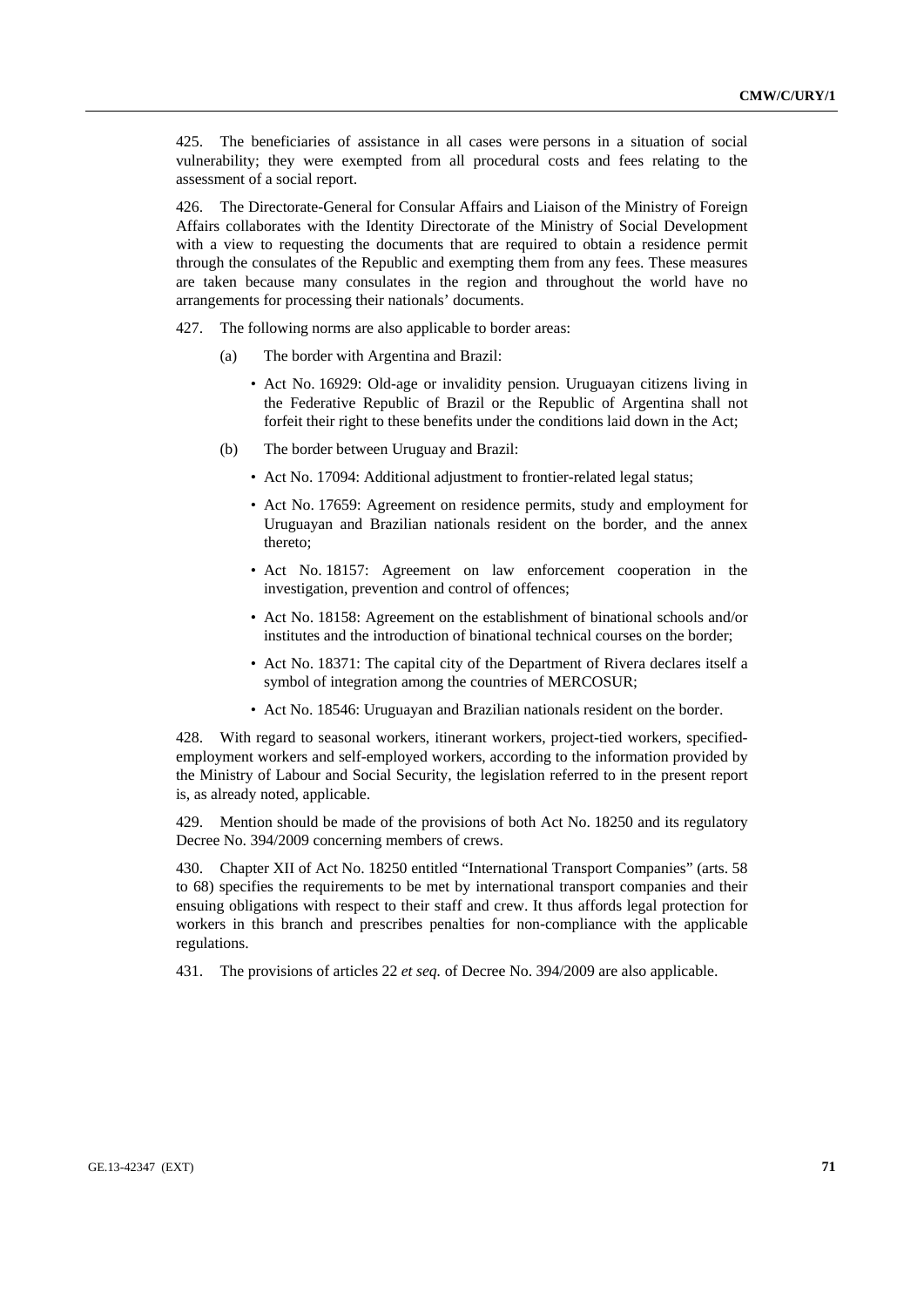## **E. Part VI of the Convention**

# **Promotion of sound, equitable, humane and lawful conditions in connection with international migration of workers and members of their families**

### **Article 65**

**Establishment of appropriate services to deal with questions concerning international migration of workers and members of their families** 

## **At the regional level**

### *South American Conference on Migration (SACM)*

432. This is a permanent forum for political dialogue and agreements on migration among the 12 countries of South America. It discusses strategic approaches to migration from, into and within the region with the ultimate aim of achieving freedom of movement.

433. The 10th South American Conference on Migration, which was held in the city of Cochabamba, Bolivia, with the slogan "Advancing towards South American citizenship", adopted on 26 October 2010 the Declaration of General Principles and Guidelines of the South American Conference on Migration, which summarizes the position of the 12 member countries on human mobility, and outlines the positions to be supported in international forums.

434. The Declaration recognizes, among other principles, that "mobility with rights" for migrant persons is a key component of the processes of economic, cultural and social integration among member countries of the Andean Community of Nations (CAN) and the Common Market of the South (MERCOSUR); it establishes South American citizenship and adopts the target of freedom of movement of persons as the core component of processes of South American integration.

### *Specialized Forum on Migration*

435. The Forum is convened in the context of meetings of Ministers of the Interior of MERCOSUR and Associated States. Its functions include the production of impact studies of migration within and outside the region, and the analysis and development of draft regulations and/or agreements concerning migration to be applied by the member countries of the bloc.

436. It was established at the 14th Meeting of Ministers of the Interior of MERCOSUR, held on 21 November 2003 in Montevideo, and convened its first formal meeting in 2004 under the temporary MERCOSUR presidency of the Republic of Argentina. The presidency rotates between the four States parties of MERCOSUR (Argentina, Brazil, Paraguay and Uruguay) every six months.

437. The following States currently have associate status: the Republic of Bolivia, the Republic of Chile, the Republic of Colombia, the Republic of Ecuador, the Republic of Peru and the Bolivarian Republic of Venezuela.

438. It contributes to the development and dissemination of information concerning movements of persons between the countries of the region, their access to legal residence status in each country, and other questions pertaining to the issue of migration.

### *Ad Hoc Group on Border Integration*

439. The MERCOSUR Ad Hoc Group on Border Integration established in 2002 operates as part of the MERCOSUR Trade Commission, Technical Committee No. 2 on "Customs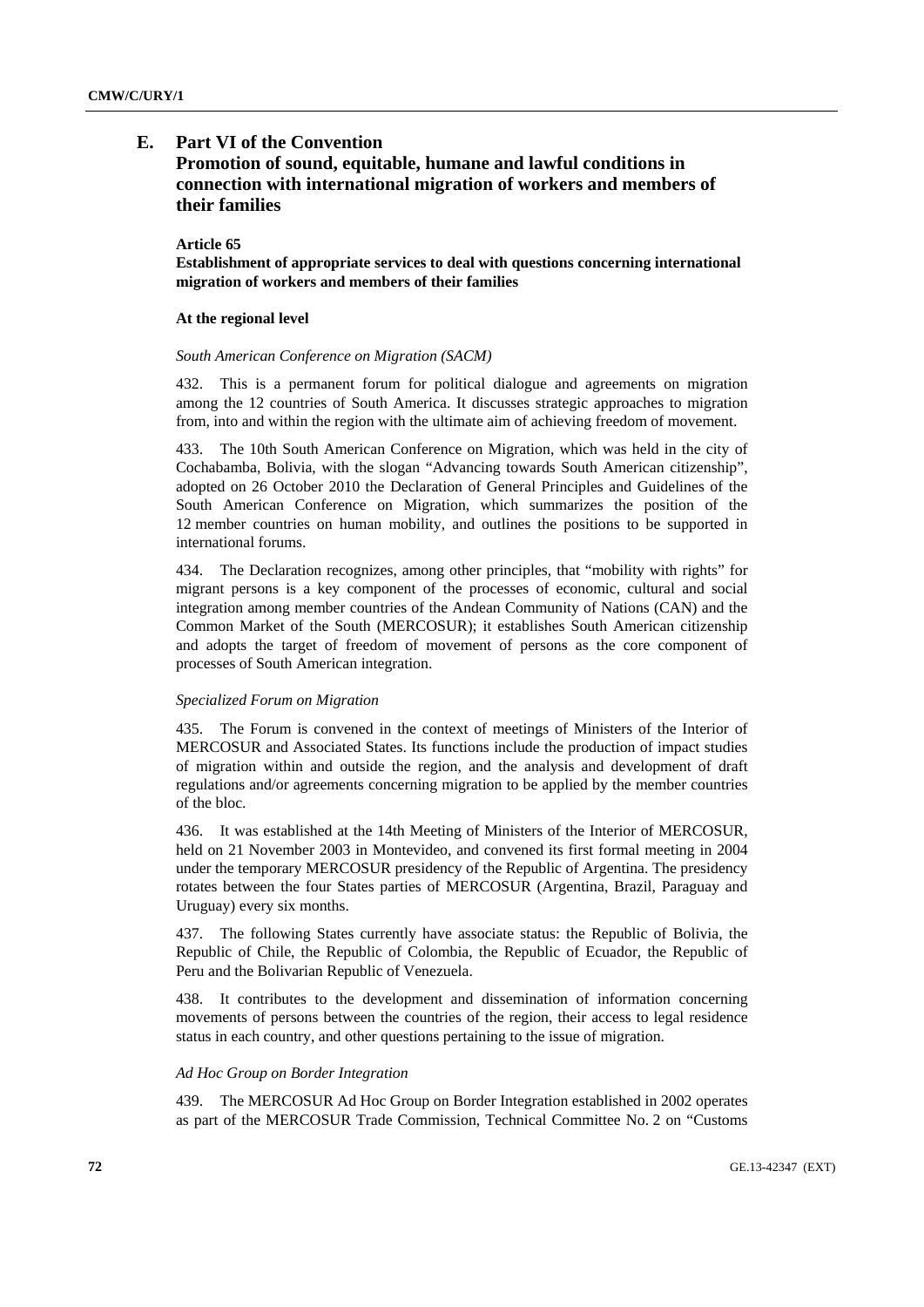Affairs". Its main task is to further closer and better integration of border populations. To that end, it promotes "… trade between border areas in the States Parties of MERCOSUR and aspects of health care, education, work, migration, transport, economic development and other areas of activity that are conducive to integration between border communities".

440. A draft agreement on MERCOSUR border areas is being negotiated in this context. Its aim is to promote harmonious relations among border communities by providing for differentiated treatment of the inhabitants in economic terms and in terms of transit, labour regulations and access to public services and education.

441. It provides for a *common border-crossing document*, valid for five years, that can be used by nationals or naturalized citizens of States parties who reside in border areas and cross the border to engage in economic or labour-related activities.

442. With regard to employment in particular, a regime for frontier workers was proposed by Argentina in article III, paragraph (a), concerning rights granted; the provision was amended slightly at a subsequent meeting:

"[...] the right of holders of the Neighbouring Frontier Transit Document to work or to practise a trade or profession in adjacent areas, in accordance with the legislation applicable to nationals of the State Party in which the activity is practised, also with respect to training and professional requirements, and to enjoy equal labour rights and benefits and comply with the same obligations ensuing there from in respect of labour, benefits and taxation".

443. In view of the existing lack of a specific labour regime applicable to them, this represents a major step forward in terms of the equal treatment of workers in the shared border area and in the effective protection of their rights in both areas involved. Nevertheless, the possibility of seeking future proposals that surpass these provisions may also be discussed.

444. The negotiations had been virtually at a standstill since 2006 on account of an observation by the Republic of Paraguay that was withdrawn in 2010. At that point discussions on the draft agreement resumed. It is currently being amended and will hopefully be adopted and enter into force in the not too distant future.

## *Subgroup No. 10 on Labour Affairs, Employment and Social Security*

445. When the Ouro Preto Protocol was signed in December 1994, Subgroup No. 10 on Labour Affairs, Employment and Social Security replaced Subgroup No. 11 on Labour Affairs, which was composed of eight standing committees.

446. Freedom of movement for workers had been a key objective of Standing Committee No. 3 on Employment and Labour Migration.

447. An ad hoc tripartite Commission on labour migration was created within Subgroup No. 10 to generate input for proposals to be submitted to the Subgroup. At its first formal meeting, priority was given to a study of working conditions in the border regions.

# *Working Group on Legal and Consular Affairs*

448. The mandate of the Working Group on Legal and Consular Affairs consists in examining and developing proposals on issues related to consular cooperation among member States, facilitating the movement of persons within the territory of the six countries, promoting the harmonization of guarantees, rights and duties pertaining to citizens of the region, and any other subject related to these issues.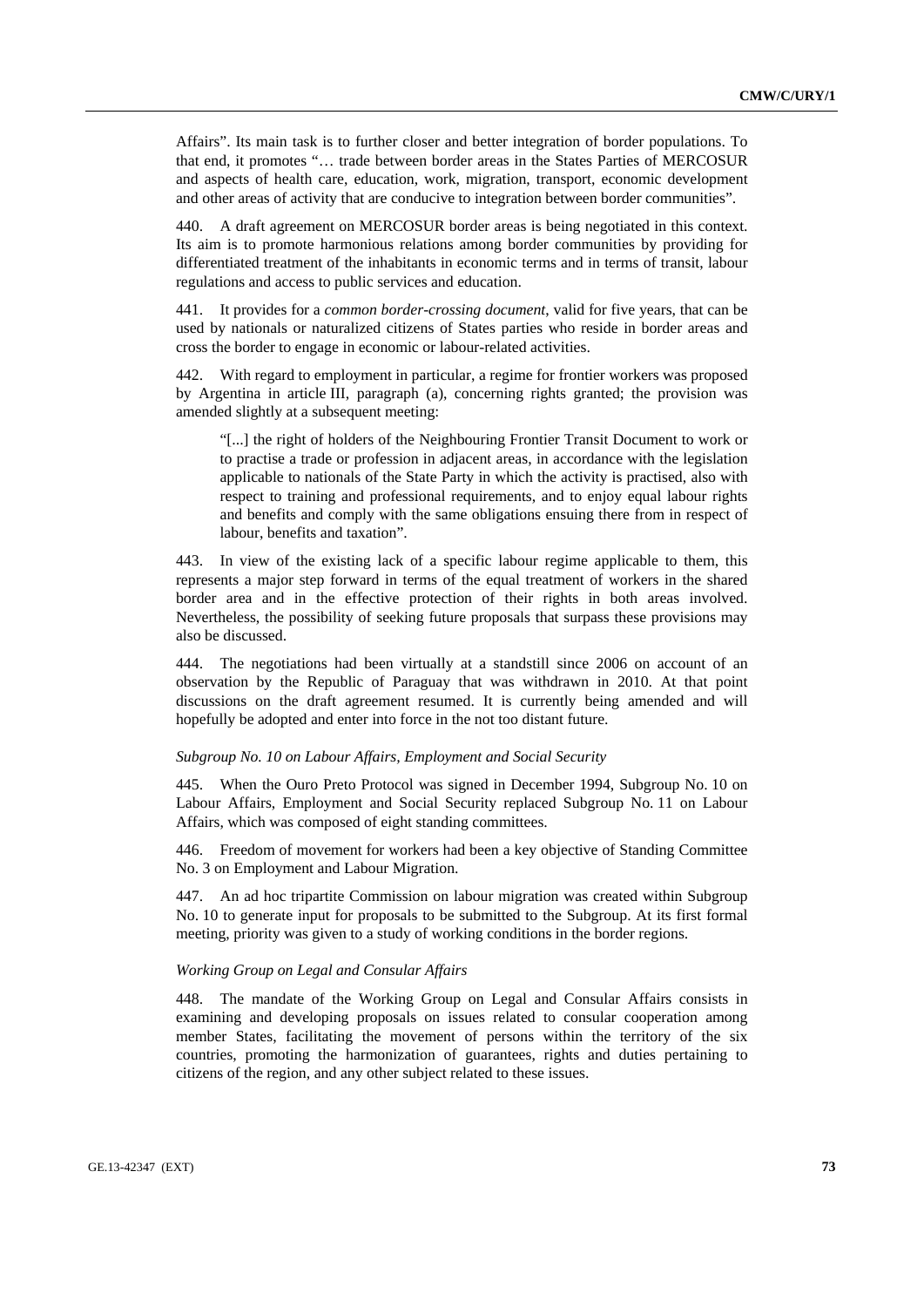## **At the national level**

449. Mention should be made in this report of the public-sector planning entities that have been established at the national level to ensure the protection and promotion of the rights of migrant workers and members of their families:

- The National Migration Board:
- The Consultative Advisory Council on Migration;
- The Directorate-General for Consular Affairs and Liaison Return and Welcome Office – Ministry of Foreign Affairs;
- The Unit for Returnees Ministry of Labour and Social Security;
- The National Migration Directorate Ministry of the Interior;
- Units of the Ministry of Social Development such as the National Directorate for Social Development, which currently forms part of the Identity Programme. Other relevant programmes include the Border Integration Policies Programme and the Binational Offices Providing Border Assistance and Guidance to Citizens.

#### **Article 66**

## **Authorized operations and bodies for the recruitment of workers in another State**

450. It should be noted that there are no general regulations applicable to all sectors of employment that impose a ceiling on the number of foreign workers who can be recruited. However, specific regulations are applicable to certain branches of activity such as the fisheries and maritime sector.

451. Act No. 18.498 concerning the Crew of Nationally Registered Vessels:

"Article 1. Article 27 of Act No. 13.833 of 29 December 1969 shall be replaced by the following text:

"Article 27.- Nationally registered fishing vessels shall be commanded by captains or skippers who are native-born or naturalized Uruguayan citizens; moreover, at least 90% (ninety per cent) of the crew shall be native-born or naturalized Uruguayan citizens. This percentage may be adjusted to ensure compliance with international agreements.

Without prejudice to the provisions of the preceding paragraph, at least 70% (seventy per cent) of the crew of nationally registered fishing vessels that operate exclusively in international waters shall be native-born or naturalized Uruguayan citizens.

In the case of exploratory or new fisheries, or fisheries applying technology that has not been used previously in traditional or seasonal Uruguayan fisheries, the Executive Branch may adjust these percentages after consulting ship-owners, entrepreneurs, captains and organizations representing workers."

Article 2. (Composition of the crew) The crew of national merchant ships shall be composed as follows:

 (A) 90% (ninety per cent) of the officers, including the captain, chief engineer and radio operator, shall be composed of native-born or naturalized Uruguayan citizens.

 (B) No less than 90% (ninety per cent) of the rest of the crew shall be composed of native-born or naturalized Uruguayan citizens."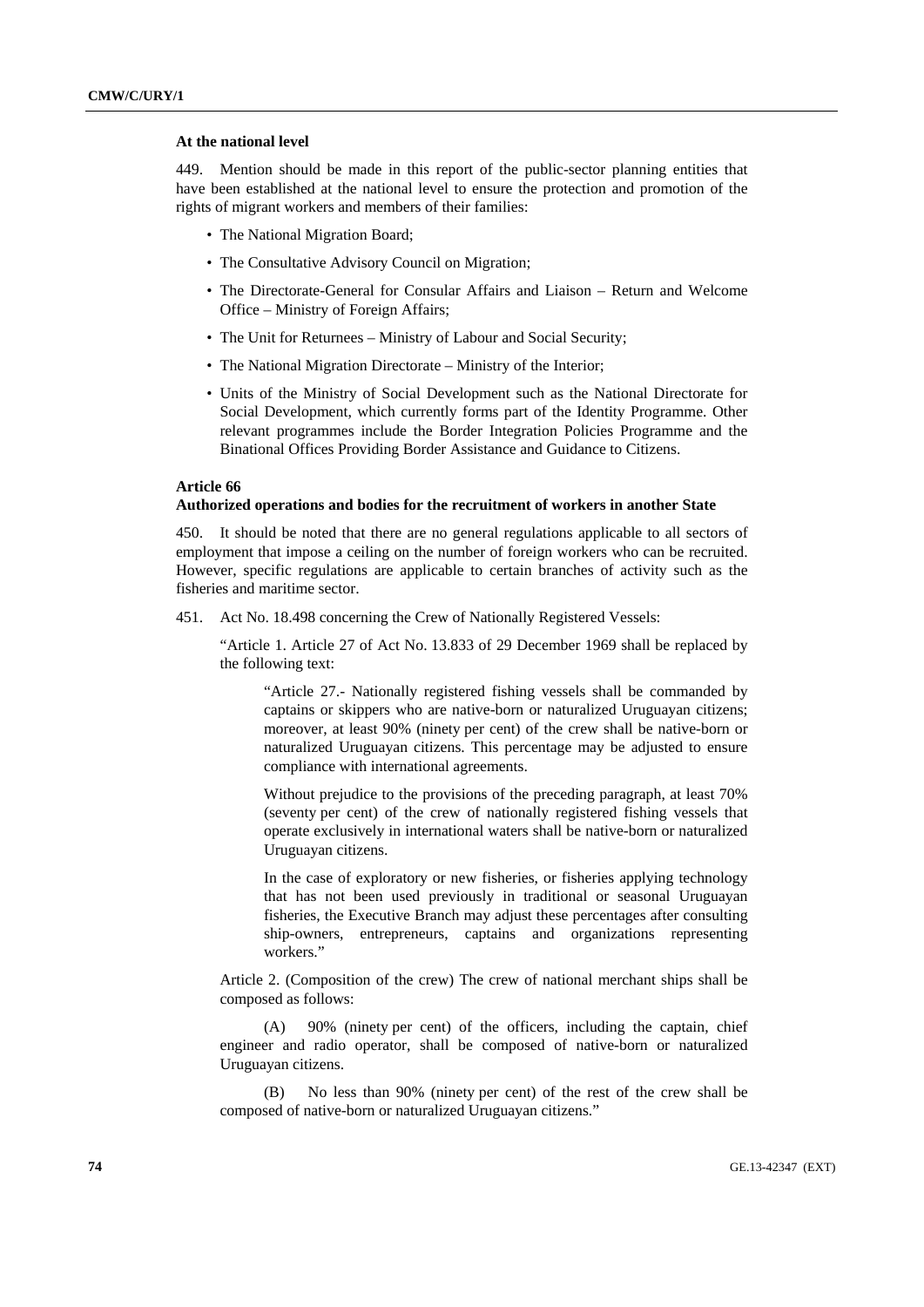452. Furthermore, with respect to recruitment for work in customs-free areas, article 18 of Act No. 15.921 stipulates that:

"A minimum of 75% (seventy-five per cent) of the staff recruited by users of customs-free areas for the activities that they undertake in those areas shall be native-born or naturalized Uruguayan citizens so that they may maintain their status and the tax exemptions, franchises, benefits and rights accorded under the Act.

In exceptional cases, the Executive Branch may authorize a reduction in this percentage in light of the special characteristics of the activity to be undertaken and for reasons of general interest."

453. According to information provided by the Ministry of Labour and Social Security, when a company decides to recruit migrants, the first step in the procedure is to obtain the provisional identity document issued by the National Migration Directorate. The next step involves registration with the Social Insurance Bank with a view to ensuring that the migrant has access to various benefits.

454. Where the migrant's salary and other allowances are to be paid by his or her country of origin or residence, this arrangement should be envisaged in the social security agreement between Uruguay and the country concerned in each case.

455. Lastly, it should be noted that responsibility for monitoring effective compliance with the regulations in force lies with the Inspectorate-General of Labour and Social Security of the Ministry of Labour and Social Security.

# **Article 67**

# **Measures regarding the orderly return of migrant workers and members of their families to the State of origin, their resettlement and cultural reintegration**

456. The Uruguayan State recognizes migration as a human right. Hence, the return of nationals constitutes a right enjoyed by all compatriots who are abroad.

457. A number of measures have been adopted with a view to meeting the needs of compatriots who wish to return or are in the process of returning; the following may be mentioned by way of example:

 (a) The import of household goods, tools, machinery and one vehicle per person is free of all exchange formalities and exempt from all customs duties, taxes or related charges;

 (b) Establishment of the Return and Welcome Office within the Directorate-General for Consular Affairs and Liaison, which is responsible for compiling, processing and disseminating all information of relevance to the return of Uruguayans living abroad and for foreign citizens who wish to settle in the country;

 (c) Establishment in the Ministry of Labour and Social Security of the Returnee Coordination Unit with the following terms of reference:

 (i) Planning, implementing and evaluating measures designed to facilitate the employment and social integration of Uruguayans who return to the country;

 (ii) Enlisting the assistance, through the Employment and Vocational Training Institute (INEFOP), of various public and private training entities in providing training facilities for the population in question;

 (iii) Coordinating with public employment centres and the various services of the Ministry of Labour and Social Security that deal with issues of migration, social security and vocational training.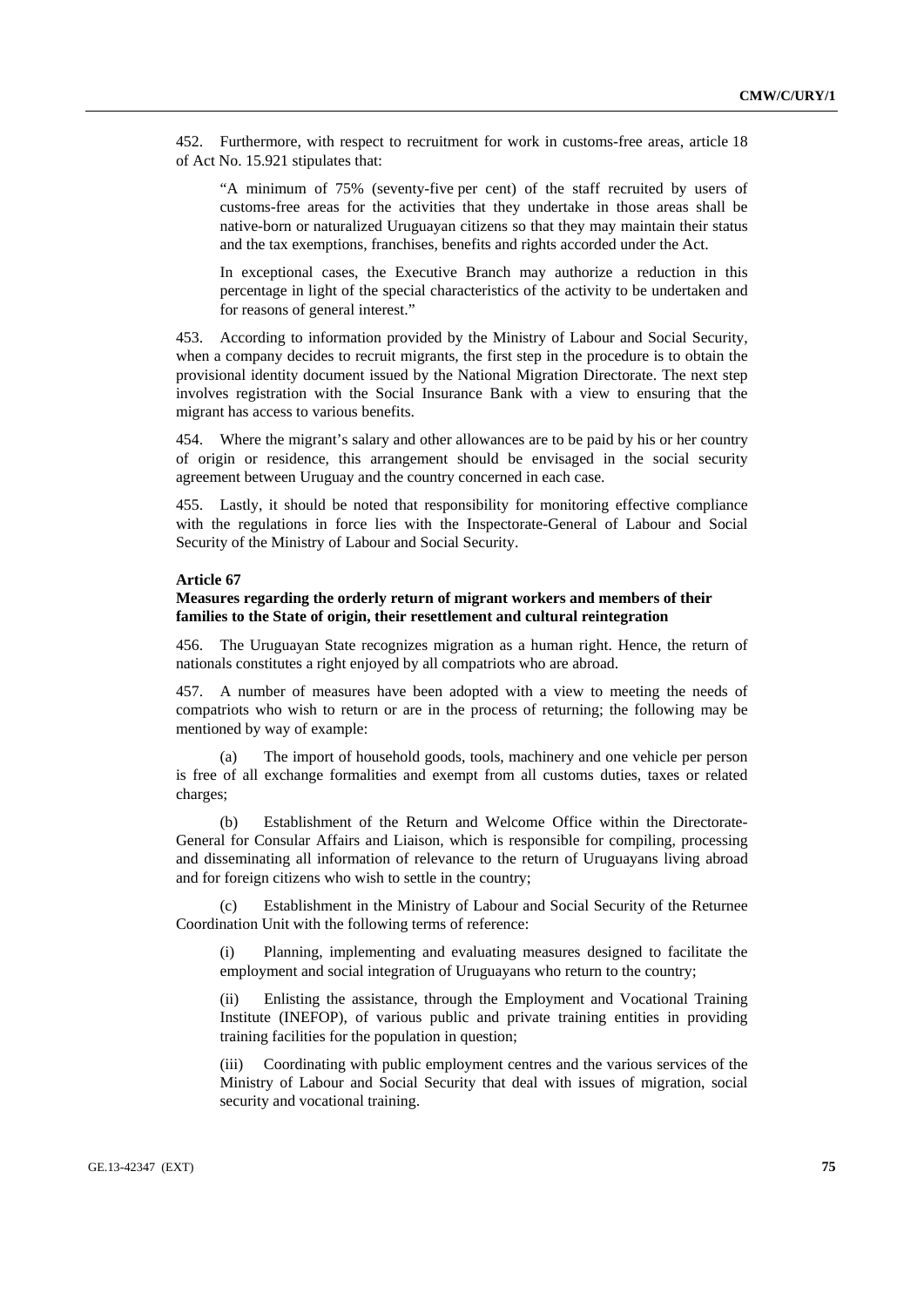458. The Ministry of Housing, Land Management and the Environment signed an agreement with the Directorate-General for Consular Affairs and Liaison of the Ministry of Foreign Affairs, pursuant to which compatriots who return to the country with an income or find work on their arrival have access to a rental guarantee. In cases of vulnerability and/or financial hardship, a two-year rental subsidy may be granted.

459. As an additional measure, an agreement was signed between the Directorate-General for Consular Affairs and Liaison of the Ministry of Foreign Affairs and the Association of Private Promoters of Construction, pursuant to which the curricula vitae of returning compatriots can be forwarded for consideration to member companies of the Association.

460. The Office of Return and Welcome sends the curricula vitae of returned compatriots to the Deloitte and Advice employment consultants as well as to the Tourism Conglomerate and the Uruguay Chamber of Construction.

461. Individuals and their family members who return are provided with a certificate at the Office of Return and Welcome for submission to the State Health Services Administration so that they can be issued with a medical care card that can be used to obtain free medical care for a year. Adults may also request a worker's health card free of charge.

462. The Ministry of Industry, Energy and Mining organizes training courses twice a year for returnees with small-scale enterprises.

463. The Office of Return and Welcome is working in coordination with the Directorate of Small and Medium-sized Enterprises of the Departmental Council of Montevideo and with the micro-finance service of the Banco de la República Oriental del Uruguay (BROU) on the development of business plans and on possible loans for returning compatriots with proposals for a small-scale enterprise.

464. The Compatriot Assistance Office of the Directorate-General for Consular Affairs and Liaison at the Ministry of Foreign Affairs provides continuous assistance for the repatriation of compatriots and human remains.

465. As an institute responsible for supporting the return of Uruguayan citizens, it is regulated by article 136 of Act No. 17930 of 2005 and ministerial resolution 385/2006. It assists native-born and naturalized Uruguayan citizens to return to the country when they find themselves in substantiated and specific situations of vulnerability.

466. Grounds for repatriation include substantiated health problems, financial hardship, lack of documents or other serious grounds. Priority is given to cases involving minors, women, and people with disabilities or who are seriously ill.

467. As already mentioned above, most compatriots are returning on account of the current crisis in Spain and the United States. The return of compatriots and in many cases their families necessitates joint action with other State institutions such as the Ministry of Social Development, the State Health Services Administration, the Ministry of Housing, the National Food Institute, the National Women's Institute, the Legal Advice Bureau of the Law Faculty, etc. The provision of basic support in coordination with other State bodies is of vital importance to ensure that the persons concerned can reintegrate into our society.

468. An agreement was signed between the Office of Return and Welcome of the Ministry of Foreign Affairs and the Psychology Faculty of the University of the Republic on the provision of psychological assistance to returning compatriots in situations of particular vulnerability and post-traumatic stress as a result of having been imprisoned and deported to Uruguay on account of their status as irregular immigrants.

469. The Ministry of Foreign Affairs submitted various proposals in the most recent accountability Act designed to benefit returning compatriots, such as a reduction in the cost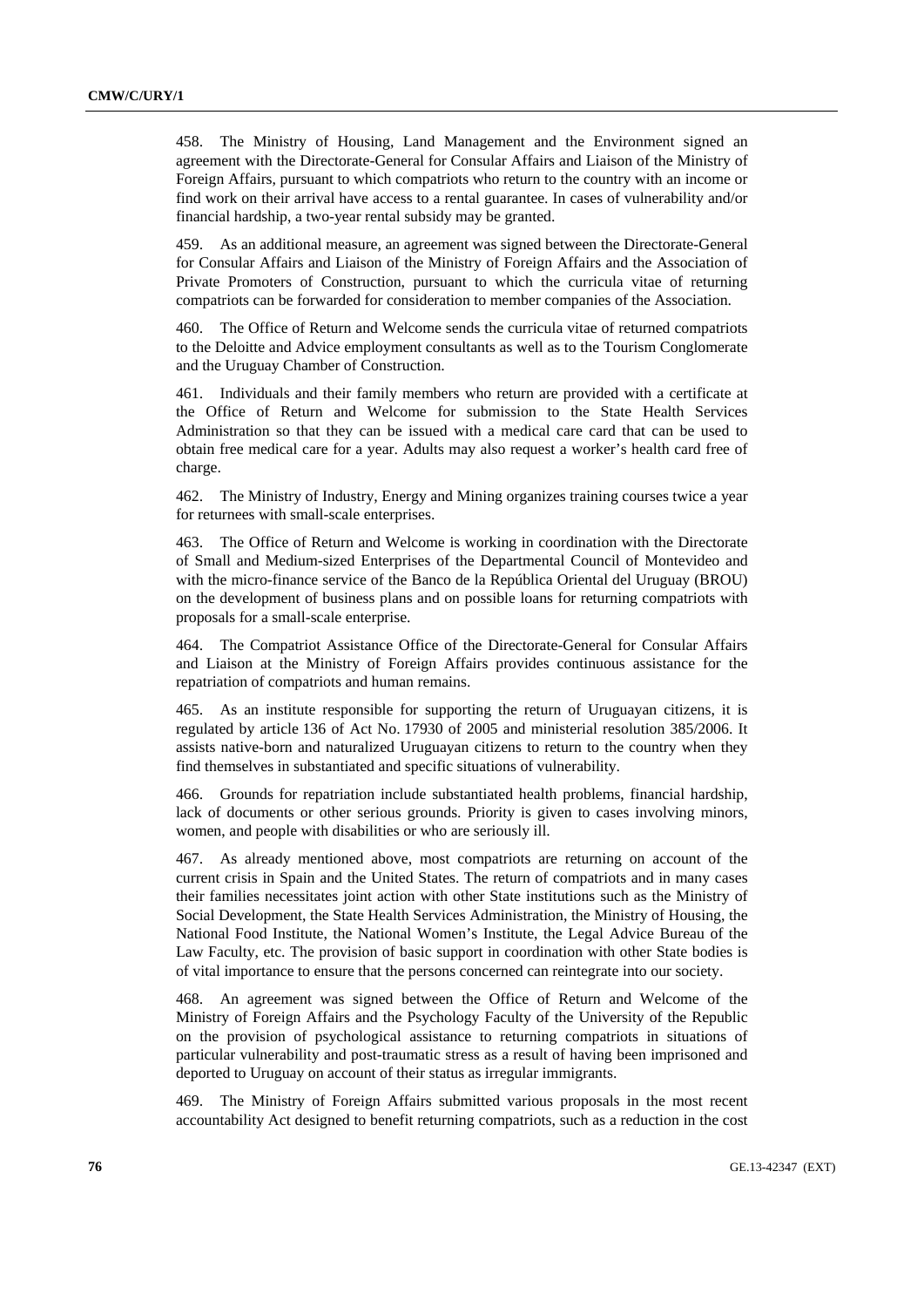of certain fees for consular office procedures and exemption from all fees for the legalization of documents relating to the return of compatriots (documents concerning studies, judicial record certificates of foreign spouses, birth certificates of nuclear family members, marriage certificates, university diplomas and degrees). In addition, with a view to scaling down the private expenses incurred by returning compatriots who wish to import a motor vehicle, clearance through customs will not be mandatory; the same applies to household goods, tools and machinery. It should further be noted that the Ministry of Foreign Affairs will not charge any fee for the legalization and translation of documents presented by the Ministry of Social Development and required both by nationals in a situation of social vulnerability and by foreigners in the same situation who have applied for a residence permit in the Republic.

470. The Ministry of Foreign Affairs has promoted information and awareness-raising seminars and workshops through the Directorate-General for Consular Affairs and Liaison for public officials serving, for example, in the Ministry of Housing, Land Management and the Environment, the Ministry of Labour and Social Security – Public Employment Centres, and the Departmental Councils of Montevideo, Canelones, San José, Lavalleja, Rocha, Paysandú, Río Negro, Colonia, Durazno, Tacuarembó and Artigas. These initiatives serve as occasions for joint reflection on how best to implement public policies aimed at promoting the integration of both returning nationals and of foreigners who decide to live in Uruguay.

471. An agreement between the Ministry of Foreign Affairs, the Banco Hipotecario (mortgage bank), the Banco de República, Correo Uruguayo (the postal service) and the Ministry of Housing, Land Management and the Environment is being drafted to make it easier for Uruguayans who wish to return to the country to send remittances as savings or as a means of purchasing accommodation in the same way as Uruguayans who live in the country.

472. Last year the Ministry of Foreign Affairs submitted a bill to Parliament, which was speedily adopted, whereby the period required to obtain an affidavit of residence was reduced from one year to three months for Uruguayans returning to the country, who are over 18 years of age and are not registered with the Electoral Court. Studies were also recognized as a ground for residence. This more flexible approach expedited the procedure for returning Uruguayans who registered with a view to obtaining employment. Whereas previously the waiting period was one year, it is now only three months. As already mentioned in the present report, there are plans to submit a new bill to Parliament whereby the grandchildren of Uruguayans will have access to citizenship; unfortunately, they are currently not recognized as nationals and must apply for a permanent residence permit to the National Migration Directorate as foreigners if they wish to live in Uruguay.

# **Article 68**

# **Measures aimed at the prevention and elimination of illegal or clandestine movements and employment of migrant workers in an irregular situation**

473. The Inspectorate-General of Labour and Social Security of the Ministry of Labour and Social Security is in the process of implementing a new information technology system containing records of the total number of migrant workers in the country, disaggregated by sex, age, nationality, employment and, in particular, migratory status.

474. When the Inspectorate-General carries out inspections on detecting a foreign worker, the corresponding documentation must be produced in accordance with the provisions of article 20 of Decree No. 108/07, which requires corporations to ensure that the foreigners whom they recruit are duly authorized to work in the country, on either a permanent or a temporary basis.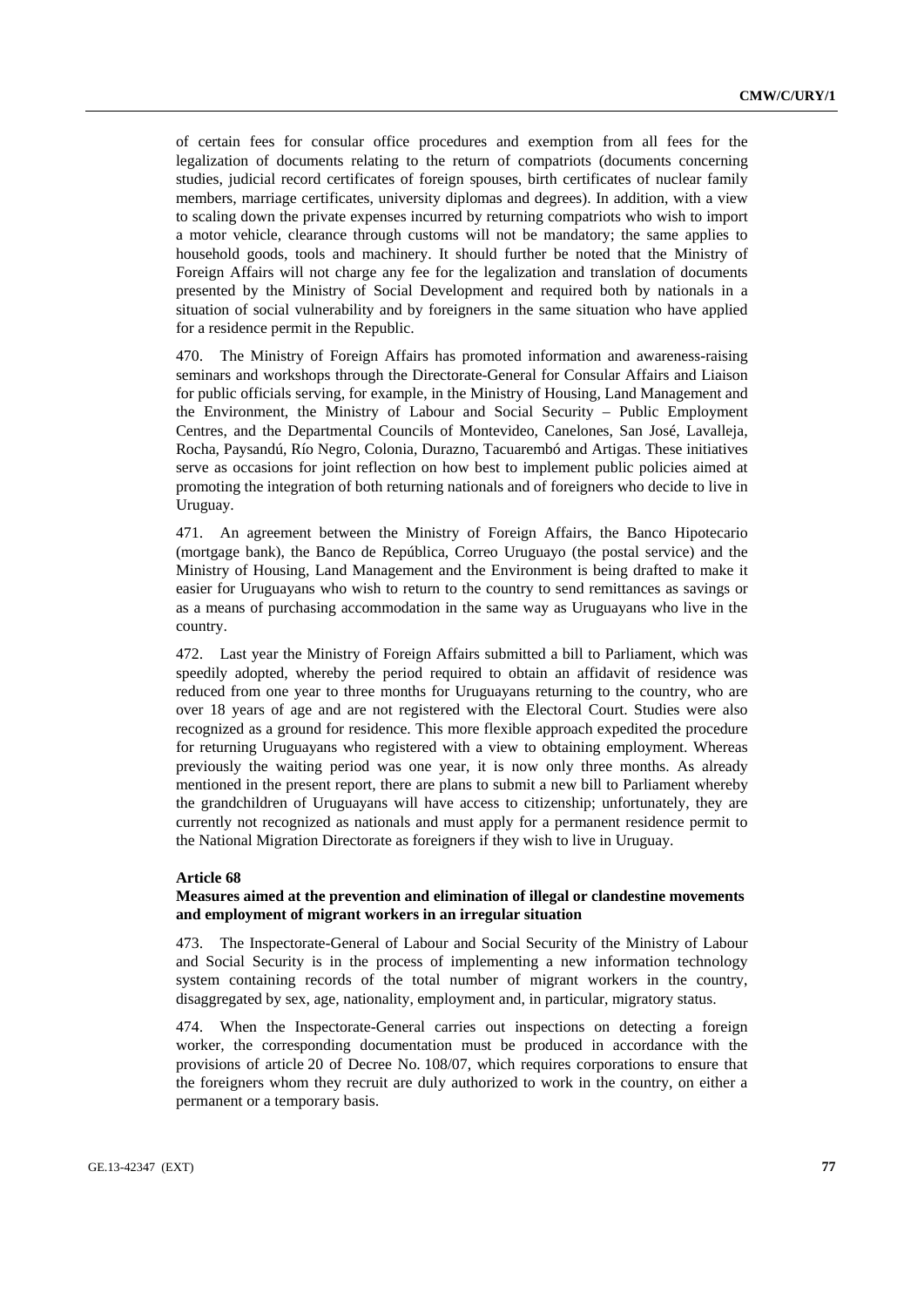475. During the past five years a total of 134 cases of workers in an irregular situation have been detected. The departments in which the greatest number of migrant workers in an irregular situation have been detected are: Maldonado and Colonia.

476. The findings of inspections of domestic work in Montevideo and Canelones conducted in November 2010 and August 2011 and covering 9,000 households must be added to this total. According to the Inspectorate-General, the inspections found that domestic workers were employed in 20 per cent of the households visited; only five cases of foreign workers were detected. The results were as follows:

November 2010: Three cases of foreign workers detected (Brazilian, Peruvian and Paraguayan). The situation of two was regular and proceedings were pending in the case of the third.

 (b) August 2011: Two cases of Peruvian workers were detected. Both were in an irregular situation.

477. In addition, two operations were conducted in the framework of MERCOSUR, one in December 2011 in rural areas of Artigas-Quaraí, during which Brazilian and Uruguayan supervisors surveyed more than a dozen locations in Brazilian territory as observers. A second binational operation was conducted on the same joint basis in March 2012 on the Salto-Concordia frontier and the leading supervisors of the two countries produced a final report. The branch of activity subject to inspection was that of freight transport and the project was supported by the Ministry of the Interior through the highway patrol service.

478. Domestic service operations were also conducted: households were inspected with the assistance of the law enforcement agencies and the presence of two Bolivian workers was detected, one of whom had no documentation. It was also found that they had no weekly rest period and that no contributions were being made on their behalf to the Social Insurance Bank.

479. Another source to be consulted with a view to assessing the situation of migrant workers in Uruguay is the list of workers who are registered with the Social Insurance Bank. In June 2011, a total of 6,918 immigrant workers were registered. That number has remained relatively stable – in the region of 7,000 workers.

## **Article 69**

# **Measures taken to ensure that migrant workers in an irregular situation do not persist in this condition within the territory of a State party and circumstances to take into account in case of regularization procedures**

480. Mention should again be made in this context of the so-called "Rapid Response Plan" which aims to remedy the irregular status of migrant workers. The Plan is based on the worker's right to obtain an identity document (identity card) as soon as he or she applies for a residence permit in Uruguay. As a result, a marked reduction has been achieved in the phenomenon of irregular migration. As noted throughout this report, as soon as a person obtains this document, he or she enjoys equal treatment with nationals in terms of access to basic services such as health care, employment and housing.

481. Moreover, article 22 of Act No. 18250 on Migration stipulates that: "No employer may recruit foreigners who are in an irregular situation in the national territory." Domestic legislation thus supports the fight against irregular migration inasmuch as the right to work is restricted by the requirement to obtain appropriate documentation.

482. Furthermore, pursuant to the provisions of Decree No. 108/007, no enterprise may employ workers who are not authorized to work in the country either on a permanent or a temporary basis. Their status is authenticated by the provisional sheet issued by the National Migration Directorate or the identity document. Failure to comply with this